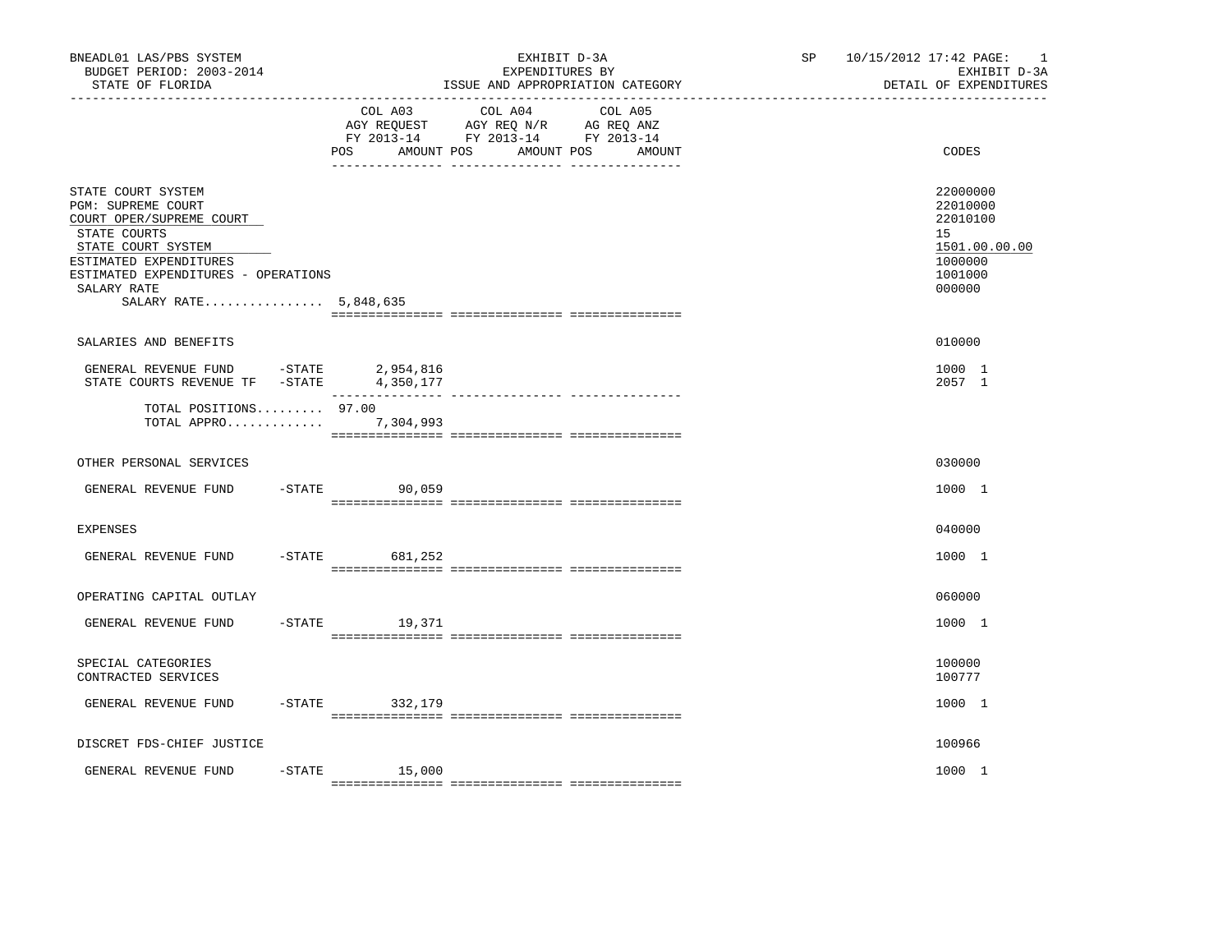| BNEADL01 LAS/PBS SYSTEM<br>BUDGET PERIOD: 2003-2014<br>STATE OF FLORIDA<br>-------------------                                                                                                                                 |           |                              | EXHIBIT D-3A<br>EXPENDITURES BY<br>ISSUE AND APPROPRIATION CATEGORY                                                  | SP <sub>2</sub> | $\overline{c}$<br>10/15/2012 17:42 PAGE:<br>EXHIBIT D-3A<br>DETAIL OF EXPENDITURES                |
|--------------------------------------------------------------------------------------------------------------------------------------------------------------------------------------------------------------------------------|-----------|------------------------------|----------------------------------------------------------------------------------------------------------------------|-----------------|---------------------------------------------------------------------------------------------------|
|                                                                                                                                                                                                                                |           | COL A03<br>AMOUNT POS<br>POS | COL A04<br>COL A05<br>AGY REQUEST AGY REQ N/R AG REQ ANZ<br>FY 2013-14 FY 2013-14 FY 2013-14<br>AMOUNT POS<br>AMOUNT |                 | CODES                                                                                             |
| STATE COURT SYSTEM<br>PGM: SUPREME COURT<br>COURT OPER/SUPREME COURT<br>STATE COURTS<br>STATE COURT SYSTEM<br>ESTIMATED EXPENDITURES<br>ESTIMATED EXPENDITURES - OPERATIONS<br>SPECIAL CATEGORIES<br>RISK MANAGEMENT INSURANCE |           |                              |                                                                                                                      |                 | 22000000<br>22010000<br>22010100<br>15<br>1501.00.00.00<br>1000000<br>1001000<br>100000<br>103241 |
| GENERAL REVENUE FUND                                                                                                                                                                                                           |           | $-STATE$<br>65,562           |                                                                                                                      |                 | 1000 1                                                                                            |
| SALARY INCENTIVE PAYMENTS                                                                                                                                                                                                      |           |                              |                                                                                                                      |                 | 103290                                                                                            |
| GENERAL REVENUE FUND                                                                                                                                                                                                           |           | $-STATE$<br>8,044            |                                                                                                                      |                 | 1000 1                                                                                            |
| SUPREME COURT LAW LIBRARY                                                                                                                                                                                                      |           |                              |                                                                                                                      |                 | 103731                                                                                            |
| GENERAL REVENUE FUND                                                                                                                                                                                                           |           | $-STATE$<br>248,018          |                                                                                                                      |                 | 1000 1                                                                                            |
| LEASE/PURCHASE/EQUIPMENT                                                                                                                                                                                                       |           |                              |                                                                                                                      |                 | 105281                                                                                            |
| GENERAL REVENUE FUND                                                                                                                                                                                                           |           | $-STATE$<br>44,068           |                                                                                                                      |                 | 1000 1                                                                                            |
| TR/DMS/HR SVCS/STW CONTRCT                                                                                                                                                                                                     |           |                              |                                                                                                                      |                 | 107040                                                                                            |
| GENERAL REVENUE FUND                                                                                                                                                                                                           |           | $-STATE$ 23,356              |                                                                                                                      |                 | 1000 1                                                                                            |
| TOTAL: ESTIMATED EXPENDITURES - OPERATIONS<br>TOTAL POSITIONS 97.00<br>TOTAL ISSUE 8,831,902<br>TOTAL SALARY RATE 5,848,635                                                                                                    |           |                              |                                                                                                                      |                 | 1001000                                                                                           |
| CASUALTY INSURANCE PREMIUM<br>ADJUSTMENT<br>SPECIAL CATEGORIES<br>RISK MANAGEMENT INSURANCE                                                                                                                                    |           |                              |                                                                                                                      |                 | 1001090<br>100000<br>103241                                                                       |
| GENERAL REVENUE FUND                                                                                                                                                                                                           | $-$ STATE | 23, 143                      |                                                                                                                      |                 | 1000 1                                                                                            |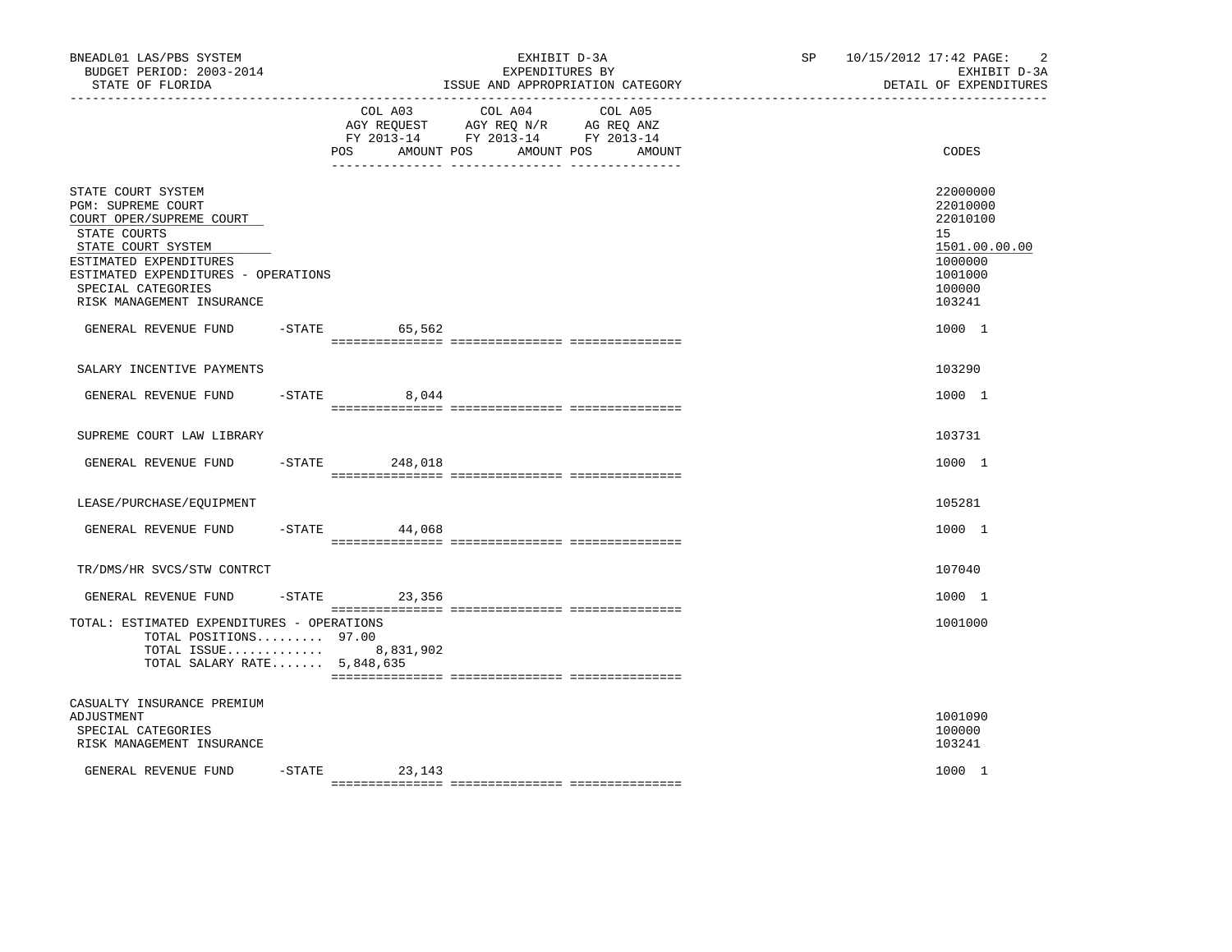| BNEADL01 LAS/PBS SYSTEM<br>BUDGET PERIOD: 2003-2014<br>STATE OF FLORIDA                                                                                                                                 |          |                                                                                                                | ISSUE AND APPROPRIATION CATEGORY | EXHIBIT D-3A<br>EXPENDITURES BY |         |        | SP <sub>2</sub> | 10/15/2012 17:42 PAGE: 3<br>EXHIBIT D-3A<br>DETAIL OF EXPENDITURES |
|---------------------------------------------------------------------------------------------------------------------------------------------------------------------------------------------------------|----------|----------------------------------------------------------------------------------------------------------------|----------------------------------|---------------------------------|---------|--------|-----------------|--------------------------------------------------------------------|
|                                                                                                                                                                                                         |          | COL A03 COL A04<br>AGY REQUEST AGY REQ N/R AG REQ ANZ<br>FY 2013-14 FY 2013-14 FY 2013-14<br>AMOUNT POS<br>POS |                                  | AMOUNT POS                      | COL A05 | AMOUNT |                 | CODES                                                              |
| STATE COURT SYSTEM<br><b>PGM: SUPREME COURT</b><br>COURT OPER/SUPREME COURT<br>STATE COURTS<br>STATE COURT SYSTEM<br>ESTIMATED EXPENDITURES<br>FLORIDA RETIREMENT SYSTEM<br>CONTRIBUTION ADJUSTMENT FOR |          |                                                                                                                |                                  |                                 |         |        |                 | 22000000<br>22010000<br>22010100<br>15<br>1501.00.00.00<br>1000000 |
| FISCAL YEAR 2012-2013<br>SALARIES AND BENEFITS                                                                                                                                                          |          |                                                                                                                |                                  |                                 |         |        |                 | 1001240<br>010000                                                  |
| GENERAL REVENUE FUND<br>STATE COURTS REVENUE TF - STATE                                                                                                                                                 |          | $-$ STATE $10, 229$<br>15,059<br>_______________                                                               |                                  |                                 |         |        |                 | 1000 1<br>2057 1                                                   |
| TOTAL APPRO                                                                                                                                                                                             |          | 25,288                                                                                                         |                                  |                                 |         |        |                 |                                                                    |
| ADJUSTMENT TO STATE HEALTH<br>INSURANCE PREMIUM CONTRIBUTION -<br>FISCAL YEAR 2012-13<br>SALARIES AND BENEFITS                                                                                          |          |                                                                                                                |                                  |                                 |         |        |                 | 1001830<br>010000                                                  |
| GENERAL REVENUE FUND -STATE 4,381<br>STATE COURTS REVENUE TF - STATE                                                                                                                                    |          | 6,449<br>________________                                                                                      |                                  |                                 |         |        |                 | 1000 1<br>2057 1                                                   |
| TOTAL APPRO                                                                                                                                                                                             |          | 10,830                                                                                                         |                                  |                                 |         |        |                 |                                                                    |
| REALLOCATION OF HUMAN RESOURCES<br>OUTSOURCING<br>SPECIAL CATEGORIES<br>TR/DMS/HR SVCS/STW CONTRCT                                                                                                      |          |                                                                                                                |                                  |                                 |         |        |                 | 1005900<br>100000<br>107040                                        |
| GENERAL REVENUE FUND                                                                                                                                                                                    | $-STATE$ | $560 -$                                                                                                        |                                  |                                 |         |        |                 | 1000 1                                                             |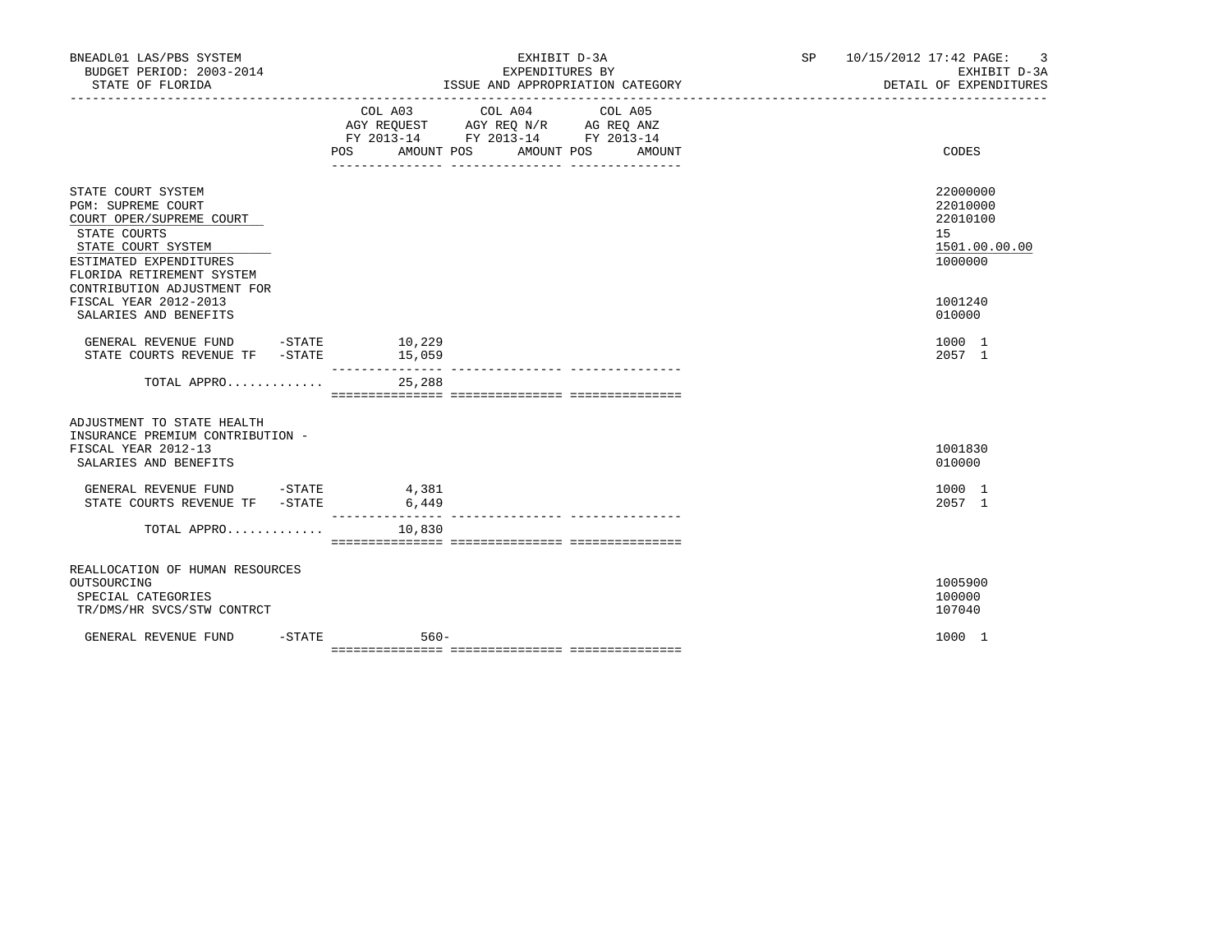| BNEADL01 LAS/PBS SYSTEM<br>BUDGET PERIOD: 2003-2014<br>STATE OF FLORIDA                                                                   |            | EXHIBIT D-3A<br>EXPENDITURES BY<br>ISSUE AND APPROPRIATION CATEGORY                                                                                                                                                                                                                                                                                                                                                                                                                                                                                                    |                   | 10/15/2012 17:42 PAGE:<br>SP<br>EXHIBIT D-3A<br>DETAIL OF EXPENDITURES |
|-------------------------------------------------------------------------------------------------------------------------------------------|------------|------------------------------------------------------------------------------------------------------------------------------------------------------------------------------------------------------------------------------------------------------------------------------------------------------------------------------------------------------------------------------------------------------------------------------------------------------------------------------------------------------------------------------------------------------------------------|-------------------|------------------------------------------------------------------------|
|                                                                                                                                           | <b>POS</b> | COL A03<br>COL A04<br>AGY REQUEST AGY REQ N/R AG REQ ANZ<br>FY 2013-14 FY 2013-14 FY 2013-14<br>AMOUNT POS<br>AMOUNT POS                                                                                                                                                                                                                                                                                                                                                                                                                                               | COL A05<br>AMOUNT | CODES                                                                  |
| STATE COURT SYSTEM<br>PGM: SUPREME COURT<br>COURT OPER/SUPREME COURT<br>STATE COURTS<br>STATE COURT SYSTEM<br>ADJUSTMENTS TO CURRENT YEAR |            |                                                                                                                                                                                                                                                                                                                                                                                                                                                                                                                                                                        |                   | 22000000<br>22010000<br>22010100<br>15<br>1501.00.00.00                |
| ESTIMATED EXPENDITURES<br>TRANSFER OF EXPENSES TO LEASE/LEASE<br>PURCHASE - DEDUCT<br><b>EXPENSES</b>                                     |            |                                                                                                                                                                                                                                                                                                                                                                                                                                                                                                                                                                        |                   | 1600000<br>160F070<br>040000                                           |
| GENERAL REVENUE FUND                                                                                                                      | $-$ STATE  | $2.400-$                                                                                                                                                                                                                                                                                                                                                                                                                                                                                                                                                               |                   | 1000 1                                                                 |
|                                                                                                                                           |            |                                                                                                                                                                                                                                                                                                                                                                                                                                                                                                                                                                        |                   |                                                                        |
| AGENCY ISSUE NARRATIVE:<br>2013-2014 BUDGET YEAR NARRATIVE:                                                                               |            | Budget Amendment Agency #2210-13, EOG #B7081 was approved in FY 2012-2013 to transfer \$2,400 from the Expenses category<br>to the Lease/Lease Purchase category within the Court Operations - Supreme Court budget entity, within the General<br>Revenue Fund. This transfer is necessary to properly align appropriations from the Expense category to the new special<br>category established for FY 2012-13 as Lease/Lease Purchase of Equipment.<br>Please see companion issue #160F080, also filed in budget entity 22010100, in program component 1501.00.00.00 | IT COMPONENT? NO  |                                                                        |
| TRANSFER OF EXPENSES TO LEASE/LEASE<br>PURCHASE - ADD<br>SPECIAL CATEGORIES<br>LEASE/PURCHASE/EQUIPMENT                                   |            |                                                                                                                                                                                                                                                                                                                                                                                                                                                                                                                                                                        |                   | 160F080<br>100000<br>105281                                            |
| GENERAL REVENUE FUND                                                                                                                      | $-$ STATE  | 2,400                                                                                                                                                                                                                                                                                                                                                                                                                                                                                                                                                                  |                   | 1000 1                                                                 |
|                                                                                                                                           |            |                                                                                                                                                                                                                                                                                                                                                                                                                                                                                                                                                                        |                   |                                                                        |
| AGENCY ISSUE NARRATIVE:<br>2013-2014 BUDGET YEAR NARRATIVE:                                                                               |            | Budget Amendment Agency #2210-13, EOG #B7081 was approved in FY 2012-2013 to transfer \$2,400 from the Expenses category<br>to the Lease/Lease Purchase category within the Court Operations - Supreme Court budget entity, within the General<br>Revenue Fund. This transfer is necessary to properly align appropriations from the Expense category to the new special<br>category established for FY 2012-13 as Lease/Lease Purchase of Equipment.                                                                                                                  | IT COMPONENT? NO  |                                                                        |
|                                                                                                                                           |            | Please see companion issue #160F070, also filed in budget entity 22010100, in program component 1501.00.00.00.                                                                                                                                                                                                                                                                                                                                                                                                                                                         |                   |                                                                        |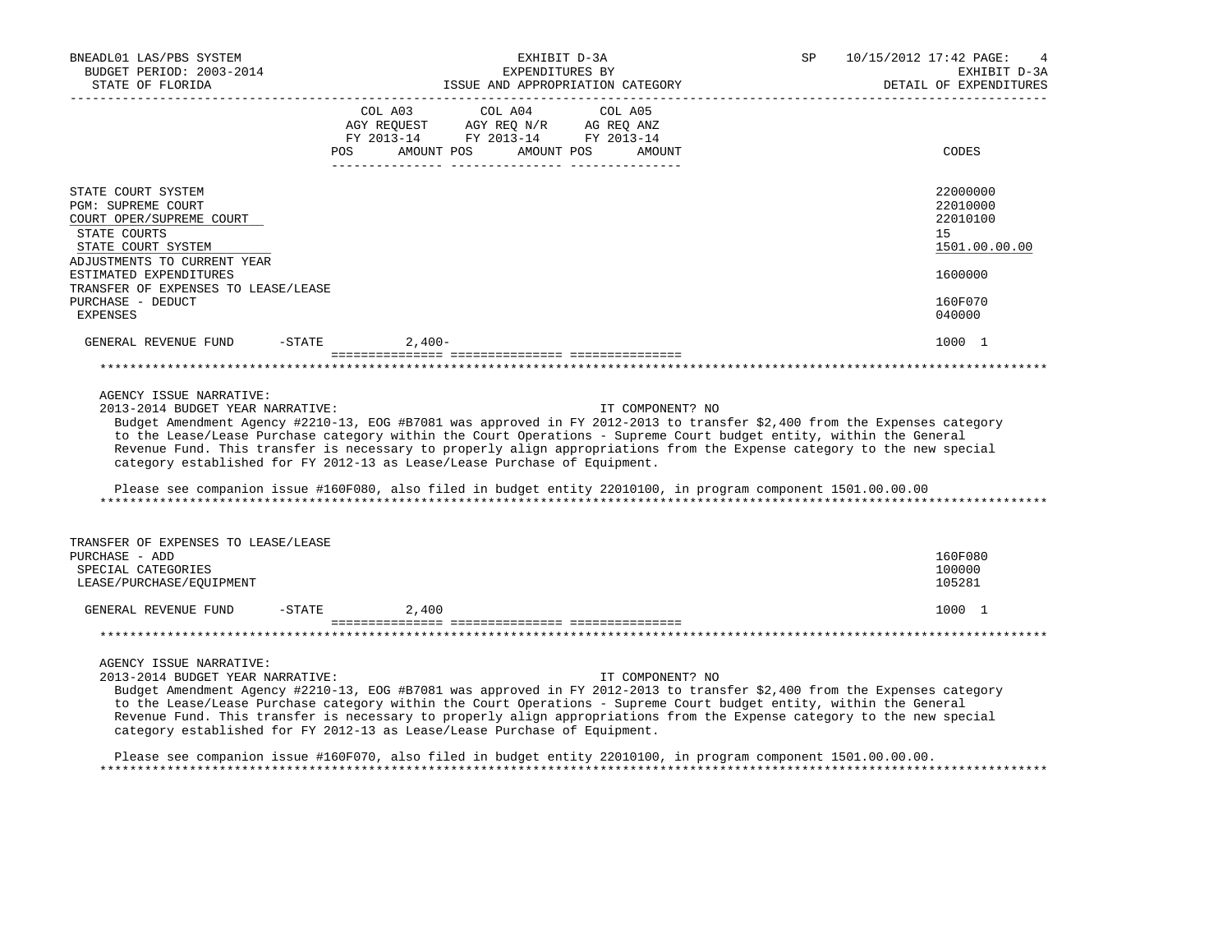| BNEADL01 LAS/PBS SYSTEM<br>BUDGET PERIOD: 2003-2014<br>STATE OF FLORIDA                                                                                                                                                                                                                                                                                                                                                                 |           |                    | EXHIBIT D-3A<br>EXPENDITURES BY                                                                                 | ISSUE AND APPROPRIATION CATEGORY | SP 10/15/2012 17:42 PAGE: | -5<br>EXHIBIT D-3A<br>DETAIL OF EXPENDITURES            |
|-----------------------------------------------------------------------------------------------------------------------------------------------------------------------------------------------------------------------------------------------------------------------------------------------------------------------------------------------------------------------------------------------------------------------------------------|-----------|--------------------|-----------------------------------------------------------------------------------------------------------------|----------------------------------|---------------------------|---------------------------------------------------------|
|                                                                                                                                                                                                                                                                                                                                                                                                                                         |           | POS<br>AMOUNT POS  | COL A03 COL A04 COL A05<br>AGY REQUEST AGY REQ N/R AG REQ ANZ<br>FY 2013-14 FY 2013-14 FY 2013-14<br>AMOUNT POS | AMOUNT                           |                           | CODES                                                   |
| STATE COURT SYSTEM<br>PGM: SUPREME COURT<br>COURT OPER/SUPREME COURT<br>STATE COURTS<br>STATE COURT SYSTEM<br>ADJUSTMENTS TO CURRENT YEAR                                                                                                                                                                                                                                                                                               |           |                    |                                                                                                                 |                                  |                           | 22000000<br>22010000<br>22010100<br>15<br>1501.00.00.00 |
| ESTIMATED EXPENDITURES<br>TRANSFER APPROPRIATIONS BETWEEN<br>BUDGET ENTITIES TO REALIGN<br>EXPENDITURES - ADD<br>OTHER PERSONAL SERVICES                                                                                                                                                                                                                                                                                                |           |                    |                                                                                                                 |                                  |                           | 1600000<br>160F140<br>030000                            |
| GENERAL REVENUE FUND                                                                                                                                                                                                                                                                                                                                                                                                                    |           | $-$ STATE 51,740   |                                                                                                                 |                                  |                           | 1000 1                                                  |
| <b>EXPENSES</b>                                                                                                                                                                                                                                                                                                                                                                                                                         |           |                    |                                                                                                                 |                                  |                           | 040000                                                  |
| GENERAL REVENUE FUND                                                                                                                                                                                                                                                                                                                                                                                                                    |           | $-STATE$<br>37,900 |                                                                                                                 |                                  |                           | 1000 1                                                  |
| SPECIAL CATEGORIES<br>CONTRACTED SERVICES                                                                                                                                                                                                                                                                                                                                                                                               |           |                    |                                                                                                                 |                                  |                           | 100000<br>100777                                        |
| GENERAL REVENUE FUND                                                                                                                                                                                                                                                                                                                                                                                                                    | $-$ STATE | 360                |                                                                                                                 |                                  |                           | 1000 1                                                  |
| TOTAL: TRANSFER APPROPRIATIONS BETWEEN<br>BUDGET ENTITIES TO REALIGN<br>EXPENDITURES - ADD                                                                                                                                                                                                                                                                                                                                              |           |                    |                                                                                                                 |                                  |                           | 160F140                                                 |
| TOTAL ISSUE                                                                                                                                                                                                                                                                                                                                                                                                                             |           | 90,000             |                                                                                                                 |                                  |                           |                                                         |
|                                                                                                                                                                                                                                                                                                                                                                                                                                         |           |                    |                                                                                                                 |                                  |                           |                                                         |
| AGENCY ISSUE NARRATIVE:<br>2013-2014 BUDGET YEAR NARRATIVE:<br>Budget Amendment Agency #2201-13, EOG #B7005 was approved in FY 2012-2013 to transfer \$51,740 in the Other Personal<br>Services category, \$37,900 in the Expenses category, and \$360 in the Contracted Services category from the Executive<br>Direction and Support Services budget entity, within the General Revenue Fund, to the Court Operations - Supreme Court |           |                    |                                                                                                                 | IT COMPONENT? NO                 |                           |                                                         |

 Please see companion issue #160F130, also filed in budget entity 22010200, in program component 1602.00.00.00. \*\*\*\*\*\*\*\*\*\*\*\*\*\*\*\*\*\*\*\*\*\*\*\*\*\*\*\*\*\*\*\*\*\*\*\*\*\*\*\*\*\*\*\*\*\*\*\*\*\*\*\*\*\*\*\*\*\*\*\*\*\*\*\*\*\*\*\*\*\*\*\*\*\*\*\*\*\*\*\*\*\*\*\*\*\*\*\*\*\*\*\*\*\*\*\*\*\*\*\*\*\*\*\*\*\*\*\*\*\*\*\*\*\*\*\*\*\*\*\*\*\*\*\*\*\*\*

budget entity, within the General Revenue Fund. These transfers are necessary to properly realign security and

maintenance expenditures to the Office of the Supreme Court Marshal.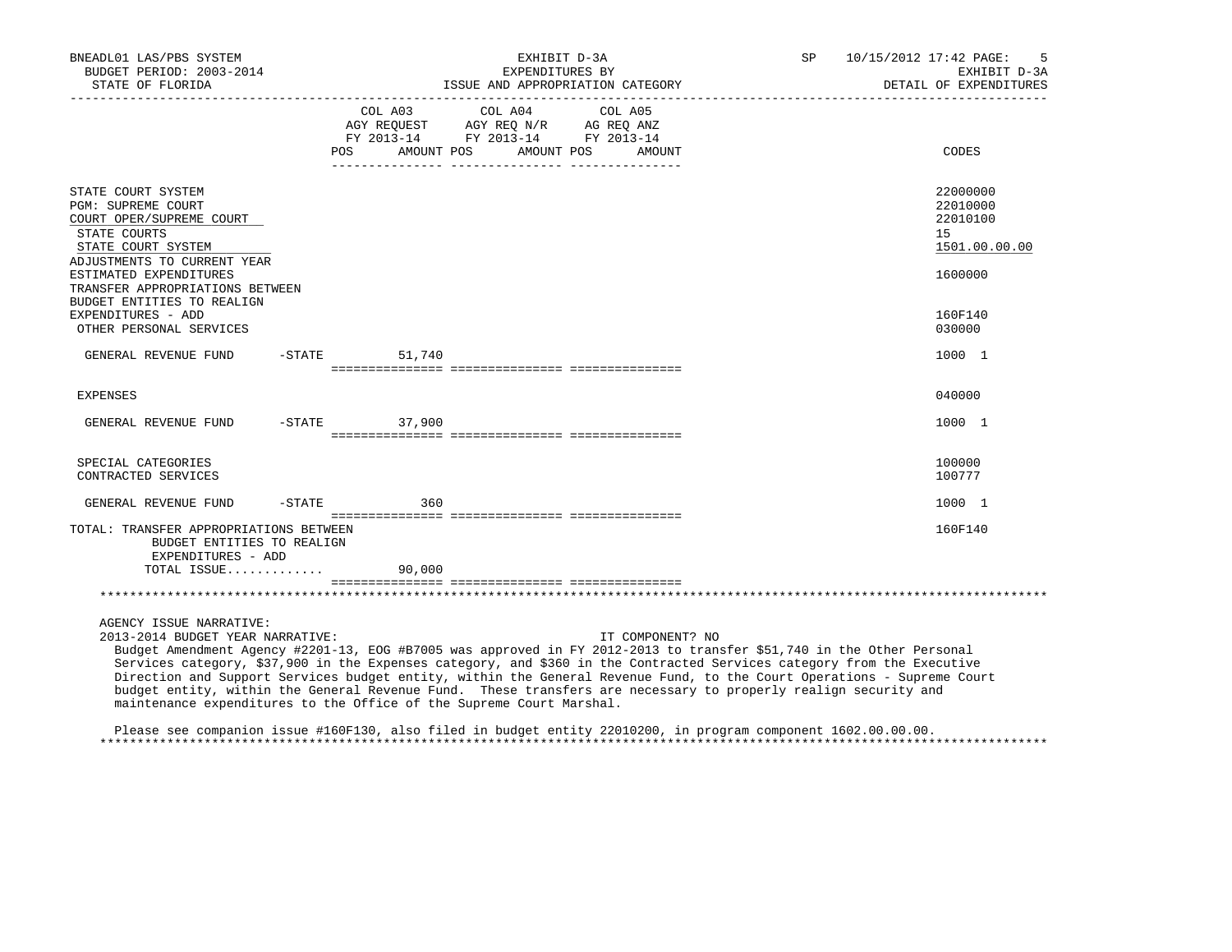| BNEADL01 LAS/PBS SYSTEM<br>BUDGET PERIOD: 2003-2014<br>STATE OF FLORIDA<br>______________________                                                                                                                          |                                                                                                                                                                                        | EXHIBIT D-3A<br>EXPENDITURES BY<br>ISSUE AND APPROPRIATION CATEGORY                                                                                                                                                                                                                                                                                                                                                                                                                                                 | SP | 10/15/2012 17:42 PAGE:<br>6<br>EXHIBIT D-3A<br>DETAIL OF EXPENDITURES |
|----------------------------------------------------------------------------------------------------------------------------------------------------------------------------------------------------------------------------|----------------------------------------------------------------------------------------------------------------------------------------------------------------------------------------|---------------------------------------------------------------------------------------------------------------------------------------------------------------------------------------------------------------------------------------------------------------------------------------------------------------------------------------------------------------------------------------------------------------------------------------------------------------------------------------------------------------------|----|-----------------------------------------------------------------------|
|                                                                                                                                                                                                                            | $\begin{tabular}{lcccc} CDL A03 & CDL A04 & CDL A05 \\ AGY REQUEST & AGY REQ N/R & AG REQ ANZ \\ FY & 2013-14 & FY & 2013-14 & FY & 2013-14 \end{tabular}$<br>AMOUNT POS<br><b>POS</b> | AMOUNT POS<br>AMOUNT                                                                                                                                                                                                                                                                                                                                                                                                                                                                                                |    | CODES                                                                 |
| STATE COURT SYSTEM<br>PGM: SUPREME COURT<br>COURT OPER/SUPREME COURT<br>STATE COURTS<br>STATE COURT SYSTEM<br>ESTIMATED EXPENDITURES REALIGNMENT<br>TRANSFER APPROPRIATIONS BETWEEN<br>APPROPRIATION CATEGORIES TO REALIGN |                                                                                                                                                                                        |                                                                                                                                                                                                                                                                                                                                                                                                                                                                                                                     |    | 22000000<br>22010000<br>22010100<br>15<br>1501.00.00.00<br>2000000    |
| EXPENDITURES - DEDUCT<br>EXPENSES                                                                                                                                                                                          |                                                                                                                                                                                        |                                                                                                                                                                                                                                                                                                                                                                                                                                                                                                                     |    | 2000010<br>040000                                                     |
| GENERAL REVENUE FUND -STATE                                                                                                                                                                                                | $7,500-$                                                                                                                                                                               |                                                                                                                                                                                                                                                                                                                                                                                                                                                                                                                     |    | 1000 1                                                                |
|                                                                                                                                                                                                                            |                                                                                                                                                                                        |                                                                                                                                                                                                                                                                                                                                                                                                                                                                                                                     |    |                                                                       |
| AGENCY ISSUE NARRATIVE:<br>2013-2014 BUDGET YEAR NARRATIVE:<br>the contractual obligations for the Supreme Court.                                                                                                          |                                                                                                                                                                                        | IT COMPONENT? NO<br>This request was part of approved Budget Amendment Agency #2205-13, EOG #B7080 in FY 2012-2013 and is to transfer funds<br>in the amount of \$7,500 from the Expenses category to the Contracted Services category within the Court Operations -<br>Supreme Court budget entity, within the General Revenue Fund. This transfer is necessary to properly align budget to meet<br>Please see companion issue #2000020, also filed in budget entity 22010100, in program component 1501.00.00.00. |    |                                                                       |
| TRANSFER APPROPRIATIONS BETWEEN<br>APPROPRIATION CATEGORIES TO REALIGN                                                                                                                                                     |                                                                                                                                                                                        |                                                                                                                                                                                                                                                                                                                                                                                                                                                                                                                     |    |                                                                       |
| EXPENDITURES - ADD<br>SPECIAL CATEGORIES<br>CONTRACTED SERVICES                                                                                                                                                            |                                                                                                                                                                                        |                                                                                                                                                                                                                                                                                                                                                                                                                                                                                                                     |    | 2000020<br>100000<br>100777                                           |
| GENERAL REVENUE FUND                                                                                                                                                                                                       | $-STATE$<br>7,500                                                                                                                                                                      |                                                                                                                                                                                                                                                                                                                                                                                                                                                                                                                     |    | 1000 1                                                                |
|                                                                                                                                                                                                                            |                                                                                                                                                                                        |                                                                                                                                                                                                                                                                                                                                                                                                                                                                                                                     |    |                                                                       |
| AGENCY ISSUE NARRATIVE:<br>2013-2014 BUDGET YEAR NARRATIVE:<br>the contractual obligations for the Supreme Court.                                                                                                          |                                                                                                                                                                                        | IT COMPONENT? NO<br>This request was part of approved Budget Amendment Agency #2205-13, EOG #B7080 in FY 2012-2013 and is to transfer funds<br>in the amount of \$7,500 from the Expenses category to the Contracted Services category within the Court Operations -<br>Supreme Court budget entity, within the General Revenue Fund. This transfer is necessary to properly align budget to meet                                                                                                                   |    |                                                                       |

 Please see companion issue #2000010, also filed in budget entity 22010100, in program component 1501.00.00.00. \*\*\*\*\*\*\*\*\*\*\*\*\*\*\*\*\*\*\*\*\*\*\*\*\*\*\*\*\*\*\*\*\*\*\*\*\*\*\*\*\*\*\*\*\*\*\*\*\*\*\*\*\*\*\*\*\*\*\*\*\*\*\*\*\*\*\*\*\*\*\*\*\*\*\*\*\*\*\*\*\*\*\*\*\*\*\*\*\*\*\*\*\*\*\*\*\*\*\*\*\*\*\*\*\*\*\*\*\*\*\*\*\*\*\*\*\*\*\*\*\*\*\*\*\*\*\*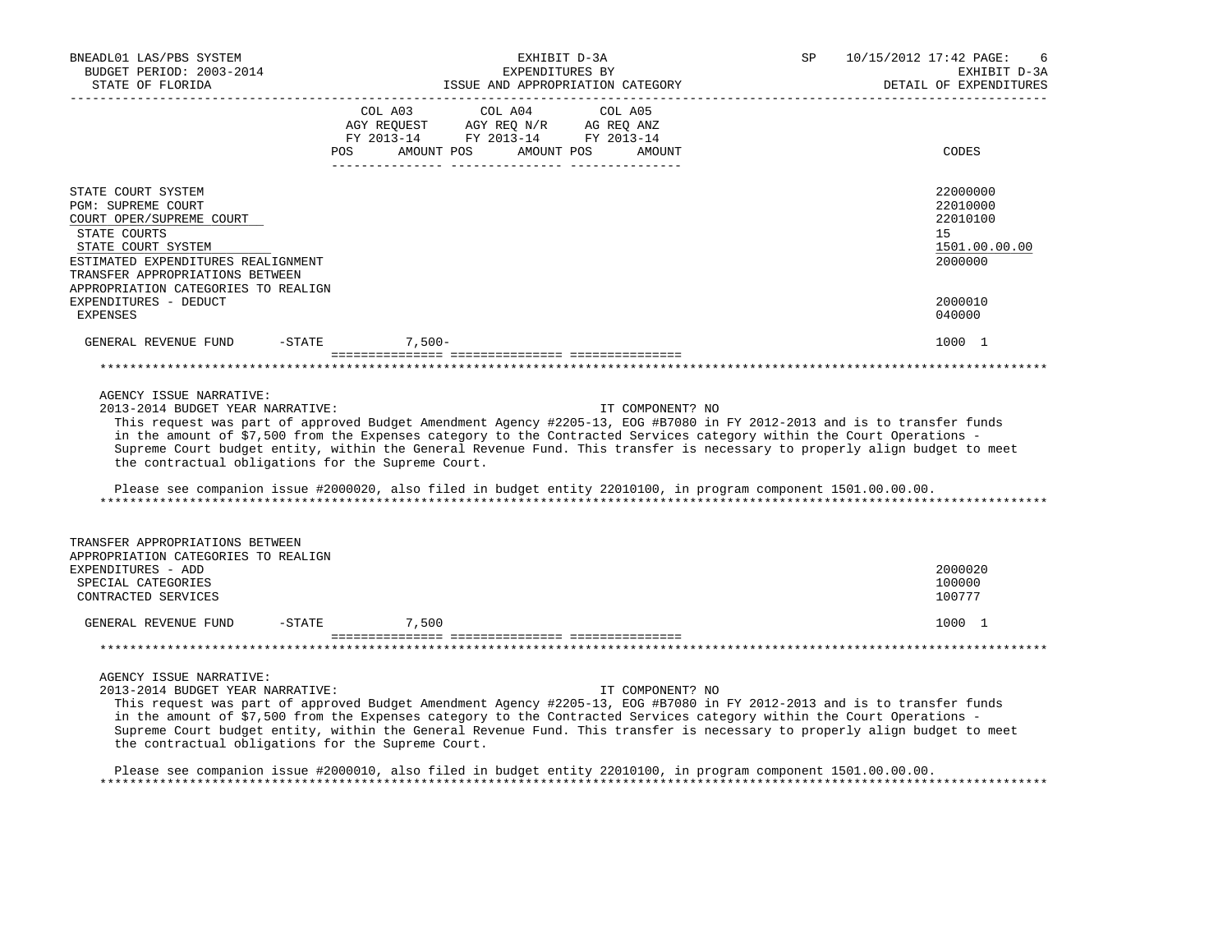| BNEADL01 LAS/PBS SYSTEM<br>BUDGET PERIOD: 2003-2014<br>STATE OF FLORIDA                                                                                                                   | EXHIBIT D-3A<br>EXPENDITURES BY<br>ISSUE AND APPROPRIATION CATEGORY |  |                                                                                                                                                                             |  | SP | 10/15/2012 17:42 PAGE: 7<br>EXHIBIT D-3A<br>DETAIL OF EXPENDITURES                      |
|-------------------------------------------------------------------------------------------------------------------------------------------------------------------------------------------|---------------------------------------------------------------------|--|-----------------------------------------------------------------------------------------------------------------------------------------------------------------------------|--|----|-----------------------------------------------------------------------------------------|
|                                                                                                                                                                                           |                                                                     |  | COL A03 COL A04 COL A05<br>AGY REQUEST AGY REQ N/R AG REQ ANZ<br>FY 2013-14 FY 2013-14 FY 2013-14<br>POS AMOUNT POS AMOUNT POS AMOUNT<br>__________________________________ |  |    | CODES                                                                                   |
| STATE COURT SYSTEM<br>PGM: SUPREME COURT<br>COURT OPER/SUPREME COURT<br>STATE COURTS<br>STATE COURT SYSTEM<br>EOUIPMENT NEEDS<br>COURTROOM CAMERA REPLACEMENT<br>OPERATING CAPITAL OUTLAY |                                                                     |  |                                                                                                                                                                             |  |    | 22000000<br>22010000<br>22010100<br>15<br>1501.00.00.00<br>2400000<br>2403180<br>060000 |
| GENERAL REVENUE FUND -STATE 30,000 30,000                                                                                                                                                 |                                                                     |  |                                                                                                                                                                             |  |    | 1000 1                                                                                  |
| AGENCY ISSUE NARRATIVE:                                                                                                                                                                   |                                                                     |  |                                                                                                                                                                             |  |    |                                                                                         |

 2013-2014 BUDGET YEAR NARRATIVE: IT COMPONENT? NO The Supreme Court requests \$30,000 in Operating Capital Outlay (non-recurring) to replace courtroom cameras and related hardware.

 Since 1997, WFSU/The Florida Channel has provided broadcast services to the Florida Supreme Court. The original set of cameras and related equipment were installed in 1997 at a cost of about \$110,000 and reached the end of their usable lifespan by 2005. In 2005, a replacement set of cameras and related equipment were installed costing about \$55,000 a price that reflected the diminishing costs of high-technology camera systems over time.

 The current cameras and related equipment have reached the end of their usable lifespan, after experiencing component failure on at least three occasions during Fiscal Year 2011-12. As a result, WFSU/The Florida Channel has requested that the Florida Supreme Court obtain funding to replace the existing system before it fails completely, depriving Floridians and others of their ability to watch live and archived video of all Supreme Court hearings.

WFSU/The Florida Channel has identified the following items that would need to be purchased:

- 1. Four Panasonic AW-HE50SN cameras for a total list-price cost of \$22,000
- 2. One Panasonic AW-RP50 controller at a total list-price cost of \$2,200
- 3. One Panasonic AW-HS50 switcher at a total list-price cost of \$3,880
- 4. One TV-Logic LQM-171 monitor at a total list-price cost of \$4,995
- 5. Cabling at a total list-price cost of \$1,000

# TOTAL LIST-PRICE COST: \$34,075

 Utilizing current state term contracts and competitive procurement practices, WFSU/The Florida Channel estimates the actual cost will be about \$30,000.

 These cameras also will provide another significant benefit: They are compatible with High-Definition video production, which WFSU/The Florida Channel now is putting into place as it upgrades its systems.

 Without this funding, the Florida Supreme Court is likely to experience a failure of its ability to broadcast its hearing to the public at large via Florida Channel cable systems that reach millions of Floridians. The court also will lose the ability to webcast these same broadcasts, to broadcast them via the state's satellite, and to archive them on the World-Wide Web. These services have been provided to the public since 1997.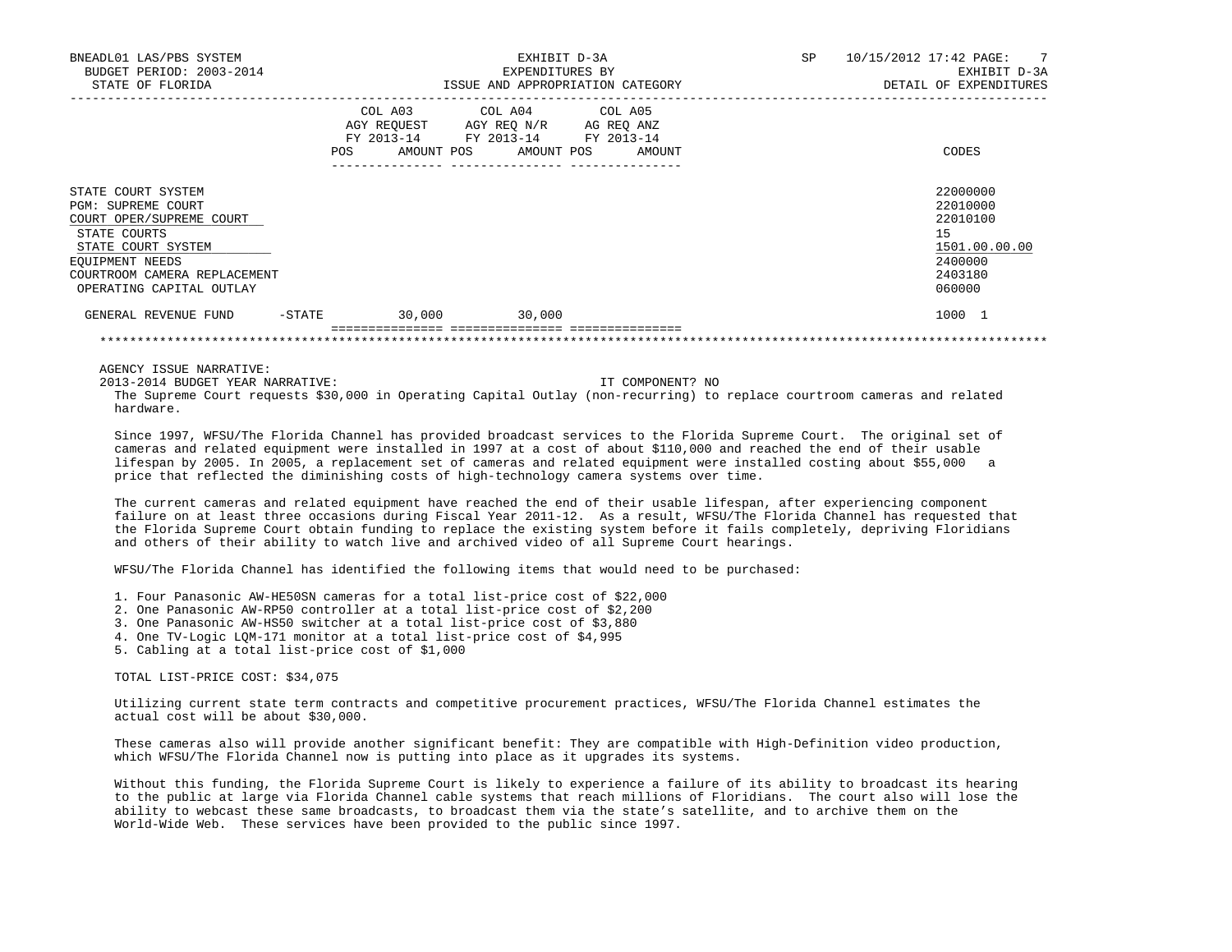| BNEADL01 LAS/PBS SYSTEM<br>BUDGET PERIOD: 2003-2014                                                                                                                  |         | EXHIBIT D-3A<br>EXPENDITURES BY                                                                                          |                                  | 10/15/2012 17:42 PAGE:<br>SP<br>EXHIBIT D-3A |                                                                               |  |
|----------------------------------------------------------------------------------------------------------------------------------------------------------------------|---------|--------------------------------------------------------------------------------------------------------------------------|----------------------------------|----------------------------------------------|-------------------------------------------------------------------------------|--|
| STATE OF FLORIDA                                                                                                                                                     |         |                                                                                                                          | ISSUE AND APPROPRIATION CATEGORY |                                              | DETAIL OF EXPENDITURES                                                        |  |
|                                                                                                                                                                      | COL A03 | COL A04<br>CO AGY REQUEST AGY REQ N/R AG REQ ANZ<br>FY 2013-14 FY 2013-14 FY 2013-14<br>POS AMOUNT POS AMOUNT POS AMOUNT | COL A05                          |                                              | CODES                                                                         |  |
| STATE COURT SYSTEM<br><b>PGM: SUPREME COURT</b><br>COURT OPER/SUPREME COURT<br>STATE COURTS<br>STATE COURT SYSTEM<br>EQUIPMENT NEEDS<br>COURTROOM CAMERA REPLACEMENT |         |                                                                                                                          |                                  |                                              | 22000000<br>22010000<br>22010100<br>15<br>1501.00.00.00<br>2400000<br>2403180 |  |
| Budget Request Total: \$30,000 (non-recurring)                                                                                                                       |         |                                                                                                                          |                                  |                                              |                                                                               |  |
| ANNUALIZATION OF ADMINISTERED<br>FUNDS APPROPRIATIONS<br>STATE HEALTH INSURANCE ADJUSTMENT<br>FOR FY 2012-13 - 10 MONTHS                                             |         |                                                                                                                          |                                  |                                              | 26A0000                                                                       |  |
| ANNUALIZATION<br>SALARIES AND BENEFITS                                                                                                                               |         |                                                                                                                          |                                  |                                              | 26A1830<br>010000                                                             |  |
| GENERAL REVENUE FUND -STATE 21,905<br>STATE COURTS REVENUE TF - STATE                                                                                                | 32,245  |                                                                                                                          |                                  |                                              | 1000 1<br>2057 1                                                              |  |
| TOTAL APPRO                                                                                                                                                          | 54,150  |                                                                                                                          |                                  |                                              |                                                                               |  |
| PROGRAM OR SERVICE-LEVEL<br>INFORMATION TECHNOLOGY<br>FLORIDA APPELLATE COURTS TECHNOLOGY<br>SOLUTION (EFACTS) TECHNICAL SUPPORT<br>OTHER PERSONAL SERVICES          |         |                                                                                                                          |                                  |                                              | 3630000<br>36313C0<br>030000                                                  |  |
| GENERAL REVENUE FUND -STATE                                                                                                                                          | 52,000  |                                                                                                                          |                                  |                                              | 1000 1                                                                        |  |
| SPECIAL CATEGORIES<br>TR/DMS/HR SVCS/STW CONTRCT                                                                                                                     |         |                                                                                                                          |                                  |                                              | 100000<br>107040                                                              |  |
| $-$ STATE<br>GENERAL REVENUE FUND                                                                                                                                    | 223     |                                                                                                                          |                                  |                                              | 1000 1                                                                        |  |
| TOTAL: FLORIDA APPELLATE COURTS TECHNOLOGY<br>SOLUTION (EFACTS) TECHNICAL SUPPORT<br>TOTAL ISSUE $52,223$                                                            |         |                                                                                                                          |                                  |                                              | 36313C0                                                                       |  |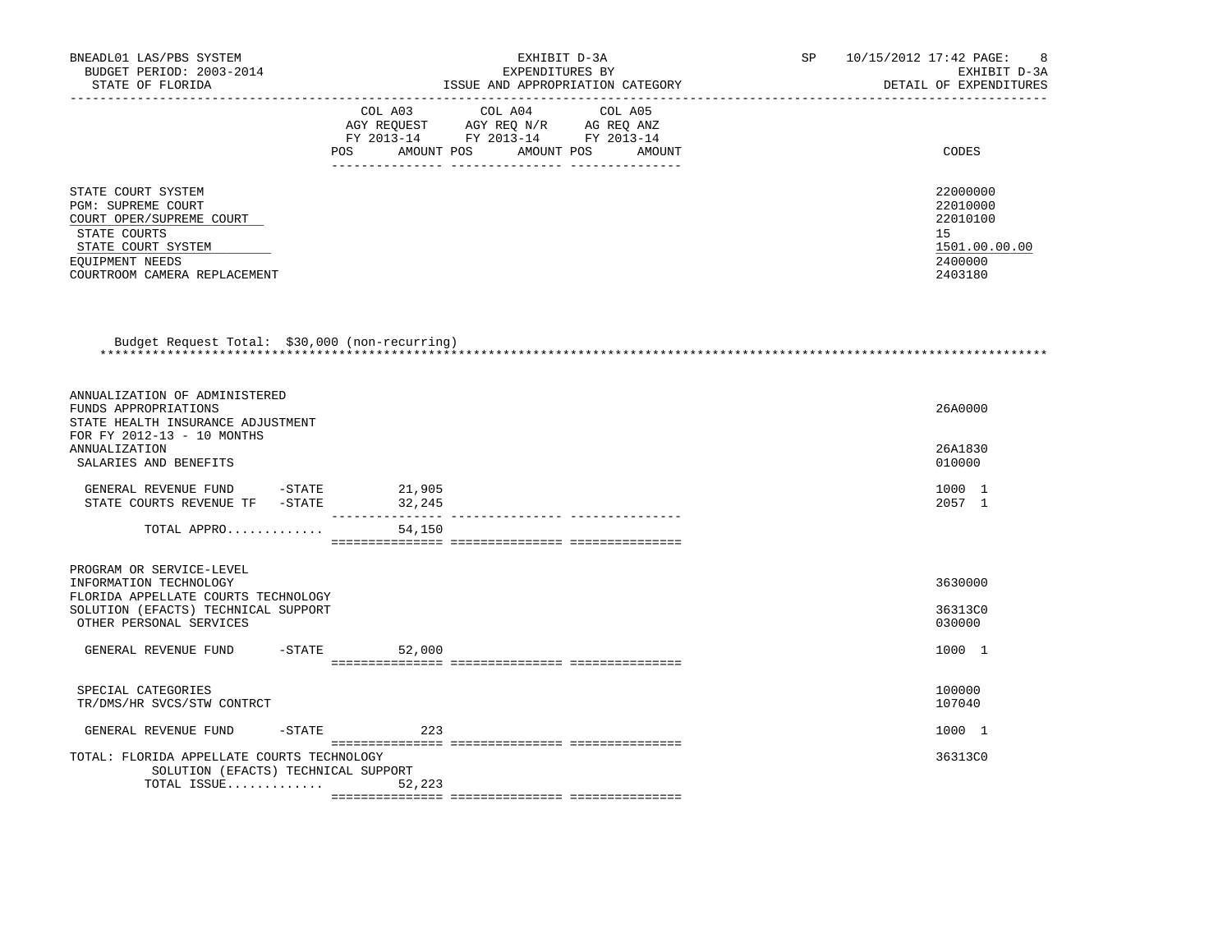| BNEADL01 LAS/PBS SYSTEM<br>BUDGET PERIOD: 2003-2014<br>STATE OF FLORIDA                                                          | EXHIBIT D-3A<br>EXPENDITURES BY<br>ISSUE AND APPROPRIATION CATEGORY |                                                                                     |                      | 10/15/2012 17:42 PAGE:<br>SP. | - 9<br>EXHIBIT D-3A<br>DETAIL OF EXPENDITURES     |
|----------------------------------------------------------------------------------------------------------------------------------|---------------------------------------------------------------------|-------------------------------------------------------------------------------------|----------------------|-------------------------------|---------------------------------------------------|
|                                                                                                                                  | COL A03<br>AGY REOUEST<br>FY 2013-14<br>POS                         | COL A04 COL A05<br>AGY REO N/R<br>FY 2013-14 FY 2013-14<br>AMOUNT POS<br>AMOUNT POS | AG REO ANZ<br>AMOUNT |                               | CODES                                             |
| STATE COURT SYSTEM<br>PGM: SUPREME COURT<br>COURT OPER/SUPREME COURT<br>STATE COURTS<br>STATE COURT SYSTEM                       |                                                                     |                                                                                     |                      | 15                            | 22000000<br>22010000<br>22010100<br>1501.00.00.00 |
| PROGRAM OR SERVICE-LEVEL<br>INFORMATION TECHNOLOGY<br>FLORIDA APPELLATE COURTS TECHNOLOGY<br>SOLUTION (EFACTS) TECHNICAL SUPPORT |                                                                     |                                                                                     |                      |                               | 3630000<br>36313C0                                |

2013-2014 BUDGET YEAR NARRATIVE: IT COMPONENT? YES

 The Supreme Court requests \$52,223 in recurring Other Personal Services (OPS) funding for a Senior Information Systems Analyst position. Currently, all court files are maintained in paper. The Clerk's Office is specifically charged with the responsibility of maintaining the court files. The court is in the process of converting to a comprehensive electronic court filing, record keeping, assignment and voting system called Electronic Florida Appellate Courts Technology Solution, or eFACTS. This system will interact with the new statewide e-filing portal. The eFACTS system will allow the Clerk's Office and the court to process cases in a more efficient manner. When the files exist in electronic form rather than paper, it is imperative that the Clerk's Office be able to promptly resolve any technical problems with the eFACTS system so that access to electronic records can be maintained at all times. Without such access, the court will not be able to operate. The person in this position will need to have extensive knowledge of the operation of the Clerk's Office, the processing of all types of cases, the particulars of the case management software as well as a variety of computer software applications including Microsoft's SharePoint, the platform upon eFACTS is being built to maintain the system on a daily basis. They will also have to have programming capability to make changes to the new system as workflow changes and additional reporting capability is needed.

 Although the new system is still referenced as a case management system, it has a number of major components: electronic filing, imaging, data management, document management, work flow management, voting and electronic distribution of opinions and orders. Currently, only two relatively simple software programs are used by the Clerk's Office to track filings and voting by the justices. Those two basic systems are currently supported by technical staff from the Office of the State Courts Administrator (OSCA). In addition, some of the justices and staff use a software program to track assignments within their office. That software application is also supported by technical staff in OSCA. The new system, although one piece of software, replaces all the existing software but also provides capabilities far beyond the current system including: interface with e-filing, imaging, electronic document management, electronic workflow management, voting and electronic distribution of the court's orders and opinions. The system is exponentially more complex and covers virtually every aspect of the court's processing of cases. It is also a web based technology allowing the court and staff access to the system 24 hours a day, seven days a week, 365 days a year from anywhere. When operating, this system will give the court the ability to process cases more efficiently. It is imperative that the system operate properly 24 hours a day, 365 days a year. If the eFACTS system is inoperable, all work at the court will stop. The Clerk's Office needs temporary technical staff dedicated to this particular application and responsible to the Clerk of Court so that the court can continue to operate and timely process its cases. We anticipate the need for this funding for at least two years as we implement the new system and phase out the old. Although there will be real efficiencies created with the new system and the virtual, but not complete, elimination of paper, one requirement to achieve those efficiencies is continual computer access and fully functional software. Deputy clerks who currently manage paper will be transitioned to implement scanning and to play a greater role in case management to improve the processing of cases. We anticipate that the need for this position may become permanent in the future but feel OPS funding is appropriate now until a final evaluation of technical need can be conducted.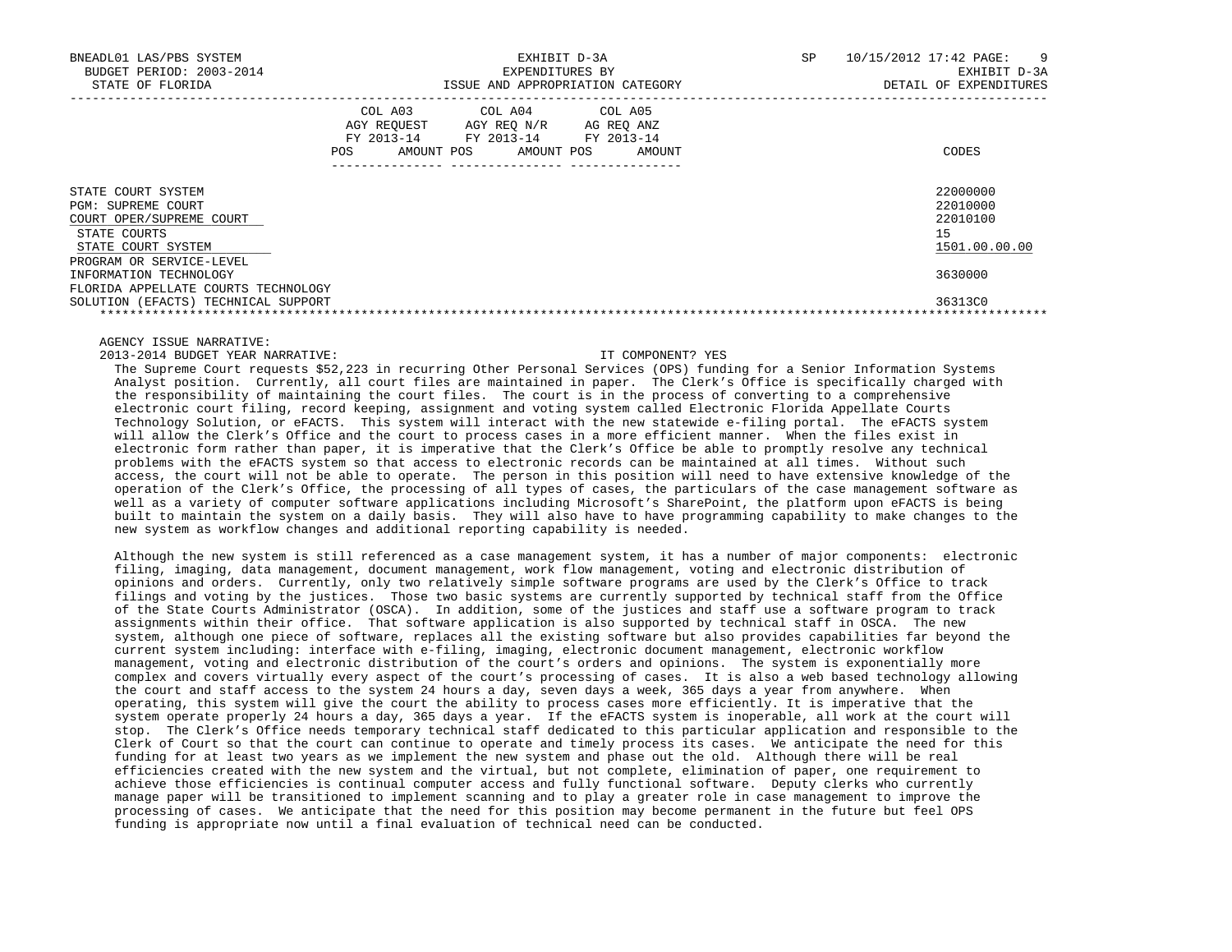| BNEADL01 LAS/PBS SYSTEM<br>BUDGET PERIOD: 2003-2014<br>STATE OF FLORIDA                                    | EXHIBIT D-3A<br>EXPENDITURES BY<br>ISSUE AND APPROPRIATION CATEGORY                                                                   | SP | 10/15/2012 17:42 PAGE: 10<br>EXHIBIT D-3A<br>DETAIL OF EXPENDITURES |
|------------------------------------------------------------------------------------------------------------|---------------------------------------------------------------------------------------------------------------------------------------|----|---------------------------------------------------------------------|
|                                                                                                            | COL A03 COL A04 COL A05<br>AGY REQUEST AGY REQ N/R AG REQ ANZ<br>FY 2013-14 FY 2013-14 FY 2013-14<br>POS AMOUNT POS AMOUNT POS AMOUNT |    | CODES                                                               |
| STATE COURT SYSTEM<br>PGM: SUPREME COURT<br>COURT OPER/SUPREME COURT<br>STATE COURTS<br>STATE COURT SYSTEM |                                                                                                                                       |    | 22000000<br>22010000<br>22010100<br>15<br>1501.00.00.00             |
| PROGRAM OR SERVICE-LEVEL<br>INFORMATION TECHNOLOGY<br>FLORIDA APPELLATE COURTS TECHNOLOGY                  |                                                                                                                                       |    | 3630000                                                             |
| SOLUTION (EFACTS) TECHNICAL SUPPORT                                                                        |                                                                                                                                       |    | 36313C0                                                             |

 If this funding is not approved, the court faces the possibility of delays in accepting electronic filing and processing cases electronically.

 Current technical staff in OSCA and the information systems support personnel who work directly for the court are already overburdened in supporting the other computer applications of the court and the judicial branch and will be able, at best, to provide full time back-up support for this new system. If they are needed to provide more assistance, the other valuable work they do for the court and the branch will be severely impacted.

 Budget Request Total: \$52,223 (recurring) \*\*\*\*\*\*\*\*\*\*\*\*\*\*\*\*\*\*\*\*\*\*\*\*\*\*\*\*\*\*\*\*\*\*\*\*\*\*\*\*\*\*\*\*\*\*\*\*\*\*\*\*\*\*\*\*\*\*\*\*\*\*\*\*\*\*\*\*\*\*\*\*\*\*\*\*\*\*\*\*\*\*\*\*\*\*\*\*\*\*\*\*\*\*\*\*\*\*\*\*\*\*\*\*\*\*\*\*\*\*\*\*\*\*\*\*\*\*\*\*\*\*\*\*\*\*\*

| SUPREME COURT AND DISTRICT COURTS |        |        |         |
|-----------------------------------|--------|--------|---------|
| OF APPEAL LAW LIBRARIES           |        |        | 4100000 |
| LAW RELATED REFERENCE MATERIALS   |        |        | 4100200 |
| SPECIAL CATEGORIES                |        |        | 100000  |
| SUPREME COURT LAW LIBRARY         |        |        | 103731  |
| GENERAL REVENUE FUND              | -STATE | 15.538 | 1000 1  |
|                                   |        |        |         |
|                                   |        |        |         |

AGENCY ISSUE NARRATIVE:

2013-2014 BUDGET YEAR NARRATIVE: IT COMPONENT? NO

 The Supreme Court requests an increase of \$15,538 in recurring funding for legal resource material costs to help library staff support the legal-research needs of the highest appellate court in the fourth largest state in the United States. Although there have been some fluctuations throughout the years, today's library budget is nearly the same as FY 1991-92. Approximately 90 percent of the library's budget is spent on providing access to legal-research publications, including books, legal periodicals, court opinions, statutes, and legal-reference materials, in both print and electronic formats.

 The library supports the ongoing legal-research needs of the Justices and staff attorneys of the Florida Supreme Court, along with the Office of the State Courts Administrator. In addition, an increasing number of Florida court and county law libraries have closed or have merged with local public libraries. As a consequence, the Supreme Court Library is providing a growing level of legal library support for the Florida State Courts System.

Florida Rule of Judicial Administration  $2.205(c)(1)$  requires that the Supreme Court Library be open to members of the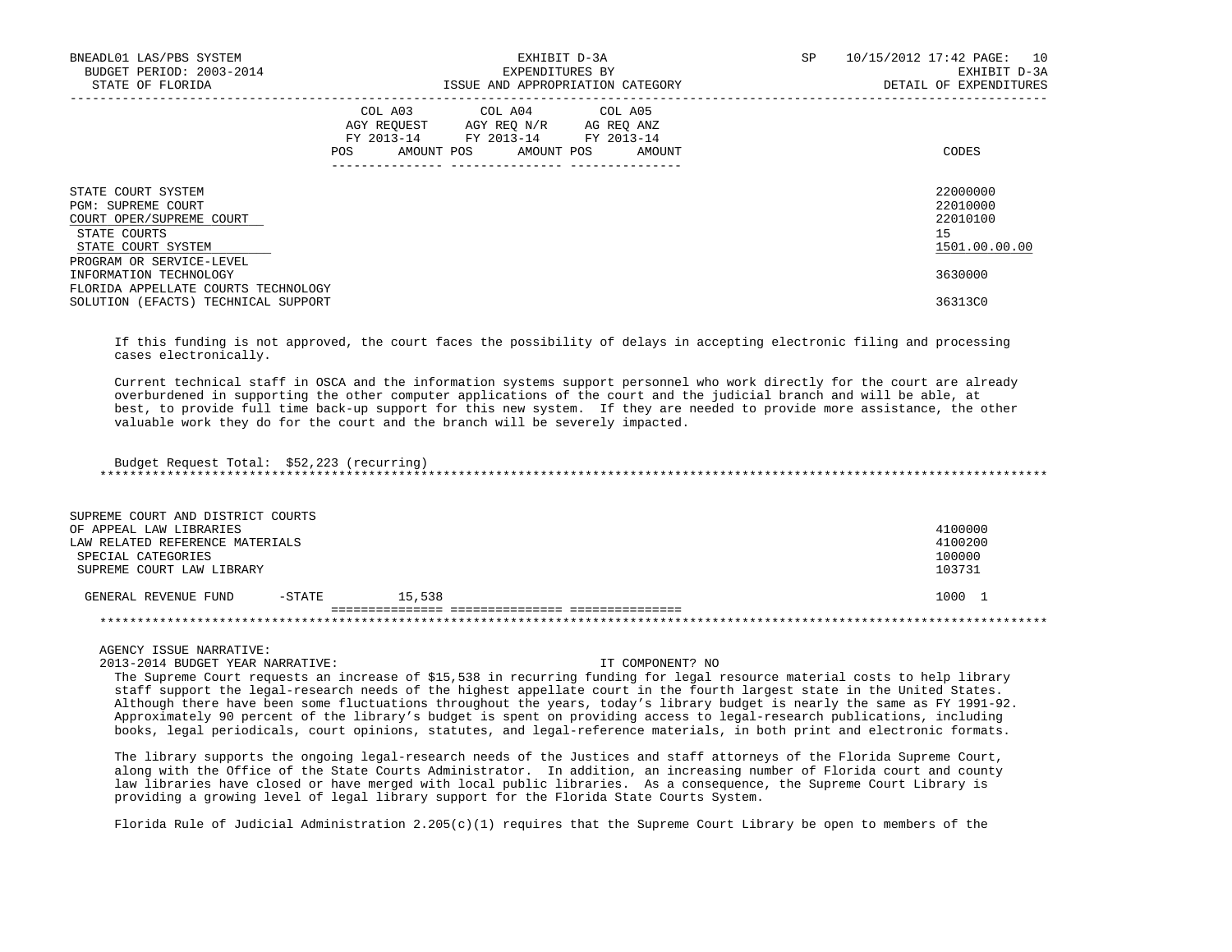| BNEADL01 LAS/PBS SYSTEM<br>BUDGET PERIOD: 2003-2014<br>STATE OF FLORIDA                                                                         | EXHIBIT D-3A<br>EXPENDITURES BY<br>ISSUE AND APPROPRIATION CATEGORY                                                                            | SP<br>10/15/2012 17:42 PAGE: 11<br>EXHIBIT D-3A<br>DETAIL OF EXPENDITURES |
|-------------------------------------------------------------------------------------------------------------------------------------------------|------------------------------------------------------------------------------------------------------------------------------------------------|---------------------------------------------------------------------------|
|                                                                                                                                                 | COL A03 COL A04 COL A05<br>AGY REOUEST<br>AGY REO N/R AG REO ANZ<br>FY 2013-14 FY 2013-14 FY 2013-14<br>AMOUNT POS AMOUNT POS<br>AMOUNT<br>POS | CODES                                                                     |
| STATE COURT SYSTEM<br>PGM: SUPREME COURT<br>COURT OPER/SUPREME COURT<br>STATE COURTS<br>STATE COURT SYSTEM<br>SUPREME COURT AND DISTRICT COURTS |                                                                                                                                                | 22000000<br>22010000<br>22010100<br>15<br>1501.00.00.00                   |
| OF APPEAL LAW LIBRARIES<br>LAW RELATED REFERENCE MATERIALS                                                                                      |                                                                                                                                                | 4100000<br>4100200                                                        |

 bar, members of the legislature, and to officers of state agencies, as well as to any others by special permission of the court. As a result, the library serves state agencies, as well as the general public.

### 1. Print Resources

 The library has cut 889 print subscriptions since 1991, and 498 subscriptions since 2000. The library currently maintains 206 print subscriptions to supplement online legal-research materials. This print collection consists of primary Florida materials, along with other secondary sources, including reference works and treatises.

 Although most treatises are available on Lexis and Westlaw, often it is only the most current edition. Maintaining our print subscriptions allows the library to keep these older editions, which are often cited. Most print case reporters and legal periodicals were discontinued because we have full electronic access to these materials.

 Preserving and updating print resources, in addition to offering online resources, maximizes access to the wide variety of reference materials necessary for comprehensive legal research, in accordance with Standards for Appellate Court Libraries and State Law Libraries, published by the State, Court and County Law Library Section of the American Association of Law Libraries.

 Due to the ever-changing nature of the law, and the court's need for the most current information, print publications require frequent updates. According to the American Association of Law Libraries' Price Index for Legal Publications, 6d, the cost of updating print legal publications has increased an average of 8-percent each year from 2006-2009.

 In 2011, the library entered into a three-year agreement with Thomson West, the legal publisher which traditionally supplies the majority of the library's print publications and updates. By entering into this agreement, the library locked in a 7-percent annual increase for Thomson West print publications over the next three years, even though Thomson West anticipates a 12.5-percent average annual increase in their prices over the next few years.

 The FY 2012-13 annual subscription cost for West print publications covered under this agreement is \$157,080. With a 7-percent increase, the FY 2013-14 annual subscription cost for West print publications will be \$168,076. The library requests \$10,996 to cover this anticipated 7-percent annual increase for FY 2013-14 for all West print subscriptions covered under this agreement.

 The library purchases the remainder of its print publications from Lexis and other publishers. The anticipated cost of these print publications for FY 2012-13 is \$41,028. The library requests \$3,282 to cover the anticipated 8-percent average increase for FY 2013-14 for print publications from Lexis and other legal publishers.

 If anticipated cost increases in print materials are not funded, the library will not be able to properly maintain updates to the legal-research materials which are needed to support the work of the Supreme Court, the State Courts System, and the writing of Florida Supreme Court opinions.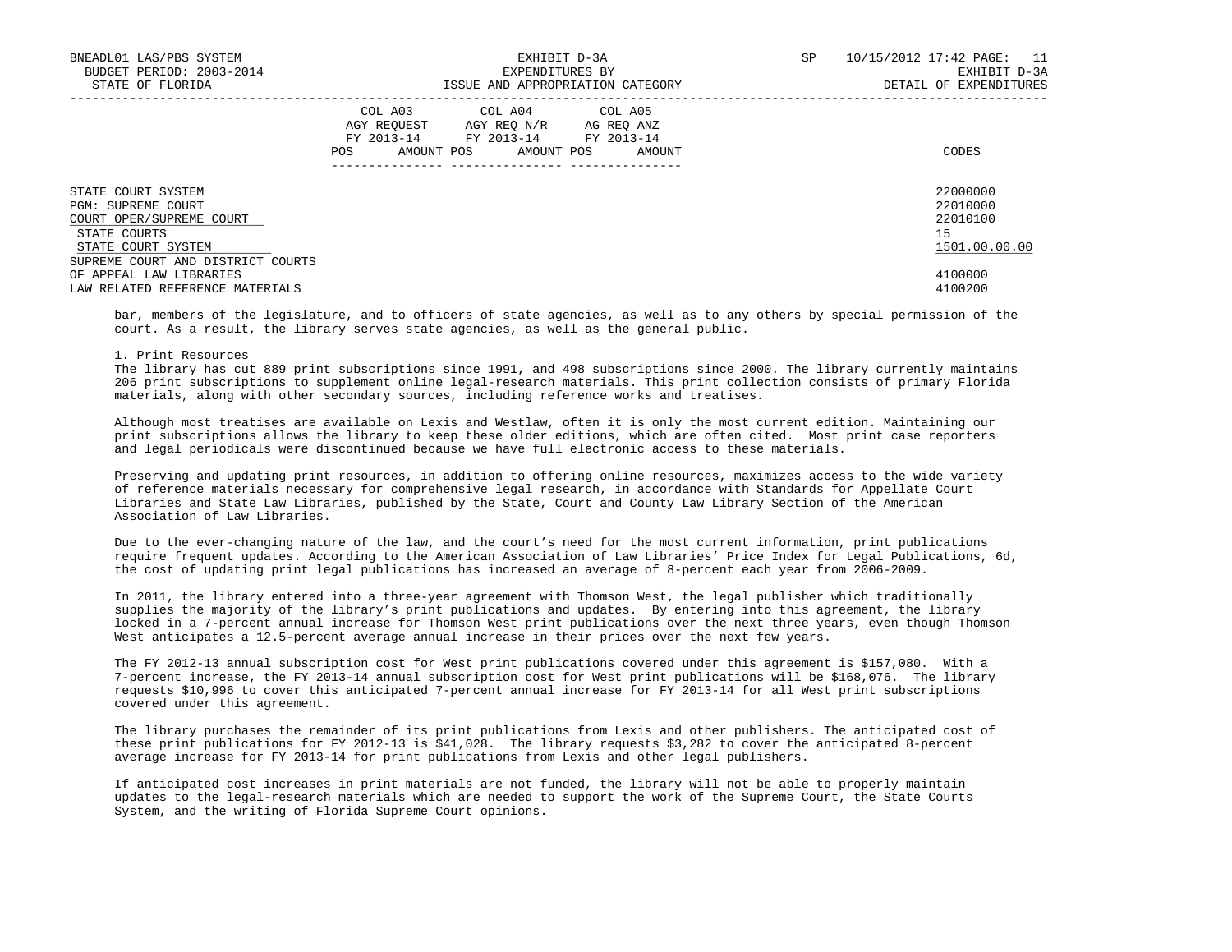| BNEADL01 LAS/PBS SYSTEM<br>BUDGET PERIOD: 2003-2014<br>STATE OF FLORIDA                                    | EXHIBIT D-3A<br>EXPENDITURES BY<br>ISSUE AND APPROPRIATION CATEGORY                                                               | SP<br>10/15/2012 17:42 PAGE: 12<br>EXHIBIT D-3A<br>DETAIL OF EXPENDITURES |
|------------------------------------------------------------------------------------------------------------|-----------------------------------------------------------------------------------------------------------------------------------|---------------------------------------------------------------------------|
|                                                                                                            | COL A03 COL A04 COL A05<br>AGY REQUEST AGY REQ N/R AG REQ ANZ<br>FY 2013-14 FY 2013-14 FY 2013-14<br>AMOUNT POS AMOUNT POS<br>POS | CODES<br>AMOUNT                                                           |
| STATE COURT SYSTEM<br>PGM: SUPREME COURT<br>COURT OPER/SUPREME COURT<br>STATE COURTS<br>STATE COURT SYSTEM |                                                                                                                                   | 22000000<br>22010000<br>22010100<br>15<br>1501.00.00.00                   |
| SUPREME COURT AND DISTRICT COURTS<br>OF APPEAL LAW LIBRARIES<br>LAW RELATED REFERENCE MATERIALS            |                                                                                                                                   | 4100000<br>4100200                                                        |

 The library requests \$14,278 in recurring funds to cover anticipated increases in print subscription costs for legal-reference materials.

## 2. Electronic Resources

 The library provides access to Westlaw, a comprehensive online legal-research database, for use by general-public patrons. The library's current three-year contract with Thomson West, which runs through FY 2014-15, specifies a 5-percent annual increase. The annual subscription cost for Westlaw public access for FY 2012-13 is \$25,196. The library requests an additional \$1,260 to cover the anticipated 5-percent increase for FY 2013-14. This request will cover this one-year increase in the subscription cost.

 If the anticipated cost increase for Westlaw is not funded, the library will not be able to provide access to the current legal-research materials for its general-public patrons, which include students, researchers, state agency staff members, and pro-se litigants.

 The library requests \$1,260 in recurring funds to offset the anticipated increase to the library's annual online subscription for public access to Westlaw.

| Budget Request Total: \$15,538 (recurring) |  |
|--------------------------------------------|--|
|                                            |  |
|                                            |  |
|                                            |  |

| COMPENSATION ISSUES<br>JUDICIAL BRANCH PAY PLAN<br>SALARIES AND BENEFITS |           |         | 4400000<br>4400A10<br>010000 |
|--------------------------------------------------------------------------|-----------|---------|------------------------------|
| GENERAL REVENUE FUND                                                     | $-$ STATE | 183,196 | 1000                         |
|                                                                          |           |         |                              |

AGENCY ISSUE NARRATIVE:

2013-2014 BUDGET YEAR NARRATIVE: IT COMPONENT? NO

 The Supreme Court requests \$5,507,361 to provide a 3.5 percent competitive salary adjustment for all State Courts System (SCS) employees, effective July 1, 2013. In the event the legislature provides a salary adjustment for state employees for the 2013-14 Fiscal Year, the Court requests any necessary additional funding sufficient to provide all SCS employees with a 3.5 percent competitive salary adjustment.

The lack of salary increases since October 1, 2006, compounded by the elimination of 237 positions, has led to the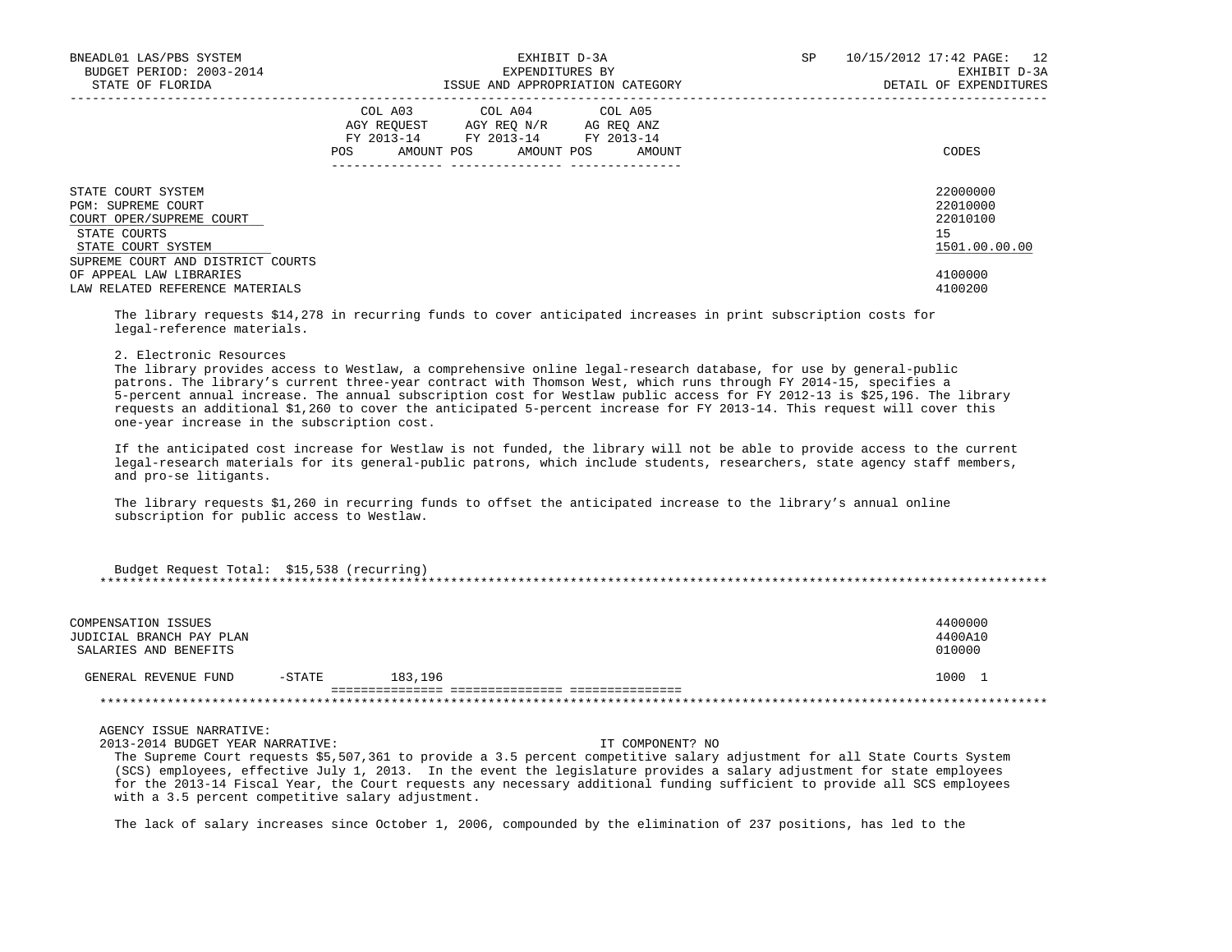| BNEADL01 LAS/PBS SYSTEM<br>BUDGET PERIOD: 2003-2014<br>STATE OF FLORIDA                                                                                       | EXHIBIT D-3A<br>EXPENDITURES BY<br>ISSUE AND APPROPRIATION CATEGORY                                                                                  | SP<br>10/15/2012 17:42 PAGE: 13<br>EXHIBIT D-3A<br>DETAIL OF EXPENDITURES       |
|---------------------------------------------------------------------------------------------------------------------------------------------------------------|------------------------------------------------------------------------------------------------------------------------------------------------------|---------------------------------------------------------------------------------|
|                                                                                                                                                               | COL A03 COL A04 COL A05<br>AGY REOUEST<br>AGY REO N/R<br>AG REO ANZ<br>FY 2013-14 FY 2013-14 FY 2013-14<br>AMOUNT POS<br>AMOUNT POS<br>AMOUNT<br>POS | CODES                                                                           |
| STATE COURT SYSTEM<br>PGM: SUPREME COURT<br>COURT OPER/SUPREME COURT<br>STATE COURTS<br>STATE COURT SYSTEM<br>COMPENSATION ISSUES<br>JUDICIAL BRANCH PAY PLAN |                                                                                                                                                      | 22000000<br>22010000<br>22010100<br>15<br>1501.00.00.00<br>4400000<br>4400 A 10 |

 present critical situation where work load has increased and pay for SCS employees has fallen further and further behind competing employers in state and local government. This is evidenced by salary comparisons, turnover and recruitment problems. The branch is experiencing difficulty in reaching its Long Range Strategic Plan goal of supporting competency and quality. Success in this regard depends on the branch's ability to attract, hire and retain highly qualified and competent employees. As well, competitive pay and opportunities for monetary incentives in recognition of excellent service and performance are motivating factors for continued improvement in support of creating efficiencies for the branch.

 Average salaries of SCS employees are nearly ten percent behind competing employers. Some high level positions are being held vacant because, due to the starting salaries, no suitable applicants could be found. Since October 2009, sixteen employees in the Office of the State Courts Administrator (OSCA) alone accepted positions with executive branch agencies. That is nearly 10 percent of the OSCA workforce. The average pay increase realized by these employees is over \$6,800 with five of the employees taking positions with salary increases over \$10,000, not including enhanced benefits. This loss of key managers and other high performers, who had developed broad knowledge bases of critical judicial branch operations, has brought significant organizational challenges in already difficult times. These challenges are compounded by the loss of long-term employees who have recently retired or will be retiring, resulting in an essential need to develop and retain existing employees to ensure expertise. Filling knowledge gaps ensures the continued development of efficiencies in the work of the State Courts System.

 In the trial courts, it additionally has become especially difficult to fill and to retain constitutionally mandated due process positions such as Court Reporters and Court Interpreters at current pay levels. The gap between pay for SCS court reporting and court interpreting employees and those employed by the federal government and counties, as well as those providing services by contract, continues to grow. For example, the base rate of pay for court reporters in the federal court in Miami is \$77,641 while the starting salary of a court reporter in the trial courts is \$47,569. This comparison holds equally true for court interpreters. The starting salary for a court interpreter for the federal court in Miami was \$71,384 in 2009 while the starting salary for a certified court interpreter in the trial courts is \$41,268.

 As the economy improves, the employment environment is sure to become increasingly competitive. The State Courts System needs to be able to retain and recruit top talent to ensure that justice is served in the most efficient and effective manner to the people of Florida.

 It should be noted that it is the policy of the Supreme Court to advocate that all judicial officers be included in legislative pay adjustments as may be provided to employees in the branch or in state government generally.

 The request for Budget Entity 22010100 is \$183,196. Please see companion issue #4400A10 also filed in Budget Entity 22300200, Program Component 1501.00.00.00, Budget Entity 22300100, Program Component 1501.00.00.00, Budget Entity 22010200, Program Component 1602.00.00.00, Budget Entity 22100600, Program Component 1501.00.00.00 and Budget Entity 22350100, Program Component 1601.00.00.00.

| Budget Request Total: \$183,196 (recurring) |  |
|---------------------------------------------|--|
|                                             |  |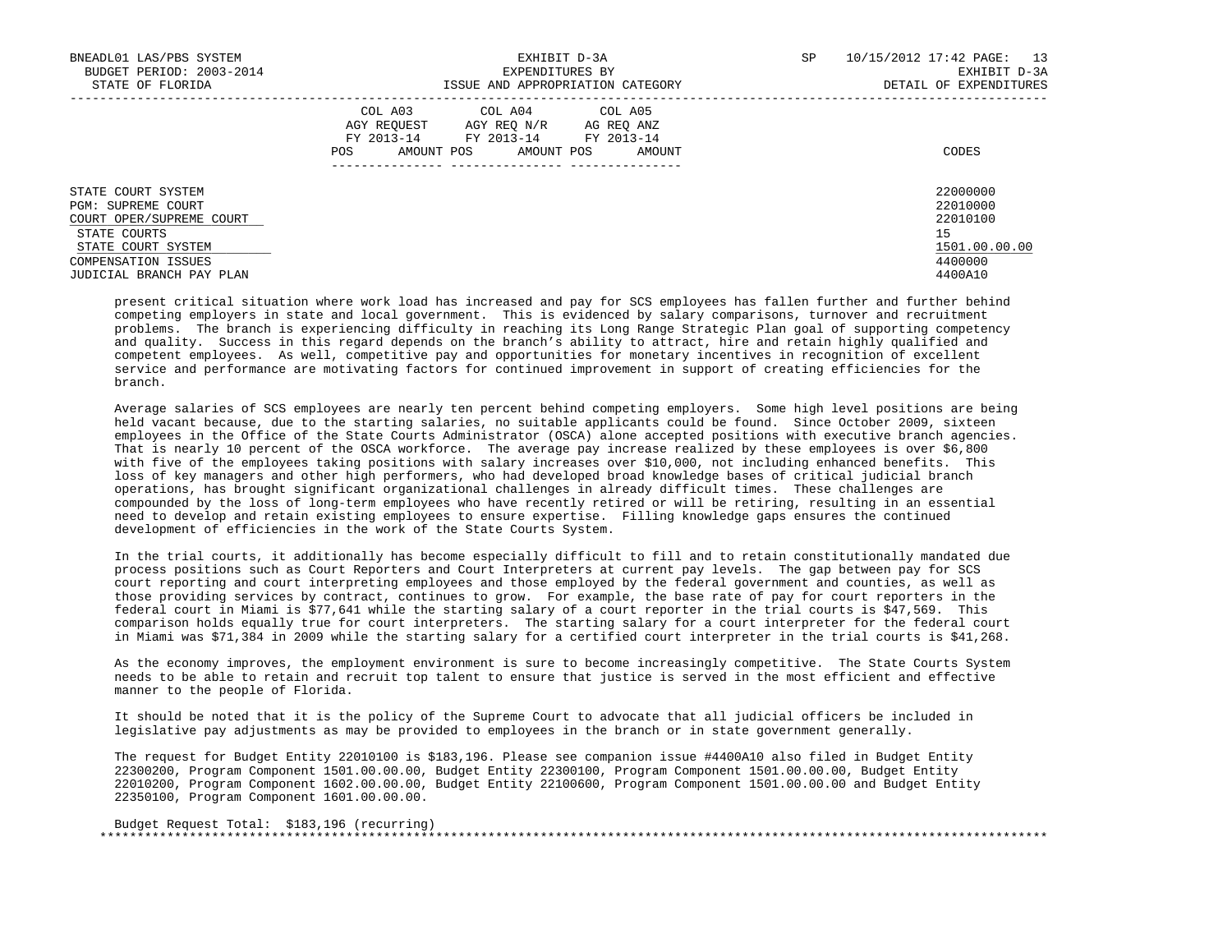| BNEADL01 LAS/PBS SYSTEM<br>BUDGET PERIOD: 2003-2014<br>STATE OF FLORIDA                                                                                                                                                                                                                                                                                                                                                                                                                                                                                                                                                                                                                        |              |                                                                                                                                                                                                                                         | EXHIBIT D-3A<br>EXPENDITURES BY<br>ISSUE AND APPROPRIATION CATEGORY |                  | SP                                              |           | 10/15/2012 17:42 PAGE: 14<br>EXHIBIT D-3A<br>DETAIL OF EXPENDITURES           |
|------------------------------------------------------------------------------------------------------------------------------------------------------------------------------------------------------------------------------------------------------------------------------------------------------------------------------------------------------------------------------------------------------------------------------------------------------------------------------------------------------------------------------------------------------------------------------------------------------------------------------------------------------------------------------------------------|--------------|-----------------------------------------------------------------------------------------------------------------------------------------------------------------------------------------------------------------------------------------|---------------------------------------------------------------------|------------------|-------------------------------------------------|-----------|-------------------------------------------------------------------------------|
|                                                                                                                                                                                                                                                                                                                                                                                                                                                                                                                                                                                                                                                                                                | POS          | COL A03 COL A04<br>$\begin{tabular}{lllllllll} \bf AGY \,\,\, REQUEST \,\,\, & \bf AGY \,\, REQ \,\, N/R & \,\, AC \,\, REQ \,\, ANZ \\ \bf FY \,\, 2013-14 & \bf FY \,\, 2013-14 & \bf FY \,\, 2013-14 \\ \end{tabular}$<br>AMOUNT POS | COL A05<br>AMOUNT POS<br>AMOUNT                                     |                  |                                                 |           | CODES                                                                         |
| STATE COURT SYSTEM<br><b>PGM: SUPREME COURT</b><br>COURT OPER/SUPREME COURT<br>STATE COURTS<br>STATE COURT SYSTEM<br><b>COMPENSATION ISSUES</b><br>JUDICIAL BRANCH PAY PLAN                                                                                                                                                                                                                                                                                                                                                                                                                                                                                                                    |              |                                                                                                                                                                                                                                         |                                                                     |                  |                                                 |           | 22000000<br>22010000<br>22010100<br>15<br>1501.00.00.00<br>4400000<br>4400A10 |
| POSITION DETAIL OF SALARIES AND BENEFITS:                                                                                                                                                                                                                                                                                                                                                                                                                                                                                                                                                                                                                                                      |              |                                                                                                                                                                                                                                         |                                                                     |                  |                                                 |           | LAPSE LAPSED SALARIES                                                         |
|                                                                                                                                                                                                                                                                                                                                                                                                                                                                                                                                                                                                                                                                                                | $_{\rm FTE}$ | BASE RATE                                                                                                                                                                                                                               | ADDITIVES                                                           | BENEFITS         | SUBTOTAL<br>_____ _______________ ______ ______ | $\approx$ | AND BENEFITS                                                                  |
| A03 - AGY REOUEST FY 2013-14                                                                                                                                                                                                                                                                                                                                                                                                                                                                                                                                                                                                                                                                   |              |                                                                                                                                                                                                                                         |                                                                     |                  |                                                 |           |                                                                               |
| CHANGES TO CURRENTLY AUTHORIZED POSITIONS<br>OTHER SALARY AMOUNT<br>1000 GENERAL REVENUE FUND                                                                                                                                                                                                                                                                                                                                                                                                                                                                                                                                                                                                  |              |                                                                                                                                                                                                                                         |                                                                     |                  |                                                 |           | 183,196<br>___________<br>183,196<br>==============                           |
| CRIMINAL JUSTICE INCENTIVE PAYMENTS                                                                                                                                                                                                                                                                                                                                                                                                                                                                                                                                                                                                                                                            |              |                                                                                                                                                                                                                                         |                                                                     |                  |                                                 |           | 4401000                                                                       |
| SPECIAL CATEGORIES<br>SALARY INCENTIVE PAYMENTS                                                                                                                                                                                                                                                                                                                                                                                                                                                                                                                                                                                                                                                |              |                                                                                                                                                                                                                                         |                                                                     |                  |                                                 |           | 100000<br>103290                                                              |
| GENERAL REVENUE FUND -STATE 20,534                                                                                                                                                                                                                                                                                                                                                                                                                                                                                                                                                                                                                                                             |              |                                                                                                                                                                                                                                         |                                                                     |                  |                                                 |           | 1000 1                                                                        |
|                                                                                                                                                                                                                                                                                                                                                                                                                                                                                                                                                                                                                                                                                                |              |                                                                                                                                                                                                                                         |                                                                     |                  |                                                 |           |                                                                               |
| AGENCY ISSUE NARRATIVE:<br>2013-2014 BUDGET YEAR NARRATIVE:<br>Criminal Justice Incentive Pay(CJIP) - As a law enforcement employing agency, the Supreme Court requests \$20,534 in<br>recurring dollars to fund Criminal Justice Incentive Pay in the Salary Incentive Payment special category. This request<br>is to comply with section $943.22(2)(d)$ , Florida Statutes. The amount requested is calculated based on the maximum monthly<br>eligibility of \$130, including required benefits (Social Security, Medicare and Special Risk retirement), for eleven<br>officers: the Marshal, the Deputy Marshal, the Senior Court Security Officer and eight Court Security Officer II's. |              |                                                                                                                                                                                                                                         |                                                                     | IT COMPONENT? NO |                                                 |           |                                                                               |
| Budget Request Total: \$20,534 (recurring)                                                                                                                                                                                                                                                                                                                                                                                                                                                                                                                                                                                                                                                     |              |                                                                                                                                                                                                                                         |                                                                     |                  |                                                 |           |                                                                               |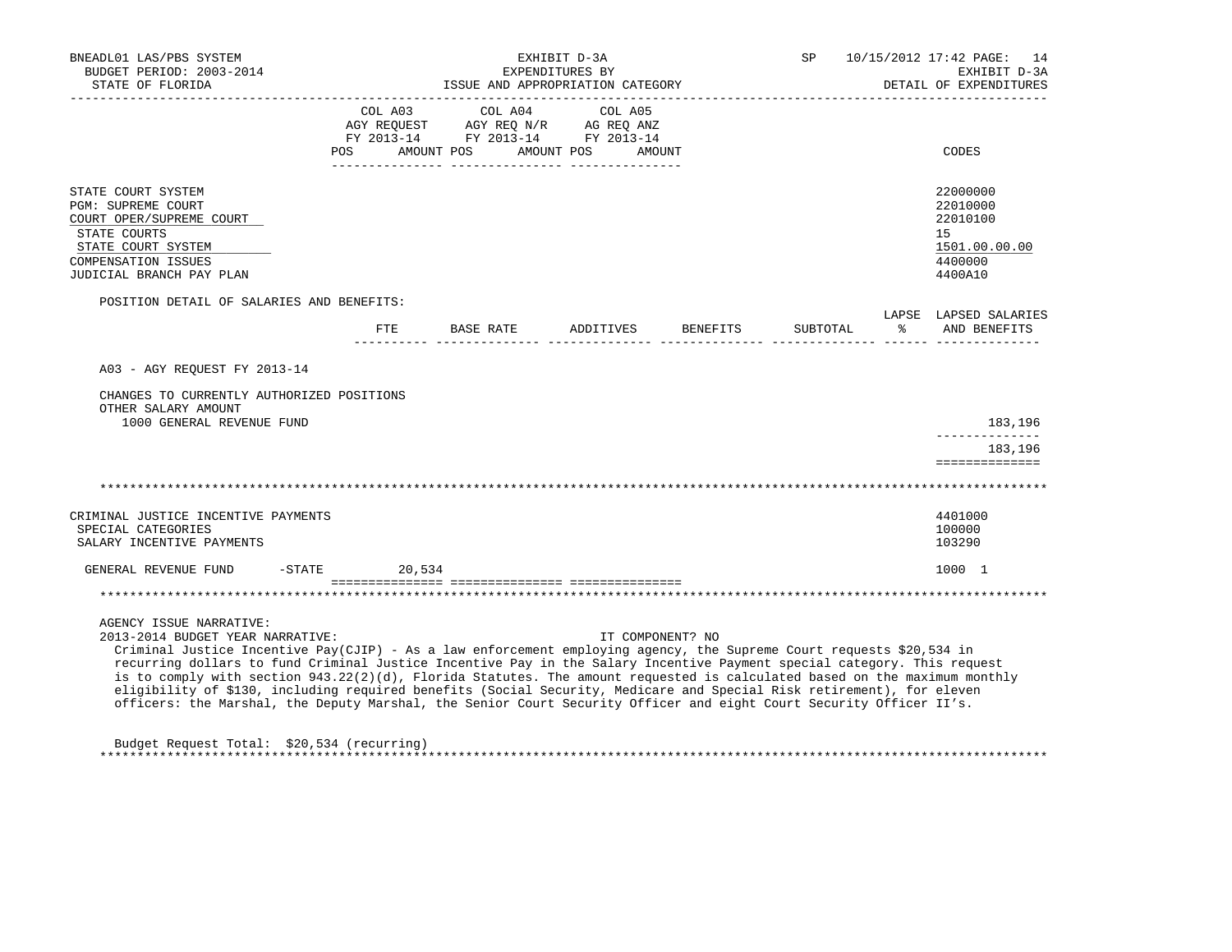| BNEADL01 LAS/PBS SYSTEM<br>BUDGET PERIOD: 2003-2014<br>STATE OF FLORIDA                                                                                        |                |                              | EXHIBIT D-3A<br>EXPENDITURES BY<br>ISSUE AND APPROPRIATION CATEGORY                             |                   | SP | 10/15/2012 17:42 PAGE: 15<br>EXHIBIT D-3A<br>DETAIL OF EXPENDITURES |
|----------------------------------------------------------------------------------------------------------------------------------------------------------------|----------------|------------------------------|-------------------------------------------------------------------------------------------------|-------------------|----|---------------------------------------------------------------------|
|                                                                                                                                                                | -------------- |                              |                                                                                                 |                   |    |                                                                     |
|                                                                                                                                                                |                | COL A03<br>POS<br>AMOUNT POS | COL A04<br>AGY REQUEST AGY REQ N/R AG REQ ANZ<br>FY 2013-14 FY 2013-14 FY 2013-14<br>AMOUNT POS | COL A05<br>AMOUNT |    | CODES                                                               |
| STATE COURT SYSTEM<br>PGM: SUPREME COURT<br>COURT OPER/SUPREME COURT<br>STATE COURTS<br>STATE COURT SYSTEM<br>APPELLATE COURT SECURITY<br>SUPREME COURT - MEET |                |                              |                                                                                                 |                   |    | 22000000<br>22010000<br>22010100<br>15<br>1501.00.00.00<br>6800000  |
| <b>ACCEPTABLE SECURITY</b><br>STANDARDS<br>SALARY RATE<br>SALARY RATE 109,155                                                                                  |                |                              |                                                                                                 |                   |    | 6800600<br>000000                                                   |
|                                                                                                                                                                |                |                              |                                                                                                 |                   |    |                                                                     |
| SALARIES AND BENEFITS                                                                                                                                          |                | 3.00                         |                                                                                                 |                   |    | 010000                                                              |
| GENERAL REVENUE FUND                                                                                                                                           |                | $-$ STATE 164, 297           |                                                                                                 |                   |    | 1000 1                                                              |
| EXPENSES                                                                                                                                                       |                |                              |                                                                                                 |                   |    | 040000                                                              |
| GENERAL REVENUE FUND                                                                                                                                           |                | -STATE 29,646 11,979         |                                                                                                 |                   |    | 1000 1                                                              |
| SPECIAL CATEGORIES<br>SALARY INCENTIVE PAYMENTS                                                                                                                |                |                              |                                                                                                 |                   |    | 100000<br>103290                                                    |
| GENERAL REVENUE FUND                                                                                                                                           |                | $-$ STATE<br>5,736           |                                                                                                 |                   |    | 1000 1                                                              |
| TR/DMS/HR SVCS/STW CONTRCT                                                                                                                                     |                |                              |                                                                                                 |                   |    | 107040                                                              |
| GENERAL REVENUE FUND                                                                                                                                           |                | $-STATE$<br>669              |                                                                                                 |                   |    | 1000 1                                                              |
| TOTAL: SUPREME COURT - MEET<br>ACCEPTABLE SECURITY<br>STANDARDS                                                                                                |                |                              |                                                                                                 |                   |    | 6800600                                                             |
| TOTAL POSITIONS 3.00<br>TOTAL ISSUE<br>TOTAL SALARY RATE 109,155                                                                                               |                | 200,348                      | 11,979                                                                                          |                   |    |                                                                     |
|                                                                                                                                                                |                |                              |                                                                                                 |                   |    |                                                                     |
|                                                                                                                                                                |                |                              |                                                                                                 |                   |    |                                                                     |
| AGENCY ISSUE NARRATIVE:<br>2013-2014 BUDGET YEAR NARRATIVE:                                                                                                    |                |                              |                                                                                                 | IT COMPONENT? NO  |    |                                                                     |

 The Supreme Court is requesting \$200,348 in funds (\$11,979 non-recurring) and 3 FTE to add three additional Court Security Officers needed at the Florida Supreme Court Building.

Protecting the Justices of this state's Supreme Court and other members of the judiciary and ensuring the safe conduct of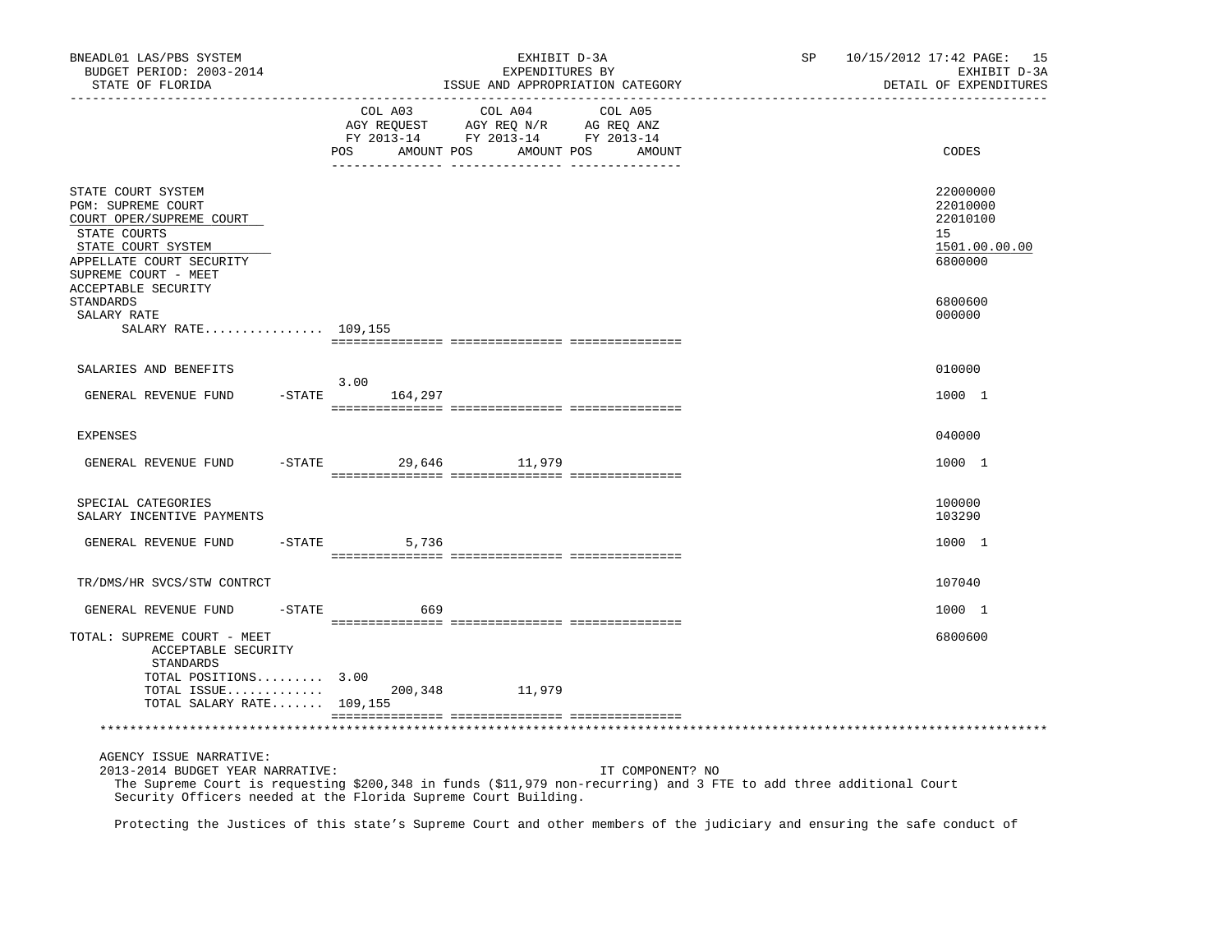| BNEADL01 LAS/PBS SYSTEM<br>BUDGET PERIOD: 2003-2014<br>STATE OF FLORIDA                                                                                        | EXHIBIT D-3A<br>EXPENDITURES BY<br>ISSUE AND APPROPRIATION CATEGORY                                                                   | SP<br>10/15/2012 17:42 PAGE:<br>16<br>EXHIBIT D-3A<br>DETAIL OF EXPENDITURES |
|----------------------------------------------------------------------------------------------------------------------------------------------------------------|---------------------------------------------------------------------------------------------------------------------------------------|------------------------------------------------------------------------------|
|                                                                                                                                                                | COL A03 COL A04 COL A05<br>AGY REQUEST AGY REQ N/R AG REQ ANZ<br>FY 2013-14 FY 2013-14 FY 2013-14<br>POS AMOUNT POS AMOUNT POS AMOUNT | CODES                                                                        |
| STATE COURT SYSTEM<br>PGM: SUPREME COURT<br>COURT OPER/SUPREME COURT<br>STATE COURTS<br>STATE COURT SYSTEM<br>APPELLATE COURT SECURITY<br>SUPREME COURT - MEET |                                                                                                                                       | 22000000<br>22010000<br>22010100<br>15<br>1501.00.00.00<br>6800000           |
| ACCEPTABLE SECURITY<br>STANDARDS                                                                                                                               |                                                                                                                                       | 6800600                                                                      |

 judicial proceedings are principal functions of the Security Division of the Office of the Marshal. The current shortages of Supreme Court Security Officer II positions have strained existing resources and produced non-secure areas at the court.

 This request endeavors to implement adequate safety and security of the Florida Supreme Court by adding three Court Security Officer II positions. The essential function of these positions includes the security of the Supreme Court Justices and the following:

 1) Protective services including dignitary protection of the Supreme Court Justices and other judicial officers wherever court related activities take place,

2) Safety and security of judicial employees and visitors in the Supreme Court Building,

 3) Investigate threats to the justices and other judicial officers, security violations, criminal matters, and intelligence information; and,

 4) Emergency management including continuity of operations and continuity of government planning and preparedness for the Supreme Court.

 The Supreme Court Security Officer II is a sworn law enforcement officer and is responsible for protective services; operating X-ray and explosive detection equipment; fire safety system; integrated card access; and surveillance systems. Additionally, the Court Security Officer II performs support functions to include intelligence vetting; security systems management; coordination of high-liability training and emergency management.

### Benefits:

 Three additional Court Security Officer II positions will allow the Supreme Court Marshal's Office to efficiently and effectively secure the facility, and provide adequate law enforcement protection during Supreme Court oral arguments. These assignments will result in adequate safety and security of citizens, visitors, employees, and justices of the Supreme Court.

Detriment:

 Not funding this request will result in periods where court security is inadequate and understaffed while providing law enforcement protection for the Supreme Court facility and courtroom areas. It is clear that security concerns, including threats of violence against the justices and the court, will continue for the foreseeable future. Unless funding is provided to affect an adequate level of protection, the result will be substandard delivery of services.

 A lack of funding for these positions will reduce the Florida Supreme Court Marshal Office's ability to take adequate measures of safety and security to safeguard the Justices, employees, and facility.

 Expenses and Human Resource Services amounts for all positions were calculated using the standards outlined in FY 2013-2014 Legislative Budget Request Instructions. All positions are requested at ten percent above the base salary to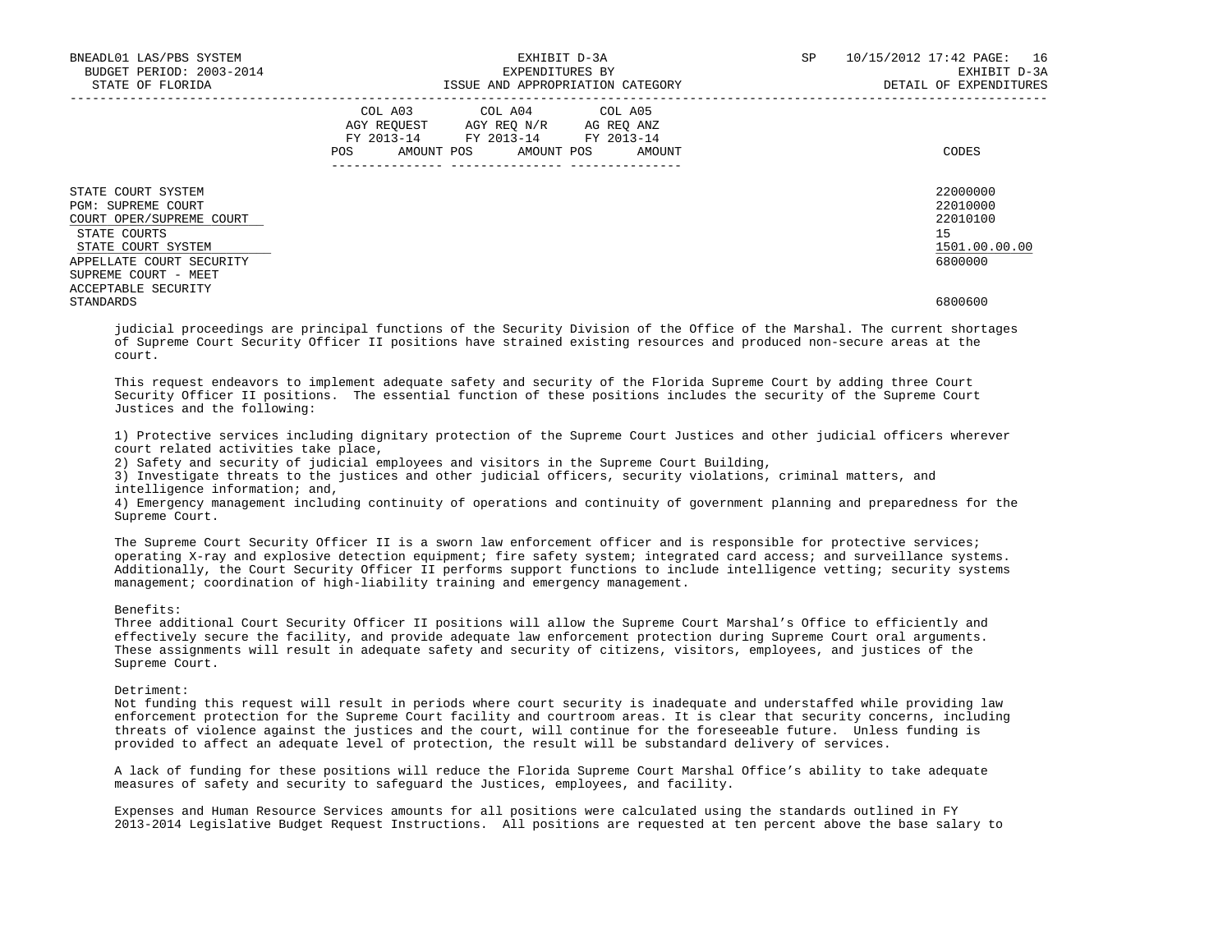| STATE COURT SYSTEM                                                                                                                                                                                                                                                                                                      | _____________________________ |                                  |                                                                                                                                                            |                                                                     |                  | DETAIL OF EXPENDITURES                                             |
|-------------------------------------------------------------------------------------------------------------------------------------------------------------------------------------------------------------------------------------------------------------------------------------------------------------------------|-------------------------------|----------------------------------|------------------------------------------------------------------------------------------------------------------------------------------------------------|---------------------------------------------------------------------|------------------|--------------------------------------------------------------------|
|                                                                                                                                                                                                                                                                                                                         |                               | POS AMOUNT POS AMOUNT POS AMOUNT | $\begin{tabular}{lcccc} COL A03 & COL A04 & COL A05 \\ AGY REQUEST & AGY REQ N/R & AG REQ ANZ \\ FY & 2013-14 & FY & 2013-14 & FY & 2013-14 \end{tabular}$ |                                                                     |                  | CODES                                                              |
| PGM: SUPREME COURT<br>COURT OPER/SUPREME COURT<br>STATE COURTS<br>STATE COURT SYSTEM<br>APPELLATE COURT SECURITY<br>SUPREME COURT - MEET<br><b>ACCEPTABLE SECURITY</b>                                                                                                                                                  |                               |                                  |                                                                                                                                                            |                                                                     |                  | 22000000<br>22010000<br>22010100<br>15<br>1501.00.00.00<br>6800000 |
| STANDARDS                                                                                                                                                                                                                                                                                                               |                               |                                  |                                                                                                                                                            |                                                                     |                  | 6800600                                                            |
| allow the State Courts System to competitively recruit and retain employees. Criminal Justice Incentive Payment is<br>requested at \$1,912 per position. All FTE costs included in this issue assume a July 1, 2013 effective date.<br>Budgeet Request Total: 3.0 FTE; 109,155 rate; \$200,348 (\$11,979 non-recurring) |                               |                                  |                                                                                                                                                            |                                                                     |                  |                                                                    |
|                                                                                                                                                                                                                                                                                                                         |                               |                                  |                                                                                                                                                            |                                                                     |                  |                                                                    |
| POSITION DETAIL OF SALARIES AND BENEFITS:                                                                                                                                                                                                                                                                               |                               |                                  |                                                                                                                                                            |                                                                     |                  |                                                                    |
|                                                                                                                                                                                                                                                                                                                         |                               | __________________________       |                                                                                                                                                            | FTE BASE RATE ADDITIVES BENEFITS SUBTOTAL <sup>2</sup> AND BENEFITS |                  | LAPSE LAPSED SALARIES                                              |
| A03 - AGY REQUEST FY 2013-14                                                                                                                                                                                                                                                                                            |                               |                                  |                                                                                                                                                            |                                                                     |                  |                                                                    |
| NEW POSITIONS<br>1505 COURT SECURITY OFFICER II-SUPREME COURT<br>N1001 001                                                                                                                                                                                                                                              | 3.00                          | 109,155                          |                                                                                                                                                            |                                                                     |                  |                                                                    |
| TOTALS FOR ISSUE BY FUND<br>1000 GENERAL REVENUE FUND                                                                                                                                                                                                                                                                   |                               |                                  |                                                                                                                                                            |                                                                     |                  | 164,297                                                            |
|                                                                                                                                                                                                                                                                                                                         |                               | 3.00 109,155                     |                                                                                                                                                            |                                                                     | 55, 142 164, 297 | --------------<br>164,297<br>==============                        |
| TOTAL: STATE COURT SYSTEM<br>BY FUND TYPE<br>GENERAL REVENUE FUND<br>TRUST FUNDS<br>TOTAL POSITIONS 100.00                                                                                                                                                                                                              | 5, 132, 662<br>4,403,930      | 41,979                           |                                                                                                                                                            |                                                                     |                  | 1501.00.00.00<br>1000<br>2000                                      |
| TOTAL PROG COMP 9,536,592 41,979<br>TOTAL SALARY RATE 5,957,790                                                                                                                                                                                                                                                         |                               |                                  |                                                                                                                                                            |                                                                     |                  |                                                                    |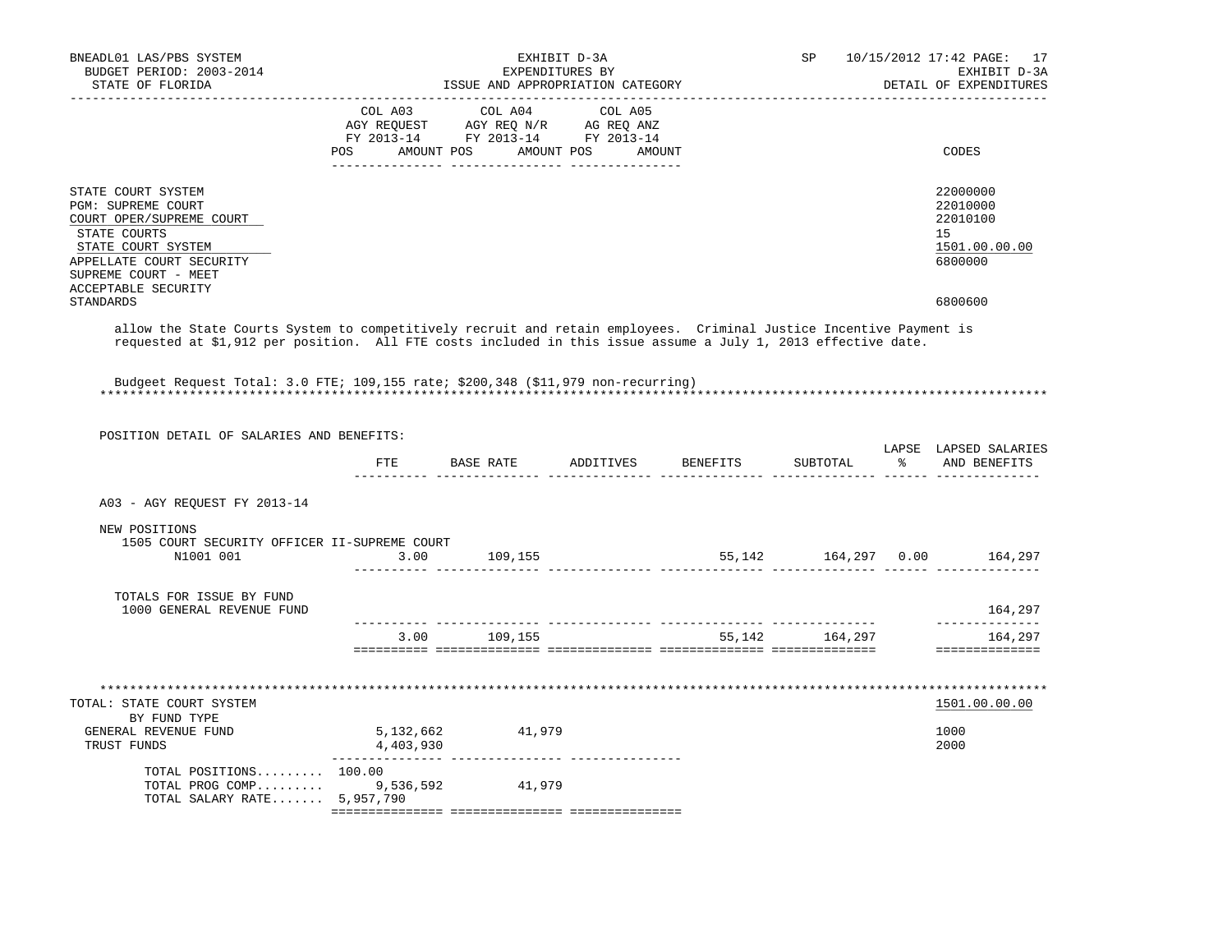| BNEADL01 LAS/PBS SYSTEM<br>BUDGET PERIOD: 2003-2014<br>STATE OF FLORIDA                                                                                                                                                                 |            | EXHIBIT D-3A<br>EXPENDITURES BY<br>ISSUE AND APPROPRIATION CATEGORY |                                                                                                                       |         |  |  | 10/15/2012 17:42 PAGE: 18<br>EXHIBIT D-3A<br>DETAIL OF EXPENDITURES    |               |
|-----------------------------------------------------------------------------------------------------------------------------------------------------------------------------------------------------------------------------------------|------------|---------------------------------------------------------------------|-----------------------------------------------------------------------------------------------------------------------|---------|--|--|------------------------------------------------------------------------|---------------|
|                                                                                                                                                                                                                                         |            | COL A03                                                             | COL A04<br>AGY REQUEST AGY REQ N/R AG REQ ANZ<br>FY 2013-14 FY 2013-14 FY 2013-14<br>POS AMOUNT POS AMOUNT POS AMOUNT | COL A05 |  |  | CODES                                                                  |               |
| STATE COURT SYSTEM<br>PGM: SUPREME COURT<br>EXECUTIVE DIR/SUPPORT SVCS<br>GOV OPERATIONS/SUPPORT<br>EXEC LEADERSHIP/SUPPRT SVC<br>ESTIMATED EXPENDITURES<br>ESTIMATED EXPENDITURES - OPERATIONS<br>SALARY RATE<br>SALARY RATE 8,879,510 |            |                                                                     |                                                                                                                       |         |  |  | 22000000<br>22010000<br>22010200<br>16<br>1000000<br>1001000<br>000000 | 1602.00.00.00 |
| SALARIES AND BENEFITS                                                                                                                                                                                                                   |            |                                                                     |                                                                                                                       |         |  |  | 010000                                                                 |               |
| GENERAL REVENUE FUND                                                                                                                                                                                                                    |            | -STATE 2,480,025                                                    |                                                                                                                       |         |  |  | 1000 1                                                                 |               |
| ADMINISTRATIVE TRUST FUND -STATE                                                                                                                                                                                                        | $-$ RECPNT | 147,537<br>167,677                                                  |                                                                                                                       |         |  |  | 2021 1<br>2021 9                                                       |               |
| TOTAL ADMINISTRATIVE TRUST FUND                                                                                                                                                                                                         |            | 315,214                                                             |                                                                                                                       |         |  |  | 2021                                                                   |               |
| STATE COURTS REVENUE TF                                                                                                                                                                                                                 | $-$ STATE  | 6,261,418                                                           |                                                                                                                       |         |  |  | 2057 1                                                                 |               |
| COURT EDUCATION TRUST FUND-STATE 1,142,798                                                                                                                                                                                              |            |                                                                     |                                                                                                                       |         |  |  | 2146 1                                                                 |               |
| FEDERAL GRANTS TRUST FUND -FEDERL 1,175,941                                                                                                                                                                                             |            |                                                                     |                                                                                                                       |         |  |  | 2261 3                                                                 |               |
| TOTAL POSITIONS 174.50<br>TOTAL APPRO $11,375,396$                                                                                                                                                                                      |            |                                                                     |                                                                                                                       |         |  |  |                                                                        |               |
| OTHER PERSONAL SERVICES                                                                                                                                                                                                                 |            |                                                                     |                                                                                                                       |         |  |  | 030000                                                                 |               |
| GENERAL REVENUE FUND                                                                                                                                                                                                                    |            | $-STATE$ 235,981                                                    |                                                                                                                       |         |  |  | 1000 1                                                                 |               |
| ADMINISTRATIVE TRUST FUND -STATE                                                                                                                                                                                                        | -RECPNT    | 115,104<br>110,000                                                  |                                                                                                                       |         |  |  | 2021 1<br>2021 9                                                       |               |
| TOTAL ADMINISTRATIVE TRUST FUND                                                                                                                                                                                                         |            | 225,104                                                             |                                                                                                                       |         |  |  | 2021                                                                   |               |
| COURT EDUCATION TRUST FUND-STATE                                                                                                                                                                                                        |            | 105,540                                                             |                                                                                                                       |         |  |  | 2146 1                                                                 |               |
| FEDERAL GRANTS TRUST FUND -FEDERL                                                                                                                                                                                                       | -RECPNT    | 66,560<br>48,443                                                    |                                                                                                                       |         |  |  | 2261 3<br>2261 9                                                       |               |
| TOTAL FEDERAL GRANTS TRUST FUND                                                                                                                                                                                                         |            | 115,003                                                             |                                                                                                                       |         |  |  | 2261                                                                   |               |
| TOTAL APPRO                                                                                                                                                                                                                             |            | 681,628                                                             |                                                                                                                       |         |  |  |                                                                        |               |
|                                                                                                                                                                                                                                         |            |                                                                     |                                                                                                                       |         |  |  |                                                                        |               |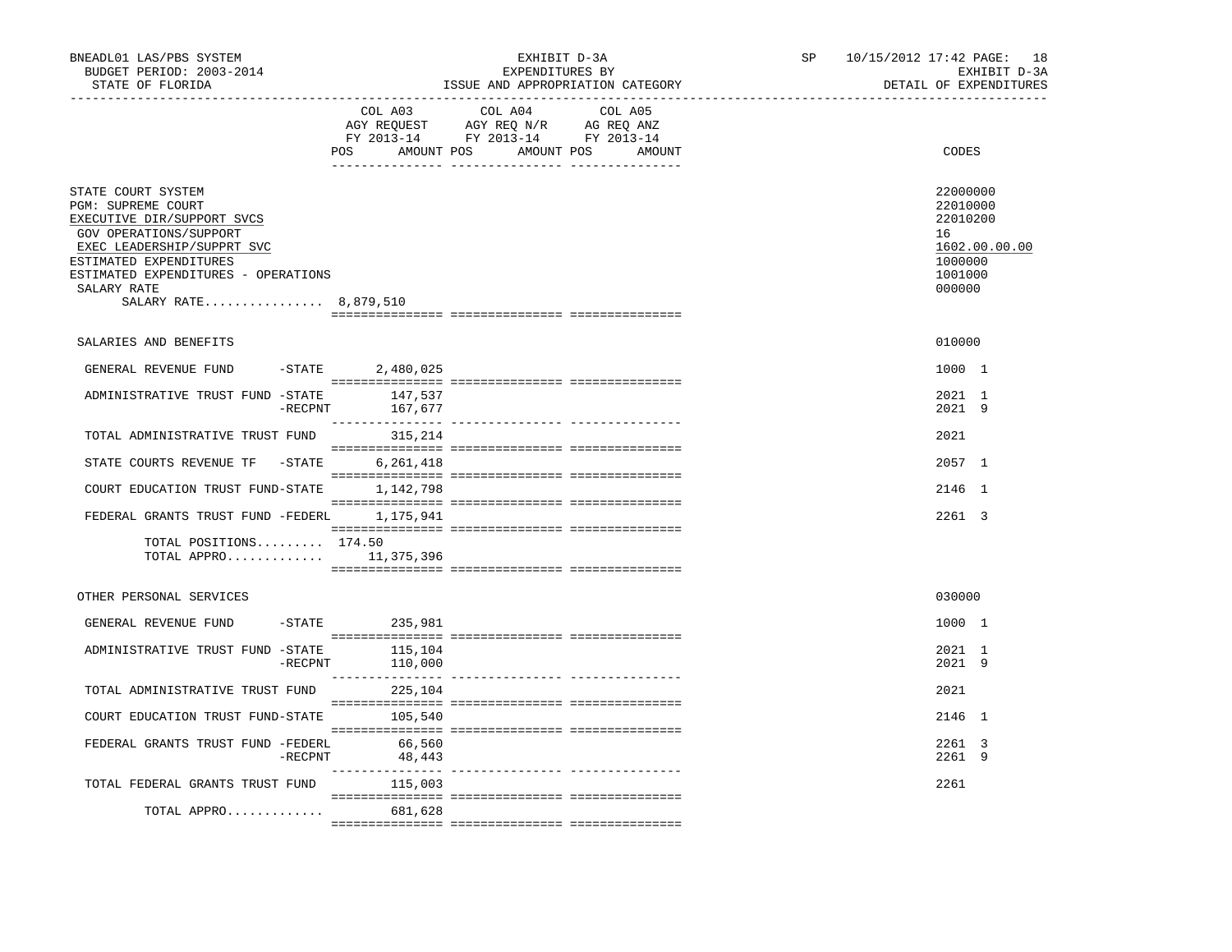| BNEADL01 LAS/PBS SYSTEM<br>BUDGET PERIOD: 2003-2014<br>STATE OF FLORIDA                                                                                                                                     |                                  | EXHIBIT D-3A<br>EXPENDITURES BY<br>ISSUE AND APPROPRIATION CATEGORY                                                |                               | SP and the set of the set of the set of the set of the set of the set of the set of the set of the set of the set of the set of the set of the set of the set of the set of the set of the set of the set of the set of the se | 10/15/2012 17:42 PAGE: 19<br>EXHIBIT D-3A<br>DETAIL OF EXPENDITURES                     |
|-------------------------------------------------------------------------------------------------------------------------------------------------------------------------------------------------------------|----------------------------------|--------------------------------------------------------------------------------------------------------------------|-------------------------------|--------------------------------------------------------------------------------------------------------------------------------------------------------------------------------------------------------------------------------|-----------------------------------------------------------------------------------------|
|                                                                                                                                                                                                             | POS                              | COL A03 COL A04<br>AGY REQUEST AGY REQ N/R AG REQ ANZ<br>FY 2013-14 FY 2013-14 FY 2013-14<br>AMOUNT POS AMOUNT POS | COL A05<br>AMOUNT             |                                                                                                                                                                                                                                | CODES                                                                                   |
| STATE COURT SYSTEM<br>PGM: SUPREME COURT<br>EXECUTIVE DIR/SUPPORT SVCS<br>GOV OPERATIONS/SUPPORT<br>EXEC LEADERSHIP/SUPPRT SVC<br>ESTIMATED EXPENDITURES<br>ESTIMATED EXPENDITURES - OPERATIONS<br>EXPENSES |                                  |                                                                                                                    |                               |                                                                                                                                                                                                                                | 22000000<br>22010000<br>22010200<br>16<br>1602.00.00.00<br>1000000<br>1001000<br>040000 |
| GENERAL REVENUE FUND -STATE 1,313,204<br>ADMINISTRATIVE TRUST FUND -STATE 134,676                                                                                                                           |                                  |                                                                                                                    |                               |                                                                                                                                                                                                                                | 1000 1<br>2021 1                                                                        |
|                                                                                                                                                                                                             | $-$ RECPNT<br>150,000            |                                                                                                                    |                               |                                                                                                                                                                                                                                | 2021 9                                                                                  |
| TOTAL ADMINISTRATIVE TRUST FUND<br>COURT EDUCATION TRUST FUND-STATE 1,859,606                                                                                                                               | 284,676                          |                                                                                                                    |                               |                                                                                                                                                                                                                                | 2021<br>2146 1                                                                          |
|                                                                                                                                                                                                             |                                  |                                                                                                                    |                               |                                                                                                                                                                                                                                |                                                                                         |
| FEDERAL GRANTS TRUST FUND -FEDERL                                                                                                                                                                           | 381,307<br>$-$ RECPNT<br>128,897 |                                                                                                                    |                               |                                                                                                                                                                                                                                | 2261 3<br>2261 9                                                                        |
| TOTAL FEDERAL GRANTS TRUST FUND 510,204                                                                                                                                                                     |                                  |                                                                                                                    |                               |                                                                                                                                                                                                                                | 2261                                                                                    |
| GRANTS AND DONATIONS TF - STATE 142,355                                                                                                                                                                     |                                  |                                                                                                                    |                               |                                                                                                                                                                                                                                | 2339 1                                                                                  |
| TOTAL APPRO                                                                                                                                                                                                 | 4,110,045                        |                                                                                                                    |                               |                                                                                                                                                                                                                                |                                                                                         |
| OPERATING CAPITAL OUTLAY                                                                                                                                                                                    |                                  |                                                                                                                    |                               |                                                                                                                                                                                                                                | 060000                                                                                  |
| GENERAL REVENUE FUND -STATE 494,329<br>ADMINISTRATIVE TRUST FUND -RECPNT<br>COURT EDUCATION TRUST FUND-STATE<br>FEDERAL GRANTS TRUST FUND -FEDERL                                                           | 50,000<br>10,000<br>111,376      |                                                                                                                    |                               |                                                                                                                                                                                                                                | 1000 1<br>2021 9<br>2146 1<br>2261 3                                                    |
| TOTAL APPRO 665,705                                                                                                                                                                                         |                                  |                                                                                                                    |                               |                                                                                                                                                                                                                                |                                                                                         |
| SPECIAL CATEGORIES<br>CONTRACTED SERVICES                                                                                                                                                                   |                                  |                                                                                                                    |                               |                                                                                                                                                                                                                                | 100000<br>100777                                                                        |
| GENERAL REVENUE FUND -STATE 479,290                                                                                                                                                                         |                                  |                                                                                                                    |                               |                                                                                                                                                                                                                                | 1000 1                                                                                  |
| ADMINISTRATIVE TRUST FUND -STATE<br>$-$ RECPNT                                                                                                                                                              | 51,000<br>100,000                |                                                                                                                    |                               |                                                                                                                                                                                                                                | 2021 1<br>2021 9                                                                        |
| TOTAL ADMINISTRATIVE TRUST FUND                                                                                                                                                                             | ---------------<br>151,000       |                                                                                                                    | ------------- --------------- |                                                                                                                                                                                                                                | 2021                                                                                    |
| COURT EDUCATION TRUST FUND-STATE                                                                                                                                                                            | 158,448                          |                                                                                                                    |                               |                                                                                                                                                                                                                                | 2146 1                                                                                  |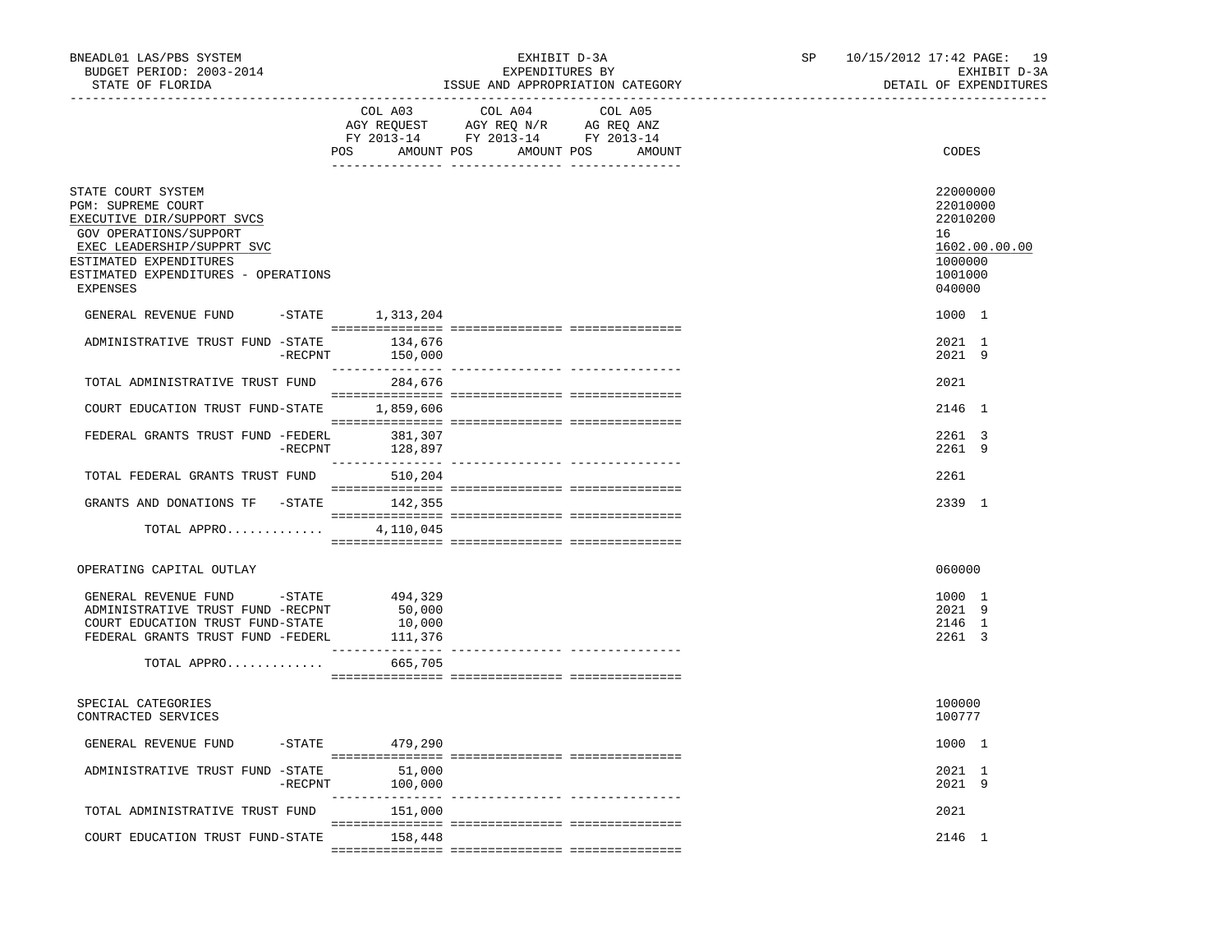| BNEADL01 LAS/PBS SYSTEM<br>BUDGET PERIOD: 2003-2014<br>STATE OF FLORIDA<br>-------------------                                                                                                                                                                                    |           |                       | EXHIBIT D-3A<br>EXPENDITURES BY<br>ISSUE AND APPROPRIATION CATEGORY |        | SP and the set of the set of the set of the set of the set of the set of the set of the set of the set of the set of the set of the set of the set of the set of the set of the set of the set of the set of the set of the se | 10/15/2012 17:42 PAGE:<br>20<br>EXHIBIT D-3A<br>DETAIL OF EXPENDITURES                                      |
|-----------------------------------------------------------------------------------------------------------------------------------------------------------------------------------------------------------------------------------------------------------------------------------|-----------|-----------------------|---------------------------------------------------------------------|--------|--------------------------------------------------------------------------------------------------------------------------------------------------------------------------------------------------------------------------------|-------------------------------------------------------------------------------------------------------------|
|                                                                                                                                                                                                                                                                                   |           | COL A03<br>POS        | COL A04 COL A05<br>AMOUNT POS AMOUNT POS                            | AMOUNT |                                                                                                                                                                                                                                | CODES                                                                                                       |
| STATE COURT SYSTEM<br>PGM: SUPREME COURT<br>EXECUTIVE DIR/SUPPORT SVCS<br>GOV OPERATIONS/SUPPORT<br>EXEC LEADERSHIP/SUPPRT SVC<br>ESTIMATED EXPENDITURES<br>ESTIMATED EXPENDITURES - OPERATIONS<br>SPECIAL CATEGORIES<br>CONTRACTED SERVICES<br>FEDERAL GRANTS TRUST FUND -FEDERL |           | 296,984               |                                                                     |        |                                                                                                                                                                                                                                | 22000000<br>22010000<br>22010200<br>16<br>1602.00.00.00<br>1000000<br>1001000<br>100000<br>100777<br>2261 3 |
|                                                                                                                                                                                                                                                                                   | -RECPNT   | 103,211               |                                                                     |        |                                                                                                                                                                                                                                | 2261 9                                                                                                      |
| TOTAL FEDERAL GRANTS TRUST FUND                                                                                                                                                                                                                                                   |           | 400,195               |                                                                     |        |                                                                                                                                                                                                                                | 2261                                                                                                        |
| GRANTS AND DONATIONS TF -STATE 102,000                                                                                                                                                                                                                                            |           |                       |                                                                     |        |                                                                                                                                                                                                                                | 2339 1                                                                                                      |
| TOTAL APPRO $1,290,933$                                                                                                                                                                                                                                                           |           |                       |                                                                     |        |                                                                                                                                                                                                                                |                                                                                                             |
| FL CASES SO 2ND REPORTER                                                                                                                                                                                                                                                          |           |                       |                                                                     |        |                                                                                                                                                                                                                                | 102702                                                                                                      |
| GENERAL REVENUE FUND                                                                                                                                                                                                                                                              | $-$ STATE | 589,570               |                                                                     |        |                                                                                                                                                                                                                                | 1000 1                                                                                                      |
| RISK MANAGEMENT INSURANCE                                                                                                                                                                                                                                                         |           |                       |                                                                     |        |                                                                                                                                                                                                                                | 103241                                                                                                      |
| GENERAL REVENUE FUND                                                                                                                                                                                                                                                              |           | $-STATE$<br>41,144    |                                                                     |        |                                                                                                                                                                                                                                | 1000 1                                                                                                      |
| COMPUTER SUBCRIP. SERVICES                                                                                                                                                                                                                                                        |           |                       |                                                                     |        |                                                                                                                                                                                                                                | 103734                                                                                                      |
| GENERAL REVENUE FUND                                                                                                                                                                                                                                                              |           | $-STATE$ 181,450      |                                                                     |        |                                                                                                                                                                                                                                | 1000 1                                                                                                      |
| LEASE/PURCHASE/EOUIPMENT                                                                                                                                                                                                                                                          |           |                       |                                                                     |        |                                                                                                                                                                                                                                | 105281                                                                                                      |
| GENERAL REVENUE FUND                                                                                                                                                                                                                                                              |           | $-STATE$ 23,943       |                                                                     |        |                                                                                                                                                                                                                                | 1000 1                                                                                                      |
| TR/DMS/HR SVCS/STW CONTRCT                                                                                                                                                                                                                                                        |           |                       |                                                                     |        |                                                                                                                                                                                                                                | 107040                                                                                                      |
| GENERAL REVENUE FUND -STATE 33,265<br>ADMINISTRATIVE TRUST FUND -STATE<br>COURT EDUCATION TRUST FUND-STATE<br>FEDERAL GRANTS TRUST FUND -FEDERL                                                                                                                                   |           | 220<br>4,116<br>4,205 |                                                                     |        |                                                                                                                                                                                                                                | 1000 1<br>2021 1<br>2146 1<br>2261 3                                                                        |
| TOTAL APPRO                                                                                                                                                                                                                                                                       |           | 41,806                |                                                                     |        |                                                                                                                                                                                                                                |                                                                                                             |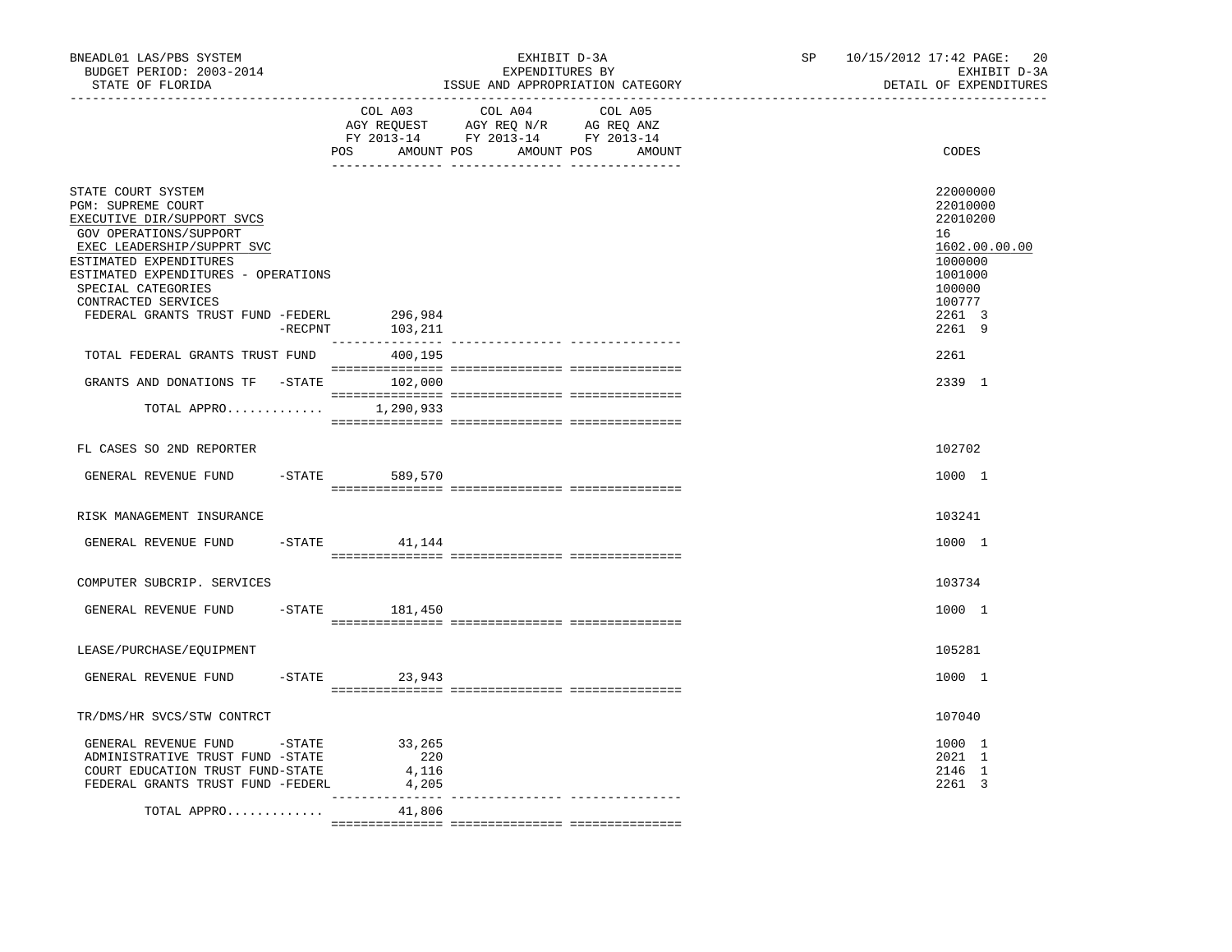| ---------------------------------<br>COL A03<br>COL A04<br>COL A05<br>AGY REQUEST AGY REQ N/R AG REQ ANZ<br>FY 2013-14 FY 2013-14 FY 2013-14<br>POS AMOUNT POS AMOUNT POS AMOUNT<br>CODES<br>STATE COURT SYSTEM<br>22000000<br>PGM: SUPREME COURT<br>22010000<br>22010200<br>EXECUTIVE DIR/SUPPORT SVCS<br>GOV OPERATIONS/SUPPORT<br>16<br>1602.00.00.00<br>EXEC LEADERSHIP/SUPPRT SVC<br>ESTIMATED EXPENDITURES<br>1000000<br>ESTIMATED EXPENDITURES - OPERATIONS<br>1001000<br>SPECIAL CATEGORIES<br>100000<br>STATE OPERATIONS-ARRA 2009<br>109910<br>FEDERAL GRANTS TRUST FUND -RECPNT<br>2261 9<br>874,304<br>DATA PROCESSING SERVICES<br>210000<br>210014<br>OTHER DATA PROCESSING SVCS<br>GENERAL REVENUE FUND -STATE<br>1000 1<br>1,349,617<br>2021 9<br>ADMINISTRATIVE TRUST FUND -RECPNT<br>150,000<br>2261 9<br>FEDERAL GRANTS TRUST FUND -RECPNT<br>80,000<br>TOTAL APPRO 1,579,617<br>TOTAL: ESTIMATED EXPENDITURES - OPERATIONS<br>1001000<br>TOTAL POSITIONS $174.50$<br>TOTAL ISSUE 21,455,541<br>TOTAL SALARY RATE 8,879,510<br>CASUALTY INSURANCE PREMIUM<br>1001090<br>ADJUSTMENT<br>100000<br>SPECIAL CATEGORIES<br>RISK MANAGEMENT INSURANCE<br>103241<br>$-$ STATE 2, 135 -<br>1000 1<br>GENERAL REVENUE FUND<br>FLORIDA RETIREMENT SYSTEM<br>CONTRIBUTION ADJUSTMENT FOR<br>FISCAL YEAR 2012-2013<br>1001240<br>SALARIES AND BENEFITS<br>010000<br>GENERAL REVENUE FUND<br>$-STATE$ 6,043<br>1000 1<br>360<br>2021 1<br>ADMINISTRATIVE TRUST FUND -STATE<br>2021 9<br>$-$ RECPNT<br>408<br>TOTAL ADMINISTRATIVE TRUST FUND<br>768<br>2021<br>STATE COURTS REVENUE TF - STATE 15,259<br>2057 1 | BNEADL01 LAS/PBS SYSTEM<br>BUDGET PERIOD: 2003-2014<br>STATE OF FLORIDA<br>--------------- |  | EXHIBIT D-3A<br>EXPENDITURES BY | ISSUE AND APPROPRIATION CATEGORY | SP | 10/15/2012 17:42 PAGE:<br>21<br>EXHIBIT D-3A<br>DETAIL OF EXPENDITURES |
|----------------------------------------------------------------------------------------------------------------------------------------------------------------------------------------------------------------------------------------------------------------------------------------------------------------------------------------------------------------------------------------------------------------------------------------------------------------------------------------------------------------------------------------------------------------------------------------------------------------------------------------------------------------------------------------------------------------------------------------------------------------------------------------------------------------------------------------------------------------------------------------------------------------------------------------------------------------------------------------------------------------------------------------------------------------------------------------------------------------------------------------------------------------------------------------------------------------------------------------------------------------------------------------------------------------------------------------------------------------------------------------------------------------------------------------------------------------------------------------------------------------------------------------------------------------------------------------------------------------------|--------------------------------------------------------------------------------------------|--|---------------------------------|----------------------------------|----|------------------------------------------------------------------------|
|                                                                                                                                                                                                                                                                                                                                                                                                                                                                                                                                                                                                                                                                                                                                                                                                                                                                                                                                                                                                                                                                                                                                                                                                                                                                                                                                                                                                                                                                                                                                                                                                                      |                                                                                            |  |                                 |                                  |    |                                                                        |
|                                                                                                                                                                                                                                                                                                                                                                                                                                                                                                                                                                                                                                                                                                                                                                                                                                                                                                                                                                                                                                                                                                                                                                                                                                                                                                                                                                                                                                                                                                                                                                                                                      |                                                                                            |  |                                 |                                  |    |                                                                        |
|                                                                                                                                                                                                                                                                                                                                                                                                                                                                                                                                                                                                                                                                                                                                                                                                                                                                                                                                                                                                                                                                                                                                                                                                                                                                                                                                                                                                                                                                                                                                                                                                                      |                                                                                            |  |                                 |                                  |    |                                                                        |
|                                                                                                                                                                                                                                                                                                                                                                                                                                                                                                                                                                                                                                                                                                                                                                                                                                                                                                                                                                                                                                                                                                                                                                                                                                                                                                                                                                                                                                                                                                                                                                                                                      |                                                                                            |  |                                 |                                  |    |                                                                        |
|                                                                                                                                                                                                                                                                                                                                                                                                                                                                                                                                                                                                                                                                                                                                                                                                                                                                                                                                                                                                                                                                                                                                                                                                                                                                                                                                                                                                                                                                                                                                                                                                                      |                                                                                            |  |                                 |                                  |    |                                                                        |
|                                                                                                                                                                                                                                                                                                                                                                                                                                                                                                                                                                                                                                                                                                                                                                                                                                                                                                                                                                                                                                                                                                                                                                                                                                                                                                                                                                                                                                                                                                                                                                                                                      |                                                                                            |  |                                 |                                  |    |                                                                        |
|                                                                                                                                                                                                                                                                                                                                                                                                                                                                                                                                                                                                                                                                                                                                                                                                                                                                                                                                                                                                                                                                                                                                                                                                                                                                                                                                                                                                                                                                                                                                                                                                                      |                                                                                            |  |                                 |                                  |    |                                                                        |
|                                                                                                                                                                                                                                                                                                                                                                                                                                                                                                                                                                                                                                                                                                                                                                                                                                                                                                                                                                                                                                                                                                                                                                                                                                                                                                                                                                                                                                                                                                                                                                                                                      |                                                                                            |  |                                 |                                  |    |                                                                        |
|                                                                                                                                                                                                                                                                                                                                                                                                                                                                                                                                                                                                                                                                                                                                                                                                                                                                                                                                                                                                                                                                                                                                                                                                                                                                                                                                                                                                                                                                                                                                                                                                                      |                                                                                            |  |                                 |                                  |    |                                                                        |
|                                                                                                                                                                                                                                                                                                                                                                                                                                                                                                                                                                                                                                                                                                                                                                                                                                                                                                                                                                                                                                                                                                                                                                                                                                                                                                                                                                                                                                                                                                                                                                                                                      |                                                                                            |  |                                 |                                  |    |                                                                        |
|                                                                                                                                                                                                                                                                                                                                                                                                                                                                                                                                                                                                                                                                                                                                                                                                                                                                                                                                                                                                                                                                                                                                                                                                                                                                                                                                                                                                                                                                                                                                                                                                                      |                                                                                            |  |                                 |                                  |    |                                                                        |
|                                                                                                                                                                                                                                                                                                                                                                                                                                                                                                                                                                                                                                                                                                                                                                                                                                                                                                                                                                                                                                                                                                                                                                                                                                                                                                                                                                                                                                                                                                                                                                                                                      |                                                                                            |  |                                 |                                  |    |                                                                        |
|                                                                                                                                                                                                                                                                                                                                                                                                                                                                                                                                                                                                                                                                                                                                                                                                                                                                                                                                                                                                                                                                                                                                                                                                                                                                                                                                                                                                                                                                                                                                                                                                                      |                                                                                            |  |                                 |                                  |    |                                                                        |
|                                                                                                                                                                                                                                                                                                                                                                                                                                                                                                                                                                                                                                                                                                                                                                                                                                                                                                                                                                                                                                                                                                                                                                                                                                                                                                                                                                                                                                                                                                                                                                                                                      |                                                                                            |  |                                 |                                  |    |                                                                        |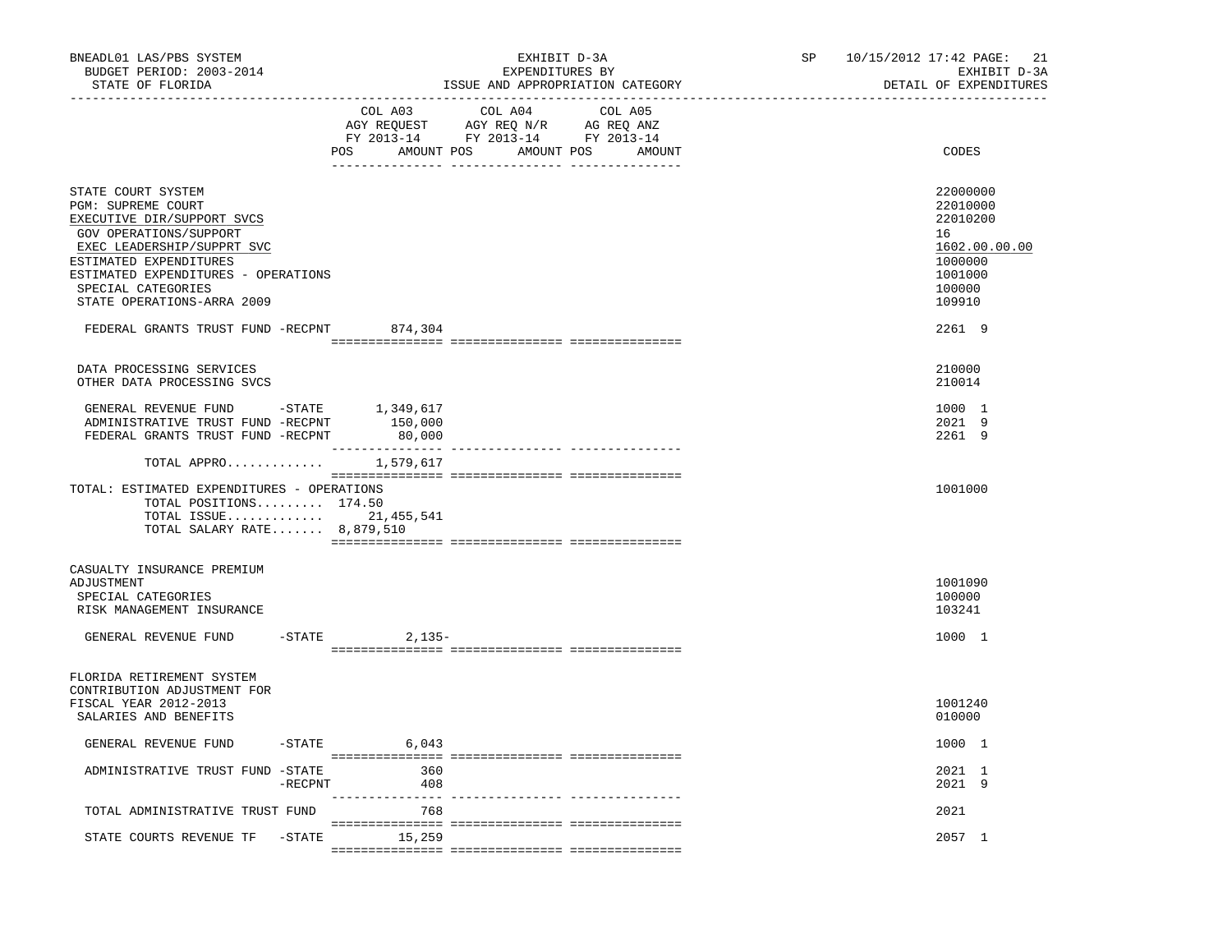| BNEADL01 LAS/PBS SYSTEM<br>BUDGET PERIOD: 2003-2014<br>STATE OF FLORIDA                                                                                                                      | EXHIBIT D-3A<br>EXPENDITURES BY<br>ISSUE AND APPROPRIATION CATEGORY<br>________________________________                                                                                                                                                                   | 10/15/2012 17:42 PAGE: 22<br>SP<br>EXHIBIT D-3A<br>DETAIL OF EXPENDITURES<br>______________________________ |
|----------------------------------------------------------------------------------------------------------------------------------------------------------------------------------------------|---------------------------------------------------------------------------------------------------------------------------------------------------------------------------------------------------------------------------------------------------------------------------|-------------------------------------------------------------------------------------------------------------|
|                                                                                                                                                                                              | COL A03<br>COL A04<br>COL A05<br>$\begin{tabular}{lllllllll} \bf AGY & \bf REQUEST & \bf AGY & \bf REQ & \bf N/R & \bf AG & \bf REQ & \bf ANZ \\ \bf FY & \tt 2013-14 & \bf FY & \tt 2013-14 & \bf FY & \tt 2013-14 \\ \end{tabular}$<br>POS AMOUNT POS AMOUNT POS AMOUNT | CODES                                                                                                       |
| STATE COURT SYSTEM<br><b>PGM: SUPREME COURT</b><br>EXECUTIVE DIR/SUPPORT SVCS<br>GOV OPERATIONS/SUPPORT<br>EXEC LEADERSHIP/SUPPRT SVC<br>ESTIMATED EXPENDITURES<br>FLORIDA RETIREMENT SYSTEM |                                                                                                                                                                                                                                                                           | 22000000<br>22010000<br>22010200<br>16<br>1602.00.00.00<br>1000000                                          |
| CONTRIBUTION ADJUSTMENT FOR<br>FISCAL YEAR 2012-2013<br>SALARIES AND BENEFITS<br>COURT EDUCATION TRUST FUND-STATE                                                                            | 2,786                                                                                                                                                                                                                                                                     | 1001240<br>010000<br>2146 1                                                                                 |
| FEDERAL GRANTS TRUST FUND -FEDERL 2,867<br>TOTAL APPRO 27,723                                                                                                                                |                                                                                                                                                                                                                                                                           | 2261 3                                                                                                      |
| ADJUSTMENT TO STATE HEALTH<br>INSURANCE PREMIUM CONTRIBUTION -<br>FISCAL YEAR 2012-13<br>SALARIES AND BENEFITS                                                                               |                                                                                                                                                                                                                                                                           | 1001830<br>010000                                                                                           |
| GENERAL REVENUE FUND                                                                                                                                                                         | $-$ STATE 4,421                                                                                                                                                                                                                                                           | 1000 1                                                                                                      |
| ADMINISTRATIVE TRUST FUND -STATE<br>-RECPNT                                                                                                                                                  | 263<br>299                                                                                                                                                                                                                                                                | 2021 1<br>2021 9                                                                                            |
| TOTAL ADMINISTRATIVE TRUST FUND                                                                                                                                                              | 562                                                                                                                                                                                                                                                                       | 2021                                                                                                        |
| STATE COURTS REVENUE TF -STATE                                                                                                                                                               | 11,162                                                                                                                                                                                                                                                                    | 2057 1                                                                                                      |
| COURT EDUCATION TRUST FUND-STATE 2,038                                                                                                                                                       |                                                                                                                                                                                                                                                                           | 2146 1                                                                                                      |
| FEDERAL GRANTS TRUST FUND -FEDERL 2,097                                                                                                                                                      |                                                                                                                                                                                                                                                                           | 2261 3                                                                                                      |
| TOTAL APPRO                                                                                                                                                                                  | 20,280                                                                                                                                                                                                                                                                    |                                                                                                             |
| REALLOCATION OF HUMAN RESOURCES<br>OUTSOURCING<br>SPECIAL CATEGORIES<br>TR/DMS/HR SVCS/STW CONTRCT                                                                                           |                                                                                                                                                                                                                                                                           | 1005900<br>100000<br>107040                                                                                 |
| GENERAL REVENUE FUND -STATE<br>ADMINISTRATIVE TRUST FUND -STATE<br>COURT EDUCATION TRUST FUND-STATE<br>FEDERAL GRANTS TRUST FUND -FEDERL                                                     | 798-<br>$5 -$<br>$99 -$<br>$101-$                                                                                                                                                                                                                                         | 1000 1<br>2021 1<br>2146 1<br>2261 3                                                                        |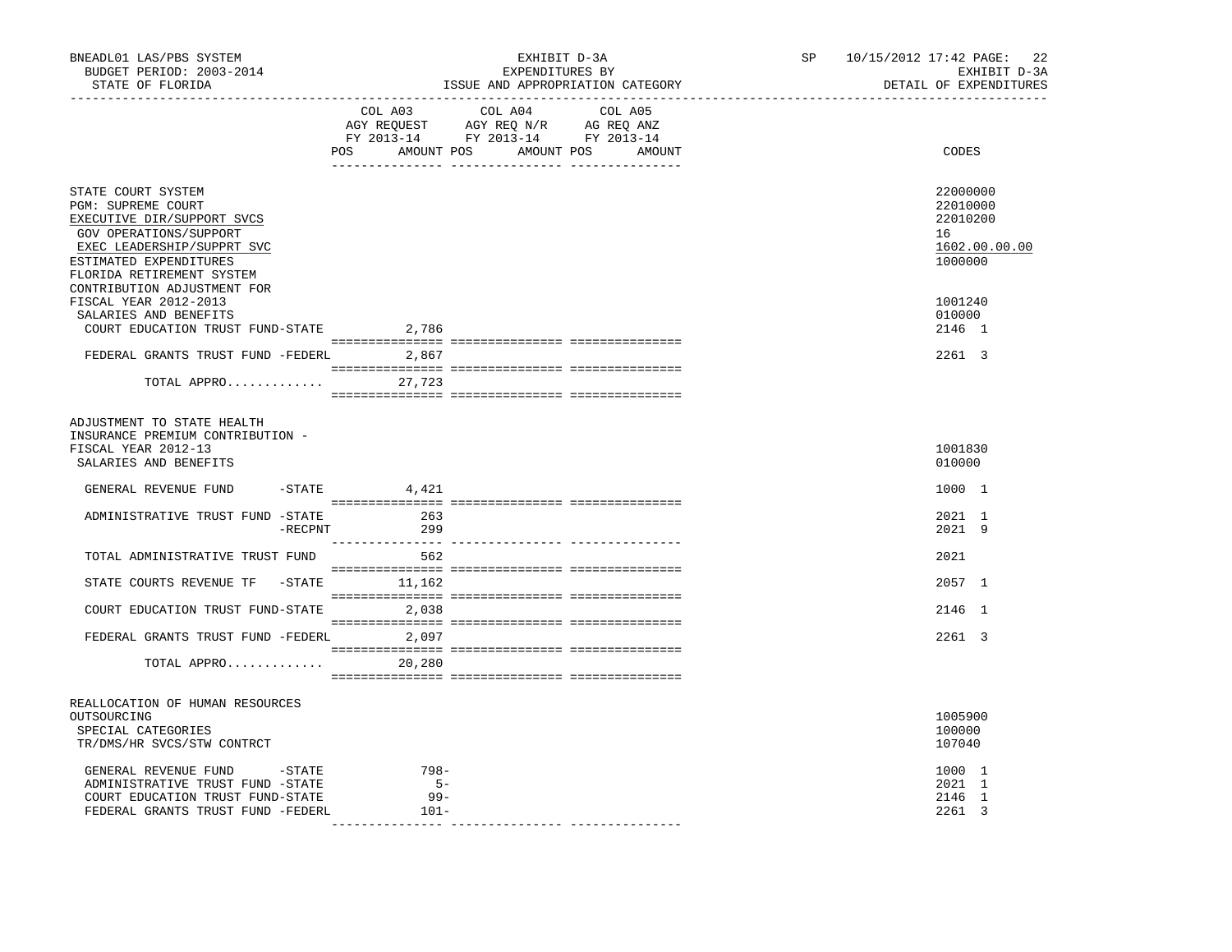| BNEADL01 LAS/PBS SYSTEM<br>BUDGET PERIOD: 2003-2014<br>STATE OF FLORIDA                                                                                  | EXHIBIT D-3A<br>EXPENDITURES BY<br>ISSUE AND APPROPRIATION CATEGORY                                                                                                                                                                                                                                                                                                                                      | SP<br>10/15/2012 17:42 PAGE:<br>23<br>EXHIBIT D-3A<br>DETAIL OF EXPENDITURES |
|----------------------------------------------------------------------------------------------------------------------------------------------------------|----------------------------------------------------------------------------------------------------------------------------------------------------------------------------------------------------------------------------------------------------------------------------------------------------------------------------------------------------------------------------------------------------------|------------------------------------------------------------------------------|
|                                                                                                                                                          | COL A03<br>COL A04<br>COL A05<br>$\begin{array}{ccccccccc} \text{COL} & \text{AUI} & \text{CUL} & \text{AUI} & \text{CUL} & \text{AUI} \\ \text{AGY} & \text{REQUEST} & \text{AGY} & \text{REQ} & \text{N}/\text{R} & \text{AG} & \text{EEQ} & \text{ANZ} \\ \text{FY} & 2013\text{--}14 & \text{FY} & 2013\text{--}14 & \text{FY} & 2013\text{--}14 \\ \end{array}$<br>POS AMOUNT POS AMOUNT POS AMOUNT | CODES                                                                        |
| STATE COURT SYSTEM<br>PGM: SUPREME COURT<br>EXECUTIVE DIR/SUPPORT SVCS<br>GOV OPERATIONS/SUPPORT<br>EXEC LEADERSHIP/SUPPRT SVC<br>ESTIMATED EXPENDITURES |                                                                                                                                                                                                                                                                                                                                                                                                          | 22000000<br>22010000<br>22010200<br>16<br>1602.00.00.00<br>1000000           |
| REALLOCATION OF HUMAN RESOURCES<br>OUTSOURCING<br>SPECIAL CATEGORIES<br>TR/DMS/HR SVCS/STW CONTRCT<br>TOTAL APPRO                                        | $1,003-$                                                                                                                                                                                                                                                                                                                                                                                                 | 1005900<br>100000<br>107040                                                  |
|                                                                                                                                                          |                                                                                                                                                                                                                                                                                                                                                                                                          |                                                                              |
| ADJUSTMENTS TO CURRENT YEAR<br>ESTIMATED EXPENDITURES                                                                                                    |                                                                                                                                                                                                                                                                                                                                                                                                          | 1600000                                                                      |
| TRANSFER OF CONTRACTED SERVICES TO<br>EXPENSES - DEDUCT<br>SPECIAL CATEGORIES<br>CONTRACTED SERVICES                                                     |                                                                                                                                                                                                                                                                                                                                                                                                          | 160F110<br>100000<br>100777                                                  |
| COURT EDUCATION TRUST FUND-STATE                                                                                                                         | 52,343-                                                                                                                                                                                                                                                                                                                                                                                                  | 2146 1                                                                       |
|                                                                                                                                                          |                                                                                                                                                                                                                                                                                                                                                                                                          |                                                                              |
| AGENCY ISSUE NARRATIVE:<br>2013-2014 BUDGET YEAR NARRATIVE:<br>training needs.                                                                           | IT COMPONENT? NO<br>Budget Amendment Agency #2205-13, EOG #B7080 was approved in FY 2012-2013 to transfer \$52,343 from the Contracted<br>Services category to the Expenses category within the Supreme Court - Executive Direction and Support Services budget<br>entity, within the Court Education Trust Fund. This transfer is necessary to realign expenditures to meet court education             |                                                                              |
|                                                                                                                                                          | Please see companion issue #160F120, also filed in budget entity 22010200, in program component 1602.00.00.00.                                                                                                                                                                                                                                                                                           |                                                                              |
| TRANSFER OF CONTRACTED SERVICES TO<br>EXPENSES - ADD<br>EXPENSES                                                                                         |                                                                                                                                                                                                                                                                                                                                                                                                          | 160F120<br>040000                                                            |
| COURT EDUCATION TRUST FUND-STATE                                                                                                                         | 52,343                                                                                                                                                                                                                                                                                                                                                                                                   | 2146 1                                                                       |
|                                                                                                                                                          |                                                                                                                                                                                                                                                                                                                                                                                                          |                                                                              |
| AGENCY ISSUE NARRATIVE:<br>2013-2014 BUDGET YEAR NARRATIVE:                                                                                              | IT COMPONENT? NO<br>Budget Amendment Agency #2205-13, EOG #B7080 was approved in FY 2012-2013 to transfer \$52,343 from the Contracted<br>Services category to the Expenses category within the Supreme Court - Executive Direction and Support Services budget<br>entity, within the Court Education Trust Fund. This transfer is necessary to realign expenditures to meet court education             |                                                                              |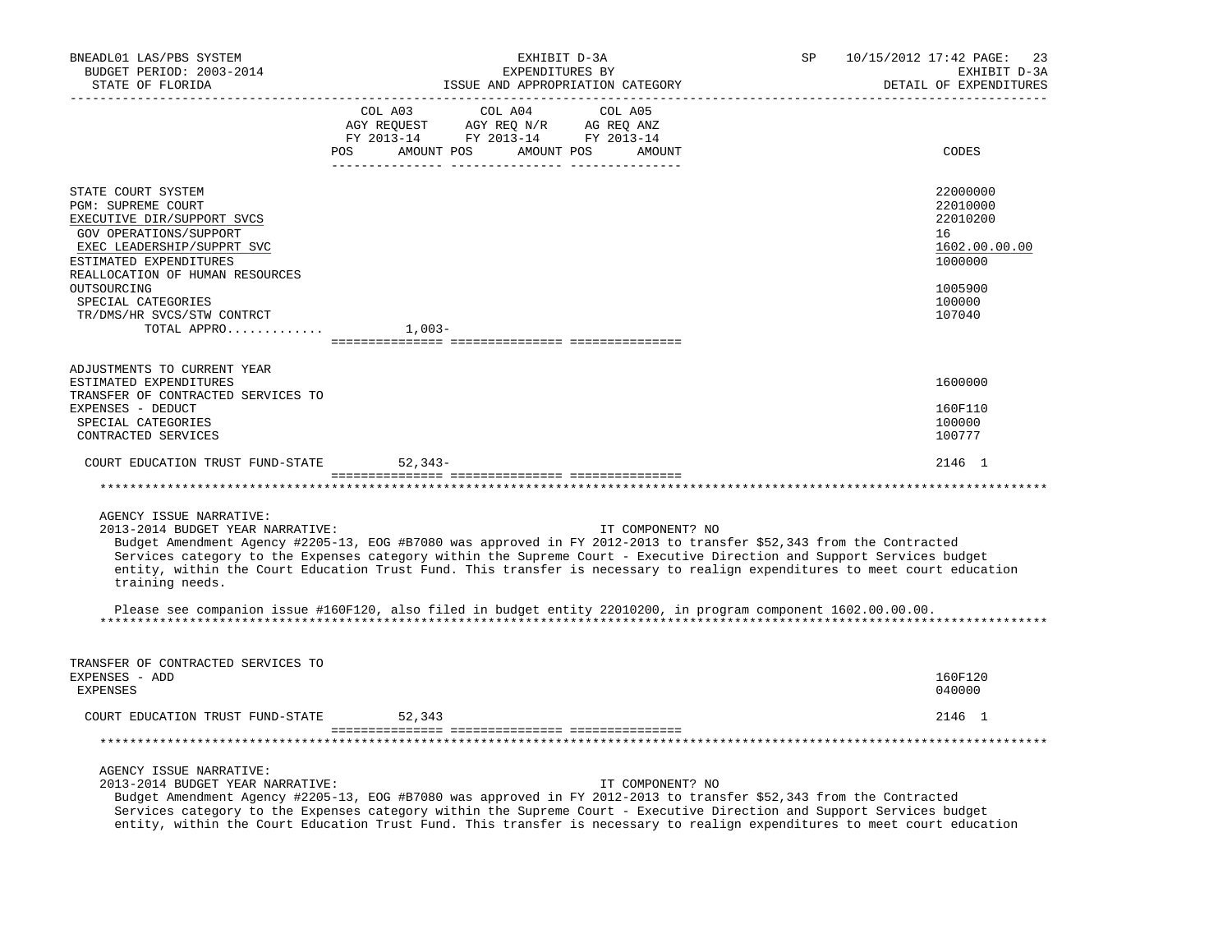| BNEADL01 LAS/PBS SYSTEM<br>BUDGET PERIOD: 2003-2014<br>STATE OF FLORIDA                                                                                       | EXHIBIT D-3A<br>EXPENDITURES BY<br>ISSUE AND APPROPRIATION CATEGORY<br>---------------------------------                                                    | SP | 10/15/2012 17:42 PAGE:<br>2.4<br>EXHIBIT D-3A<br>DETAIL OF EXPENDITURES |
|---------------------------------------------------------------------------------------------------------------------------------------------------------------|-------------------------------------------------------------------------------------------------------------------------------------------------------------|----|-------------------------------------------------------------------------|
|                                                                                                                                                               | COL A03<br>COL A04<br>COL A05<br>AGY REQUEST AGY REQ N/R AG REQ ANZ<br>FY 2013-14 FY 2013-14 FY 2013-14<br>POS<br>AMOUNT POS<br>AMOUNT POS<br><b>AMOUNT</b> |    | CODES                                                                   |
| STATE COURT SYSTEM<br>PGM: SUPREME COURT<br>EXECUTIVE DIR/SUPPORT SVCS<br>GOV OPERATIONS/SUPPORT<br>EXEC LEADERSHIP/SUPPRT SVC<br>ADJUSTMENTS TO CURRENT YEAR |                                                                                                                                                             |    | 22000000<br>22010000<br>22010200<br>16<br>1602.00.00.00                 |
| ESTIMATED EXPENDITURES                                                                                                                                        |                                                                                                                                                             |    | 1600000                                                                 |
| TRANSFER OF CONTRACTED SERVICES TO<br>EXPENSES - ADD                                                                                                          |                                                                                                                                                             |    | 160F120                                                                 |
| training needs.                                                                                                                                               |                                                                                                                                                             |    |                                                                         |
|                                                                                                                                                               | Please see companion issue #160F110, also filed in budget entity 22010200, in program component 1602.00.00.00.                                              |    |                                                                         |
| TRANSFER APPROPRIATIONS BETWEEN<br>BUDGET ENTITIES TO REALIGN<br>EXPENDITURES - DEDUCT<br>OTHER PERSONAL SERVICES                                             |                                                                                                                                                             |    | 160F130<br>030000                                                       |
| GENERAL REVENUE FUND                                                                                                                                          | $51,740-$<br>$-$ STATE                                                                                                                                      |    | 1000 1                                                                  |
| <b>EXPENSES</b>                                                                                                                                               |                                                                                                                                                             |    | 040000                                                                  |
|                                                                                                                                                               |                                                                                                                                                             |    |                                                                         |
| GENERAL REVENUE FUND                                                                                                                                          | $37,900-$<br>$-$ STATE                                                                                                                                      |    | 1000 1                                                                  |
| SPECIAL CATEGORIES<br>CONTRACTED SERVICES                                                                                                                     |                                                                                                                                                             |    | 100000<br>100777                                                        |
| GENERAL REVENUE FUND<br>$-STATE$                                                                                                                              | $360 -$                                                                                                                                                     |    | 1000 1                                                                  |
| TOTAL: TRANSFER APPROPRIATIONS BETWEEN<br>BUDGET ENTITIES TO REALIGN                                                                                          |                                                                                                                                                             |    | 160F130                                                                 |

 TOTAL ISSUE............. 90,000- =============== =============== ===============

\*\*\*\*\*\*\*\*\*\*\*\*\*\*\*\*\*\*\*\*\*\*\*\*\*\*\*\*\*\*\*\*\*\*\*\*\*\*\*\*\*\*\*\*\*\*\*\*\*\*\*\*\*\*\*\*\*\*\*\*\*\*\*\*\*\*\*\*\*\*\*\*\*\*\*\*\*\*\*\*\*\*\*\*\*\*\*\*\*\*\*\*\*\*\*\*\*\*\*\*\*\*\*\*\*\*\*\*\*\*\*\*\*\*\*\*\*\*\*\*\*\*\*\*\*\*\*

AGENCY ISSUE NARRATIVE:

EXPENDITURES - DEDUCT

 2013-2014 BUDGET YEAR NARRATIVE: IT COMPONENT? NO Budget Amendment Agency #2201-13, EOG #B7005 was approved in FY 2012-2013 to transfer \$51,740 in the Other Personal Services category, \$37,900 in the Expenses category, and \$360 in the Contracted Services category from the Executive Direction and Support Services budget entity, within the General Revenue Fund, to the Court Operations - Supreme Court budget entity, within the General Revenue Fund. These transfers are necessary to properly realign security and maintenance expenditures to the Office of the Supreme Court Marshal.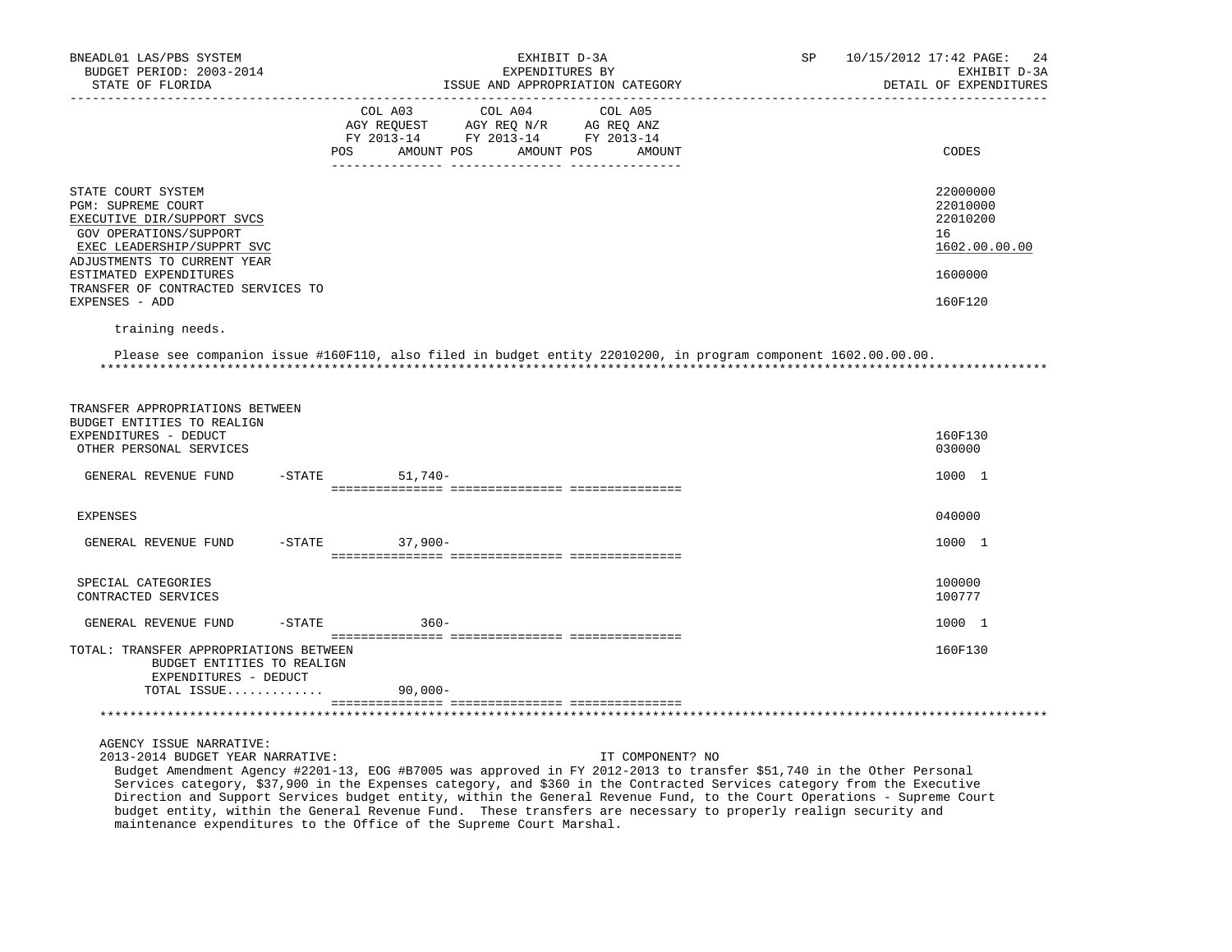| BNEADL01 LAS/PBS SYSTEM<br>BUDGET PERIOD: 2003-2014<br>STATE OF FLORIDA                                                                                       | EXHIBIT D-3A<br>EXPENDITURES BY<br>ISSUE AND APPROPRIATION CATEGORY                                                                                                                                                                                 | 10/15/2012 17:42 PAGE: 25<br>SP<br>EXHIBIT D-3A<br>DETAIL OF EXPENDITURES |
|---------------------------------------------------------------------------------------------------------------------------------------------------------------|-----------------------------------------------------------------------------------------------------------------------------------------------------------------------------------------------------------------------------------------------------|---------------------------------------------------------------------------|
|                                                                                                                                                               | COL A03 COL A04 COL A05<br>AGY REQUEST AGY REO N/R AG REO ANZ<br>FY 2013-14 FY 2013-14 FY 2013-14<br>AMOUNT POS AMOUNT POS AMOUNT<br>POS FOR THE POST OF THE POST OF THE POST OF THE POST OF THE POST OF THE POST OF THE POST OF THE POST OF THE PO | CODES                                                                     |
| STATE COURT SYSTEM<br>PGM: SUPREME COURT<br>EXECUTIVE DIR/SUPPORT SVCS<br>GOV OPERATIONS/SUPPORT<br>EXEC LEADERSHIP/SUPPRT SVC<br>ADJUSTMENTS TO CURRENT YEAR |                                                                                                                                                                                                                                                     | 22000000<br>22010000<br>22010200<br>16<br>1602.00.00.00                   |
| ESTIMATED EXPENDITURES<br>TRANSFER APPROPRIATIONS BETWEEN<br>BUDGET ENTITIES TO REALIGN<br>EXPENDITURES - DEDUCT                                              |                                                                                                                                                                                                                                                     | 1600000<br>160F130                                                        |

 Please see companion issue #160F140, also filed in budget entity 22010100, in program component 1501.00.00.00. \*\*\*\*\*\*\*\*\*\*\*\*\*\*\*\*\*\*\*\*\*\*\*\*\*\*\*\*\*\*\*\*\*\*\*\*\*\*\*\*\*\*\*\*\*\*\*\*\*\*\*\*\*\*\*\*\*\*\*\*\*\*\*\*\*\*\*\*\*\*\*\*\*\*\*\*\*\*\*\*\*\*\*\*\*\*\*\*\*\*\*\*\*\*\*\*\*\*\*\*\*\*\*\*\*\*\*\*\*\*\*\*\*\*\*\*\*\*\*\*\*\*\*\*\*\*\*

| APPROPRIATION CATEGORY TRANSFER -<br>EXPENSE<br>EXPENSES              |                        | 1600320<br>040000 |
|-----------------------------------------------------------------------|------------------------|-------------------|
| COURT EDUCATION TRUST FUND-STATE<br>FEDERAL GRANTS TRUST FUND -FEDERL | $7.500 -$<br>$2.500 -$ | 2146 1<br>2261 3  |
| TOTAL APPRO                                                           | $10.000 -$             |                   |
|                                                                       |                        |                   |

# AGENCY ISSUE NARRATIVE:

2013-2014 BUDGET YEAR NARRATIVE: IT COMPONENT? NO

 Budget Amendment Agency #0006-13, EOG #B0145 was approved in FY 2012-2013 to transfer \$7,500 from the Expenses category to the Lease/Lease Purchase category within the Supreme Court - Executive Direction and Support Services budget entity, within the Court Education Trust Fund, and \$2,500 from Expenses category to the Lease/Lease Purchase category in the Supreme Court Executive Direction and Support Services budget entity within the Federal Grants Trust Fund. This transfer is necessary to properly align appropriations from the Expense category to the new special category established for FY 2012-13 as Lease/Lease Purchase of Equipment.

 Please see companion issue #1600800, also filed in budget entity 22010200 in program component 1602.00.00.00. \*\*\*\*\*\*\*\*\*\*\*\*\*\*\*\*\*\*\*\*\*\*\*\*\*\*\*\*\*\*\*\*\*\*\*\*\*\*\*\*\*\*\*\*\*\*\*\*\*\*\*\*\*\*\*\*\*\*\*\*\*\*\*\*\*\*\*\*\*\*\*\*\*\*\*\*\*\*\*\*\*\*\*\*\*\*\*\*\*\*\*\*\*\*\*\*\*\*\*\*\*\*\*\*\*\*\*\*\*\*\*\*\*\*\*\*\*\*\*\*\*\*\*\*\*\*\*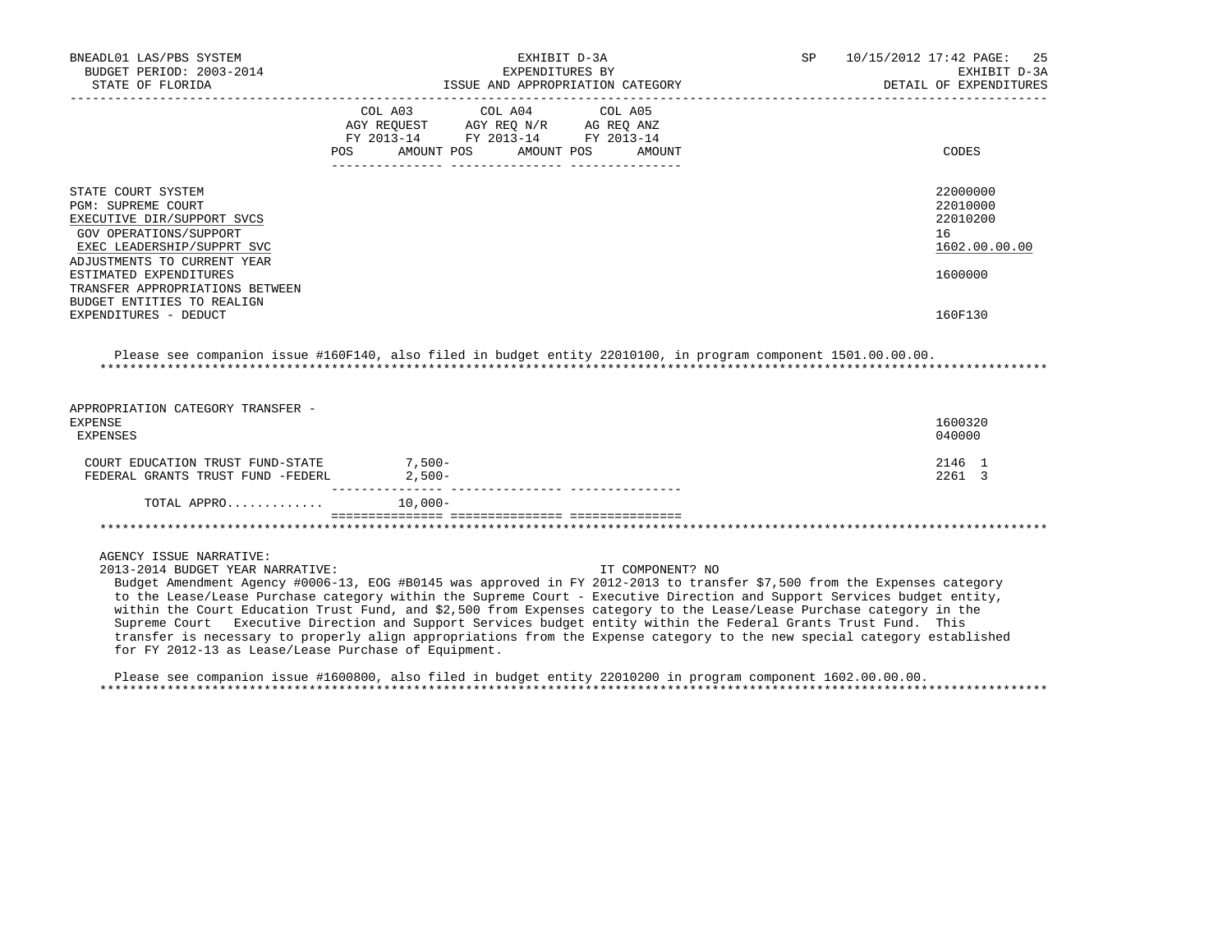| BNEADL01 LAS/PBS SYSTEM<br>BUDGET PERIOD: 2003-2014<br>STATE OF FLORIDA                                                                                                                                                                                                    | EXHIBIT D-3A<br>EXPENDITURES BY<br>ISSUE AND APPROPRIATION CATEGORY                                                                      | SP 10/15/2012 17:42 PAGE: 26<br>EXHIBIT D-3A<br>DETAIL OF EXPENDITURES |
|----------------------------------------------------------------------------------------------------------------------------------------------------------------------------------------------------------------------------------------------------------------------------|------------------------------------------------------------------------------------------------------------------------------------------|------------------------------------------------------------------------|
|                                                                                                                                                                                                                                                                            | COL A03 COL A04 COL A05<br>AGY REQUEST AGY REQ N/R AG REQ ANZ<br>FY 2013-14 FY 2013-14 FY 2013-14<br>AMOUNT POS AMOUNT POS AMOUNT<br>POS | CODES                                                                  |
| STATE COURT SYSTEM<br><b>PGM: SUPREME COURT</b><br>EXECUTIVE DIR/SUPPORT SVCS<br>GOV OPERATIONS/SUPPORT<br>EXEC LEADERSHIP/SUPPRT SVC<br>ADJUSTMENTS TO CURRENT YEAR<br>ESTIMATED EXPENDITURES<br>APPROPRIATION CATEGORY TRANSFER -<br>LEASE/LEASE PURCHASE OF EOUIPMENT - |                                                                                                                                          | 22000000<br>22010000<br>22010200<br>16<br>1602.00.00.00<br>1600000     |
| ADD<br>SPECIAL CATEGORIES<br>LEASE/PURCHASE/EOUIPMENT                                                                                                                                                                                                                      |                                                                                                                                          | 1600800<br>100000<br>105281                                            |
| COURT EDUCATION TRUST FUND-STATE<br>FEDERAL GRANTS TRUST FUND -FEDERL                                                                                                                                                                                                      | 7,500<br>2,500                                                                                                                           | 2146 1<br>2261 3                                                       |
| TOTAL APPRO $10,000$                                                                                                                                                                                                                                                       |                                                                                                                                          |                                                                        |
|                                                                                                                                                                                                                                                                            |                                                                                                                                          |                                                                        |

2013-2014 BUDGET YEAR NARRATIVE: IT COMPONENT? NO

 Budget Amendment Agency #0006-13, EOG #B0145 was approved in FY 2012-2013 to transfer \$7,500 from the Expenses category to the Lease/Lease Purchase category within the Supreme Court - Executive Direction and Support Services budget entity, within the Court Education Trust Fund, and \$2,500 from Expenses category to the Lease/Lease Purchase category in the Supreme Court Executive Direction and Support Services budget entity within the Federal Grants Trust Fund. This transfer is necessary to properly align appropriations from the Expense category to the new special category established for FY 2012-13 as Lease/Lease Purchase of Equipment.

 Please see companion issue #1600320, also filed in budget entity 22010200 in program component 1602.00.00.00. \*\*\*\*\*\*\*\*\*\*\*\*\*\*\*\*\*\*\*\*\*\*\*\*\*\*\*\*\*\*\*\*\*\*\*\*\*\*\*\*\*\*\*\*\*\*\*\*\*\*\*\*\*\*\*\*\*\*\*\*\*\*\*\*\*\*\*\*\*\*\*\*\*\*\*\*\*\*\*\*\*\*\*\*\*\*\*\*\*\*\*\*\*\*\*\*\*\*\*\*\*\*\*\*\*\*\*\*\*\*\*\*\*\*\*\*\*\*\*\*\*\*\*\*\*\*\*

| NONRECURRING EXPENDITURES<br>JUDICIAL INQUIRY SYSTEM<br>SPECIAL CATEGORIES<br>CONTRACTED SERVICES |           |             |  | 2100000<br>2103119<br>100000<br>100777 |
|---------------------------------------------------------------------------------------------------|-----------|-------------|--|----------------------------------------|
| GENERAL REVENUE FUND                                                                              | $-$ STATE | $250.000 -$ |  | 1000                                   |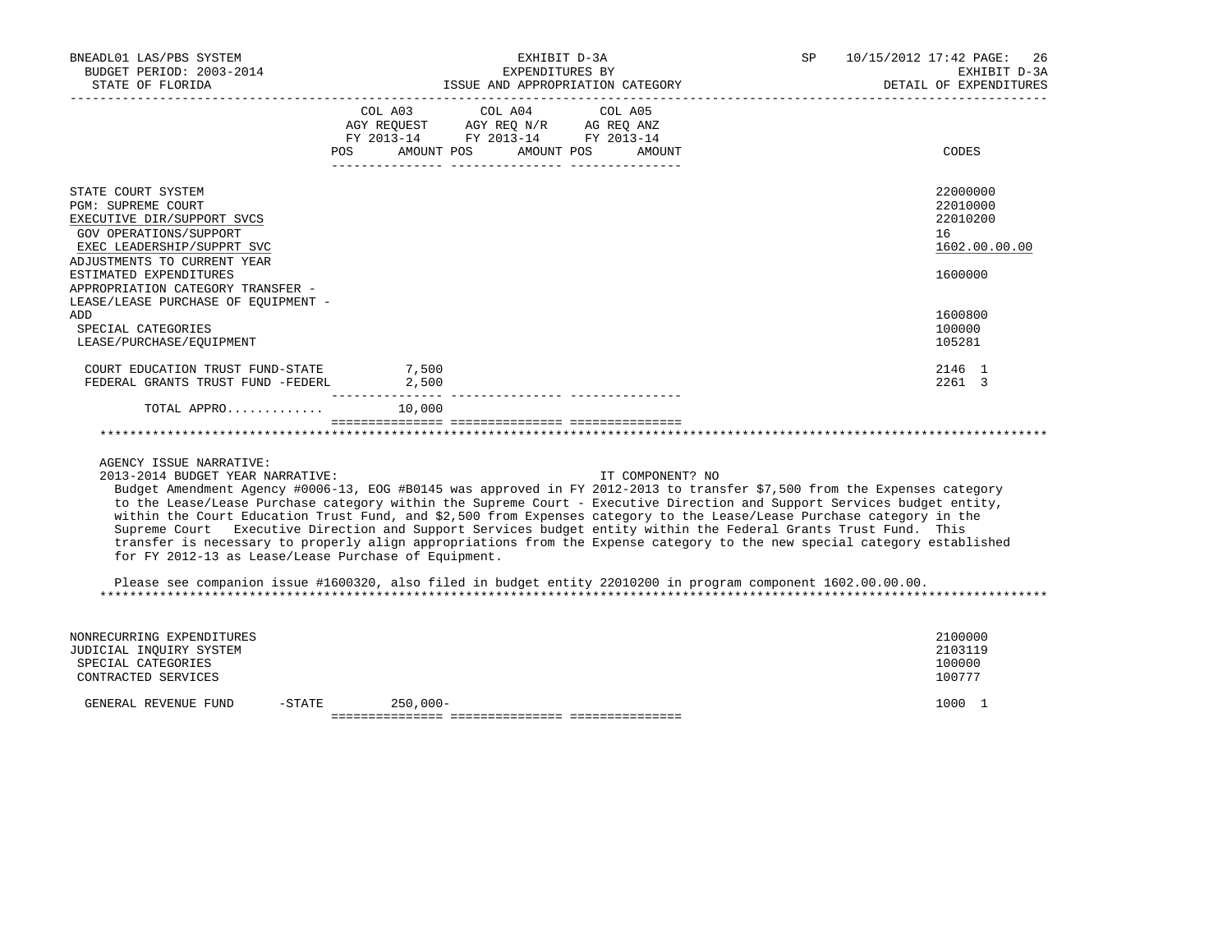| GENERAL REVENUE FUND                                                                                | -STATE | 90,508                                                                                            | 90,508 |                                  |                                           | 1000 1                          |
|-----------------------------------------------------------------------------------------------------|--------|---------------------------------------------------------------------------------------------------|--------|----------------------------------|-------------------------------------------|---------------------------------|
| EOUIPMENT NEEDS<br>INFORMATION TECHNOLOGY<br>INFRASTRUCTURE REPLACEMENT<br>OPERATING CAPITAL OUTLAY |        |                                                                                                   |        |                                  |                                           | 2400000<br>24010C0<br>060000    |
| EXECUTIVE DIR/SUPPORT SVCS<br>GOV OPERATIONS/SUPPORT<br>EXEC LEADERSHIP/SUPPRT SVC                  |        |                                                                                                   |        |                                  |                                           | 22010200<br>16<br>1602.00.00.00 |
| STATE COURT SYSTEM<br>PGM: SUPREME COURT                                                            |        |                                                                                                   |        |                                  |                                           | 22000000<br>22010000            |
|                                                                                                     | POS    | COL A03 COL A04 COL A05<br>AGY REQUEST AGY REQ N/R AG REQ ANZ<br>FY 2013-14 FY 2013-14 FY 2013-14 |        | AMOUNT POS AMOUNT POS AMOUNT     |                                           | CODES                           |
| STATE OF FLORIDA                                                                                    |        |                                                                                                   |        | ISSUE AND APPROPRIATION CATEGORY |                                           | DETAIL OF EXPENDITURES          |
| BNEADL01 LAS/PBS SYSTEM<br>BUDGET PERIOD: 2003-2014                                                 |        | EXHIBIT D-3A<br>EXPENDITURES BY                                                                   |        | <b>SP</b>                        | 10/15/2012 17:42 PAGE: 27<br>EXHIBIT D-3A |                                 |

2013-2014 BUDGET YEAR NARRATIVE: IT COMPONENT? YES

 The Office of the State Courts Administrator (OSCA), Information System Services (ISS) is requesting \$90,508 (non-recurring) in the Operating Capital Outlay (OCO) category for the replacement of the State Courts System (SCS) Internet facing firewall protection appliance (\$25,000) and the SCS' core fiber switch (\$65,508).

\*\*\*\*\*\*\*\*\*\*\*\*\*\*\*\*\*\*\*\*\*\*\*\*\*\*\*\*\*\*\*\*\*\*\*\*\*\*\*\*\*\*\*\*\*\*\*\*\*\*\*\*\*\*\*\*\*\*\*\*\*\*\*\*\*\*\*\*\*\*\*\*\*\*\*\*\*\*\*\*\*\*\*\*\*\*\*\*\*\*\*\*\*\*\*\*\*\*\*\*\*\*\*\*\*\*\*\*\*\*\*\*\*\*\*\*\*\*\*\*\*\*\*\*\*\*\*

 Internet Facing Firewall Protection Appliance - Currently, the court's firewall protection is being provided by the existing appliance, Cisco System's PIX Firewall. In addition to a firewall, the court supplements its defensive strategy with a variety of software that is working in conjunction with the firewall to create an industry best practice layered defense . This layered defense approach to security minimizes the effects of vulnerabilities in any single product and helps protect the sensitive environment of the Judicial Branch. The public facing firewall stops the majority of attacks and is the cornerstone of the Internet based attack defense strategy used by the court. This appliance is needed to provide network intrusion protection for the Florida Judicial Branch. The current firewall protection appliance that is supporting the Judicial Branch will reach end-of-life on July 27, 2013 and will no longer be able to be supported by the vendor and the product becomes obsolete. This will leave the Judicial Branch in a posture that is more vulnerable to cyber threats.

 Core Fiber Switch - The Supreme Court Buildings' current network core supports 24 x7 mission critical applications and life support systems for the Supreme Court, District Courts and Trial Courts. The network core is a critical asset which by industry standards requires recommended maintenance to ensure court operations are always available. Since the adoption of Voice over IP (VOIP) and other mission critical applications, the Network Core must always be available to forward IP data packets. While some applications can tolerate brief outages up to one minute, VOIP, security and power control systems cannot tolerate any down time due to IP data packets not being forwarded. Current network core maintenance is done on a break/fix schedule, since switching to available redundant core stacks causes data packets to stop flowing for times up to two minutes. This time is called convergence. The court's core fiber switches are the heart of this system. While redundancy is in place, the current convergence times were not an issue seven years ago at the time of purchase. Today's critical applications such as Voice, Video, Security, power control and Criminal Justice require continuous forwarding of IP data packets through the core. This can now be achieved with new technology for the network fiber core, which allows continuous forwarding of packets even while permitting the recommended switch core maintenance to being conducted. This can be done with no loss of functionality from the core switch as convergence with new equipment is remediated to approximately a half second.

 If the PIX equipment refresh is not funded, the Florida Courts Network Support Staff will not have the ability to contact a vendor for support or replacement of equipment in the event that it fails, due to the equipment being at end-of-support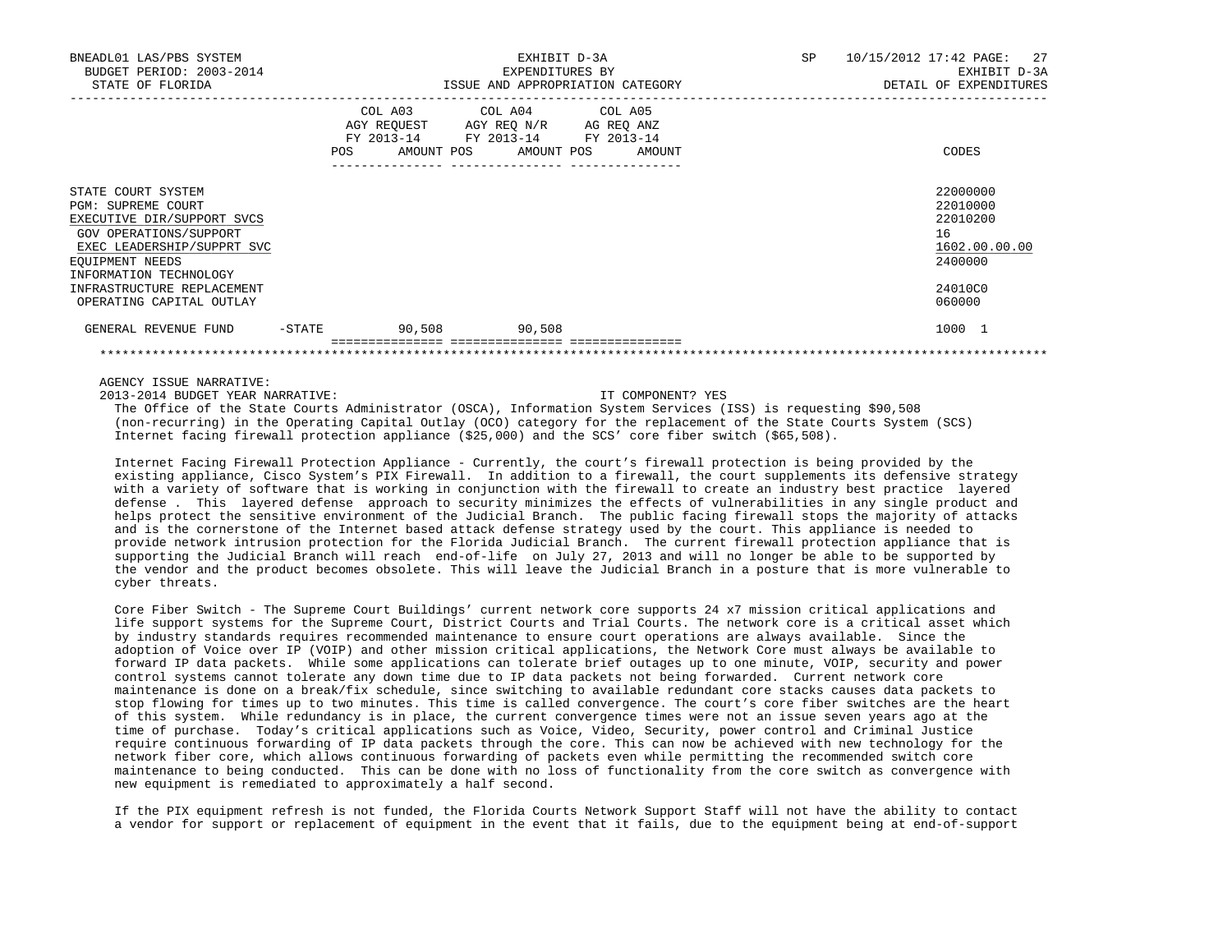| BNEADL01 LAS/PBS SYSTEM<br>BUDGET PERIOD: 2003-2014<br>STATE OF FLORIDA                                                                                                            |            |                    | EXHIBIT D-3A<br>EXPENDITURES BY<br>ISSUE AND APPROPRIATION CATEGORY                                                                                                                                                                                                                                                                                                  | SP | 10/15/2012 17:42 PAGE:<br>28<br>EXHIBIT D-3A<br>DETAIL OF EXPENDITURES |
|------------------------------------------------------------------------------------------------------------------------------------------------------------------------------------|------------|--------------------|----------------------------------------------------------------------------------------------------------------------------------------------------------------------------------------------------------------------------------------------------------------------------------------------------------------------------------------------------------------------|----|------------------------------------------------------------------------|
|                                                                                                                                                                                    |            | COL A03<br>POS FOR | COL A04<br>COL A05<br>AGY REQUEST AGY REQ N/R AG REQ ANZ<br>FY 2013-14 FY 2013-14 FY 2013-14<br>AMOUNT POS<br>AMOUNT POS<br>AMOUNT                                                                                                                                                                                                                                   |    | CODES                                                                  |
| STATE COURT SYSTEM<br>PGM: SUPREME COURT<br>EXECUTIVE DIR/SUPPORT SVCS<br><b>GOV OPERATIONS/SUPPORT</b><br>EXEC LEADERSHIP/SUPPRT SVC<br>EOUIPMENT NEEDS<br>INFORMATION TECHNOLOGY |            |                    |                                                                                                                                                                                                                                                                                                                                                                      |    | 22000000<br>22010000<br>22010200<br>16<br>1602.00.00.00<br>2400000     |
| INFRASTRUCTURE REPLACEMENT<br>the redundant switch.<br>Budget Request Total: \$90,508 (non-recurring)                                                                              |            |                    | with the vendor, which will leave the courts without network connectivity until a new piece of equipment can be<br>purchased, installed and configured. If the Core Fiber Switch is not funded, mission critical applications will become<br>unavailable during an equipment failure or planned maintenance while support staff manually transfers configurations to |    | 24010C0                                                                |
| ANNUALIZATION OF ADMINISTERED<br>FUNDS APPROPRIATIONS<br>STATE HEALTH INSURANCE ADJUSTMENT                                                                                         |            |                    |                                                                                                                                                                                                                                                                                                                                                                      |    | 26A0000                                                                |
| FOR FY 2012-13 - 10 MONTHS<br><b>ANNUALIZATION</b><br>SALARIES AND BENEFITS                                                                                                        |            |                    |                                                                                                                                                                                                                                                                                                                                                                      |    | 26A1830<br>010000                                                      |
| GENERAL REVENUE FUND                                                                                                                                                               | $-STATE$   | 22,105             |                                                                                                                                                                                                                                                                                                                                                                      |    | 1000 1                                                                 |
| ADMINISTRATIVE TRUST FUND -STATE                                                                                                                                                   | $-$ RECPNT | 1,315<br>1,495     |                                                                                                                                                                                                                                                                                                                                                                      |    | 2021 1<br>2021 9                                                       |
| TOTAL ADMINISTRATIVE TRUST FUND                                                                                                                                                    |            | 2,810              |                                                                                                                                                                                                                                                                                                                                                                      |    | 2021                                                                   |
| STATE COURTS REVENUE TF                                                                                                                                                            | $-STATE$   | 55,810             |                                                                                                                                                                                                                                                                                                                                                                      |    | 2057 1                                                                 |
| COURT EDUCATION TRUST FUND-STATE                                                                                                                                                   |            | 10.190             |                                                                                                                                                                                                                                                                                                                                                                      |    | 2146 1                                                                 |
| FEDERAL GRANTS TRUST FUND -FEDERL                                                                                                                                                  |            | 10,485             |                                                                                                                                                                                                                                                                                                                                                                      |    | 2261 3                                                                 |
| TOTAL APPRO                                                                                                                                                                        |            | 101.400            |                                                                                                                                                                                                                                                                                                                                                                      |    |                                                                        |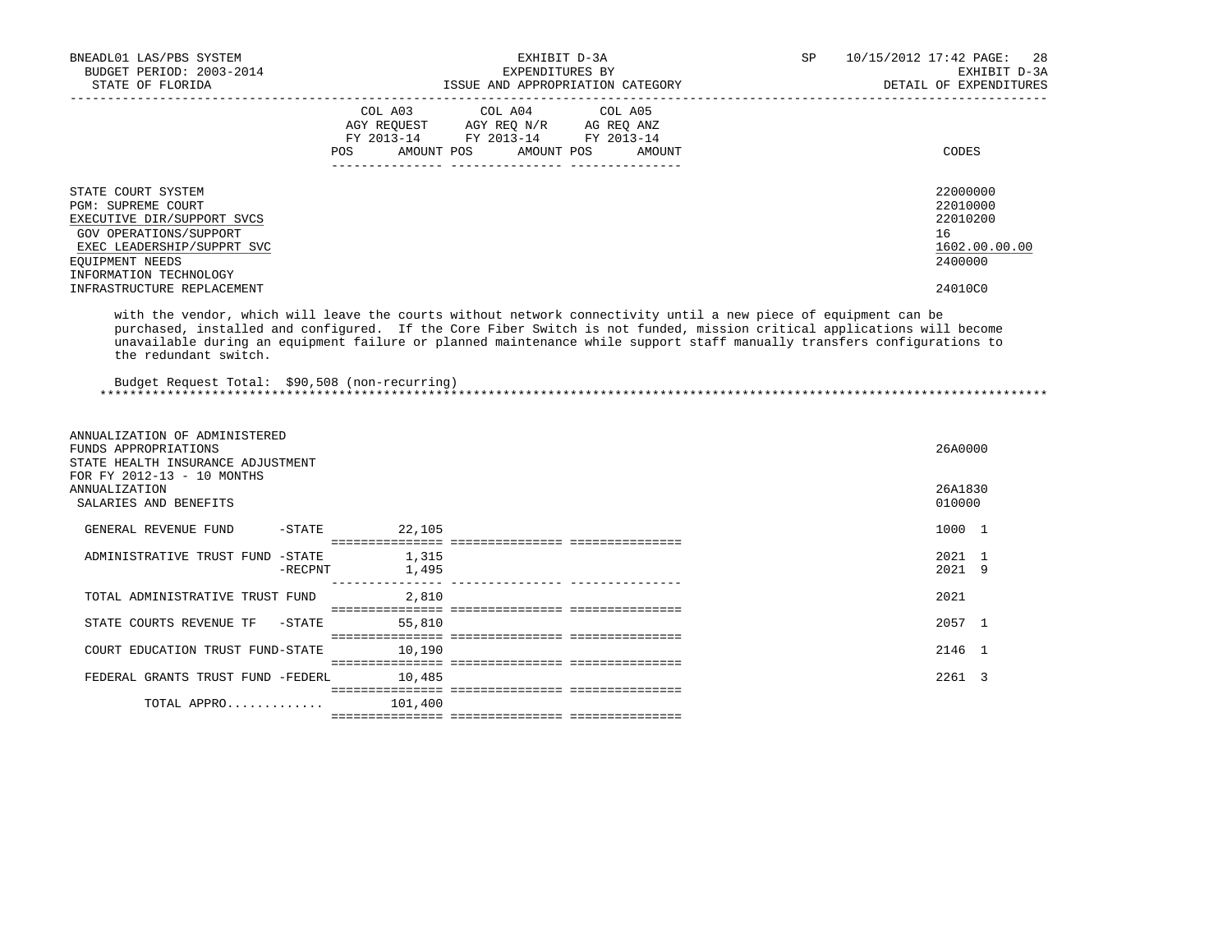| BNEADL01 LAS/PBS SYSTEM<br>BUDGET PERIOD: 2003-2014<br>STATE OF FLORIDA                                                                                                                                        |                                                                                                                             | EXHIBIT D-3A<br>EXPENDITURES BY<br>ISSUE AND APPROPRIATION CATEGORY<br>------------------------------ | SP | 10/15/2012 17:42 PAGE: 29<br>EXHIBIT D-3A<br>DETAIL OF EXPENDITURES                     |
|----------------------------------------------------------------------------------------------------------------------------------------------------------------------------------------------------------------|-----------------------------------------------------------------------------------------------------------------------------|-------------------------------------------------------------------------------------------------------|----|-----------------------------------------------------------------------------------------|
|                                                                                                                                                                                                                | COL A03<br>COL A04<br>AGY REOUEST AGY REO N/R AG REO ANZ<br>FY 2013-14 FY 2013-14<br>FY 2013-14<br><b>POS</b><br>AMOUNT POS | COL A05<br>AMOUNT POS<br>AMOUNT                                                                       |    | CODES                                                                                   |
| STATE COURT SYSTEM<br><b>PGM: SUPREME COURT</b><br>EXECUTIVE DIR/SUPPORT SVCS<br>GOV OPERATIONS/SUPPORT<br>EXEC LEADERSHIP/SUPPRT SVC<br>WORKLOAD<br>DATA ADMINISTRATION<br>SALARY RATE<br>SALARY RATE 110,409 |                                                                                                                             |                                                                                                       |    | 22000000<br>22010000<br>22010200<br>16<br>1602.00.00.00<br>3000000<br>3004200<br>000000 |
| SALARIES AND BENEFITS                                                                                                                                                                                          |                                                                                                                             |                                                                                                       |    | 010000                                                                                  |
| GENERAL REVENUE FUND<br>– STATE                                                                                                                                                                                | 2.00<br>144,926                                                                                                             |                                                                                                       |    | 1000 1                                                                                  |
| <b>EXPENSES</b>                                                                                                                                                                                                |                                                                                                                             |                                                                                                       |    | 040000                                                                                  |
| GENERAL REVENUE FUND                                                                                                                                                                                           | -STATE 19,854 8,076                                                                                                         |                                                                                                       |    | 1000 1                                                                                  |
| SPECIAL CATEGORIES<br>TR/DMS/HR SVCS/STW CONTRCT                                                                                                                                                               |                                                                                                                             |                                                                                                       |    | 100000<br>107040                                                                        |
| GENERAL REVENUE FUND                                                                                                                                                                                           | $-$ STATE 446                                                                                                               |                                                                                                       |    | 1000 1                                                                                  |
| TOTAL: DATA ADMINISTRATION<br>TOTAL POSITIONS 2.00<br>TOTAL ISSUE<br>TOTAL SALARY RATE 110,409                                                                                                                 | 165,226<br>8,076                                                                                                            |                                                                                                       |    | 3004200                                                                                 |
|                                                                                                                                                                                                                |                                                                                                                             |                                                                                                       |    |                                                                                         |

2013-2014 BUDGET YEAR NARRATIVE: IT COMPONENT? NO

 The Office of the State Courts Administrator (OSCA), Data Administration unit requests \$165,226 in recurring funding for a Court Statistics Consultant (1.0 FTE) and a Senior Court Analyst II (1.0 FTE) to provide critical support to the Trial Court Integrated Management Solutions (TIMS) project and other OSCA data infrastructure needs.

Current Services Provided:

 There is a need for an additional 2.0 FTE in the Data Administration group of Court Services. The Data Administration group provides a wide variety of state level data management services to the court system, including: 1) the development and subsequent management of trial court data collections systems; 2) technical support for computer hardware, databases and statistical software; and 3) methodological expertise in data collection and modeling, statistical analysis, survey design, quality control and numerical analysis. The data maintained by this group is used by the Supreme Court, court commissions, chief judges, the OSCA, and program managers at all levels. The group also provides staff support and consultation to various workgroups, projects and committees considering data collection from the trial courts. It also provides lead staff support to the Court Statistics and Workload Committee of the Commission on Trial Court Performance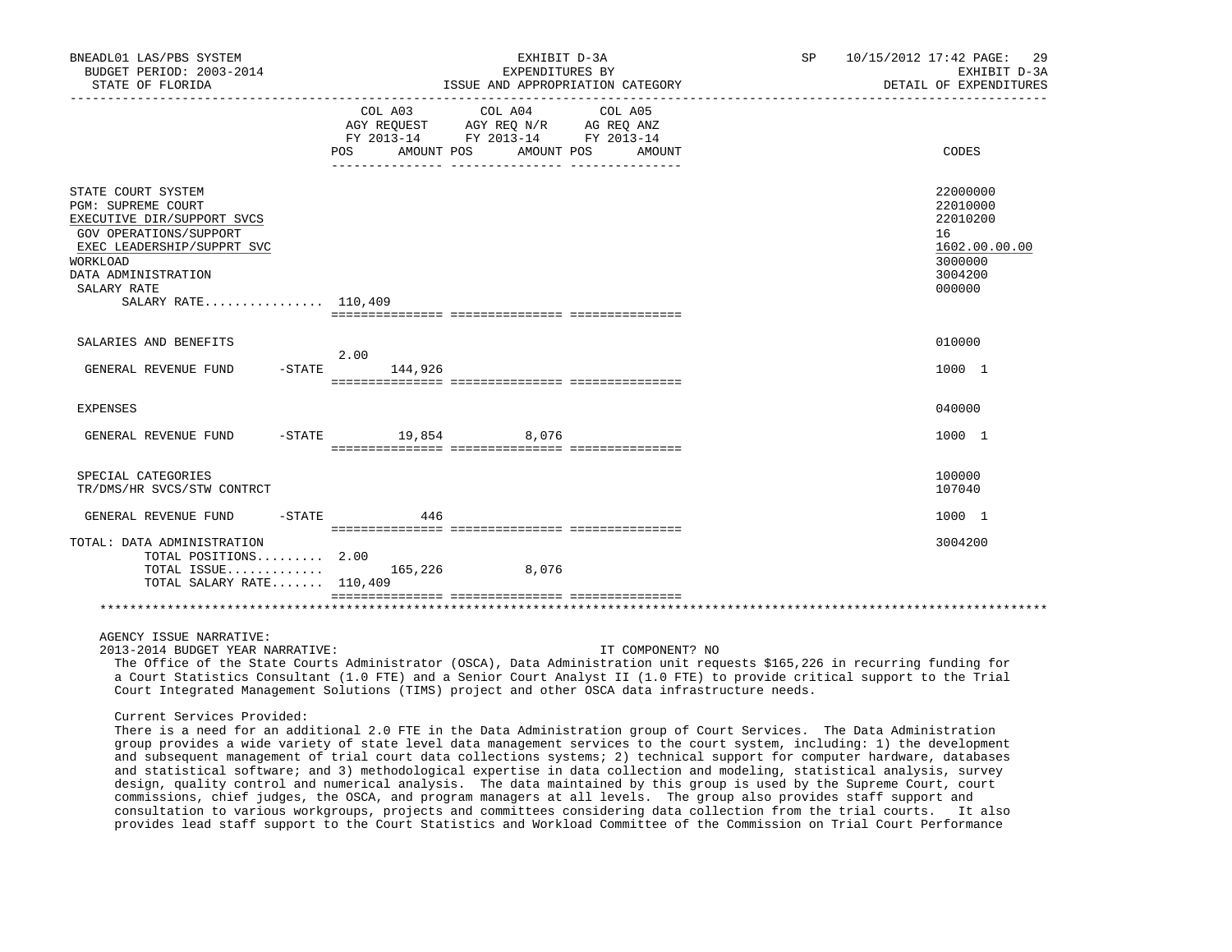| BNEADL01 LAS/PBS SYSTEM<br>BUDGET PERIOD: 2003-2014<br>STATE OF FLORIDA                                                                                           | EXHIBIT D-3A<br>EXPENDITURES BY<br>ISSUE AND APPROPRIATION CATEGORY                                                                                  | SP<br>30<br>10/15/2012 17:42 PAGE:<br>EXHIBIT D-3A<br>DETAIL OF EXPENDITURES  |
|-------------------------------------------------------------------------------------------------------------------------------------------------------------------|------------------------------------------------------------------------------------------------------------------------------------------------------|-------------------------------------------------------------------------------|
|                                                                                                                                                                   | COL A03 COL A04 COL A05<br>AGY REOUEST<br>AGY REO N/R<br>AG REQ ANZ<br>FY 2013-14 FY 2013-14 FY 2013-14<br>AMOUNT POS<br>POS<br>AMOUNT POS<br>AMOUNT | CODES                                                                         |
| STATE COURT SYSTEM<br>PGM: SUPREME COURT<br>EXECUTIVE DIR/SUPPORT SVCS<br>GOV OPERATIONS/SUPPORT<br>EXEC LEADERSHIP/SUPPRT SVC<br>WORKLOAD<br>DATA ADMINISTRATION |                                                                                                                                                      | 22000000<br>22010000<br>22010200<br>16<br>1602.00.00.00<br>3000000<br>3004200 |

and Accountability.

### Evolution of Data Administration:

 Since its inception in 2000, the role of Data Administration within the court system has greatly expanded. Originally, Data Administration responsibilities could be grouped into 17 categories in four broad areas involving data collection. By 2012, those responsibilities had expanded to 40 categories in ten broad areas touching on everything from data collection applications to judicial and supplemental workload calculations to public and legislative data requests and analysis. Additional responsibilities for data modeling, statistical and numerical analysis and quality control have also been added as a result of a variety of court improvement initiatives.

 The group has played an increasing role in the evolution of the court's statewide data collection capabilities including fundamental contributions to the Foreclosure and Economic Recovery Initiative and the adoption of a Court Data Management Framework protocol in 2010. Most recently, the group has played a key role in the court's Trial Court Integrated Management Solutions (TIMS) project including the development of a court data model to capture essential court activity and a supporting data management framework to provide uniform data management capabilities across all jurisdictions in the state. The additional workload resulting from these and other projects exceeds the current capacity of Data Administration staff.

 A recent Supreme Court decision IN RE: IMPLEMENTATION OF JUDICIAL BRANCH GOVERNANCE STUDY GROUP RECOMMENDATIONS AMENDMENTS TO THE FLORIDA RULES OF JUDICIAL ADMINISTRATION (SC11-1374) will place additional demands upon the Data Administration group. The order has tasked the newly re-formed Judicial Management Council (JMC) with the identification and evaluation of information to improve performance and effectiveness within the courts including several statistics and measure directly associated with this group. As the data elements for several of these measures are not currently collected within the state, the Data Administration group will be responsible for developing, validating and maintaining the data collection and support systems for this data as required and for making the appropriate measures available to the JMC and other court managers.

### Workload Demand Exceeds Current Staff Capacity:

 The Data Administration group provides essential support to OSCA's foundational data infrastructure and plays a key role in the coordination, management and analysis of critical statewide court data provided by both Clerks of Court and local circuit Court Administration. The data it manages is used for essential analyses such as the annual Certification of Judicial Need and serves as the basis of most funding formulas used by Trial Court Budget Commission. It supports Legislative Fiscal Impact Statements and public access data requests and a variety of management decision processes at both the circuit and the state level.

 The anticipated Trial Court Integrated Management Solution (TIMS) Project is a long term, complex data management project that will require a significant investment of manpower dedicated to the development, implementation and maintenance of its fundamental data system infrastructure. Given that Data Administration staff are uniquely qualified to satisfy these requirements, we expect this group to shoulder a considerable portion of this work. With current staffing levels, such a demand could have serious negative repercussions to the court system.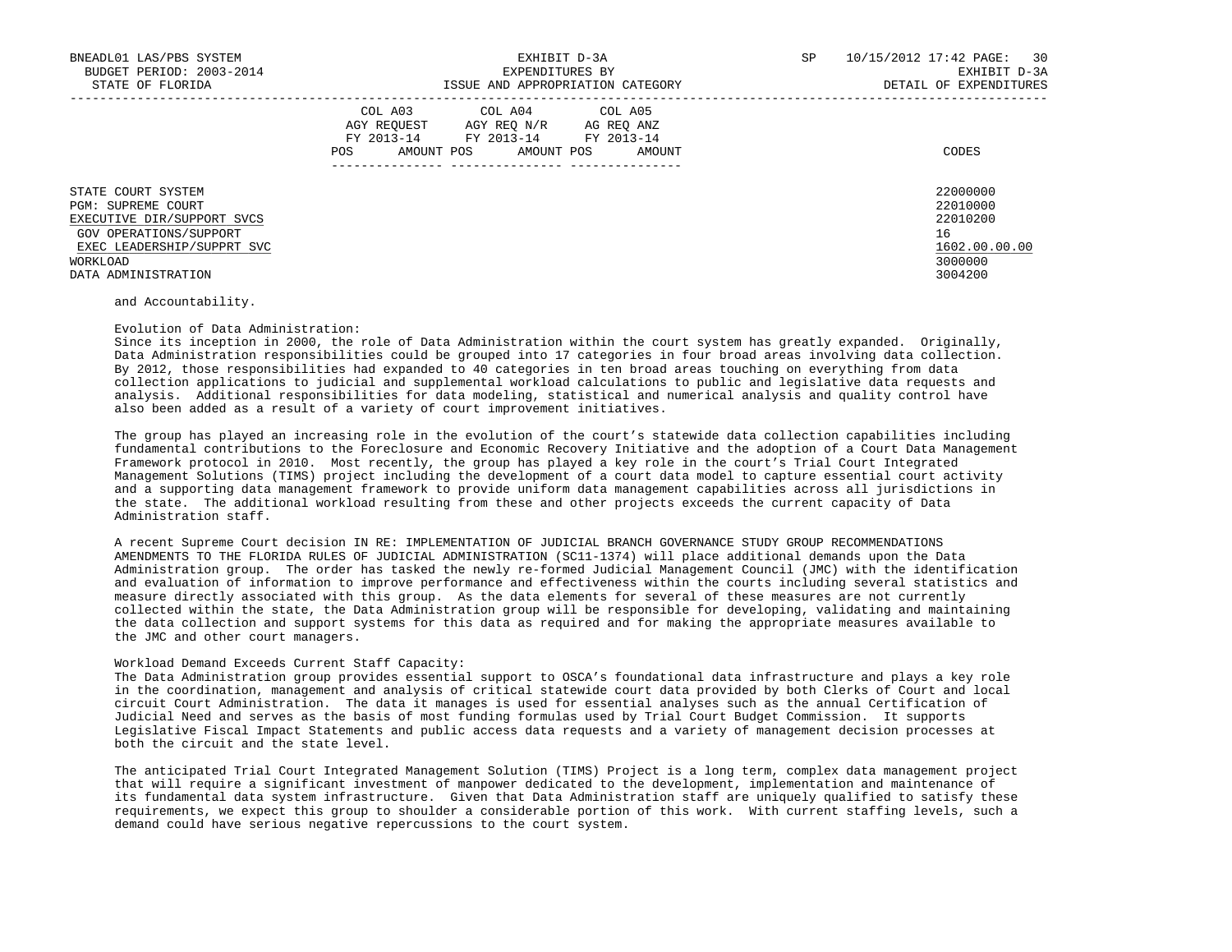| BNEADL01 LAS/PBS SYSTEM<br>BUDGET PERIOD: 2003-2014<br>STATE OF FLORIDA                                                                    | EXHIBIT D-3A<br>EXPENDITURES BY<br>ISSUE AND APPROPRIATION CATEGORY                                                                                        | SP<br>10/15/2012 17:42 PAGE:<br>31<br>EXHIBIT D-3A<br>DETAIL OF EXPENDITURES |
|--------------------------------------------------------------------------------------------------------------------------------------------|------------------------------------------------------------------------------------------------------------------------------------------------------------|------------------------------------------------------------------------------|
|                                                                                                                                            | COL A03<br>COL A04 COL A05<br>AGY REOUEST<br>AGY REO N/R<br>AG REO ANZ<br>FY 2013-14<br>FY 2013-14 FY 2013-14<br>AMOUNT POS<br>AMOUNT POS<br>POS<br>AMOUNT | CODES                                                                        |
| STATE COURT SYSTEM<br>PGM: SUPREME COURT<br>EXECUTIVE DIR/SUPPORT SVCS<br>GOV OPERATIONS/SUPPORT<br>EXEC LEADERSHIP/SUPPRT SVC<br>WORKLOAD |                                                                                                                                                            | 22000000<br>22010000<br>22010200<br>16<br>1602.00.00.00<br>3000000           |
| DATA ADMINISTRATION                                                                                                                        |                                                                                                                                                            | 3004200                                                                      |

 All data systems within Data Administration are considered mission and management essential, so that it is not possible to eliminate support for any without producing negative consequences for the court system. Staff effort must be spread between all responsibilities to ensure that all systems are maintained as required. If the current workload demand situation continues, it is likely that the quality of these data systems will suffer significant degradation with concomitant impacts on judicial need analyses, funding formulations and other court management processes.

 The current number of assigned FTE is not sufficient to ensure process continuity in the event of the loss of an individual to illness or termination. The unique and specific skill set necessary to handle the range of projects cannot be supplied by other members of Court Services. Additionally, a large part of the necessary advanced skill set resides with the lead member of the Data Administration group who serves as subject matter expert in several technical, mathematical and statistical areas. Other projects such as alternate methods of jury selection and case weight adjustment surveys place increasing demands on his time outside of data administration further straining limited capacity. To ensure continuity of operations, it is necessary to develop sufficient staff possessing these skill sets.

 Court Services is sensitive to the current fiscal climate and the need to do more with less. However, the associated workload for Data Administration has regularly exceeded staffing capacity for the past three years, if not longer.

### Focus of New Positions:

 The requested positions will support the management, administration, analysis and related data efforts of Court Services through the maintenance, upkeep and expansion of its data collection system infrastructure. These positions will provide both direct and indirect support to the TIMS project and will ensure that all data collected is maintained at the quality levels critical to accurate and reliable management and analysis. The positions will support the Judicial Management Council as directed by SC11-1374 and will help broaden the pool of available skill sets to ensure continuity operations in the event of personnel turnover. The positions will expand on existing work of the Data Administration group to develop consistent and reliable user interfaces to enable staff analysts and statisticians to efficiently access necessary data. The addition of staff dedicated to data administration tasks will also help to alleviate existing workload backlogs. This, in turn, will enable Court Services to maintain its data systems at the same high quality level that has earned it much respect from judges, trial court administrators, clerks of court, legislative and gubernatorial staff statewide.

 Expenses and Human Resource Services amounts for all positions were calculated using the standards outlined in FY 2013-2014 Legislative Budget Request Instructions. All positions are requested at ten percent above the base salary to allow the State Courts System to competitively recruit and retain employees. All FTE costs included in this issue assume a July 1, 2013 effective date.

 Budget Request Total: 2.0 FTE; 110,409 rate; \$165,226 (\$8,076 non-recurring) \*\*\*\*\*\*\*\*\*\*\*\*\*\*\*\*\*\*\*\*\*\*\*\*\*\*\*\*\*\*\*\*\*\*\*\*\*\*\*\*\*\*\*\*\*\*\*\*\*\*\*\*\*\*\*\*\*\*\*\*\*\*\*\*\*\*\*\*\*\*\*\*\*\*\*\*\*\*\*\*\*\*\*\*\*\*\*\*\*\*\*\*\*\*\*\*\*\*\*\*\*\*\*\*\*\*\*\*\*\*\*\*\*\*\*\*\*\*\*\*\*\*\*\*\*\*\*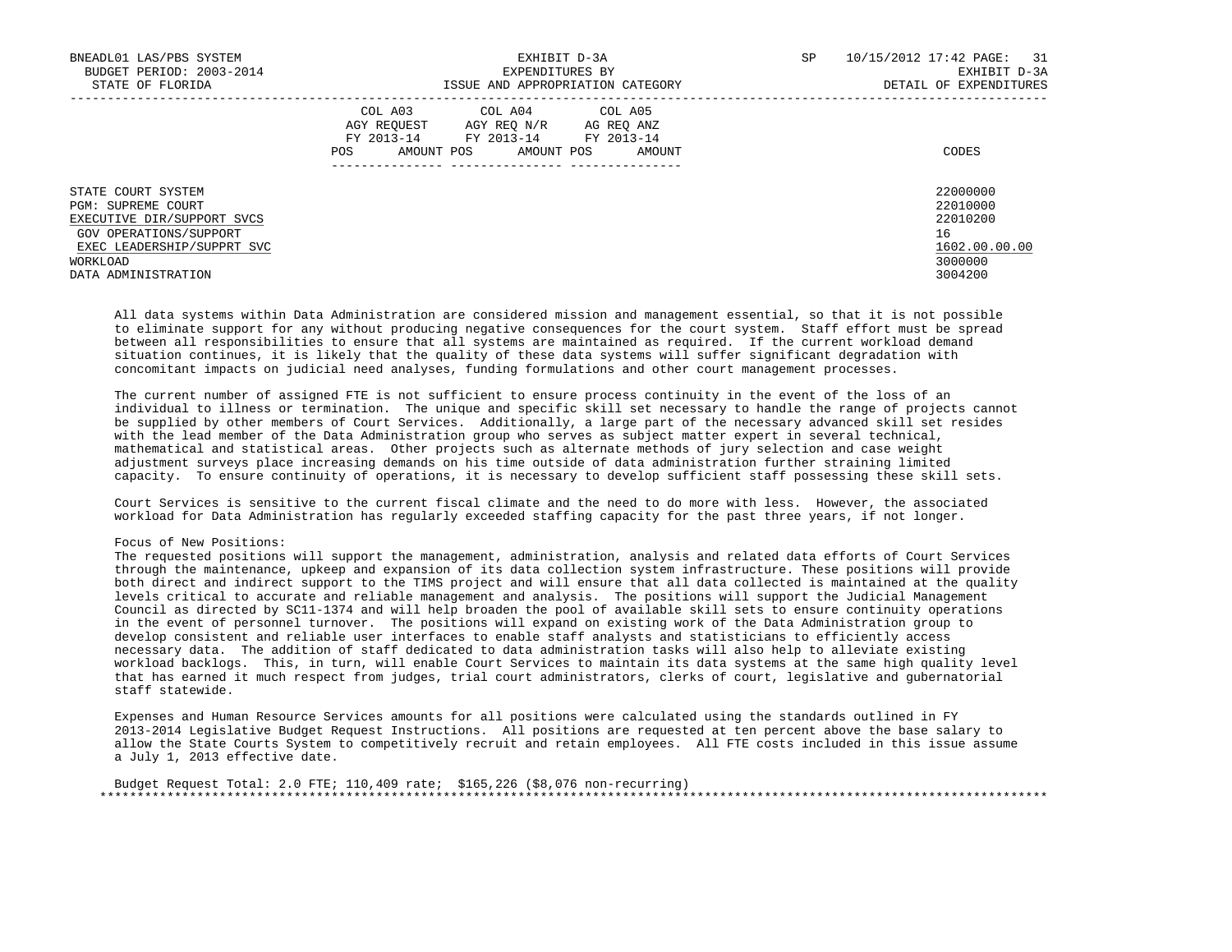| BNEADL01 LAS/PBS SYSTEM<br>BUDGET PERIOD: 2003-2014<br>STATE OF FLORIDA                                                                                                                                                                                                                                             | EXHIBIT D-3A<br>EXPENDITURES BY<br>ISSUE AND APPROPRIATION CATEGORY |                                                                                                               |                   |          |                |   | SP 10/15/2012 17:42 PAGE: 32<br>EXHIBIT D-3A<br>DETAIL OF EXPENDITURES        |
|---------------------------------------------------------------------------------------------------------------------------------------------------------------------------------------------------------------------------------------------------------------------------------------------------------------------|---------------------------------------------------------------------|---------------------------------------------------------------------------------------------------------------|-------------------|----------|----------------|---|-------------------------------------------------------------------------------|
|                                                                                                                                                                                                                                                                                                                     | COL A03<br>POS FOR                                                  | COL A04<br>AGY REQUEST AGY REQ N/R AG REQ ANZ<br>FY 2013-14 FY 2013-14 FY 2013-14<br>AMOUNT POS<br>AMOUNT POS | COL A05<br>AMOUNT |          |                |   | CODES                                                                         |
| STATE COURT SYSTEM<br>PGM: SUPREME COURT<br>EXECUTIVE DIR/SUPPORT SVCS<br>GOV OPERATIONS/SUPPORT<br>EXEC LEADERSHIP/SUPPRT SVC<br>WORKLOAD<br>DATA ADMINISTRATION                                                                                                                                                   |                                                                     |                                                                                                               |                   |          |                |   | 22000000<br>22010000<br>22010200<br>16<br>1602.00.00.00<br>3000000<br>3004200 |
| POSITION DETAIL OF SALARIES AND BENEFITS:                                                                                                                                                                                                                                                                           |                                                                     |                                                                                                               |                   |          |                |   | LAPSE LAPSED SALARIES                                                         |
|                                                                                                                                                                                                                                                                                                                     |                                                                     | FTE BASE RATE                                                                                                 | ADDITIVES         | BENEFITS | SUBTOTAL       | ႜ | AND BENEFITS                                                                  |
| A03 - AGY REQUEST FY 2013-14                                                                                                                                                                                                                                                                                        |                                                                     |                                                                                                               |                   |          |                |   |                                                                               |
| NEW POSITIONS<br>7105 SENIOR COURT ANALYST II<br>N2002 001                                                                                                                                                                                                                                                          |                                                                     | $1.00$ 49,835                                                                                                 |                   |          |                |   | 16,569 66,404 0.00 66,404                                                     |
| 7250 COURT STATISTICS CONSULTANT<br>N2001 001                                                                                                                                                                                                                                                                       | 1.00                                                                | 60,574                                                                                                        |                   | 17,948   | 78,522 0.00    |   | 78,522                                                                        |
|                                                                                                                                                                                                                                                                                                                     |                                                                     |                                                                                                               |                   |          |                |   |                                                                               |
| TOTALS FOR ISSUE BY FUND<br>1000 GENERAL REVENUE FUND                                                                                                                                                                                                                                                               |                                                                     |                                                                                                               |                   |          |                |   | 144,926<br>______________                                                     |
|                                                                                                                                                                                                                                                                                                                     | 2.00                                                                | 110,409                                                                                                       |                   |          | 34,517 144,926 |   | 144,926<br>==============                                                     |
| CERTIFICATION OF ADDITIONAL<br><b>JUDGESHIPS</b><br>SPECIAL CATEGORIES<br>FL CASES SO 2ND REPORTER                                                                                                                                                                                                                  |                                                                     |                                                                                                               |                   |          |                |   | 3009310<br>100000<br>102702                                                   |
| $-STATE$                                                                                                                                                                                                                                                                                                            |                                                                     |                                                                                                               |                   |          |                |   |                                                                               |
| GENERAL REVENUE FUND                                                                                                                                                                                                                                                                                                | 36,000                                                              |                                                                                                               |                   |          |                |   | 1000 1                                                                        |
|                                                                                                                                                                                                                                                                                                                     |                                                                     |                                                                                                               |                   |          |                |   |                                                                               |
| AGENCY ISSUE NARRATIVE:<br>2013-2014 BUDGET YEAR NARRATIVE:<br>This issue is being filed as a placeholder, pending the Supreme Court Order certifying the need for additional judgeships<br>for FY 2013-14. This placeholder is for the Florida Cases Southern 2nd Reporter, which is administered in the Executive |                                                                     |                                                                                                               | IT COMPONENT? NO  |          |                |   |                                                                               |

 for FY 2013-14. This placeholder is for the Florida Cases Southern 2nd Reporter, which is administered in the Executive Direction/Support Services budget entity for judgeships. The placeholder amount is based on the total number of judgeships certified in FY 2012-13, which was not funded during the 2012 Legislative Session. Costs are calculated at \$500 per judge.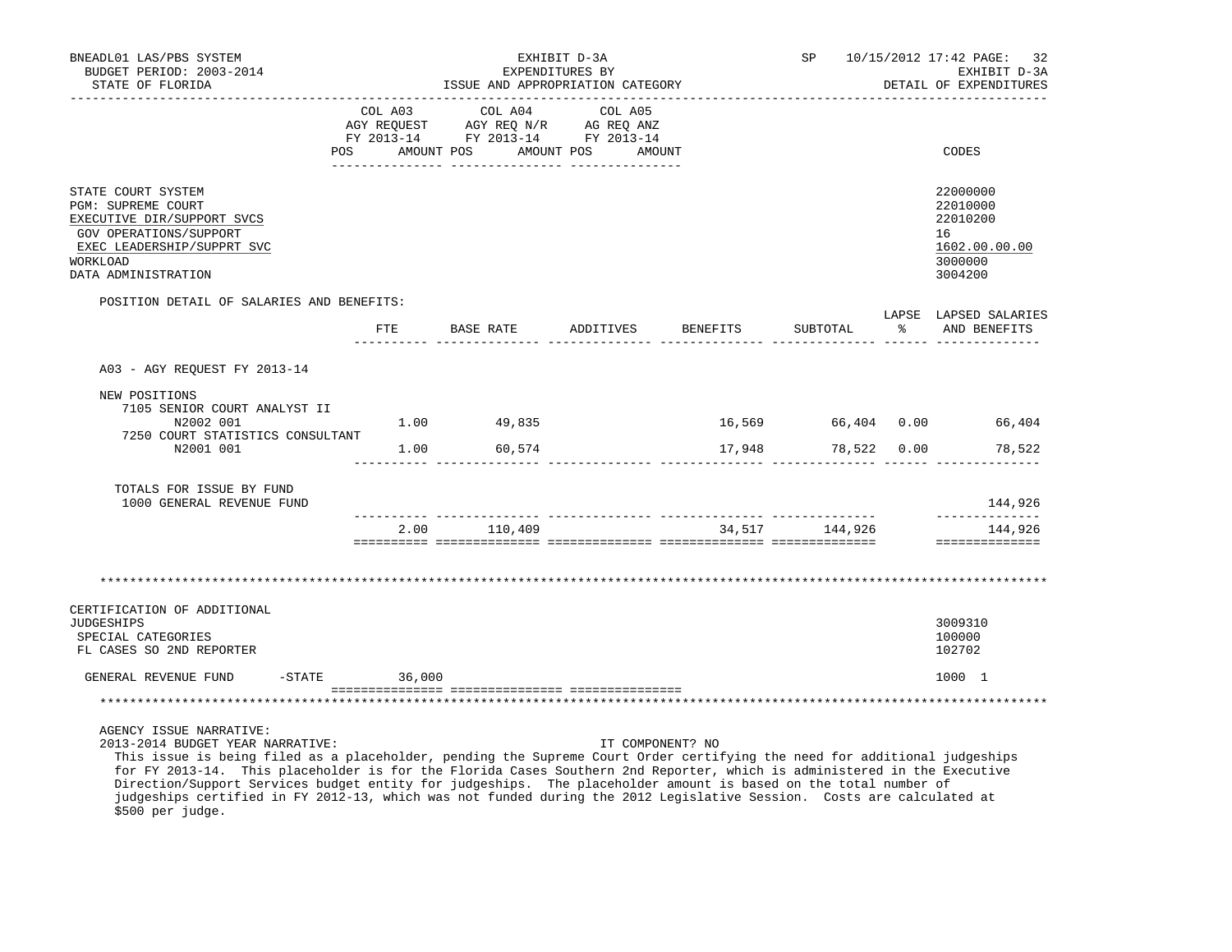| BNEADL01 LAS/PBS SYSTEM<br>BUDGET PERIOD: 2003-2014                                                                                                                              | EXHIBIT D-3A<br>EXPENDITURES BY                                                                                                                                                                                                             | 10/15/2012 17:42 PAGE: 33<br>SP<br>EXHIBIT D-3A                    |
|----------------------------------------------------------------------------------------------------------------------------------------------------------------------------------|---------------------------------------------------------------------------------------------------------------------------------------------------------------------------------------------------------------------------------------------|--------------------------------------------------------------------|
|                                                                                                                                                                                  |                                                                                                                                                                                                                                             | DETAIL OF EXPENDITURES                                             |
|                                                                                                                                                                                  | COL A03 COL A04 COL A05<br>AGY REQUEST AGY REQ N/R AG REQ ANZ<br>FY 2013-14 FY 2013-14 FY 2013-14<br>AMOUNT POS<br>AMOUNT POS<br>POS<br>AMOUNT                                                                                              | CODES                                                              |
| STATE COURT SYSTEM<br><b>PGM: SUPREME COURT</b><br>EXECUTIVE DIR/SUPPORT SVCS<br>GOV OPERATIONS/SUPPORT<br>EXEC LEADERSHIP/SUPPRT SVC<br>WORKLOAD<br>CERTIFICATION OF ADDITIONAL |                                                                                                                                                                                                                                             | 22000000<br>22010000<br>22010200<br>16<br>1602.00.00.00<br>3000000 |
| <b>JUDGESHIPS</b>                                                                                                                                                                |                                                                                                                                                                                                                                             | 3009310                                                            |
| \$500 per subscription X 72 judgeships = \$36,000                                                                                                                                |                                                                                                                                                                                                                                             |                                                                    |
| Budget Request Total: \$36,000 (recurring)                                                                                                                                       | Please see companion issue #3009310 also filed in Budget Entity 22100600, Program Component 1501.00.00.00, Budget Entity<br>22300100, Program Component 1501.00.00.00 and Budget Entity 22300200, Program Component 1501.00.00.00.          |                                                                    |
| FEDERAL FUNDING REDUCTIONS<br>AMERICAN RECOVERY AND REINVESTMENT                                                                                                                 |                                                                                                                                                                                                                                             | 3200000                                                            |
| ACT OF 2009<br>SPECIAL CATEGORIES<br>STATE OPERATIONS-ARRA 2009                                                                                                                  |                                                                                                                                                                                                                                             | 3200010<br>100000<br>109910                                        |
| FEDERAL GRANTS TRUST FUND -RECPNT 874,304-                                                                                                                                       |                                                                                                                                                                                                                                             | 2261 9                                                             |
|                                                                                                                                                                                  |                                                                                                                                                                                                                                             |                                                                    |
| AGENCY ISSUE NARRATIVE:<br>2013-2014 BUDGET YEAR NARRATIVE:                                                                                                                      | IT COMPONENT? NO<br>This issue requests to eliminate budget authority in the American Recovery and Reinvestment Act of 2009 appropriation<br>categories for the drug court enhancement grant. This grant is scheduled to end June 30, 2013. |                                                                    |
|                                                                                                                                                                                  | Please see companion issue #3200010, filed in budget entity 22300100, program component 1501.00.00.00.                                                                                                                                      |                                                                    |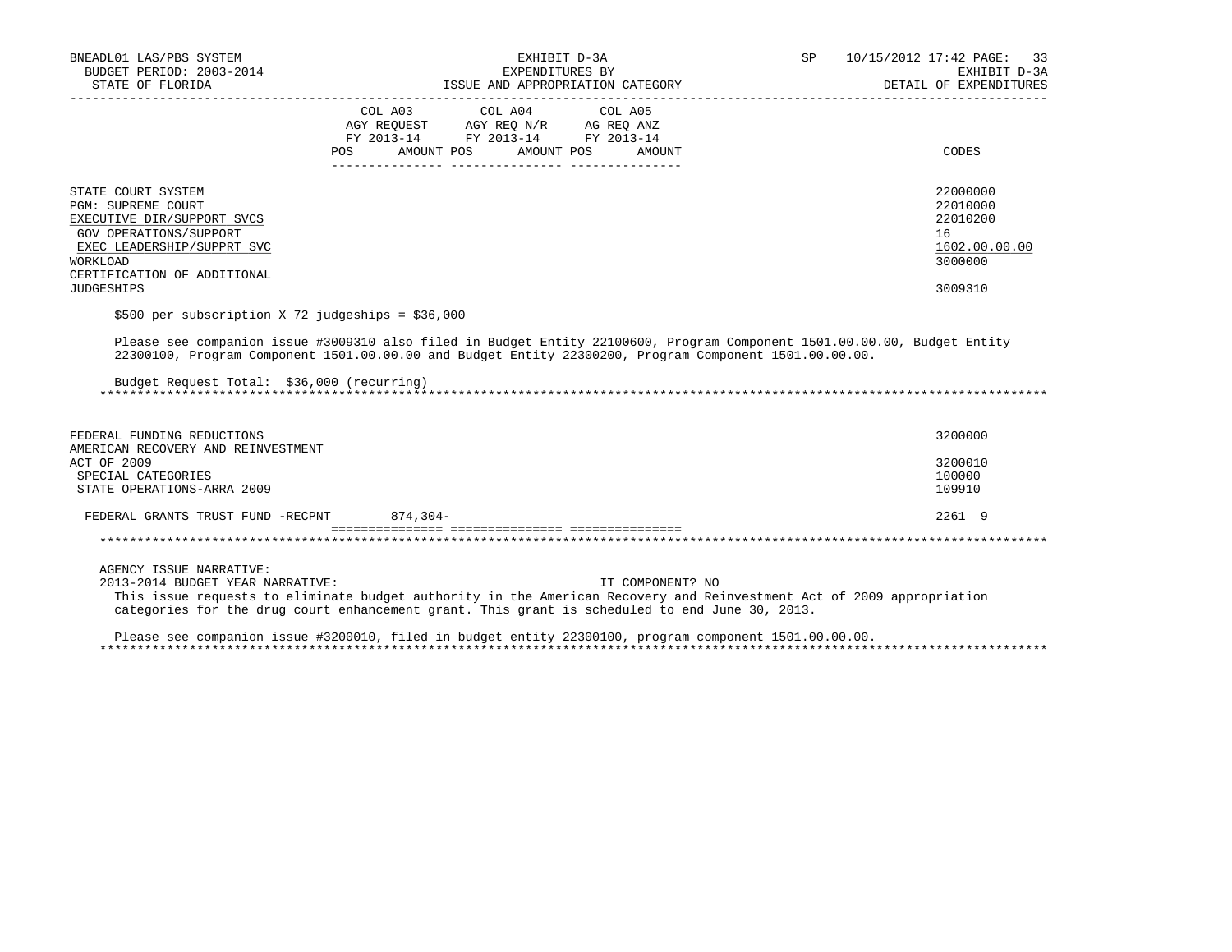| BNEADL01 LAS/PBS SYSTEM<br>BUDGET PERIOD: 2003-2014<br>STATE OF FLORIDA                                                                                                                                                                                |           |         | EXHIBIT D-3A<br>EXPENDITURES BY                                                                                                       | ISSUE AND APPROPRIATION CATEGORY | SP 10/15/2012 17:42 PAGE: 34<br>EXHIBIT D-3A<br>DETAIL OF EXPENDITURES                            |
|--------------------------------------------------------------------------------------------------------------------------------------------------------------------------------------------------------------------------------------------------------|-----------|---------|---------------------------------------------------------------------------------------------------------------------------------------|----------------------------------|---------------------------------------------------------------------------------------------------|
|                                                                                                                                                                                                                                                        |           |         | COL A03 COL A04 COL A05<br>AGY REQUEST AGY REQ N/R AG REQ ANZ<br>FY 2013-14 FY 2013-14 FY 2013-14<br>POS AMOUNT POS AMOUNT POS AMOUNT |                                  | CODES                                                                                             |
| STATE COURT SYSTEM<br><b>PGM: SUPREME COURT</b><br>EXECUTIVE DIR/SUPPORT SVCS<br>GOV OPERATIONS/SUPPORT<br>EXEC LEADERSHIP/SUPPRT SVC<br>PRODUCTIVITY ENHANCEMENT<br>JUDICIAL INQUIRY SYSTEM<br>DATA PROCESSING SERVICES<br>OTHER DATA PROCESSING SVCS |           |         |                                                                                                                                       |                                  | 22000000<br>22010000<br>22010200<br>16<br>1602.00.00.00<br>3500000<br>35005C0<br>210000<br>210014 |
| GENERAL REVENUE FUND                                                                                                                                                                                                                                   | $-$ STATE | 375,000 | 250,000                                                                                                                               |                                  | 1000 1                                                                                            |

2013-2014 BUDGET YEAR NARRATIVE: IT COMPONENT? YES

 The Office of the State Courts Administrator (OSCA) requests \$375,000 in Other Data Processing Services (ODPS) (\$250,000 non-recurring) to complete the rewrite of the Judicial Inquiry System (JIS) and support the first year maintenance costs. Last year an LBR was submitted for \$550,000 to rewrite the JIS system. The legislature funded only \$250,000 of the requested amount for FY 12-13 to start the design services, development and integration services of the project. Additional funding of \$375,000 will be needed for FY 13-14 both to carry this project to completion, and to support the anticipated first year maintenance costs which will begin after the acceptance of the new JIS system, approximately October 2013.

\*\*\*\*\*\*\*\*\*\*\*\*\*\*\*\*\*\*\*\*\*\*\*\*\*\*\*\*\*\*\*\*\*\*\*\*\*\*\*\*\*\*\*\*\*\*\*\*\*\*\*\*\*\*\*\*\*\*\*\*\*\*\*\*\*\*\*\*\*\*\*\*\*\*\*\*\*\*\*\*\*\*\*\*\*\*\*\*\*\*\*\*\*\*\*\*\*\*\*\*\*\*\*\*\*\*\*\*\*\*\*\*\*\*\*\*\*\*\*\*\*\*\*\*\*\*\*

 This system is currently 10 years old and the application is currently experiencing quite a few issues and with the outdated software is harder to maintain. The JIS is a web-based system that enables judges, judicial staff, and other governmental entities to access multiple data sources through one point of entry. The system is a secure, anywhere access system where a single query can gather information from many different data sources and display the information in a user friendly format. Through the JIS, information is streamlined from 13 local, state, and federal agencies. The JIS was augmented to accommodate the demands of the Jessica Lunsford Act (JLA), signed into law in May 2005. As of April 17, 2006 the expanded JIS includes what is called a JLA First Appearance Calendar a function that provides judges, state attorneys, public defenders and other criminal justice officials automatic access to information essential for the appropriate treatment of the recently-arrested during their first appearance hearing. Among other things, it has a risk status alert section that immediately identifies high risk sexual offenders, sexual predators, outstanding warrant(s) and those who are on supervised release status. In addition, the expanded JIS includes what is called AWACS, or Active Warrant Alert Calendaring System. Without the rewrite of JIS, there is a risk that a defendant could be let out of jail which could result in a public safety issue. Many agencies utilize JIS to determine if an individual has a warrant, is a sexual offender/predator, on probation, gang member, etc., and this will allow them to make an immediate determination if someone should be bonded out or if they should appear before a judge.

 In addition to rewriting the existing JIS system, enhancing the system would allow for automation of an evidence based risk and needs assessment tool using criminal history and demographic information available via JIS. A risk and needs assessment tool is a comprehensive evaluation that provides guidance in determining the most appropriate type of level of supervision for offenders.

 There are numerous testimonials documenting how this system has saved hours of work. Some courts/agencies have been able to reassign employees to other much needed job tasks since the efficiency of JIS has proved to be such a time savings. Some agencies no longer have access to the other state data bases due to JIS being able to provide all information with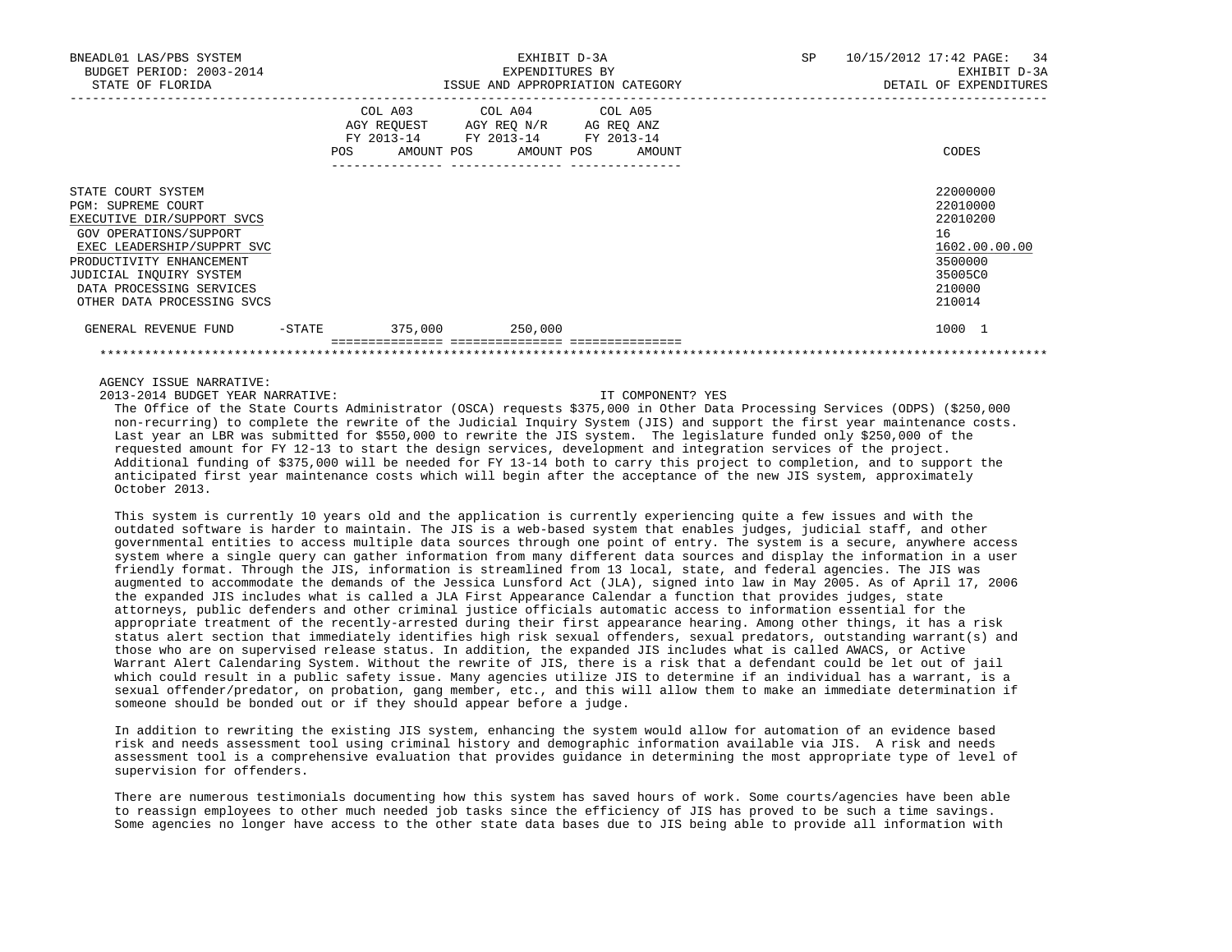| BNEADL01 LAS/PBS SYSTEM<br>BUDGET PERIOD: 2003-2014<br>STATE OF FLORIDA                                                                                                                      | EXHIBIT D-3A<br>EXPENDITURES BY<br>ISSUE AND APPROPRIATION CATEGORY                                                                                     | 10/15/2012 17:42 PAGE: 35<br>SP<br>EXHIBIT D-3A<br>DETAIL OF EXPENDITURES     |
|----------------------------------------------------------------------------------------------------------------------------------------------------------------------------------------------|---------------------------------------------------------------------------------------------------------------------------------------------------------|-------------------------------------------------------------------------------|
|                                                                                                                                                                                              | COL A03 COL A04 COL A05<br>AGY REOUEST<br>AGY REO N/R<br>AG REO ANZ<br>FY 2013-14<br>FY 2013-14 FY 2013-14<br>AMOUNT POS<br>POS<br>AMOUNT POS<br>AMOUNT | CODES                                                                         |
| STATE COURT SYSTEM<br><b>PGM: SUPREME COURT</b><br>EXECUTIVE DIR/SUPPORT SVCS<br>GOV OPERATIONS/SUPPORT<br>EXEC LEADERSHIP/SUPPRT SVC<br>PRODUCTIVITY ENHANCEMENT<br>JUDICIAL INQUIRY SYSTEM |                                                                                                                                                         | 22000000<br>22010000<br>22010200<br>16<br>1602.00.00.00<br>3500000<br>35005C0 |

 one stop shopping, which has led to tremendous time savings, buy not having to log into 6 or 7 different databases to perform criminal history searches. One example of savings is in the 20th circuit, Lee County, which was considering hiring 6 additional employees to run criminal histories to determine if an individual had a warrant before coming to court. With the automated system, it searches every person coming to court the night before and flags that person if they have a warrant or any other alert. This has alleviated Lee County from having to hire 6 additional staff. In the 7th Circuit, Volusia County JIS allows their staff to view the criminal histories electronically in the courtroom. In the past, Volusia County Pretrial Staff came to work at 4:00 am to begin running criminal histories for first appearance. They now report to work at 7:00 am and they were able reduce their staff in half.

 This request includes \$250,000 in the Other Data Processing category to maintain two consultants for staff augmentation for design services implementation and integration of the JIS, JLA, and AWACS systems. One developer and one business analyst will be on site at the OSCA to assist OSCA staff with the implementation of these systems. This portion of the Legislative Budget Request will be non-recurring. The request also includes recurring funding of \$125,000 in the Other Data Processing category to support annual maintenance costs upon implementation of the system. This rewrite will authorize the OSCA complete ownership of the underlying source code.

### Budget Request Total: \$375,000 (\$250,000 non-recurring) \*\*\*\*\*\*\*\*\*\*\*\*\*\*\*\*\*\*\*\*\*\*\*\*\*\*\*\*\*\*\*\*\*\*\*\*\*\*\*\*\*\*\*\*\*\*\*\*\*\*\*\*\*\*\*\*\*\*\*\*\*\*\*\*\*\*\*\*\*\*\*\*\*\*\*\*\*\*\*\*\*\*\*\*\*\*\*\*\*\*\*\*\*\*\*\*\*\*\*\*\*\*\*\*\*\*\*\*\*\*\*\*\*\*\*\*\*\*\*\*\*\*\*\*\*\*\*

| PROGRAM OR SERVICE-LEVEL<br>INFORMATION TECHNOLOGY<br>FLORIDA APPELLATE COURTS TECHNOLOGY<br>SOLUTION (EFACTS) TECHNICAL SUPPORT<br>OTHER PERSONAL SERVICES | 3630000<br>36313C0<br>030000 |
|-------------------------------------------------------------------------------------------------------------------------------------------------------------|------------------------------|
| 596,960<br>509,600<br>GENERAL REVENUE FUND<br>-STATE<br>==============================                                                                      | 1000 1                       |
| SPECIAL CATEGORIES<br>TR/DMS/HR SVCS/STW CONTRCT                                                                                                            | 100000<br>107040             |
| 7,805<br>9,143<br>GENERAL REVENUE FUND<br>-STATE                                                                                                            | 1000 1                       |
| TOTAL: FLORIDA APPELLATE COURTS TECHNOLOGY<br>SOLUTION (EFACTS) TECHNICAL SUPPORT                                                                           | 36313C0                      |
| 517,405<br>606,103<br>TOTAL ISSUE                                                                                                                           |                              |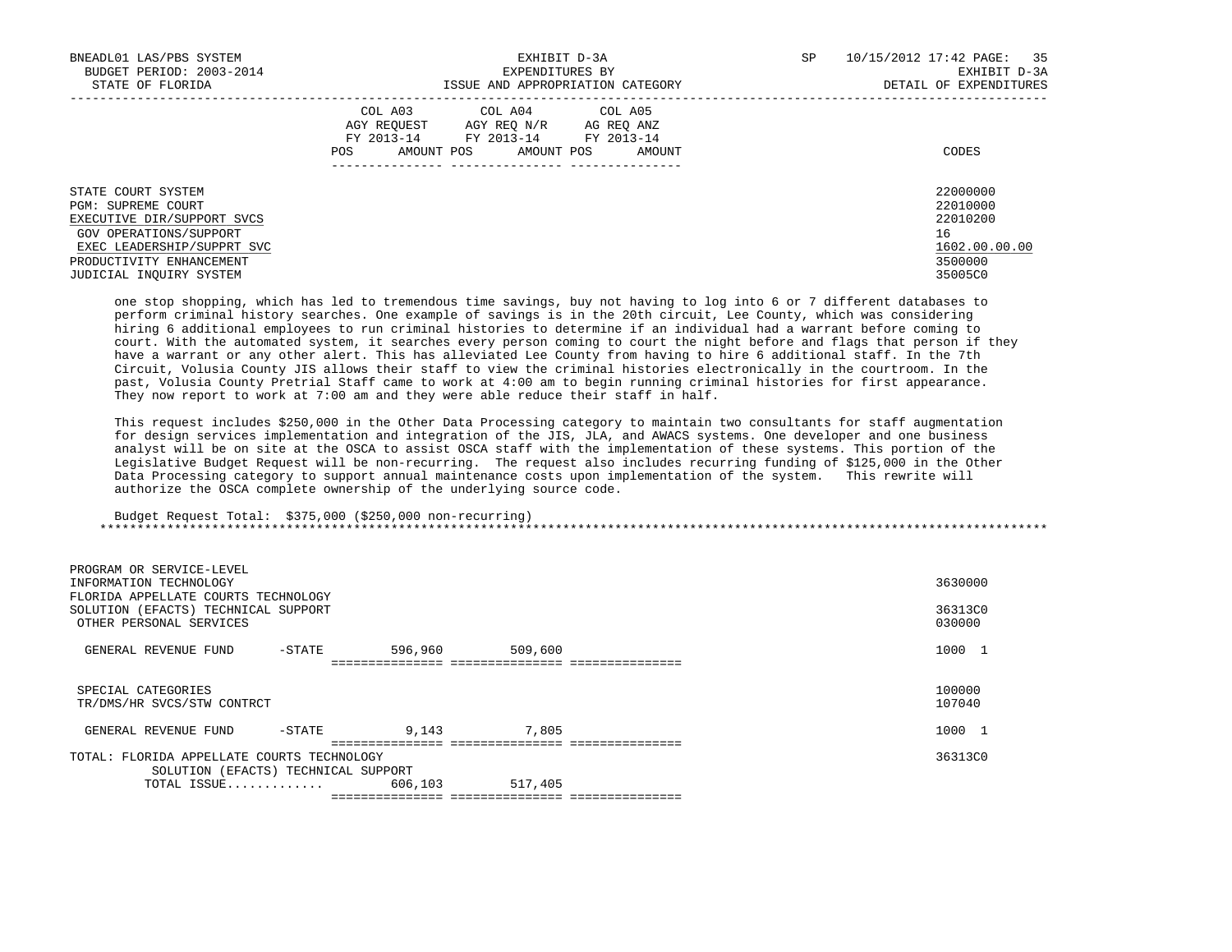| BNEADL01 LAS/PBS SYSTEM<br>BUDGET PERIOD: 2003-2014<br>STATE OF FLORIDA                                                                                    | EXHIBIT D-3A<br>EXPENDITURES BY<br>ISSUE AND APPROPRIATION CATEGORY |                                                                  |                                         | 10/15/2012 17:42 PAGE: 36<br>SP.<br>EXHIBIT D-3A<br>DETAIL OF EXPENDITURES |
|------------------------------------------------------------------------------------------------------------------------------------------------------------|---------------------------------------------------------------------|------------------------------------------------------------------|-----------------------------------------|----------------------------------------------------------------------------|
|                                                                                                                                                            | COL A03<br>AGY REOUEST<br>FY 2013-14<br><b>POS</b>                  | AGY REO N/R<br>FY 2013-14 FY 2013-14<br>AMOUNT POS<br>AMOUNT POS | COL A04 COL A05<br>AG REO ANZ<br>AMOUNT | CODES                                                                      |
| STATE COURT SYSTEM<br>PGM: SUPREME COURT<br>EXECUTIVE DIR/SUPPORT SVCS<br>GOV OPERATIONS/SUPPORT<br>EXEC LEADERSHIP/SUPPRT SVC<br>PROGRAM OR SERVICE-LEVEL |                                                                     |                                                                  |                                         | 22000000<br>22010000<br>22010200<br>16<br>1602.00.00.00                    |
| INFORMATION TECHNOLOGY<br>FLORIDA APPELLATE COURTS TECHNOLOGY<br>SOLUTION (EFACTS) TECHNICAL SUPPORT                                                       |                                                                     |                                                                  |                                         | 3630000<br>36313C0                                                         |

2013-2014 BUDGET YEAR NARRATIVE: IT COMPONENT? YES

 The Office of the State Courts Administrator requests \$606,103 (\$517,405 non-recurring) in funding to scan and index trial court paper documents received by the appellate courts.

 Pursuant to Supreme Court Order dated June 21, 2012, the new electronic filing procedures adopted in Case No. SC11-399, will become effective for the Supreme Court and District Courts of Appeal on October 1, 2012, except as may be otherwise provided by administrative order. However, clerks will not be required to electronically transmit the record on appeal until January 1, 2013. Electronic filing requires the creation of electronic document management solutions. In order to leverage the benefit of receiving electronic filings that come to the court, these documents should be in electronic format and electronically indexed. Currently, a majority of court documents are received from the lower tribunals in paper format, which require conversion to an electronic format via a scanning and indexing process. During the transition to electronic filing, manual processes (which include conversion of Legacy Case Management System to an electronic case management system and conversion of judicial work papers) will be required to process both paper and electronic cases received. Scanning and electronic indexing, which are labor intensive, will be ongoing as long as the appellate courts receive paper documents from the lower tribunals. Additionally, Pro Se paper filings, which are the majority of cases filed at the appellate level, are not mandated for electronic filing at this time and require conversion from paper format to electronic documents. Furthermore, each court will be required to scan in existing case documents. This LBR is being submitted to request Other Personal Services (OPS) funding that would be required to support the appellate court scanning and indexing process. Ultimately, these costs will be reduced when the lower tribunals submit documents via the electronic portal.

 Calculations were based on extrapolations of actual data from the 1st District Court of Appeal scanning project and a sampling of similar data from the 2nd District Court of Appeal. Based on the number of hours for scanning and hyper-linking at 42,640 at an hourly rate of \$14 per hour, the total cost for 41 OPS positions, including the Human Resources Assessment of \$223 per position, is \$606,103 (\$517,405 non-recurring). The recurring cost is to accommodate 6 OPS positions for 6,240 hours of scanning totaling \$88,698, which includes the Human Resources Assessment of \$223 per position. Funding will be distributed to the six appellate courts once a needs assessment for each court has been completed.

 Without this funding, the Judicial Branch will encounter significant challenges with maintaining current caseloads at the appellate level.

 Budget Request Total: \$606,103 (\$517,405 non-recurring) \*\*\*\*\*\*\*\*\*\*\*\*\*\*\*\*\*\*\*\*\*\*\*\*\*\*\*\*\*\*\*\*\*\*\*\*\*\*\*\*\*\*\*\*\*\*\*\*\*\*\*\*\*\*\*\*\*\*\*\*\*\*\*\*\*\*\*\*\*\*\*\*\*\*\*\*\*\*\*\*\*\*\*\*\*\*\*\*\*\*\*\*\*\*\*\*\*\*\*\*\*\*\*\*\*\*\*\*\*\*\*\*\*\*\*\*\*\*\*\*\*\*\*\*\*\*\*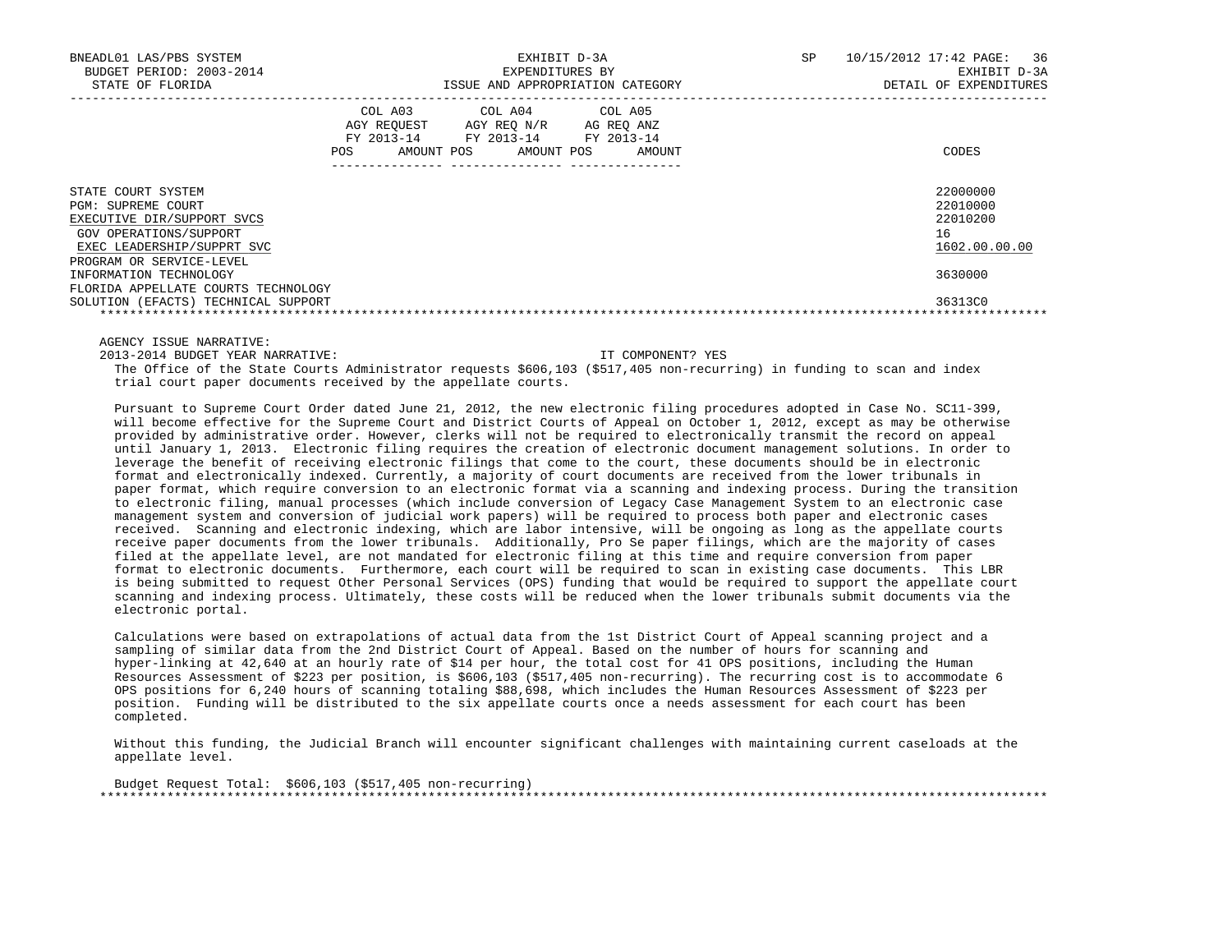| BNEADL01 LAS/PBS SYSTEM<br>BUDGET PERIOD: 2003-2014<br>STATE OF FLORIDA                                                                                                                                                                                                               |                                  | EXHIBIT D-3A<br>EXPENDITURES BY<br>ISSUE AND APPROPRIATION CATEGORY                               |  | SP 10/15/2012 17:42 PAGE: 37<br>EXHIBIT D-3A<br>DETAIL OF EXPENDITURES                            |
|---------------------------------------------------------------------------------------------------------------------------------------------------------------------------------------------------------------------------------------------------------------------------------------|----------------------------------|---------------------------------------------------------------------------------------------------|--|---------------------------------------------------------------------------------------------------|
|                                                                                                                                                                                                                                                                                       | POS AMOUNT POS AMOUNT POS AMOUNT | COL A03 COL A04 COL A05<br>AGY REQUEST AGY REQ N/R AG REQ ANZ<br>FY 2013-14 FY 2013-14 FY 2013-14 |  | CODES                                                                                             |
| STATE COURT SYSTEM<br><b>PGM: SUPREME COURT</b><br>EXECUTIVE DIR/SUPPORT SVCS<br>GOV OPERATIONS/SUPPORT<br>EXEC LEADERSHIP/SUPPRT SVC<br>SUPREME COURT AND DISTRICT COURTS<br>OF APPEAL LAW LIBRARIES<br>LAW RELATED REFERENCE MATERIALS<br>SPECIAL CATEGORIES<br>CONTRACTED SERVICES |                                  |                                                                                                   |  | 22000000<br>22010000<br>22010200<br>16<br>1602.00.00.00<br>4100000<br>4100200<br>100000<br>100777 |
| GENERAL REVENUE FUND -STATE 40,000 40,000                                                                                                                                                                                                                                             |                                  |                                                                                                   |  | 1000 1                                                                                            |
| COMPUTER SUBCRIP. SERVICES                                                                                                                                                                                                                                                            |                                  |                                                                                                   |  | 103734                                                                                            |
| GENERAL REVENUE FUND                                                                                                                                                                                                                                                                  | $-$ STATE $74,491$               |                                                                                                   |  | 1000 1                                                                                            |
| TOTAL: LAW RELATED REFERENCE MATERIALS<br>TOTAL ISSUE 114,491 40,000                                                                                                                                                                                                                  |                                  |                                                                                                   |  | 4100200                                                                                           |
|                                                                                                                                                                                                                                                                                       |                                  |                                                                                                   |  |                                                                                                   |

## AGENCY ISSUE NARRATIVE:

2013-2014 BUDGET YEAR NARRATIVE: IT COMPONENT? NO

 This issue is being filed as a placeholder, pending review of the Judicial Branch Legal Research workgroup's report and recommendations by the Supreme Court. The Office of the State Courts Administrator (OSCA) would like to submit a placeholder on behalf of the Supreme Court and District Court of Appeal (DCA) for a possible supplemental budget request for the acquisition of West Knowledge Management (Court KM) as a management tool of legal documents.

 Court KM is a cost-effective knowledge management tool that is designed to meet the unique needs of courts. Knowledge Management can briefly be defined as a collaborative learning environment that promotes and rewards sharing of resources. Court KM would provide access to 500 users within the Supreme Court and the five DCA's, and would be supported in a centralized environment at the OSCA.

 Some benefits of these tools are: 1) Collecting and classifying documents automatically; 2) Retrieving documents for easy editing and repurposing; 3) Links to other internal documents and information and tools on Westlaw, which is used extensively at the courts; 4) Retains the work product of departing court personnel; 5) Ensures consistent language in orders and rulings and; 6) Scanning and coding options for paper documents to include in the Court KM collection, among many others. In addition, this tool will integrate into the electronic Florida Appellate Courts Technology Solution (e-Facts), which is currently in development.

 In summary, this management tool will be an excellent productivity tool for the Supreme Court and five appellate courts and will maximize efficiency during these difficult economic times and assist the courts with going green by allowing conservation and cost savings by eliminating the infrastructure necessary to support a large volume of paper documents. Recurring funding in the amount of \$74,491 is requested for annual subscription services, and non-recurring funding in the amount of \$40,000 is requested for software set up, knowledge transfer, and infrastructure configuration.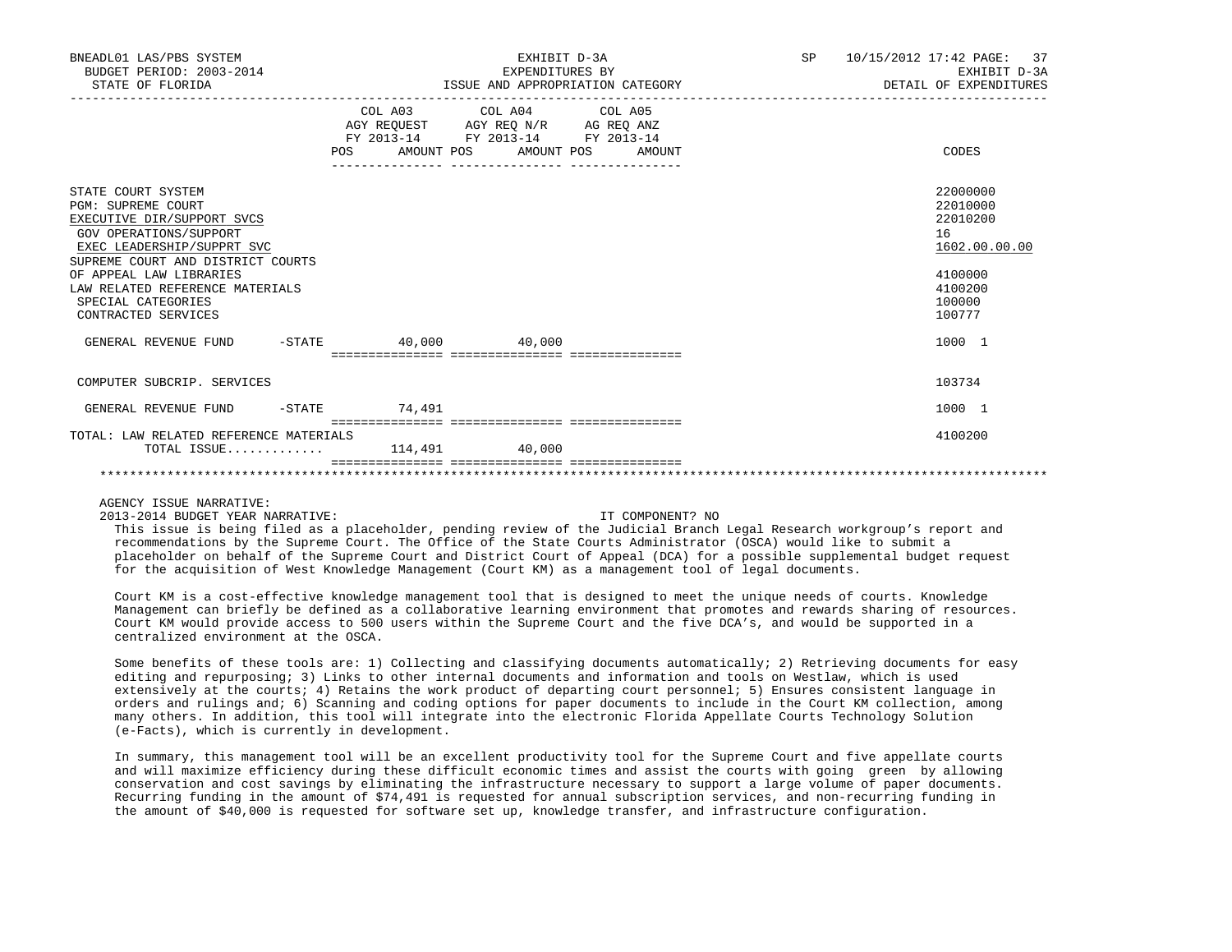| BNEADL01 LAS/PBS SYSTEM<br>BUDGET PERIOD: 2003-2014<br>STATE OF FLORIDA                                                                                                                                                                                                                              | EXHIBIT D-3A<br>EXPENDITURES BY<br>ISSUE AND APPROPRIATION CATEGORY                                                                            | SP<br>10/15/2012 17:42 PAGE:<br>38<br>EXHIBIT D-3A<br>DETAIL OF EXPENDITURES  |
|------------------------------------------------------------------------------------------------------------------------------------------------------------------------------------------------------------------------------------------------------------------------------------------------------|------------------------------------------------------------------------------------------------------------------------------------------------|-------------------------------------------------------------------------------|
|                                                                                                                                                                                                                                                                                                      | COL A03<br>COL A04 COL A05<br>AGY REQUEST AGY REQ N/R AG REQ ANZ<br>FY 2013-14 FY 2013-14 FY 2013-14<br>AMOUNT POS AMOUNT POS<br>POS<br>AMOUNT | CODES                                                                         |
| STATE COURT SYSTEM<br><b>PGM: SUPREME COURT</b><br>EXECUTIVE DIR/SUPPORT SVCS<br>GOV OPERATIONS/SUPPORT<br>EXEC LEADERSHIP/SUPPRT SVC<br>SUPREME COURT AND DISTRICT COURTS<br>OF APPEAL LAW LIBRARIES<br>LAW RELATED REFERENCE MATERIALS<br>Budget Request Total: \$114,491 (\$40,000 non-recurring) |                                                                                                                                                | 22000000<br>22010000<br>22010200<br>16<br>1602.00.00.00<br>4100000<br>4100200 |
| COMPENSATION ISSUES<br>JUDICIAL BRANCH PAY PLAN<br>SALARIES AND BENEFITS                                                                                                                                                                                                                             |                                                                                                                                                | 4400000<br>4400A10<br>010000                                                  |
| $-$ STATE<br>GENERAL REVENUE FUND                                                                                                                                                                                                                                                                    | 340,305                                                                                                                                        | 1000 1                                                                        |

AGENCY ISSUE NARRATIVE:

2013-2014 BUDGET YEAR NARRATIVE: IT COMPONENT? NO

 The Supreme Court requests \$5,507,361 to provide a 3.5 percent competitive salary adjustment for all State Courts System (SCS) employees, effective July 1, 2013. In the event the legislature provides a salary adjustment for state employees for the 2013-14 Fiscal Year, the Court requests any necessary additional funding sufficient to provide all SCS employees with a 3.5 percent competitive salary adjustment.

 The lack of salary increases since October 1, 2006, compounded by the elimination of 237 positions, has led to the present critical situation where work load has increased and pay for SCS employees has fallen further and further behind competing employers in state and local government. This is evidenced by salary comparisons, turnover and recruitment problems. The branch is experiencing difficulty in reaching its Long Range Strategic Plan goal of supporting competency and quality. Success in this regard depends on the branch's ability to attract, hire and retain highly qualified and competent employees. As well, competitive pay and opportunities for monetary incentives in recognition of excellent service and performance are motivating factors for continued improvement in support of creating efficiencies for the branch.

 Average salaries of SCS employees are nearly ten percent behind competing employers. Some high level positions are being held vacant because, due to the starting salaries, no suitable applicants could be found. Since October 2009, sixteen employees in the Office of the State Courts Administrator (OSCA) alone accepted positions with executive branch agencies. That is nearly 10 percent of the OSCA workforce. The average pay increase realized by these employees is over \$6,800 with five of the employees taking positions with salary increases over \$10,000, not including enhanced benefits. This loss of key managers and other high performers, who had developed broad knowledge bases of critical judicial branch operations, has brought significant organizational challenges in already difficult times. These challenges are compounded by the loss of long-term employees who have recently retired or will be retiring, resulting in an essential need to develop and retain existing employees to ensure expertise. Filling knowledge gaps ensures the continued development of efficiencies in the work of the State Courts System.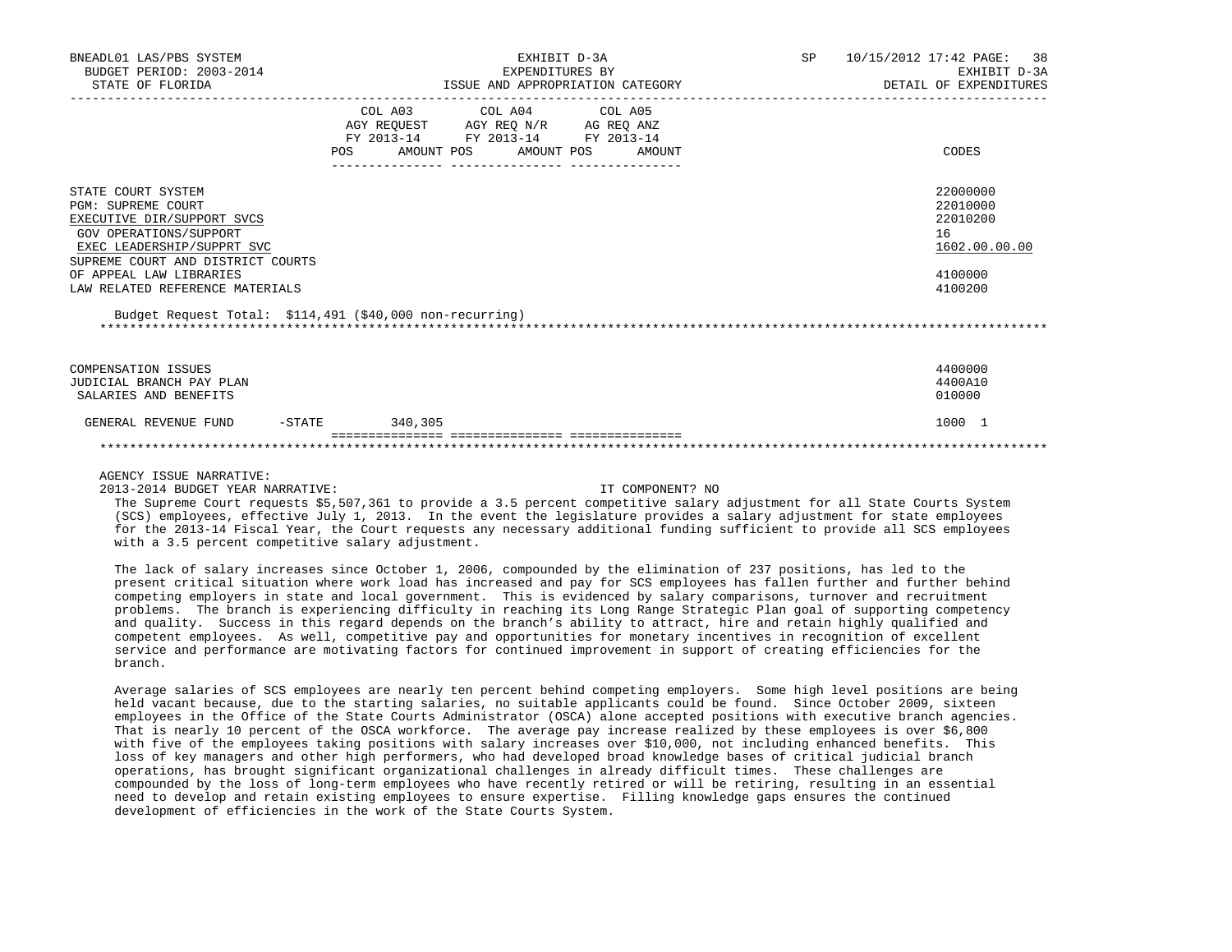| BNEADL01 LAS/PBS SYSTEM<br>BUDGET PERIOD: 2003-2014<br>STATE OF FLORIDA                          | EXHIBIT D-3A<br>EXPENDITURES BY<br>ISSUE AND APPROPRIATION CATEGORY                                                                                     | 10/15/2012 17:42 PAGE:<br>39<br>SP<br>EXHIBIT D-3A<br>DETAIL OF EXPENDITURES |
|--------------------------------------------------------------------------------------------------|---------------------------------------------------------------------------------------------------------------------------------------------------------|------------------------------------------------------------------------------|
|                                                                                                  | COL A03 COL A04 COL A05<br>AGY REOUEST<br>AGY REO N/R<br>AG REO ANZ<br>FY 2013-14 FY 2013-14<br>FY 2013-14<br>AMOUNT POS<br>AMOUNT POS<br>POS<br>AMOUNT | CODES                                                                        |
| STATE COURT SYSTEM<br>PGM: SUPREME COURT<br>EXECUTIVE DIR/SUPPORT SVCS<br>GOV OPERATIONS/SUPPORT |                                                                                                                                                         | 22000000<br>22010000<br>22010200<br>16                                       |
| EXEC LEADERSHIP/SUPPRT SVC<br>COMPENSATION ISSUES<br>JUDICIAL BRANCH PAY PLAN                    |                                                                                                                                                         | 1602.00.00.00<br>4400000<br>4400A10                                          |

 In the trial courts, it additionally has become especially difficult to fill and to retain constitutionally mandated due process positions such as Court Reporters and Court Interpreters at current pay levels. The gap between pay for SCS court reporting and court interpreting employees and those employed by the federal government and counties, as well as those providing services by contract, continues to grow. For example, the base rate of pay for court reporters in the federal court in Miami is \$77,641 while the starting salary of a court reporter in the trial courts is \$47,569. This comparison holds equally true for court interpreters. The starting salary for a court interpreter for the federal court in Miami was \$71,384 in 2009 while the starting salary for a certified court interpreter in the trial courts is \$41,268.

 As the economy improves, the employment environment is sure to become increasingly competitive. The State Courts System needs to be able to retain and recruit top talent to ensure that justice is served in the most efficient and effective manner to the people of Florida.

 It should be noted that it is the policy of the Supreme Court to advocate that all judicial officers be included in legislative pay adjustments as may be provided to employees in the branch or in state government generally.

 The request for Budget Entity 22010200 is \$340,305. Please see companion issue #4400A10 also filed in Budget Entity 22300200, Program Component 1501.00.00.00, Budget Entity 22010100, Program Component 1501.00.00.00, Budget Entity 22300100, Program Component 1501.00.00.00, Budget Entity 22100600, Program Component 1501.00.00.00 and Budget Entity 22350100, Program Component 1601.00.00.00.

POSITION DETAIL OF SALARIES AND BENEFITS:

| Budget Request Total: | $$340,305$ (recurring) |
|-----------------------|------------------------|
|                       |                        |

|                                                                                               | FTE | BASE RATE | ADDITIVES | BENEFITS | SUBTOTAL | LAPSE<br>៖ | LAPSED SALARIES<br>AND BENEFITS |
|-----------------------------------------------------------------------------------------------|-----|-----------|-----------|----------|----------|------------|---------------------------------|
| A03 - AGY REQUEST FY 2013-14                                                                  |     |           |           |          |          |            |                                 |
| CHANGES TO CURRENTLY AUTHORIZED POSITIONS<br>OTHER SALARY AMOUNT<br>1000 GENERAL REVENUE FUND |     |           |           |          |          |            | 340,305                         |
|                                                                                               |     |           |           |          |          |            | 340,305                         |
|                                                                                               |     |           |           |          |          |            |                                 |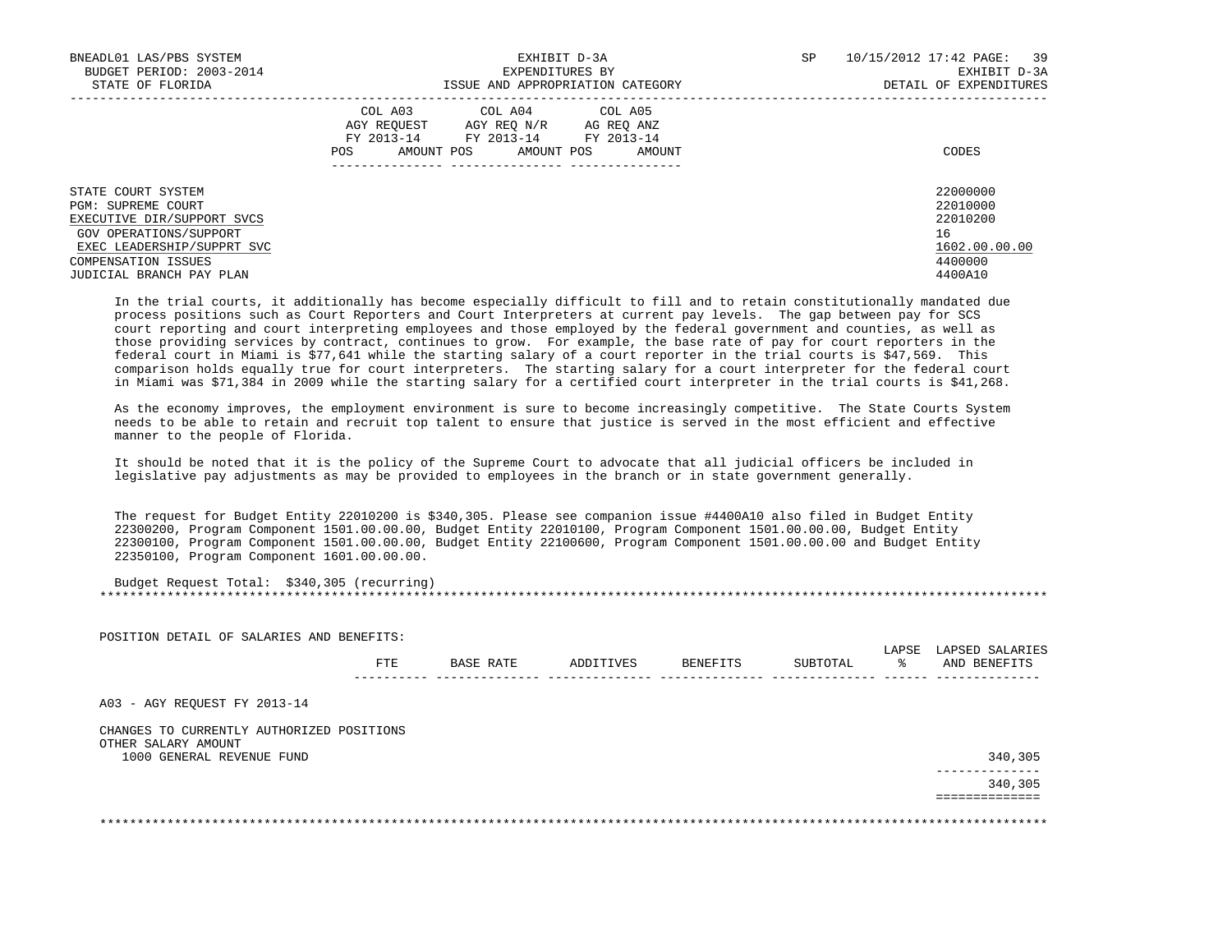| BNEADL01 LAS/PBS SYSTEM<br>BUDGET PERIOD: 2003-2014<br>STATE OF FLORIDA                                                                                                                                                         |                              | EXHIBIT D-3A<br>EXPENDITURES BY<br>ISSUE AND APPROPRIATION CATEGORY                                                  | SP 10/15/2012 17:42 PAGE: 40<br>EXHIBIT D-3A<br>DETAIL OF EXPENDITURES                  |
|---------------------------------------------------------------------------------------------------------------------------------------------------------------------------------------------------------------------------------|------------------------------|----------------------------------------------------------------------------------------------------------------------|-----------------------------------------------------------------------------------------|
|                                                                                                                                                                                                                                 | COL A03<br>AMOUNT POS<br>POS | COL A04<br>COL A05<br>AGY REQUEST AGY REQ N/R AG REQ ANZ<br>FY 2013-14 FY 2013-14 FY 2013-14<br>AMOUNT POS<br>AMOUNT | CODES                                                                                   |
| STATE COURT SYSTEM<br><b>PGM: SUPREME COURT</b><br>EXECUTIVE DIR/SUPPORT SVCS<br>GOV OPERATIONS/SUPPORT<br>EXEC LEADERSHIP/SUPPRT SVC<br>PUBLIC ACCESS TO THE COURTS<br>POST-ADJUDICATORY DRUG COURT<br>OTHER PERSONAL SERVICES |                              |                                                                                                                      | 22000000<br>22010000<br>22010200<br>16<br>1602.00.00.00<br>5400000<br>5406010<br>030000 |
| GENERAL REVENUE FUND                                                                                                                                                                                                            | $-STATE$ 96,983              |                                                                                                                      | 1000 1                                                                                  |
| <b>EXPENSES</b>                                                                                                                                                                                                                 |                              |                                                                                                                      | 040000                                                                                  |
| GENERAL REVENUE FUND                                                                                                                                                                                                            | $-STATE$ 100,000             |                                                                                                                      | 1000 1                                                                                  |
| SPECIAL CATEGORIES<br>TR/DMS/HR SVCS/STW CONTRCT                                                                                                                                                                                |                              |                                                                                                                      | 100000<br>107040                                                                        |
| GENERAL REVENUE FUND                                                                                                                                                                                                            | $-$ STATE 446                |                                                                                                                      | 1000 1                                                                                  |
| DATA PROCESSING SERVICES<br>OTHER DATA PROCESSING SVCS                                                                                                                                                                          |                              |                                                                                                                      | 210000<br>210014                                                                        |
| GENERAL REVENUE FUND                                                                                                                                                                                                            | $-STATE$ 100,000             |                                                                                                                      | 1000 1                                                                                  |
| TOTAL: POST-ADJUDICATORY DRUG COURT<br>TOTAL ISSUE                                                                                                                                                                              | 297,429                      |                                                                                                                      | 5406010                                                                                 |
|                                                                                                                                                                                                                                 |                              |                                                                                                                      |                                                                                         |
| AGENCY ISSUE NARRATIVE:                                                                                                                                                                                                         |                              |                                                                                                                      |                                                                                         |

2013-2014 BUDGET YEAR NARRATIVE: IT COMPONENT? NO

 The Office of the State Courts Administrator requests \$297,429 in recurring funding to continue the post-adjudicatory drug courts program.

Background Information:

 In 2009, The Florida Legislature appropriated Edward Byrne Memorial Justice Assistance Grant (JAG) Program funds to expand adult post-adjudicatory drug courts in an effort to save the State of Florida money by diverting offenders from prison. As required by the Legislature, the Office of the State Courts Administrator (OSCA) worked together with the Florida Association of Drug Court Professionals (FADCP) through input from the trial courts and various drug court stakeholders, to develop a plan for implementing the program. The plan included targeting the top nine counties that send the most offenders to prison within the targeted offender population required by state law. The program includes \$18,633,223 in funding for treatment services, drug testing, case management, probation supervision, data system development and maintenance, and OSCA program monitoring and administration.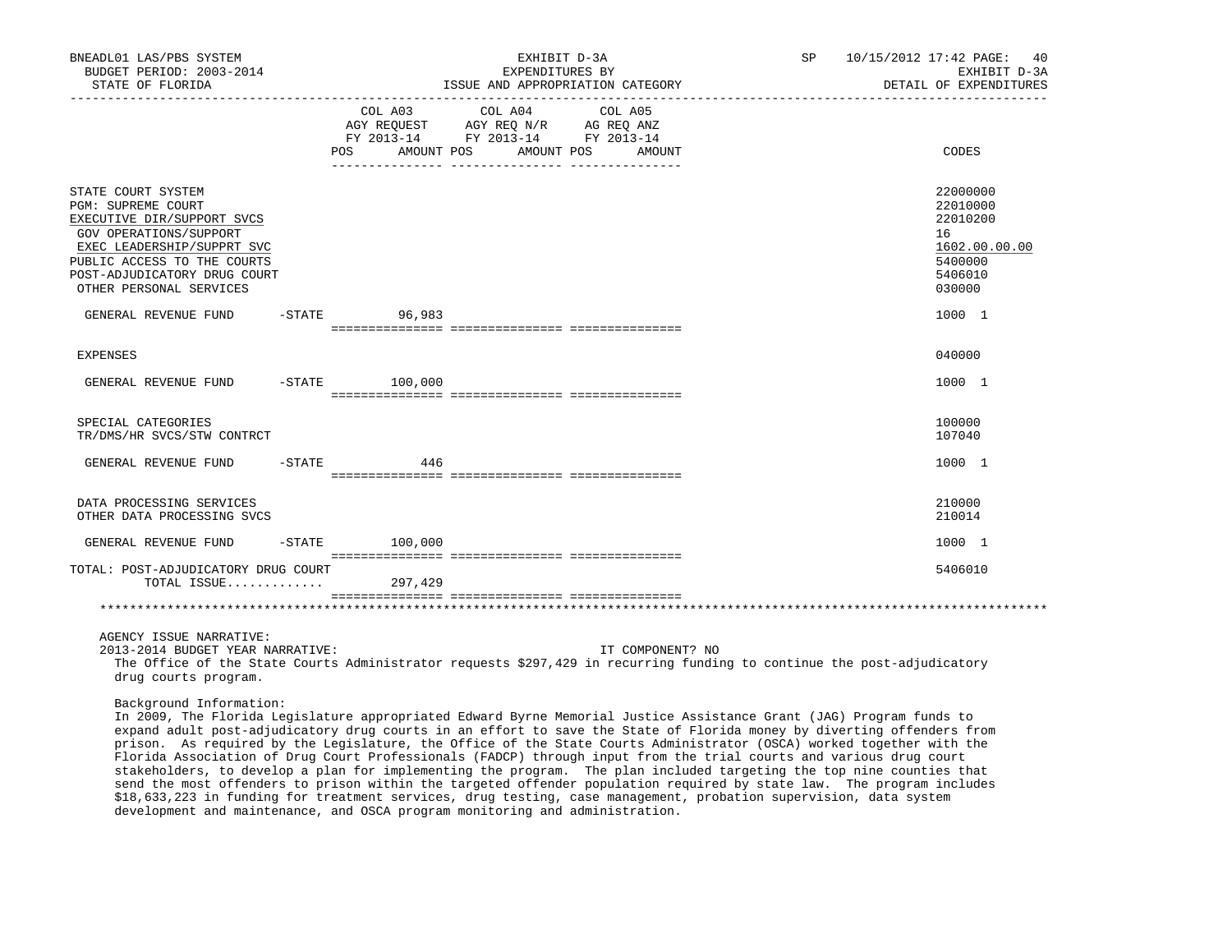| BNEADL01 LAS/PBS SYSTEM<br>BUDGET PERIOD: 2003-2014<br>STATE OF FLORIDA                                                                                                                       | EXHIBIT D-3A<br>EXPENDITURES BY<br>ISSUE AND APPROPRIATION CATEGORY                                                                                     | SP<br>10/15/2012 17:42 PAGE:<br>41<br>EXHIBIT D-3A<br>DETAIL OF EXPENDITURES  |
|-----------------------------------------------------------------------------------------------------------------------------------------------------------------------------------------------|---------------------------------------------------------------------------------------------------------------------------------------------------------|-------------------------------------------------------------------------------|
|                                                                                                                                                                                               | COL A03<br>COL A04 COL A05<br>AGY REOUEST<br>AGY REO N/R<br>AG REO ANZ<br>FY 2013-14 FY 2013-14 FY 2013-14<br>AMOUNT POS<br>AMOUNT POS<br>POS<br>AMOUNT | CODES                                                                         |
| STATE COURT SYSTEM<br>PGM: SUPREME COURT<br>EXECUTIVE DIR/SUPPORT SVCS<br>GOV OPERATIONS/SUPPORT<br>EXEC LEADERSHIP/SUPPRT SVC<br>PUBLIC ACCESS TO THE COURTS<br>POST-ADJUDICATORY DRUG COURT |                                                                                                                                                         | 22000000<br>22010000<br>22010200<br>16<br>1602.00.00.00<br>5400000<br>5406010 |

 This project began serving offenders in nine counties (Broward, Duval, Escambia, Hillsborough, Marion, Orange, Pinellas, Polk, and Volusia) with a goal of diverting 4,000 offenders from prison into drug court and successfully graduating 2,000 of these offenders. The nine expansion drug courts became operational in early 2010. Duval County dropped out of the program in June 2010 leaving eight counties currently in operation with a new goal of serving up to 2164 offenders and yielding 1,082 successful graduates. Grant funding expires on June 30, 2013 and the eight programs are interested in continuing operations; therefore, planning for continuation funding must now be considered for FY 2013-2014.

# Program Statistics and Benefits:

 As of August 27, 2012, there have been 1,865 offenders admitted into the expansion drug courts. There have been 445 successful completions, 453 unsuccessful completions, and 72 administrative terminations from the program. 925 offenders are still participating in the eight drug courts. Seventy-three percent (73%) of admissions are currently being retained in the program. While the retention rate does not specifically correlate to successful completions, the program is on track to successfully graduate more than the national average of 50% of total admissions. Drug court takes 12-18 months to complete; therefore, successful completions are increasing as the program continues.

 Through July 31, 2012, approximately \$11 million in federal grant funds have been spent on the program. Based on current total program expenditures and the total number of participant days in the program, daily program costs are approximately \$20 per person per day. By comparison, the Florida Department of Corrections reports that prison costs \$53.34 per person per day. Multiplying these average costs by the total number of participant days shows that this program has already resulted in nearly \$18 million in costs avoided for the State of Florida by diverting nonviolent offenders from prison.

Drug Court Expansion Costs vs. State Prison by State Fiscal Year

|                                                                                            | FY 2009-2010 | FY 2010-2011 | FY 2011-2012   |
|--------------------------------------------------------------------------------------------|--------------|--------------|----------------|
| Offender Days in Expansion<br>Drug Court                                                   | 22,807       | 213,919      | 304,586        |
| Reported and Approved<br>Expansion Drug Court<br>Program Expenditures                      | \$772,741    | \$4,547,443  | $$5,667,207*$  |
| DOC State Prison Cost if not<br>Diverted into Drug Court at<br>Current Rate of \$53.34/Day | \$1,216,525  | \$11,410,439 | \$16, 246, 617 |
| Cost Savings                                                                               | \$443,784    | \$6,862,996  | \$10,579,410   |

Total three year costs savings = \$17,886,190

 \*The expenditures for FY 2011-2012 include Broward and Orange County expenses that have recently been reported but not yet approved by the OSCA and June 2012 expenses that have been reported by all counties except Hillsborough and Marion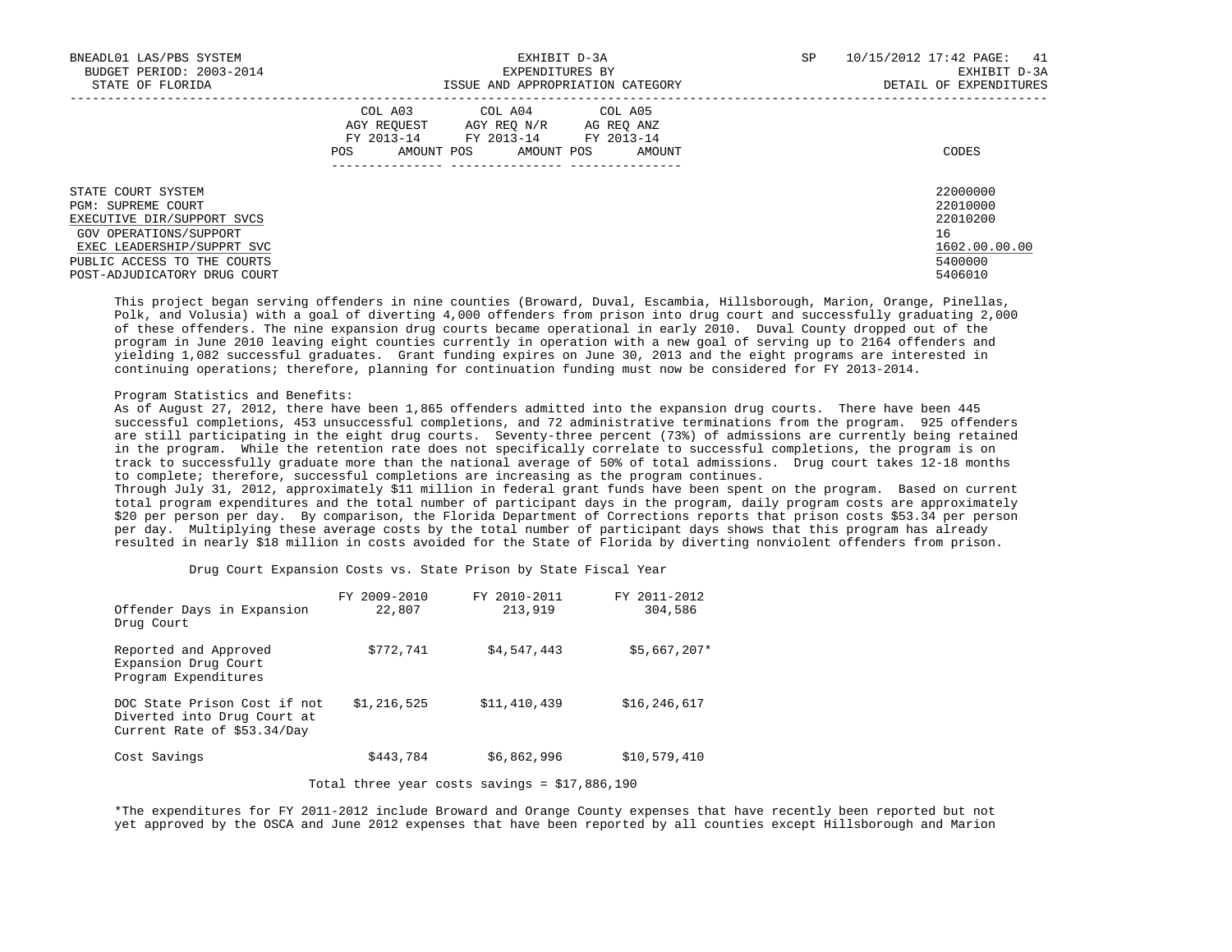| BNEADL01 LAS/PBS SYSTEM<br>BUDGET PERIOD: 2003-2014<br>STATE OF FLORIDA                                                                                                                       | EXHIBIT D-3A<br>EXPENDITURES BY<br>ISSUE AND APPROPRIATION CATEGORY                                                                                     | SP<br>10/15/2012 17:42 PAGE: 42<br>EXHIBIT D-3A<br>DETAIL OF EXPENDITURES     |
|-----------------------------------------------------------------------------------------------------------------------------------------------------------------------------------------------|---------------------------------------------------------------------------------------------------------------------------------------------------------|-------------------------------------------------------------------------------|
|                                                                                                                                                                                               | COL A03<br>COL A04 COL A05<br>AGY REOUEST<br>AGY REO N/R<br>AG REO ANZ<br>FY 2013-14 FY 2013-14 FY 2013-14<br>AMOUNT POS<br>AMOUNT POS<br>POS<br>AMOUNT | CODES                                                                         |
| STATE COURT SYSTEM<br>PGM: SUPREME COURT<br>EXECUTIVE DIR/SUPPORT SVCS<br>GOV OPERATIONS/SUPPORT<br>EXEC LEADERSHIP/SUPPRT SVC<br>PUBLIC ACCESS TO THE COURTS<br>POST-ADJUDICATORY DRUG COURT |                                                                                                                                                         | 22000000<br>22010000<br>22010200<br>16<br>1602.00.00.00<br>5400000<br>5406010 |

but not yet approved by the OSCA.

 In addition to the cost benefits from the adult post-adjudicatory drug courts to the State of Florida, the court system also benefits by a reduction in crime and recidivism which translates to fewer people returning to the court system through a revolving door. With extensive research demonstrating that drug courts have significantly lower rates of recidivism in comparison to those placed on probation or sentenced to prison, the cost savings are expected to be greater to the state over time. For example, in February 2005, the U.S. Government Accountability Office (GAO) issued its third comprehensive report on the effects of adult drug courts. The report confirmed that drug courts significantly reduce crime, provide better treatment outcomes, and produce better cost benefits than other criminal justice strategies. Additional drug court research has shown the following:

 1) Five independent meta-analyses, the most rigorous and conservative type of scientific analysis, have concluded that adult drug courts significantly reduce crime by 8-26%. Well-administered drug courts were found to reduce crime rates as much as 35%.

 2) Findings from the 2003 National Institute of Justice study of 2,000 graduates from 100 Drug Courts across the country, including 10 programs from Florida, reveal a 16.4% recidivism rate after one year compared to 43.5% of those cases handled in a traditional method. The recidivism rate increased to 27.5% after two years compared to 58.6% of cases handled traditionally.

 3) According to a March 2009 report released by the Florida Office of Program Policy Analysis and Government Accountability (OPPAGA) entitled State's Drug Courts Could Expand to Target Prison-Bound Adult Offenders, offenders who successfully complete post-adjudicatory drug courts in Florida are 80% less likely to go to prison than the matched comparison group over the three-year follow up period studied.

 Reductions in crime and recidivism translate into a decreased workload throughout the court and criminal justice system. Individuals, families and communities are safer and healthier.

Funding Request:

# Other Personnel Services (OPS)

 It is recommended that the two current OSCA OPS Senior Court Analyst II positions be maintained. The two Senior Court Analyst II positions currently provide oversight and monitoring of the program, handle invoicing and budget issues, and manage the Florida Drug Court Case Management System (FDCCMS). One position is paid at \$24.18 per hour and the other at \$21.78 per hour. Including mandatory Medicare costs, the total for both positions for FY 2013-14 will be \$96,982.95.

#### Expenses

 \$100,000 in Expense is needed to accommodate OSCA's monitoring, training, and technical assistance efforts. There are limited training opportunities for judges and court staff who work in drug courts, and the availability of continuing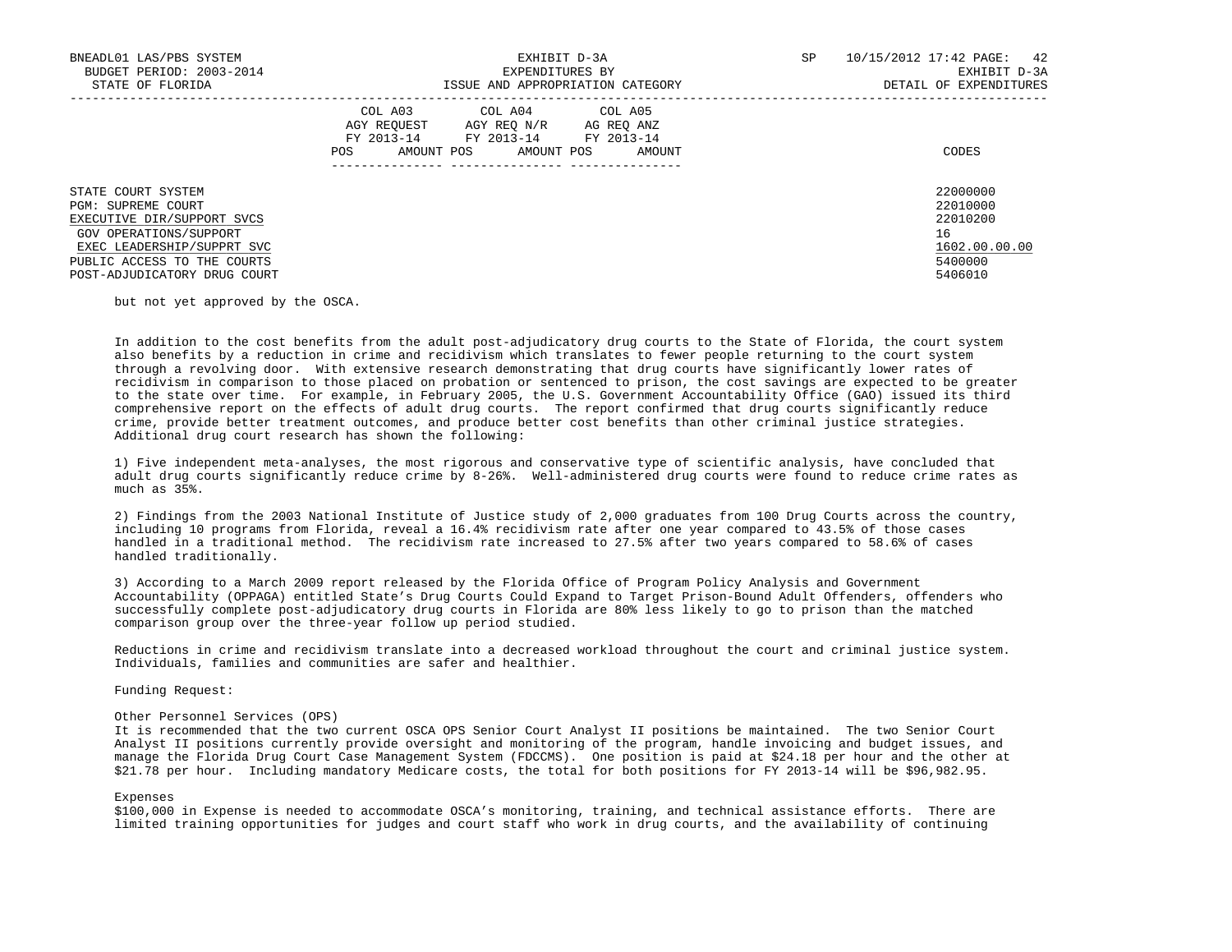| BNEADL01 LAS/PBS SYSTEM<br>BUDGET PERIOD: 2003-2014<br>STATE OF FLORIDA                                                        | EXHIBIT D-3A<br>EXPENDITURES BY<br>ISSUE AND APPROPRIATION CATEGORY                                                                                     | 10/15/2012 17:42 PAGE:<br>SP<br>43<br>EXHIBIT D-3A<br>DETAIL OF EXPENDITURES |
|--------------------------------------------------------------------------------------------------------------------------------|---------------------------------------------------------------------------------------------------------------------------------------------------------|------------------------------------------------------------------------------|
|                                                                                                                                | COL A03 COL A04 COL A05<br>AGY REOUEST<br>AGY REO N/R<br>AG REO ANZ<br>FY 2013-14<br>FY 2013-14 FY 2013-14<br>AMOUNT POS<br>AMOUNT POS<br>POS<br>AMOUNT | CODES                                                                        |
| STATE COURT SYSTEM<br>PGM: SUPREME COURT<br>EXECUTIVE DIR/SUPPORT SVCS<br>GOV OPERATIONS/SUPPORT<br>EXEC LEADERSHIP/SUPPRT SVC |                                                                                                                                                         | 22000000<br>22010000<br>22010200<br>16<br>1602.00.00.00                      |
| PUBLIC ACCESS TO THE COURTS<br>POST-ADJUDICATORY DRUG COURT                                                                    |                                                                                                                                                         | 5400000<br>5406010                                                           |

 interdisciplinary education is a key component of drug court. Continued training and education for the multi-disciplinary drug court team is critical to the effective operation of drug courts. OSCA should continue monitoring program operations and conduct site-visits to the drug courts when appropriate.

# Other Data Processing Services(ODPS)

 \$100,000 in ODPS is needed to continue the licensing, support, hosting, and maintenance of the statewide Florida Drug Court Case Management System (FDCCMS). This system has already been deployed in the eight expansion counties and is in the process of being expanded to non-expansion adult drug courts in Florida. It would be counterproductive to de-fund the system after the funding and resources that have already been invested into the system.

 Funding to continue treatment services in each of the eight expansion counties and to fund the current circuit court OPS positions is included in a separate circuit LBR request.

 The Florida Department of Corrections (DOC) should make a separate request to fund the existing 13 FTE probation officers supervising offenders in this program, if needed. The OSCA's budget request anticipates that the DOC request will be approved, or that DOC will be able to maintain their current level of performance in the program through other internal arrangements.

 If continuation funding is not provided by the State, the expansion drug court programs in the eight counties will not be able to continue providing services. The offenders that would have been served by these programs will likely end up in Florida's prison system with higher rates of recidivism expected upon release from prison. Courts will struggle to determine what to do with offenders that remain in the program after the grant period has ended.

 Note: Projected costs for the FY 2014-2015 have not yet been determined. It should be noted that expanding this program statewide will be considered in determining future funding needs.

 Human Resource Services amounts for all positions were calculated using the standards outlined in FY 2013-2014 Legislative Budget Request Instructions.

Please see companion issue #5406010 also filed in Budget Entity 22300100, Program Component 1501.00.00.00.

 Budget Request Total: \$297,429 (recurring) \*\*\*\*\*\*\*\*\*\*\*\*\*\*\*\*\*\*\*\*\*\*\*\*\*\*\*\*\*\*\*\*\*\*\*\*\*\*\*\*\*\*\*\*\*\*\*\*\*\*\*\*\*\*\*\*\*\*\*\*\*\*\*\*\*\*\*\*\*\*\*\*\*\*\*\*\*\*\*\*\*\*\*\*\*\*\*\*\*\*\*\*\*\*\*\*\*\*\*\*\*\*\*\*\*\*\*\*\*\*\*\*\*\*\*\*\*\*\*\*\*\*\*\*\*\*\*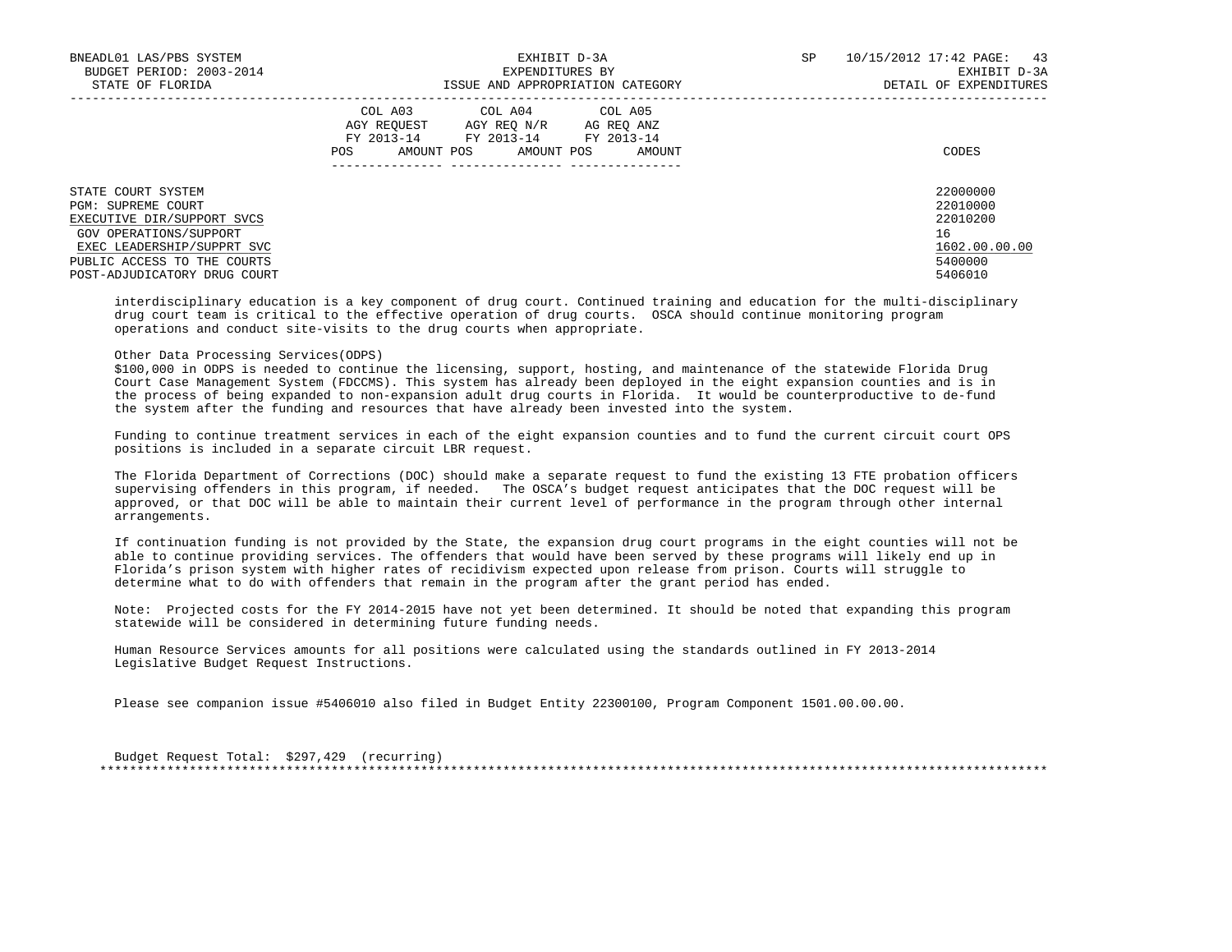|           | EXHIBIT D-3A<br>EXPENDITURES BY                                                                          | SP 10/15/2012 17:42 PAGE: 44<br>EXHIBIT D-3A<br>DETAIL OF EXPENDITURES                                                                                                                                                        |
|-----------|----------------------------------------------------------------------------------------------------------|-------------------------------------------------------------------------------------------------------------------------------------------------------------------------------------------------------------------------------|
|           |                                                                                                          | CODES                                                                                                                                                                                                                         |
|           |                                                                                                          | 22000000<br>22010000<br>22010200<br>16<br>1602.00.00.00                                                                                                                                                                       |
| 8,936,516 |                                                                                                          | 1602.00.00.00<br>1000<br>2000                                                                                                                                                                                                 |
|           |                                                                                                          |                                                                                                                                                                                                                               |
|           | TOTAL: EXEC LEADERSHIP/SUPPRT SVC<br>13,476,048<br>TOTAL POSITIONS 176.50<br>TOTAL SALARY RATE 8,989,919 | ISSUE AND APPROPRIATION CATEGORY<br>COL A03 COL A04 COL A05<br>AGY REQUEST AGY REQ N/R AG REQ ANZ<br>FY 2013-14 FY 2013-14 FY 2013-14<br>POS AMOUNT POS AMOUNT POS AMOUNT<br>905,989<br>TOTAL PROG COMP 22, 412, 564 905, 989 |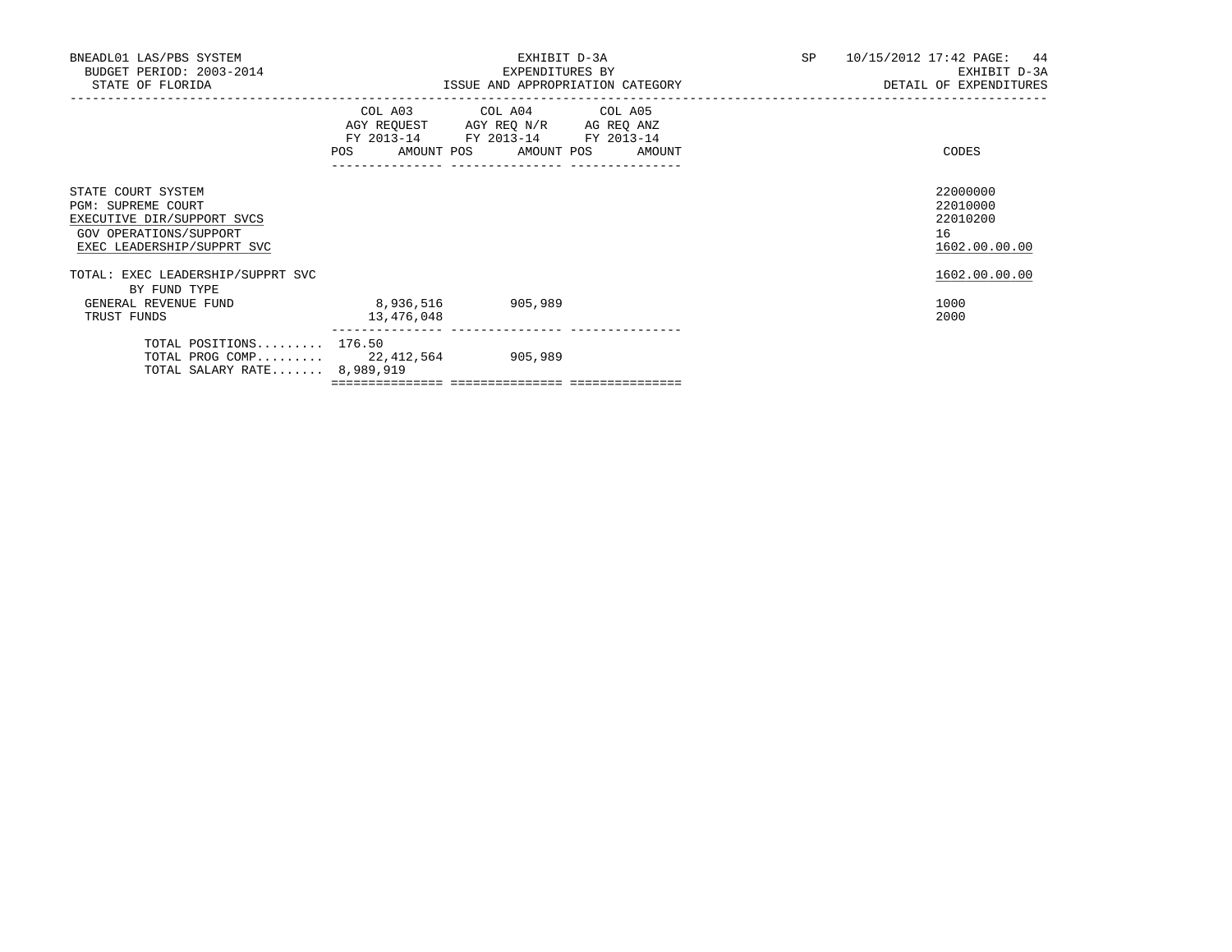| BNEADL01 LAS/PBS SYSTEM<br>BUDGET PERIOD: 2003-2014<br>STATE OF FLORIDA                                                                                                                                                              | EXHIBIT D-3A<br>SP<br>EXPENDITURES BY<br>ISSUE AND APPROPRIATION CATEGORY                                                                                                                                                                                                                                                                                                                                                                                                                                                                                                                                                  | 10/15/2012 17:42 PAGE: 45<br>EXHIBIT D-3A<br>DETAIL OF EXPENDITURES                               |
|--------------------------------------------------------------------------------------------------------------------------------------------------------------------------------------------------------------------------------------|----------------------------------------------------------------------------------------------------------------------------------------------------------------------------------------------------------------------------------------------------------------------------------------------------------------------------------------------------------------------------------------------------------------------------------------------------------------------------------------------------------------------------------------------------------------------------------------------------------------------------|---------------------------------------------------------------------------------------------------|
|                                                                                                                                                                                                                                      | COL A03<br>COL A04<br>COL A05<br>AGY REQUEST AGY REQ N/R AG REQ ANZ<br>FY 2013-14 FY 2013-14 FY 2013-14<br>POS<br>AMOUNT POS<br>AMOUNT POS<br>AMOUNT                                                                                                                                                                                                                                                                                                                                                                                                                                                                       | CODES                                                                                             |
| STATE COURT SYSTEM<br>ADMIN FUNDS - JUDICIAL<br>COURT OPERATIONS/ADM FUNDS<br>STATE COURTS<br>STATE COURT SYSTEM<br>ESTIMATED EXPENDITURES<br>ESTIMATED EXPENDITURES - OPERATIONS<br>SPECIAL CATEGORIES<br>DUE PROC CONTINGENCY FUND | 21.00                                                                                                                                                                                                                                                                                                                                                                                                                                                                                                                                                                                                                      | 22000000<br>22020000<br>22020100<br>15<br>1501.00.00.00<br>1000000<br>1001000<br>100000<br>105410 |
| ADJUSTMENTS TO CURRENT YEAR<br>ESTIMATED EXPENDITURES<br>TRANSFER FULL TIME EQUIVALENT (FTE)<br>FROM DUE PROCESS CONTINGENCY FUND -<br><b>DEDUCT</b>                                                                                 |                                                                                                                                                                                                                                                                                                                                                                                                                                                                                                                                                                                                                            | 1600000<br>1600190                                                                                |
| SPECIAL CATEGORIES<br>DUE PROC CONTINGENCY FUND                                                                                                                                                                                      | $2.00 -$                                                                                                                                                                                                                                                                                                                                                                                                                                                                                                                                                                                                                   | 100000<br>105410                                                                                  |
|                                                                                                                                                                                                                                      |                                                                                                                                                                                                                                                                                                                                                                                                                                                                                                                                                                                                                            |                                                                                                   |
| AGENCY ISSUE NARRATIVE:<br>2013-2014 BUDGET YEAR NARRATIVE:                                                                                                                                                                          | IT COMPONENT? NO<br>Budget Amendment Agency #0002-13, EOG #P0021 was approved in FY 2012-2013 to transfer 2.0 FTE from the Due Process<br>Contingency Fund, in the Court Operations-Administered Funds budget entity to the Court Operations-Circuit Courts budget<br>entity as authorized in the FY 2012-13 General Appropriations Act, Specific Appropriation 3203 and Proviso. This transfer<br>is necessary to meet the Court Operations-Circuit Court budget entity needs to realign the court interpreting model<br>within the Fifth Judicial Circuit to assist in carrying out the functions of Court Interpreting. |                                                                                                   |
|                                                                                                                                                                                                                                      | Please see companion issue #1600200, also filed in budget entity 22300100 in program component 1501.00.00.00.                                                                                                                                                                                                                                                                                                                                                                                                                                                                                                              |                                                                                                   |
| TOTAL: STATE COURT SYSTEM<br>BY FUND TYPE                                                                                                                                                                                            |                                                                                                                                                                                                                                                                                                                                                                                                                                                                                                                                                                                                                            | 1501.00.00.00                                                                                     |

19.00

=============== =============== ===============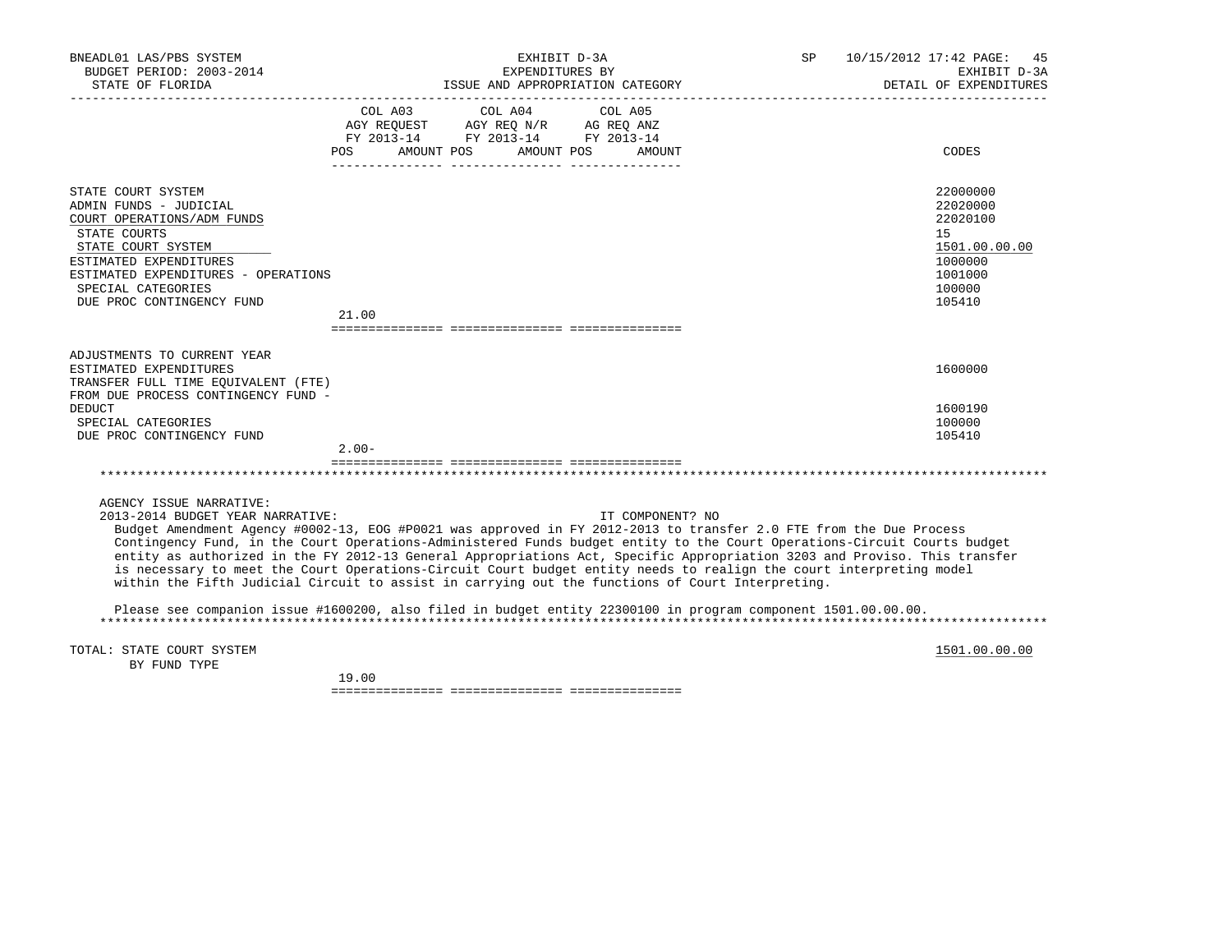| BNEADL01 LAS/PBS SYSTEM<br>BUDGET PERIOD: 2003-2014<br>STATE OF FLORIDA                                                                                                                                                          |                           | EXHIBIT D-3A<br>EXPENDITURES BY<br>ISSUE AND APPROPRIATION CATEGORY                                                                   | SP <sub>2</sub> | 10/15/2012 17:42 PAGE: 46<br>EXHIBIT D-3A<br>DETAIL OF EXPENDITURES                     |
|----------------------------------------------------------------------------------------------------------------------------------------------------------------------------------------------------------------------------------|---------------------------|---------------------------------------------------------------------------------------------------------------------------------------|-----------------|-----------------------------------------------------------------------------------------|
|                                                                                                                                                                                                                                  |                           | COL A03 COL A04 COL A05<br>AGY REQUEST AGY REQ N/R AG REQ ANZ<br>FY 2013-14 FY 2013-14 FY 2013-14<br>POS AMOUNT POS AMOUNT POS AMOUNT |                 | CODES                                                                                   |
| STATE COURT SYSTEM<br>PGM: DIST COURTS OF APPEAL<br>COURT OPER/APPELLATE COURT<br>STATE COURTS<br>STATE COURT SYSTEM<br>ESTIMATED EXPENDITURES<br>ESTIMATED EXPENDITURES - OPERATIONS<br>SALARY RATE<br>SALARY RATE 28, 143, 009 |                           |                                                                                                                                       |                 | 22000000<br>22100000<br>22100600<br>15<br>1501.00.00.00<br>1000000<br>1001000<br>000000 |
| SALARIES AND BENEFITS                                                                                                                                                                                                            |                           |                                                                                                                                       |                 | 010000                                                                                  |
| ${\small \tt GENERAL \;\; REVENUE \;\; FUND \;\; \;\; -STATE \;\; \;\; \;\; 18,965,137 \\ ADMINISTRATIVE \;\; TRUST \;\; FUND \;\; -STATE \;\; \;\; \;\; 1,595,289 \\$<br>STATE COURTS REVENUE TF - STATE 14,437,965             |                           |                                                                                                                                       |                 | 1000 1<br>2021 1<br>2057 1                                                              |
| TOTAL POSITIONS 433.00<br>TOTAL APPRO 34,998,391                                                                                                                                                                                 |                           |                                                                                                                                       |                 |                                                                                         |
| OTHER PERSONAL SERVICES                                                                                                                                                                                                          |                           |                                                                                                                                       |                 | 030000                                                                                  |
| GENERAL REVENUE FUND                                                                                                                                                                                                             | -STATE 66,767             |                                                                                                                                       |                 | 1000 1                                                                                  |
| <b>EXPENSES</b>                                                                                                                                                                                                                  |                           |                                                                                                                                       |                 | 040000                                                                                  |
| GENERAL REVENUE FUND -STATE 2,995,509<br>ADMINISTRATIVE TRUST FUND -STATE                                                                                                                                                        | 94,669<br>_______________ | ---------------- ----------------                                                                                                     |                 | 1000 1<br>2021 1                                                                        |
| TOTAL APPRO                                                                                                                                                                                                                      | 3,090,178                 |                                                                                                                                       |                 |                                                                                         |
| OPERATING CAPITAL OUTLAY                                                                                                                                                                                                         |                           |                                                                                                                                       |                 | 060000                                                                                  |
| GENERAL REVENUE FUND -STATE<br>ADMINISTRATIVE TRUST FUND -STATE                                                                                                                                                                  | 85,364<br>27,000          |                                                                                                                                       |                 | 1000 1<br>2021 1                                                                        |
| TOTAL APPRO                                                                                                                                                                                                                      | 112,364                   |                                                                                                                                       |                 |                                                                                         |
| SPECIAL CATEGORIES<br>COMP TO RETIRED JUDGES                                                                                                                                                                                     |                           |                                                                                                                                       |                 | 100000<br>100630                                                                        |
| GENERAL REVENUE FUND<br>$-$ STATE                                                                                                                                                                                                | 51,790                    |                                                                                                                                       |                 | 1000 1                                                                                  |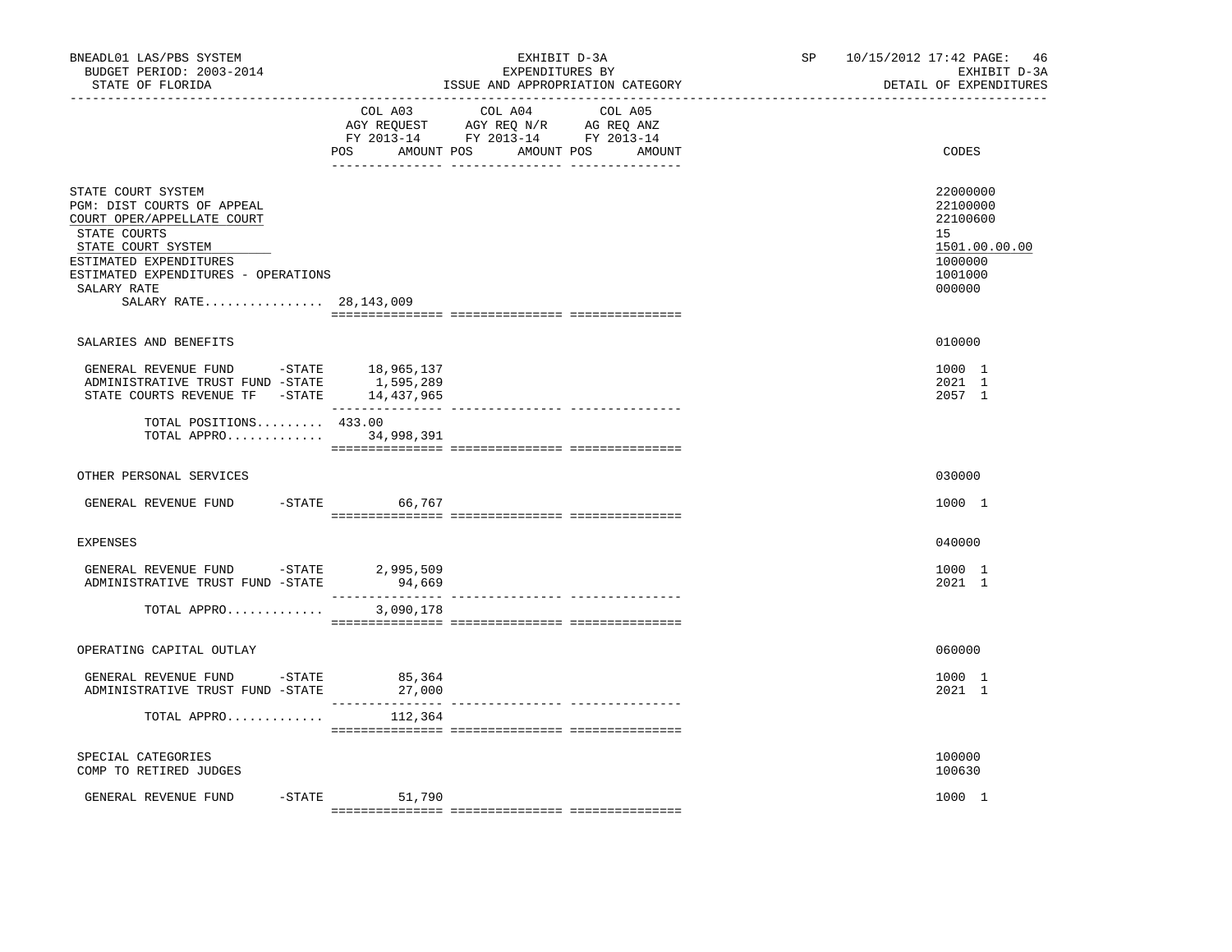| BNEADL01 LAS/PBS SYSTEM<br>BUDGET PERIOD: 2003-2014<br>STATE OF FLORIDA                                                                                                                                                                                                   |                    | EXHIBIT D-3A<br>EXPENDITURES BY<br>ISSUE AND APPROPRIATION CATEGORY                                                               | SP 10/15/2012 17:42 PAGE: 47<br>EXHIBIT D-3A<br>DETAIL OF EXPENDITURES                                      |
|---------------------------------------------------------------------------------------------------------------------------------------------------------------------------------------------------------------------------------------------------------------------------|--------------------|-----------------------------------------------------------------------------------------------------------------------------------|-------------------------------------------------------------------------------------------------------------|
|                                                                                                                                                                                                                                                                           | POS                | COL A03 COL A04 COL A05<br>AGY REQUEST AGY REQ N/R AG REQ ANZ<br>FY 2013-14 FY 2013-14 FY 2013-14<br>AMOUNT POS AMOUNT POS AMOUNT | CODES                                                                                                       |
| STATE COURT SYSTEM<br>PGM: DIST COURTS OF APPEAL<br>COURT OPER/APPELLATE COURT<br>STATE COURTS<br>STATE COURT SYSTEM<br>ESTIMATED EXPENDITURES<br>ESTIMATED EXPENDITURES - OPERATIONS<br>SPECIAL CATEGORIES<br>CONTRACTED SERVICES<br>GENERAL REVENUE FUND -STATE 726,645 |                    |                                                                                                                                   | 22000000<br>22100000<br>22100600<br>15<br>1501.00.00.00<br>1000000<br>1001000<br>100000<br>100777<br>1000 1 |
| RISK MANAGEMENT INSURANCE                                                                                                                                                                                                                                                 |                    |                                                                                                                                   | 103241                                                                                                      |
| GENERAL REVENUE FUND                                                                                                                                                                                                                                                      | $-$ STATE 114, 417 |                                                                                                                                   | 1000 1                                                                                                      |
| DCA LAW LIBRARY                                                                                                                                                                                                                                                           |                    |                                                                                                                                   | 103732                                                                                                      |
| GENERAL REVENUE FUND -STATE 162,797                                                                                                                                                                                                                                       |                    |                                                                                                                                   | 1000 1                                                                                                      |
| LEASE/PURCHASE/EOUIPMENT                                                                                                                                                                                                                                                  |                    |                                                                                                                                   | 105281                                                                                                      |
| GENERAL REVENUE FUND                                                                                                                                                                                                                                                      | $-STATE$<br>58,331 |                                                                                                                                   | 1000 1                                                                                                      |
| TR/DMS/HR SVCS/STW CONTRCT                                                                                                                                                                                                                                                |                    |                                                                                                                                   | 107040                                                                                                      |
| GENERAL REVENUE FUND - STATE<br>ADMINISTRATIVE TRUST FUND -STATE                                                                                                                                                                                                          | 98,946<br>2,216    |                                                                                                                                   | 1000 1<br>2021 1                                                                                            |
| TOTAL APPRO                                                                                                                                                                                                                                                               | 101,162            |                                                                                                                                   |                                                                                                             |
| DATA PROCESSING SERVICES<br>OTHER DATA PROCESSING SVCS                                                                                                                                                                                                                    |                    |                                                                                                                                   | 210000<br>210014                                                                                            |
| GENERAL REVENUE FUND                                                                                                                                                                                                                                                      | $-STATE$ 171,100   |                                                                                                                                   | 1000 1                                                                                                      |
| TOTAL: ESTIMATED EXPENDITURES - OPERATIONS<br>TOTAL POSITIONS 433.00<br>TOTAL ISSUE 39,653,942<br>TOTAL SALARY RATE 28, 143, 009                                                                                                                                          |                    |                                                                                                                                   | 1001000                                                                                                     |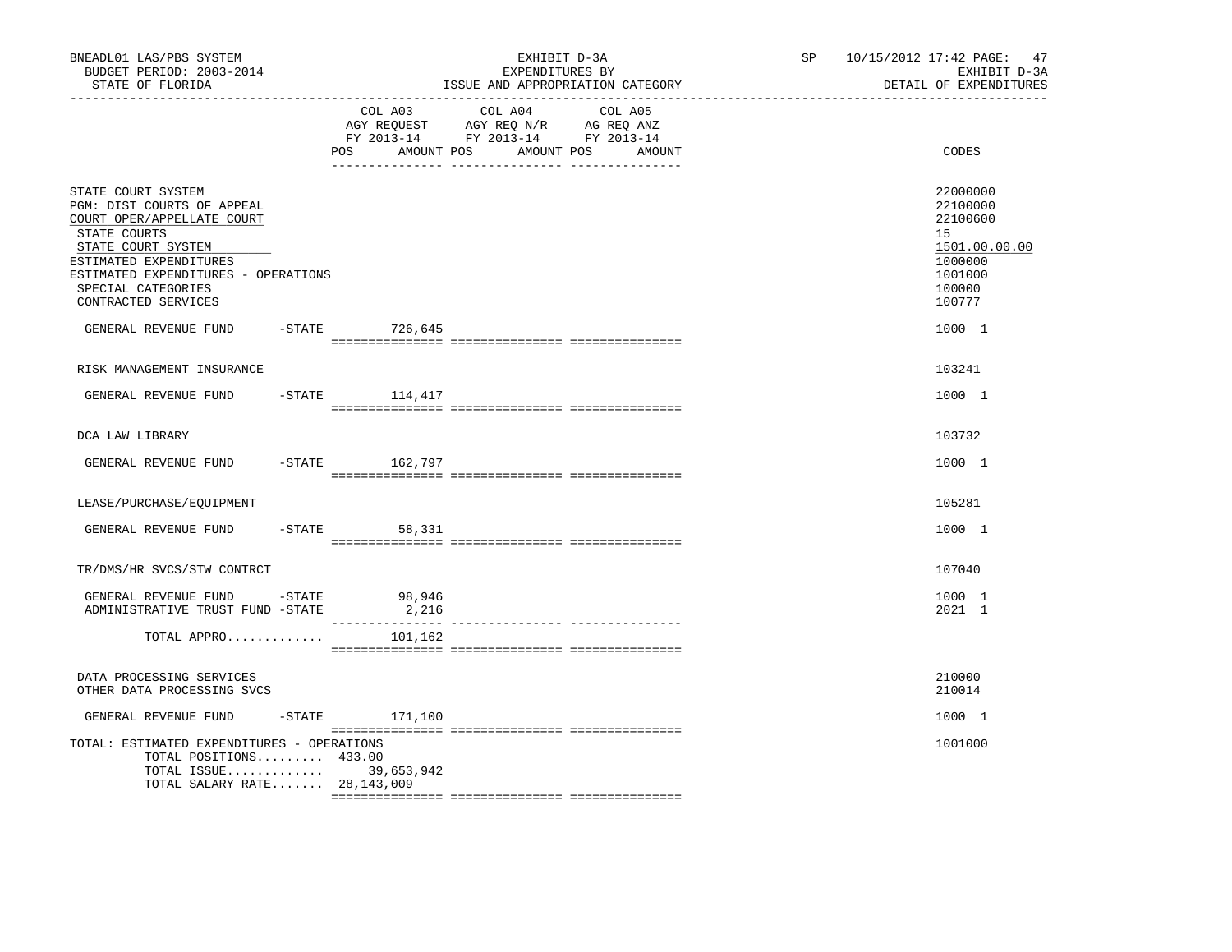| BNEADL01 LAS/PBS SYSTEM<br>BUDGET PERIOD: 2003-2014<br>STATE OF FLORIDA<br>----------------- <i>-</i>                                                                        |                                                                                                                                                                                                                                                                                                                                                                                           | ISSUE AND APPROPRIATION CATEGORY | EXHIBIT D-3A<br>EXPENDITURES BY |  | SP and the set of the set of the set of the set of the set of the set of the set of the set of the set of the set of the set of the set of the set of the set of the set of the set of the set of the set of the set of the se | 10/15/2012 17:42 PAGE:<br>48<br>EXHIBIT D-3A<br>DETAIL OF EXPENDITURES |
|------------------------------------------------------------------------------------------------------------------------------------------------------------------------------|-------------------------------------------------------------------------------------------------------------------------------------------------------------------------------------------------------------------------------------------------------------------------------------------------------------------------------------------------------------------------------------------|----------------------------------|---------------------------------|--|--------------------------------------------------------------------------------------------------------------------------------------------------------------------------------------------------------------------------------|------------------------------------------------------------------------|
|                                                                                                                                                                              | COL A03 COL A04 COL A05<br>$\begin{tabular}{lllllllll} \multicolumn{2}{l}{{\bf AGY}} & {\bf RcQUEST} & {\bf AGY} & {\bf RcQ} & {\bf N/R} & {\bf AGEQ} & {\bf ANZ} \\ \multicolumn{2}{l}{{\bf AGY}} & {\bf RcQUEST} & {\bf AGY} & {\bf RcQ} & {\bf N} \\ {\bf FY} & {\bf 2013-14} & {\bf FY} & {\bf 2013-14} & {\bf FY} & {\bf 2013-14} \end{tabular}$<br>POS AMOUNT POS AMOUNT POS AMOUNT |                                  |                                 |  |                                                                                                                                                                                                                                | CODES                                                                  |
| STATE COURT SYSTEM<br>PGM: DIST COURTS OF APPEAL<br>COURT OPER/APPELLATE COURT<br>STATE COURTS<br>STATE COURT SYSTEM<br>ESTIMATED EXPENDITURES<br>CASUALTY INSURANCE PREMIUM |                                                                                                                                                                                                                                                                                                                                                                                           |                                  |                                 |  |                                                                                                                                                                                                                                | 22000000<br>22100000<br>22100600<br>15<br>1501.00.00.00<br>1000000     |
| ADJUSTMENT<br>SPECIAL CATEGORIES<br>RISK MANAGEMENT INSURANCE                                                                                                                |                                                                                                                                                                                                                                                                                                                                                                                           |                                  |                                 |  |                                                                                                                                                                                                                                | 1001090<br>100000<br>103241                                            |
| GENERAL REVENUE FUND                                                                                                                                                         | $-$ STATE 21,405-                                                                                                                                                                                                                                                                                                                                                                         |                                  |                                 |  |                                                                                                                                                                                                                                | 1000 1                                                                 |
| FLORIDA RETIREMENT SYSTEM<br>CONTRIBUTION ADJUSTMENT FOR<br>FISCAL YEAR 2012-2013<br>SALARIES AND BENEFITS                                                                   |                                                                                                                                                                                                                                                                                                                                                                                           |                                  |                                 |  |                                                                                                                                                                                                                                | 1001240<br>010000                                                      |
| GENERAL REVENUE FUND -STATE<br>ADMINISTRATIVE TRUST FUND -STATE<br>STATE COURTS REVENUE TF - STATE                                                                           | 58,579<br>4,929<br>44,590                                                                                                                                                                                                                                                                                                                                                                 |                                  |                                 |  |                                                                                                                                                                                                                                | 1000 1<br>2021 1<br>2057 1                                             |
| TOTAL APPRO                                                                                                                                                                  | 108,098                                                                                                                                                                                                                                                                                                                                                                                   |                                  |                                 |  |                                                                                                                                                                                                                                |                                                                        |
| ADJUSTMENT TO STATE HEALTH<br>INSURANCE PREMIUM CONTRIBUTION -<br>FISCAL YEAR 2012-13<br>SALARIES AND BENEFITS                                                               |                                                                                                                                                                                                                                                                                                                                                                                           |                                  |                                 |  |                                                                                                                                                                                                                                | 1001830<br>010000                                                      |
| GENERAL REVENUE FUND -STATE 29,810<br>ADMINISTRATIVE TRUST FUND -STATE<br>STATE COURTS REVENUE TF -STATE                                                                     | 2,509<br>22,692                                                                                                                                                                                                                                                                                                                                                                           |                                  |                                 |  |                                                                                                                                                                                                                                | 1000 1<br>2021 1<br>2057 1                                             |
| TOTAL APPRO                                                                                                                                                                  | 55,011                                                                                                                                                                                                                                                                                                                                                                                    |                                  |                                 |  |                                                                                                                                                                                                                                |                                                                        |
| REALLOCATION OF HUMAN RESOURCES<br>OUTSOURCING<br>SPECIAL CATEGORIES<br>TR/DMS/HR SVCS/STW CONTRCT                                                                           |                                                                                                                                                                                                                                                                                                                                                                                           |                                  |                                 |  |                                                                                                                                                                                                                                | 1005900<br>100000<br>107040                                            |
| GENERAL REVENUE FUND -STATE<br>ADMINISTRATIVE TRUST FUND -STATE                                                                                                              | $2,374-$<br>$53-$                                                                                                                                                                                                                                                                                                                                                                         |                                  |                                 |  |                                                                                                                                                                                                                                | 1000 1<br>2021 1                                                       |
| TOTAL APPRO                                                                                                                                                                  | 2,427-                                                                                                                                                                                                                                                                                                                                                                                    |                                  |                                 |  |                                                                                                                                                                                                                                |                                                                        |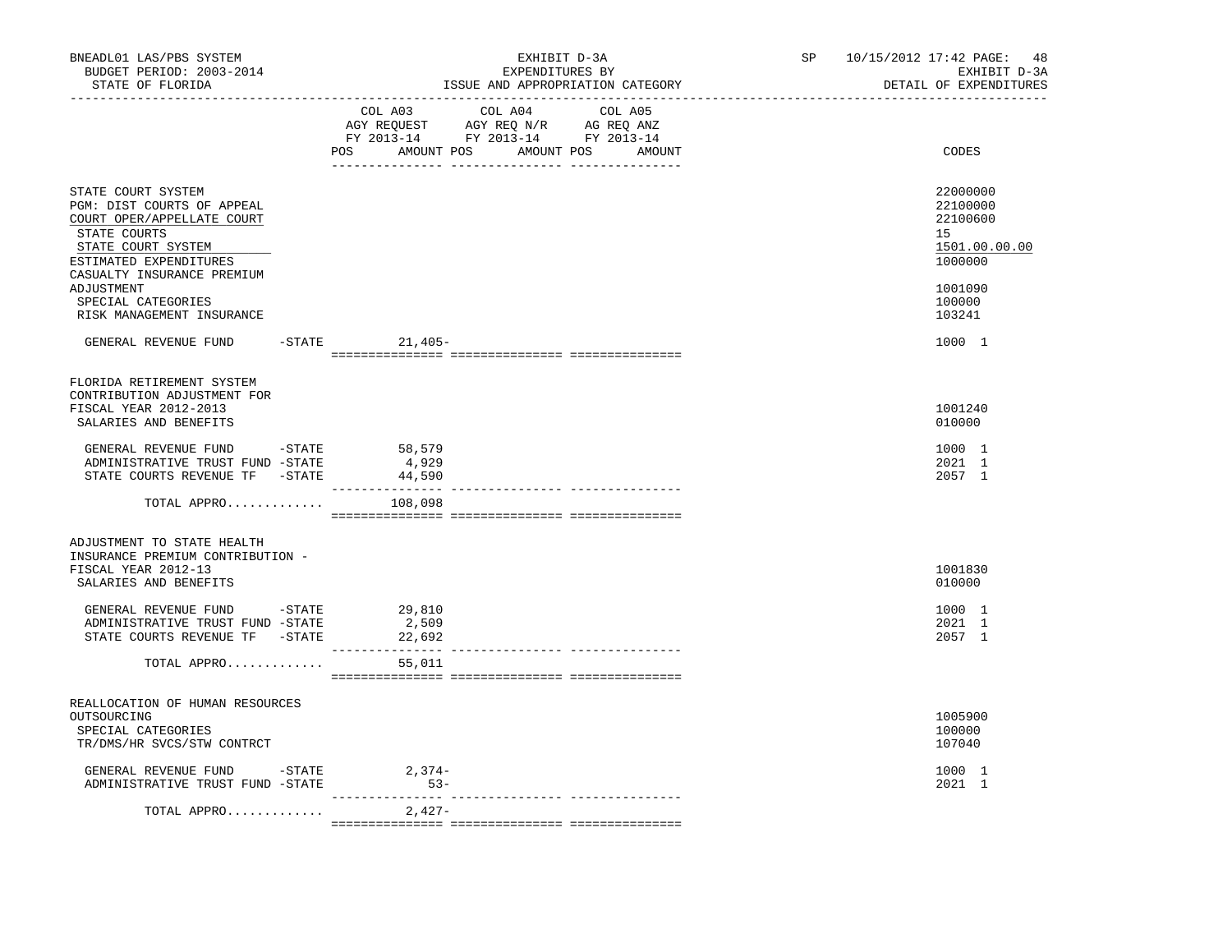| BNEADL01 LAS/PBS SYSTEM<br>BUDGET PERIOD: 2003-2014<br>STATE OF FLORIDA                                                              | EXHIBIT D-3A<br>EXPENDITURES BY<br>ISSUE AND APPROPRIATION CATEGORY                                                                                                                                                                                                                                                                                                                                                                                                                                                                                                                            | 10/15/2012 17:42 PAGE:<br>SP<br>49<br>EXHIBIT D-3A<br>DETAIL OF EXPENDITURES |
|--------------------------------------------------------------------------------------------------------------------------------------|------------------------------------------------------------------------------------------------------------------------------------------------------------------------------------------------------------------------------------------------------------------------------------------------------------------------------------------------------------------------------------------------------------------------------------------------------------------------------------------------------------------------------------------------------------------------------------------------|------------------------------------------------------------------------------|
|                                                                                                                                      | $\begin{tabular}{lcccc} COL A03 & COL A04 & COL A05 \\ AGY REQUEST & AGY REQ N/R & AG REQ ANZ \\ FY & 2013-14 & FY & 2013-14 & FY & 2013-14 \end{tabular}$<br>AMOUNT POS<br>AMOUNT POS<br>POS<br>AMOUNT                                                                                                                                                                                                                                                                                                                                                                                        | CODES                                                                        |
| STATE COURT SYSTEM<br>PGM: DIST COURTS OF APPEAL<br>COURT OPER/APPELLATE COURT<br>STATE COURTS<br>STATE COURT SYSTEM                 |                                                                                                                                                                                                                                                                                                                                                                                                                                                                                                                                                                                                | 22000000<br>22100000<br>22100600<br>15<br>1501.00.00.00                      |
| ADJUSTMENTS TO CURRENT YEAR<br>ESTIMATED EXPENDITURES<br>TRANSFER OF EXPENSES TO LEASE/LEASE<br>PURCHASE - DEDUCT<br><b>EXPENSES</b> |                                                                                                                                                                                                                                                                                                                                                                                                                                                                                                                                                                                                | 1600000<br>160F070<br>040000                                                 |
| GENERAL REVENUE FUND -STATE 3,355-                                                                                                   |                                                                                                                                                                                                                                                                                                                                                                                                                                                                                                                                                                                                | 1000 1                                                                       |
| AGENCY ISSUE NARRATIVE:<br>2013-2014 BUDGET YEAR NARRATIVE:                                                                          | IT COMPONENT? NO<br>Budget Amendment Agency #2210-13, EOG #B7081 was approved in FY 2012-2013 to transfer \$3,355 from the Expenses category<br>to the Lease/Lease Purchase category within the Court Operations - Appellate Courts budget entity, within the General<br>Revenue Fund. This transfer is necessary to properly align appropriations from the Expense category to the new special<br>category established for FY 2012-13 as Lease/Lease Purchase of Equipment.<br>Please see companion issue #160F080, also filed in budget entity 22100600, in program component 1501.00.00.00. |                                                                              |
| TRANSFER OF EXPENSES TO LEASE/LEASE<br>PURCHASE - ADD<br>SPECIAL CATEGORIES<br>LEASE/PURCHASE/EQUIPMENT                              |                                                                                                                                                                                                                                                                                                                                                                                                                                                                                                                                                                                                | 160F080<br>100000<br>105281                                                  |
| GENERAL REVENUE FUND -STATE 3,355                                                                                                    |                                                                                                                                                                                                                                                                                                                                                                                                                                                                                                                                                                                                | 1000 1                                                                       |
|                                                                                                                                      |                                                                                                                                                                                                                                                                                                                                                                                                                                                                                                                                                                                                |                                                                              |
| AGENCY ISSUE NARRATIVE:<br>2013-2014 BUDGET YEAR NARRATIVE:                                                                          | IT COMPONENT? NO<br>Budget Amendment Agency #2210-13, EOG #B7081 was approved in FY 2012-2013 to transfer \$3,355 from the Expenses category<br>to the Lease/Lease Purchase category within the Court Operations - Appellate Courts budget entity, within the General<br>Revenue Fund. This transfer is necessary to properly align appropriations from the Expense category to the new special<br>category established for FY 2012-13 as Lease/Lease Purchase of Equipment.<br>Please see companion issue #160F070, also filed in budget entity 22100600, in program component 1501.00.00.00. |                                                                              |

\*\*\*\*\*\*\*\*\*\*\*\*\*\*\*\*\*\*\*\*\*\*\*\*\*\*\*\*\*\*\*\*\*\*\*\*\*\*\*\*\*\*\*\*\*\*\*\*\*\*\*\*\*\*\*\*\*\*\*\*\*\*\*\*\*\*\*\*\*\*\*\*\*\*\*\*\*\*\*\*\*\*\*\*\*\*\*\*\*\*\*\*\*\*\*\*\*\*\*\*\*\*\*\*\*\*\*\*\*\*\*\*\*\*\*\*\*\*\*\*\*\*\*\*\*\*\*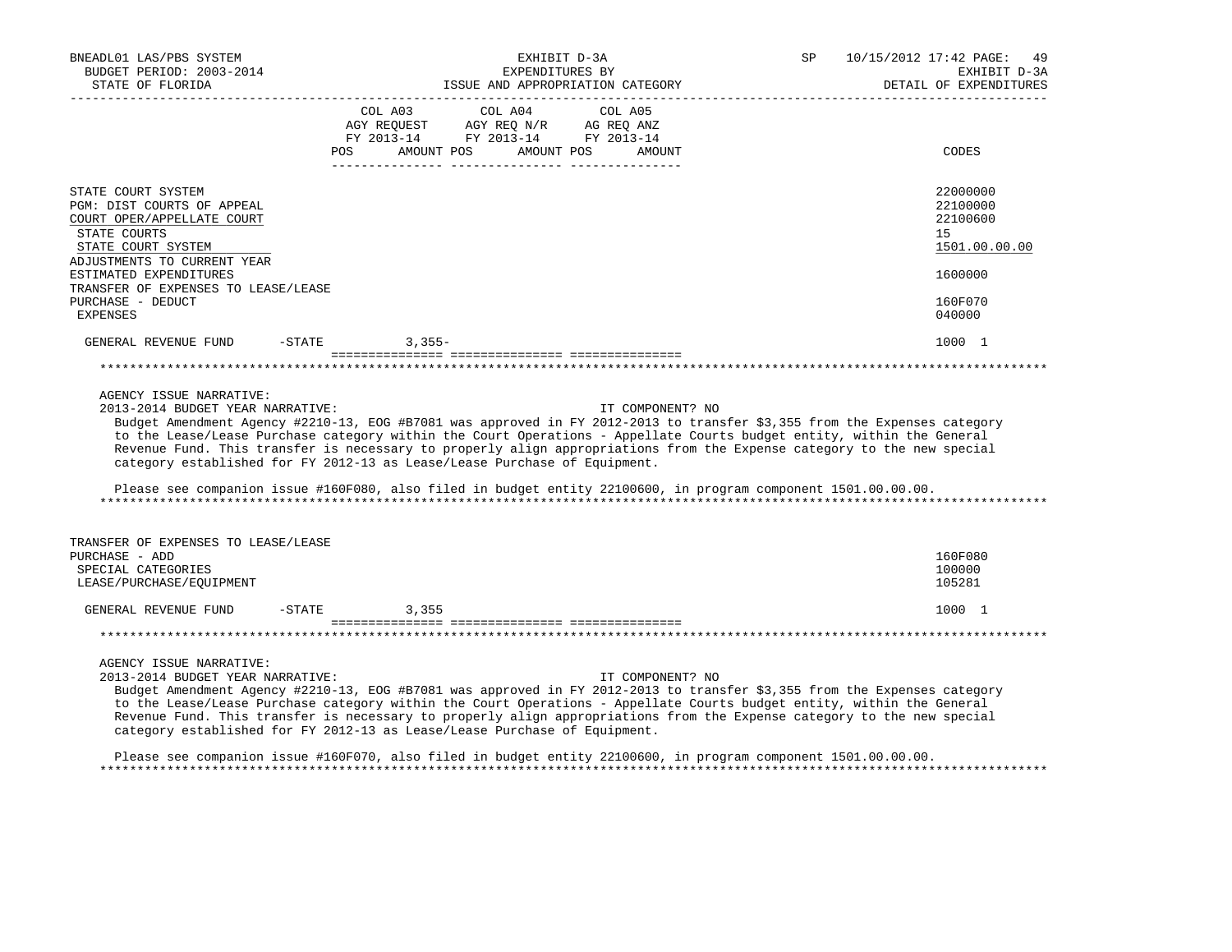| BNEADL01 LAS/PBS SYSTEM<br>BUDGET PERIOD: 2003-2014<br>STATE OF FLORIDA<br>-------------------                                                      | EXHIBIT D-3A<br>EXPENDITURES BY<br>ISSUE AND APPROPRIATION CATEGORY                                                                                                                                                                                                                                                                                                                                                                                                                     | SP               | 10/15/2012 17:42 PAGE:<br>50<br>EXHIBIT D-3A<br>DETAIL OF EXPENDITURES |
|-----------------------------------------------------------------------------------------------------------------------------------------------------|-----------------------------------------------------------------------------------------------------------------------------------------------------------------------------------------------------------------------------------------------------------------------------------------------------------------------------------------------------------------------------------------------------------------------------------------------------------------------------------------|------------------|------------------------------------------------------------------------|
|                                                                                                                                                     | $\begin{tabular}{lcccc} CDL A03 & CDL A04 & CDL A05 \\ AGY REQUEST & AGY REQ N/R & AG REQ ANZ \\ FY & 2013-14 & FY & 2013-14 & FY & 2013-14 \end{tabular}$<br>AMOUNT POS AMOUNT POS<br>POS                                                                                                                                                                                                                                                                                              | AMOUNT           | CODES                                                                  |
|                                                                                                                                                     |                                                                                                                                                                                                                                                                                                                                                                                                                                                                                         |                  |                                                                        |
| STATE COURT SYSTEM<br>PGM: DIST COURTS OF APPEAL<br>COURT OPER/APPELLATE COURT<br>STATE COURTS<br>STATE COURT SYSTEM<br>ADJUSTMENTS TO CURRENT YEAR |                                                                                                                                                                                                                                                                                                                                                                                                                                                                                         |                  | 22000000<br>22100000<br>22100600<br>15<br>1501.00.00.00                |
| ESTIMATED EXPENDITURES                                                                                                                              |                                                                                                                                                                                                                                                                                                                                                                                                                                                                                         |                  | 1600000                                                                |
| TRANSFER OF CONTRACTED SERVICES TO<br>EXPENSES - DEDUCT<br>SPECIAL CATEGORIES<br>CONTRACTED SERVICES                                                |                                                                                                                                                                                                                                                                                                                                                                                                                                                                                         |                  | 160F110<br>100000<br>100777                                            |
| GENERAL REVENUE FUND                                                                                                                                | $-STATE$<br>25,000-                                                                                                                                                                                                                                                                                                                                                                                                                                                                     |                  | 1000 1                                                                 |
|                                                                                                                                                     |                                                                                                                                                                                                                                                                                                                                                                                                                                                                                         |                  |                                                                        |
| AGENCY ISSUE NARRATIVE:<br>2013-2014 BUDGET YEAR NARRATIVE:<br>District Court of Appeal.                                                            | Budget Amendment Agency #2205-13, EOG #B7080 was approved in FY 2012-2013 to transfer \$25,000 from the Contracted<br>Services category to the Expenses category within the Court Operations - Appellate Courts budget entity, within the<br>General Revenue Fund. This transfer is necessary to properly align budget with the contractual obligations of the Fourth<br>Please see companion issue #160F120, also filed in budget entity 22100600, in program component 1501.00.00.00. | IT COMPONENT? NO |                                                                        |
| TRANSFER OF CONTRACTED SERVICES TO<br>EXPENSES - ADD                                                                                                |                                                                                                                                                                                                                                                                                                                                                                                                                                                                                         |                  | 160F120                                                                |
| <b>EXPENSES</b>                                                                                                                                     |                                                                                                                                                                                                                                                                                                                                                                                                                                                                                         |                  | 040000                                                                 |
| GENERAL REVENUE FUND -STATE                                                                                                                         | 25,000                                                                                                                                                                                                                                                                                                                                                                                                                                                                                  |                  | 1000 1                                                                 |
|                                                                                                                                                     |                                                                                                                                                                                                                                                                                                                                                                                                                                                                                         |                  |                                                                        |
| AGENCY ISSUE NARRATIVE:<br>2013-2014 BUDGET YEAR NARRATIVE:<br>District Court of Appeal.                                                            | Budget Amendment Agency #2205-13, EOG #B7080 was approved in FY 2012-2013 to transfer \$25,000 from the Contracted<br>Services category to the Expenses category within the Court Operations - Appellate Courts budget entity, within the<br>General Revenue Fund. This transfer is necessary to properly align budget with the contractual obligations of the Fourth                                                                                                                   | IT COMPONENT? NO |                                                                        |
|                                                                                                                                                     | Please see companion issue #160F110, also filed in budget entity 22100600, in program component 1501.00.00.00.                                                                                                                                                                                                                                                                                                                                                                          |                  |                                                                        |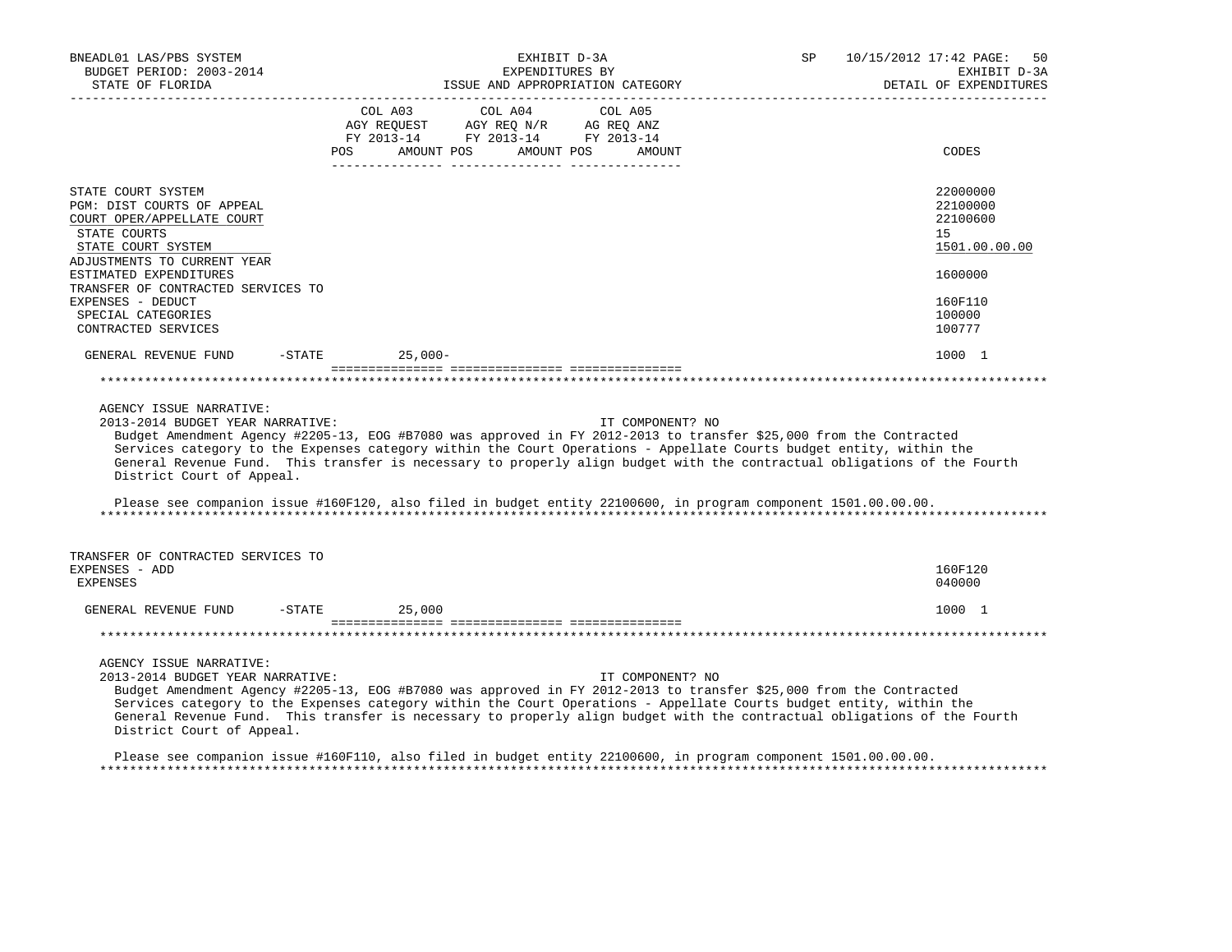| BNEADL01 LAS/PBS SYSTEM<br>BUDGET PERIOD: 2003-2014<br>STATE OF FLORIDA                                                                                                                                                                                       |  |                    | EXHIBIT D-3A<br>EXPENDITURES BY                                                                                 | ISSUE AND APPROPRIATION CATEGORY | SP 10/15/2012 17:42 PAGE:<br>51<br>EXHIBIT D-3A<br>DETAIL OF EXPENDITURES                         |
|---------------------------------------------------------------------------------------------------------------------------------------------------------------------------------------------------------------------------------------------------------------|--|--------------------|-----------------------------------------------------------------------------------------------------------------|----------------------------------|---------------------------------------------------------------------------------------------------|
|                                                                                                                                                                                                                                                               |  | POS                | COL A03 COL A04 COL A05<br>AGY REQUEST AGY REQ N/R AG REQ ANZ<br>FY 2013-14 FY 2013-14 FY 2013-14<br>AMOUNT POS | AMOUNT POS<br>AMOUNT             | CODES                                                                                             |
| STATE COURT SYSTEM<br>PGM: DIST COURTS OF APPEAL<br>COURT OPER/APPELLATE COURT<br>STATE COURTS<br>STATE COURT SYSTEM<br>NONRECURRING EXPENDITURES<br>BUILDING, FACILITIES MAINTENANCE,<br>AND OPERATIONAL UPKEEP<br>SPECIAL CATEGORIES<br>CONTRACTED SERVICES |  |                    |                                                                                                                 |                                  | 22000000<br>22100000<br>22100600<br>15<br>1501.00.00.00<br>2100000<br>2103002<br>100000<br>100777 |
| GENERAL REVENUE FUND                                                                                                                                                                                                                                          |  | $-$ STATE 51,000 - |                                                                                                                 |                                  | 1000 1                                                                                            |
| EOUIPMENT NEEDS<br>REPLACEMENT EQUIPMENT<br>OPERATING CAPITAL OUTLAY                                                                                                                                                                                          |  |                    |                                                                                                                 |                                  | 2400000<br>2401150<br>060000                                                                      |
| GENERAL REVENUE FUND                                                                                                                                                                                                                                          |  |                    | -STATE 42,572 42,572                                                                                            |                                  | 1000 1                                                                                            |
| SPECIAL CATEGORIES<br>CONTRACTED SERVICES                                                                                                                                                                                                                     |  |                    |                                                                                                                 |                                  | 100000<br>100777                                                                                  |
| GENERAL REVENUE FUND                                                                                                                                                                                                                                          |  |                    | $-$ STATE $15, 463$ $15, 463$                                                                                   |                                  | 1000 1                                                                                            |
| TOTAL: REPLACEMENT EOUIPMENT                                                                                                                                                                                                                                  |  |                    | 58.035                                                                                                          |                                  | 2401150                                                                                           |
|                                                                                                                                                                                                                                                               |  |                    |                                                                                                                 |                                  |                                                                                                   |

AGENCY ISSUE NARRATIVE:

2013-2014 BUDGET YEAR NARRATIVE: IT COMPONENT? NO

 (1) The Third District Court of the Appeal (DCA) requests a total of \$48,035 non-recurring funds to purchase new office workstations for the Clerk of Court office staff; \$42,572 in the Operating Capital Outlay (OCO) category and \$5,463 in the Contracted Services category.

 The Clerk's office work area was configured and furnished in 1976. Desks and credenzas are in disrepair and no longer comply with today's office equipment needs. Electrical power sources and data lines are provided by sub-standard power poles that are vertically installed in three locations. Electric power is also supplied to several desks with extension cords and power strips located under the desks within the employees reach. This arrangement is a potential fire hazard and safety issue. The design of the requested workstations will integrate power and data lines within the units, thereby alleviating existing issues. A portion of the requested funds will be used to address these electrical issues.

 In some cases, employee desks' are adjoined together without any partitions separating them. Employees are forced to talk over one another and may be distracted easily. It is not conducive to a productive and efficient working environment. New modular furniture for the Clerk's office will provide enhanced efficiency and productivity, increased communication, proper computer connectivity, reduced noise levels and, with the appropriate design, maximize available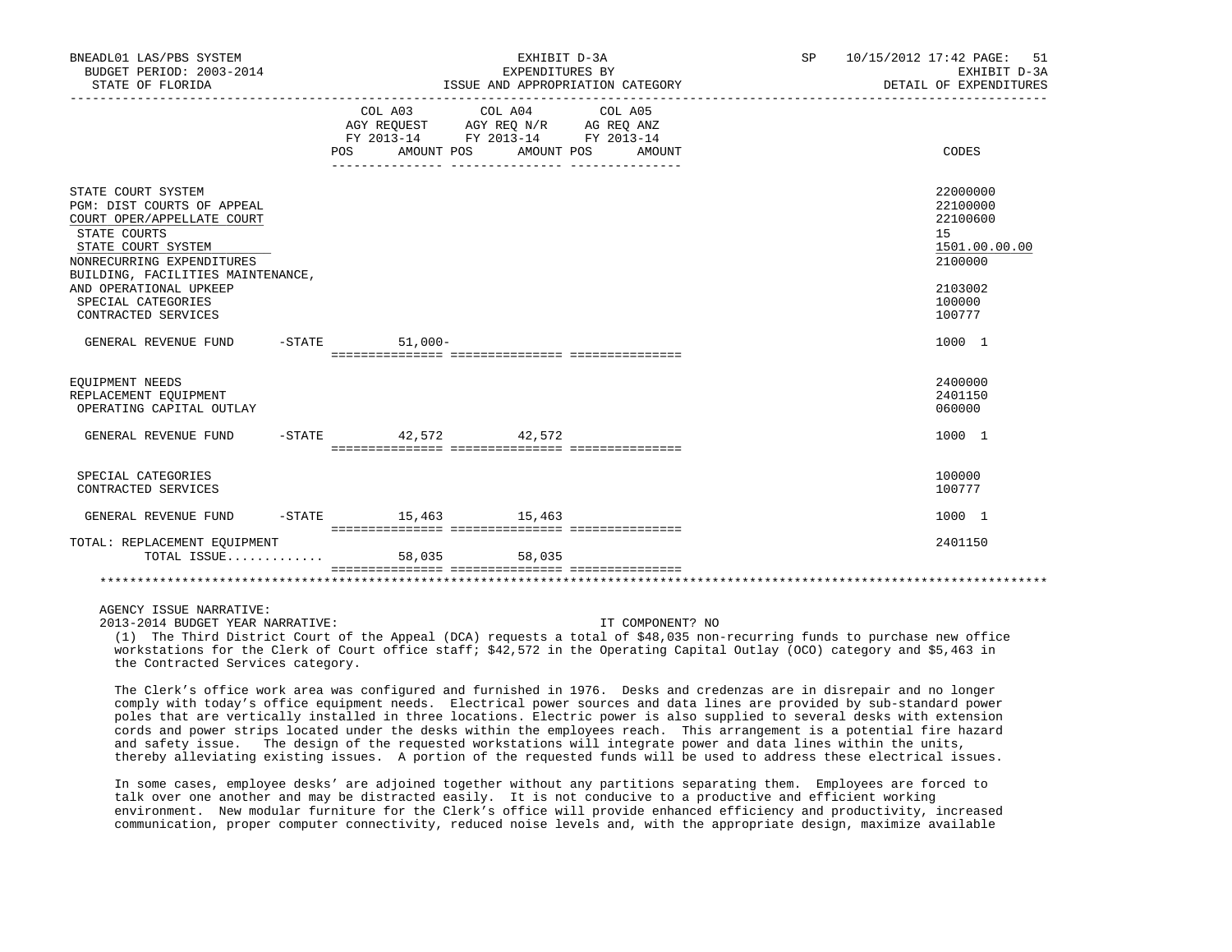| BNEADL01 LAS/PBS SYSTEM<br>BUDGET PERIOD: 2003-2014<br>STATE OF FLORIDA                                                                                          | EXHIBIT D-3A<br>EXPENDITURES BY<br>ISSUE AND APPROPRIATION CATEGORY                                                                               | 10/15/2012 17:42 PAGE: 52<br>SP<br>EXHIBIT D-3A<br>DETAIL OF EXPENDITURES     |
|------------------------------------------------------------------------------------------------------------------------------------------------------------------|---------------------------------------------------------------------------------------------------------------------------------------------------|-------------------------------------------------------------------------------|
|                                                                                                                                                                  | COL A03 COL A04 COL A05<br>AGY REOUEST<br>AGY REO N/R AG REO ANZ<br>FY 2013-14 FY 2013-14 FY 2013-14<br>AMOUNT POS<br>AMOUNT POS<br>AMOUNT<br>POS | CODES                                                                         |
| STATE COURT SYSTEM<br>PGM: DIST COURTS OF APPEAL<br>COURT OPER/APPELLATE COURT<br>STATE COURTS<br>STATE COURT SYSTEM<br>EOUIPMENT NEEDS<br>REPLACEMENT EOUIPMENT |                                                                                                                                                   | 22000000<br>22100000<br>22100600<br>15<br>1501.00.00.00<br>2400000<br>2401150 |

 office space. Additionally, proper ergonomic design of the workstations will prevent repetitive strain injuries, which over time may result in worker's compensation claims or long-term disability issues.

 If this issue is not funded, the court will be unable to improve the productivity and efficiency of the Clerk's office operations or to resolve the existing safety hazards that may result in fire and strain or injuries to the employees.

 (2) The Fifth District Court of Appeal requests a total of \$10,000 non-recurring funds in the Contracted Services category for the replacement of one security rolling gate. The court facility is equipped with three rolling security gates that limit access to a secured parking structure utilized by staff and judges. Two smaller gates are located on the court's first level and one large gate is located on the second level. The larger gate is at the end of its service life and must be replaced.

 The court facility is less than 100 feet from the Intracoastal Waterway and approximately one mile from the Atlantic Ocean. The second floor gate is exposed to a direct flow of corrosive sea air. As a result, anything made of metal, such as the security gate, springs, mounting plates and other hardware rust more quickly causing failures. Although the gate is currently still operational, procedures have been modified to limit the opening and closing of the gate in an effort to extend its lifespan. These procedural changes are not conducive to most efficient operation of the court. The duty tested life of the gate is approximately 150,000 cycles which has been far exceeded.

 If this issue is not funded, there may be a compromise of the security of the facility and obstruction of access to court personnel.

 Budget Request Total: \$58,035 (non-recurring) \*\*\*\*\*\*\*\*\*\*\*\*\*\*\*\*\*\*\*\*\*\*\*\*\*\*\*\*\*\*\*\*\*\*\*\*\*\*\*\*\*\*\*\*\*\*\*\*\*\*\*\*\*\*\*\*\*\*\*\*\*\*\*\*\*\*\*\*\*\*\*\*\*\*\*\*\*\*\*\*\*\*\*\*\*\*\*\*\*\*\*\*\*\*\*\*\*\*\*\*\*\*\*\*\*\*\*\*\*\*\*\*\*\*\*\*\*\*\*\*\*\*\*\*\*\*\*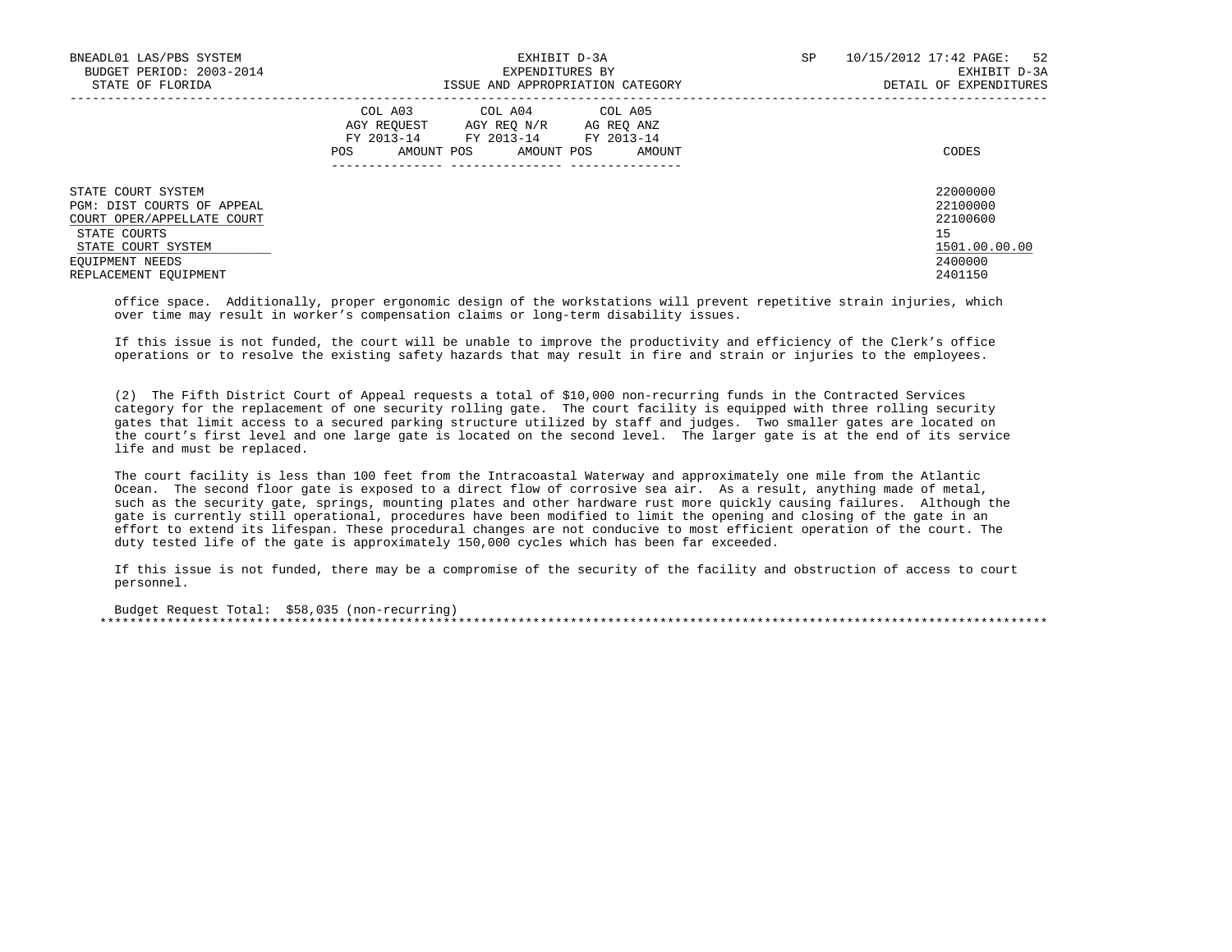| BNEADL01 LAS/PBS SYSTEM<br>BUDGET PERIOD: 2003-2014<br>STATE OF FLORIDA                                                                                                                                                                          |                              | EXHIBIT D-3A<br>EXPENDITURES BY<br>ISSUE AND APPROPRIATION CATEGORY                                                       | SP <sub>2</sub> | 10/15/2012 17:42 PAGE: 53<br>EXHIBIT D-3A<br>DETAIL OF EXPENDITURES |  |
|--------------------------------------------------------------------------------------------------------------------------------------------------------------------------------------------------------------------------------------------------|------------------------------|---------------------------------------------------------------------------------------------------------------------------|-----------------|---------------------------------------------------------------------|--|
|                                                                                                                                                                                                                                                  | POS<br>AMOUNT POS            | COL A03 COL A04 COL A05<br>AGY REQUEST AGY REQ N/R AG REQ ANZ<br>FY 2013-14 FY 2013-14 FY 2013-14<br>AMOUNT POS<br>AMOUNT |                 | CODES                                                               |  |
| STATE COURT SYSTEM<br>PGM: DIST COURTS OF APPEAL<br>COURT OPER/APPELLATE COURT<br>STATE COURTS<br>STATE COURT SYSTEM<br>ANNUALIZATION OF ADMINISTERED<br>FUNDS APPROPRIATIONS<br>STATE HEALTH INSURANCE ADJUSTMENT<br>FOR FY 2012-13 - 10 MONTHS |                              |                                                                                                                           |                 | 22000000<br>22100000<br>22100600<br>15<br>1501.00.00.00<br>26A0000  |  |
| <b>ANNUALIZATION</b><br>SALARIES AND BENEFITS                                                                                                                                                                                                    |                              |                                                                                                                           |                 | 26A1830<br>010000                                                   |  |
| GENERAL REVENUE FUND -STATE<br>ADMINISTRATIVE TRUST FUND -STATE<br>STATE COURTS REVENUE TF - STATE                                                                                                                                               | 149,050<br>12,545<br>113,460 |                                                                                                                           |                 | 1000 1<br>2021 1<br>2057 1                                          |  |
| TOTAL APPRO                                                                                                                                                                                                                                      | 275,055                      |                                                                                                                           |                 |                                                                     |  |
| WORKLOAD<br>CENTRAL STAFF WORKLOAD<br>SALARY RATE<br>SALARY RATE 131,136                                                                                                                                                                         |                              |                                                                                                                           |                 | 3000000<br>3000050<br>000000                                        |  |
| SALARIES AND BENEFITS                                                                                                                                                                                                                            | 2.00                         |                                                                                                                           |                 | 010000                                                              |  |
| GENERAL REVENUE FUND                                                                                                                                                                                                                             | $-$ STATE<br>168,313         |                                                                                                                           |                 | 1000 1                                                              |  |
| <b>EXPENSES</b>                                                                                                                                                                                                                                  |                              |                                                                                                                           |                 | 040000                                                              |  |
| GENERAL REVENUE FUND                                                                                                                                                                                                                             | -STATE 20,036 7,614          |                                                                                                                           |                 | 1000 1                                                              |  |
| SPECIAL CATEGORIES<br>TR/DMS/HR SVCS/STW CONTRCT                                                                                                                                                                                                 |                              |                                                                                                                           |                 | 100000<br>107040                                                    |  |
| GENERAL REVENUE FUND                                                                                                                                                                                                                             | $-$ STATE<br>446             |                                                                                                                           |                 | 1000 1                                                              |  |
| TOTAL: CENTRAL STAFF WORKLOAD<br>TOTAL POSITIONS 2.00<br>TOTAL ISSUE $188,795$<br>TOTAL SALARY RATE 131,136                                                                                                                                      |                              | 7,614                                                                                                                     |                 | 3000050                                                             |  |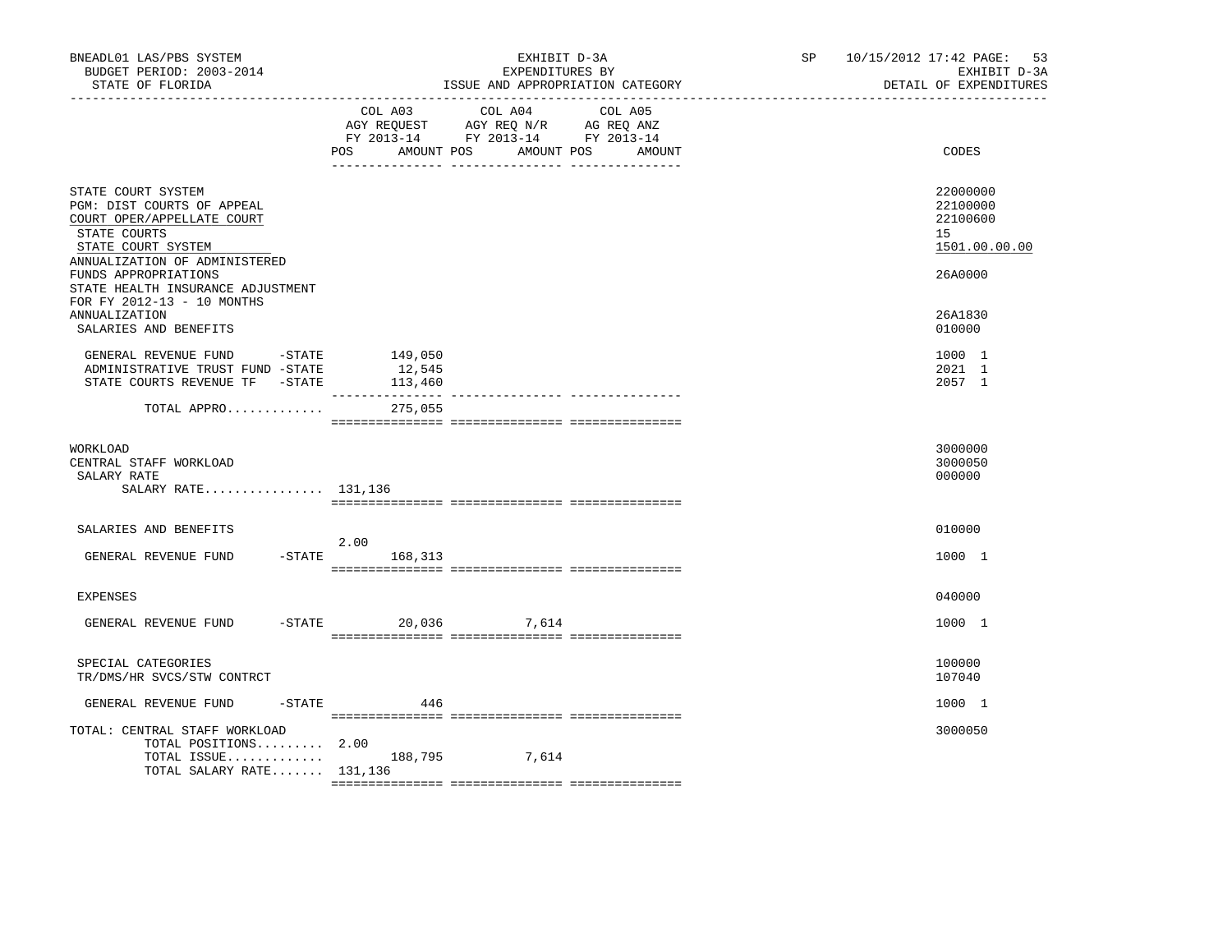| BNEADL01 LAS/PBS SYSTEM<br>BUDGET PERIOD: 2003-2014<br>STATE OF FLORIDA | EXHIBIT D-3A<br>EXPENDITURES BY<br>ISSUE AND APPROPRIATION CATEGORY                                                                                              | SP<br>10/15/2012 17:42 PAGE:<br>54<br>EXHIBIT D-3A<br>DETAIL OF EXPENDITURES |
|-------------------------------------------------------------------------|------------------------------------------------------------------------------------------------------------------------------------------------------------------|------------------------------------------------------------------------------|
|                                                                         | COL A03<br>COL A04<br>COL A05<br>AGY REOUEST<br>AGY REO N/R<br>AG REO ANZ<br>FY 2013-14<br>FY 2013-14<br>FY 2013-14<br>AMOUNT POS<br>AMOUNT POS<br>POS<br>AMOUNT | CODES                                                                        |
| STATE COURT SYSTEM<br>PGM: DIST COURTS OF APPEAL                        |                                                                                                                                                                  | 22000000<br>22100000                                                         |
| COURT OPER/APPELLATE COURT                                              |                                                                                                                                                                  | 22100600                                                                     |
| STATE COURTS                                                            |                                                                                                                                                                  | 15                                                                           |
| STATE COURT SYSTEM                                                      |                                                                                                                                                                  | 1501.00.00.00                                                                |
| WORKLOAD                                                                |                                                                                                                                                                  | 3000000                                                                      |
| CENTRAL STAFF WORKLOAD                                                  |                                                                                                                                                                  | 3000050                                                                      |
|                                                                         |                                                                                                                                                                  |                                                                              |

# AGENCY ISSUE NARRATIVE:

2013-2014 BUDGET YEAR NARRATIVE: IT COMPONENT? NO

 The Second District Court of Appeal (Second DCA) requests \$188,795 in recurring salary and benefits funding for two central staff attorney positions. Since the most recent additional judge arrived 18 years ago, the Second DCA's filings have increased by over 40%. The district's ability to manage such a considerable and significant increase in filings has in the past been due to the availability of central staff attorneys and the effective use of technology.

 In recent years, however, the court's ability to process cases came at the expense of time dedicated to a given case. Now, the court is simply falling behind. This is evidenced by the fact that the district's clearance rate (i.e., the number of cases filed compared to the number of cases that were disposed in the same time period) dropped from 98.5% in FY 2010/11 to 88% in FY 2011/12.

 The impact of inadequate staffing on the court's ability to perform its mission has already been addressed in the Florida Supreme Court's recent opinion regarding the need for additional judges in the Second DCA. Specifically, the Supreme Court attributed the workload needs in the district with the growth in prison population and post-conviction motions and the fact that there were "fewer central staff attorneys to assist the judges with legal research and related case processing matters due to budget reductions." (In Re: Certification of Need for Additional Judges, December 15, 2011.)

 The approved staffing methodology for law clerks is 2.8 FTE staff attorneys per judge, creating a presumed need for an additional 2.0 FTE staff attorneys in the Second DCA. Furthermore, in the opinion cited above, the Florida Supreme Court certified the need for a 15th judge on the Second DCA. Based on the current staffing of 37.0 staff attorneys, adding a 15th judge would create a presumed net need for an additional 5.0 FTE staff attorneys (15 x 2.8= 42).

 The necessity for 2.0 FTE additional staff attorneys is further justified by evidence that the Second DCA's filings-to-staff attorney ratio is significantly higher than the statewide average. In January 2012, there were 165.0 FTE staff attorneys in the district court system. Dividing all district court filings (26,412 filings in 2011) by 165 staff attorneys results in a statewide average of 160 filings-per-staff-attorney. The Second DCA's ratio for this same time period was 182 filings-per-attorney.

 Florida's district courts of appeal provide litigants with effective and efficient appellate review and help to assure the correct interpretation and application of the law across the state. Legal issues that are timely and efficiently resolved lead to predictability and a stable legal environment. Individuals, families, businesses, the criminal justice system, and the economy rely on due process protections and the right of appeal for both civil and criminal cases.

 If this request for adequate staffing is not funded, the Second DCA will be unable to maintain a respectable clearance rate and a growing backlog of cases will result. When there are significant delays in the disposition of cases, there is uncertainty as to rights and remedies. Those businesses and individuals that may be evaluating the possibility of doing business and living in this state would undoubtedly see this as a negative.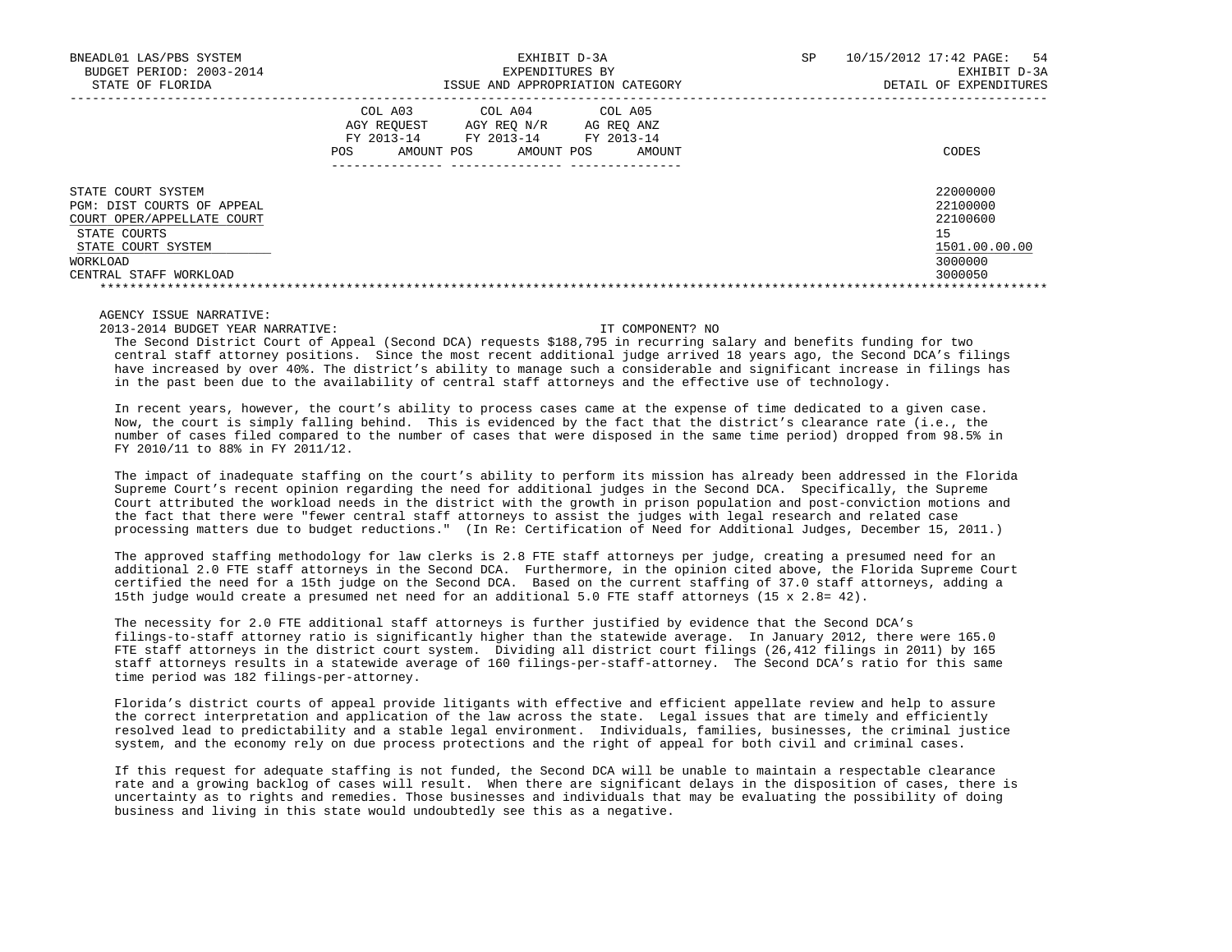| BNEADL01 LAS/PBS SYSTEM<br>BUDGET PERIOD: 2003-2014                                            | EXHIBIT D-3A<br>EXPENDITURES BY                                                                                                                      | SP<br>10/15/2012 17:42 PAGE: 55<br>EXHIBIT D-3A |
|------------------------------------------------------------------------------------------------|------------------------------------------------------------------------------------------------------------------------------------------------------|-------------------------------------------------|
| STATE OF FLORIDA                                                                               | ISSUE AND APPROPRIATION CATEGORY                                                                                                                     | DETAIL OF EXPENDITURES                          |
|                                                                                                | COL A03 COL A04 COL A05<br>AGY REOUEST<br>AGY REO N/R<br>AG REO ANZ<br>FY 2013-14 FY 2013-14 FY 2013-14<br>AMOUNT POS<br>POS<br>AMOUNT POS<br>AMOUNT | CODES                                           |
|                                                                                                |                                                                                                                                                      |                                                 |
| STATE COURT SYSTEM<br>PGM: DIST COURTS OF APPEAL<br>COURT OPER/APPELLATE COURT<br>STATE COURTS |                                                                                                                                                      | 22000000<br>22100000<br>22100600<br>15          |
| STATE COURT SYSTEM                                                                             |                                                                                                                                                      | 1501.00.00.00                                   |
| WORKLOAD                                                                                       |                                                                                                                                                      | 3000000                                         |
| CENTRAL STAFF WORKLOAD                                                                         |                                                                                                                                                      | 3000050                                         |

 Expenses and Human Resource Services amounts for all positions were calculated using the standards outlined in FY 2013-2014 Legislative Budget Request Instructions. All positions are requested at ten percent above the base salary to allow the State Courts System to competitively recruit and retain employees. All FTE costs included in this issue assume a July 1, 2013 effective date.

 Budget Request Total: \$188,795 (\$7,614 non-recurring) \*\*\*\*\*\*\*\*\*\*\*\*\*\*\*\*\*\*\*\*\*\*\*\*\*\*\*\*\*\*\*\*\*\*\*\*\*\*\*\*\*\*\*\*\*\*\*\*\*\*\*\*\*\*\*\*\*\*\*\*\*\*\*\*\*\*\*\*\*\*\*\*\*\*\*\*\*\*\*\*\*\*\*\*\*\*\*\*\*\*\*\*\*\*\*\*\*\*\*\*\*\*\*\*\*\*\*\*\*\*\*\*\*\*\*\*\*\*\*\*\*\*\*\*\*\*\*

| POSITION DETAIL OF SALARIES AND BENEFITS:             | FTE  | BASE RATE | ADDITIVES | BENEFITS | SUBTOTAL     | LAPSE<br>- 왕 | LAPSED SALARIES<br>AND BENEFITS |
|-------------------------------------------------------|------|-----------|-----------|----------|--------------|--------------|---------------------------------|
| A03 - AGY REOUEST FY 2013-14                          |      |           |           |          |              |              |                                 |
| NEW POSITIONS<br>8270 CAREER ATTORNEY<br>C2000 001    | 2.00 | 131,136   |           | 37,177   | 168,313 0.00 |              | 168,313                         |
| TOTALS FOR ISSUE BY FUND<br>1000 GENERAL REVENUE FUND |      |           |           |          |              |              | 168,313                         |
|                                                       | 2.00 | 131,136   |           | 37,177   | 168,313      |              | 168,313                         |

\*\*\*\*\*\*\*\*\*\*\*\*\*\*\*\*\*\*\*\*\*\*\*\*\*\*\*\*\*\*\*\*\*\*\*\*\*\*\*\*\*\*\*\*\*\*\*\*\*\*\*\*\*\*\*\*\*\*\*\*\*\*\*\*\*\*\*\*\*\*\*\*\*\*\*\*\*\*\*\*\*\*\*\*\*\*\*\*\*\*\*\*\*\*\*\*\*\*\*\*\*\*\*\*\*\*\*\*\*\*\*\*\*\*\*\*\*\*\*\*\*\*\*\*\*\*\*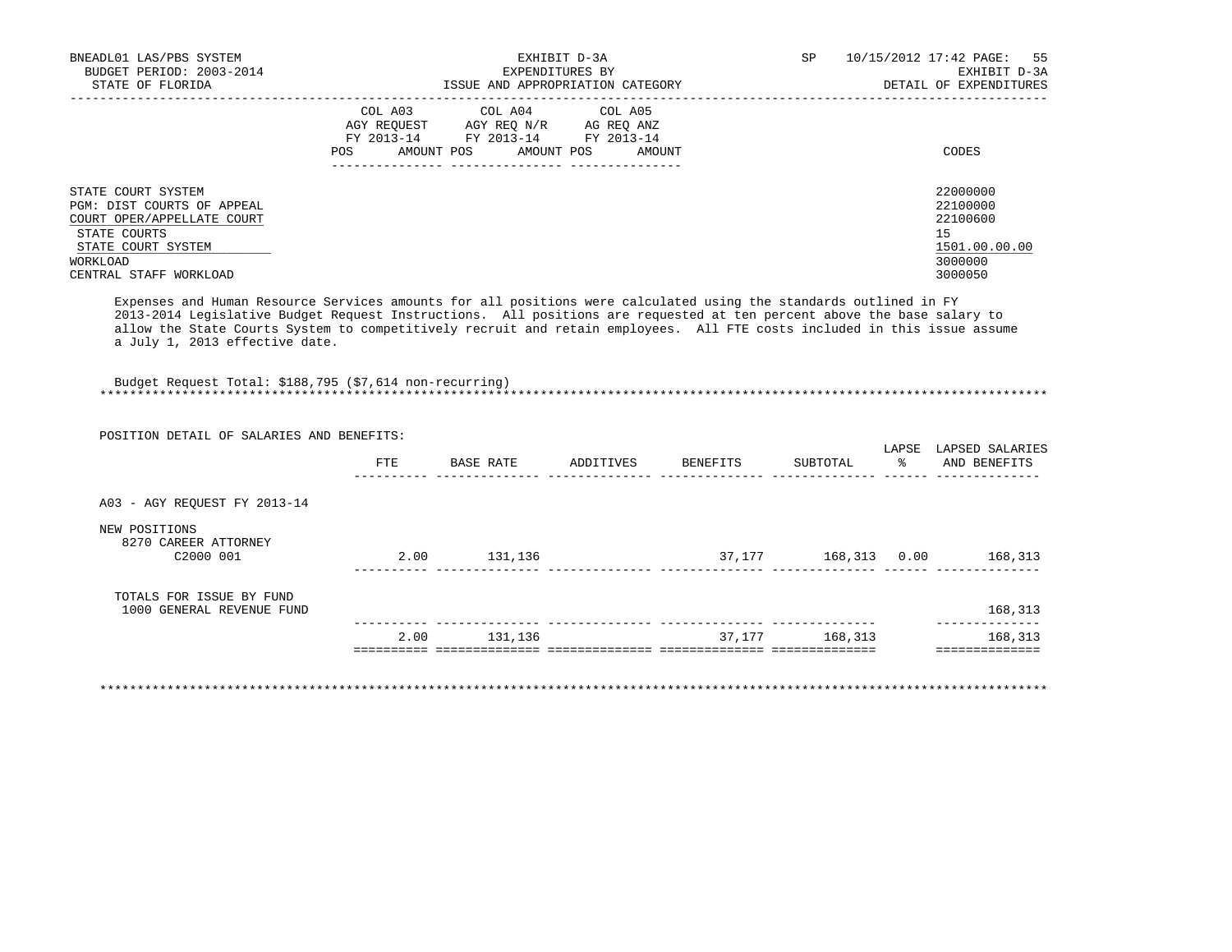| BNEADL01 LAS/PBS SYSTEM<br>BUDGET PERIOD: 2003-2014<br>STATE OF FLORIDA                                                                                                                           |                            | EXHIBIT D-3A<br>EXPENDITURES BY<br>ISSUE AND APPROPRIATION CATEGORY<br>___________________________________                         | 10/15/2012 17:42 PAGE: 56<br>SP<br>EXHIBIT D-3A<br>DETAIL OF EXPENDITURES               |
|---------------------------------------------------------------------------------------------------------------------------------------------------------------------------------------------------|----------------------------|------------------------------------------------------------------------------------------------------------------------------------|-----------------------------------------------------------------------------------------|
|                                                                                                                                                                                                   | COL A03<br><b>POS</b>      | COL A04<br>COL A05<br>AGY REQUEST AGY REQ N/R AG REQ ANZ<br>FY 2013-14 FY 2013-14 FY 2013-14<br>AMOUNT POS<br>AMOUNT POS<br>AMOUNT | CODES                                                                                   |
| STATE COURT SYSTEM<br>PGM: DIST COURTS OF APPEAL<br>COURT OPER/APPELLATE COURT<br>STATE COURTS<br>STATE COURT SYSTEM<br>WORKLOAD<br>APPELLATE COURT WORKLOAD<br>SALARY RATE<br>SALARY RATE 43,680 |                            |                                                                                                                                    | 22000000<br>22100000<br>22100600<br>15<br>1501.00.00.00<br>3000000<br>3000100<br>000000 |
| SALARIES AND BENEFITS                                                                                                                                                                             |                            |                                                                                                                                    | 010000                                                                                  |
| GENERAL REVENUE FUND                                                                                                                                                                              | 1.00<br>$-STATE$<br>59,461 |                                                                                                                                    | 1000 1                                                                                  |
| EXPENSES                                                                                                                                                                                          |                            |                                                                                                                                    | 040000                                                                                  |
| GENERAL REVENUE FUND                                                                                                                                                                              |                            | $-STATE$ 10,018 3,807                                                                                                              | 1000 1                                                                                  |
| SPECIAL CATEGORIES<br>TR/DMS/HR SVCS/STW CONTRCT                                                                                                                                                  |                            |                                                                                                                                    | 100000<br>107040                                                                        |
| GENERAL REVENUE FUND<br>-STATE                                                                                                                                                                    |                            | 223                                                                                                                                | 1000 1                                                                                  |
| TOTAL: APPELLATE COURT WORKLOAD<br>TOTAL POSITIONS $1.00$<br>TOTAL ISSUE<br>TOTAL SALARY RATE 43,680                                                                                              | 69,702                     | 3,807                                                                                                                              | 3000100                                                                                 |
|                                                                                                                                                                                                   |                            |                                                                                                                                    |                                                                                         |
| AGENCY ISSUE NARRATIVE:                                                                                                                                                                           |                            |                                                                                                                                    |                                                                                         |

 2013-2014 BUDGET YEAR NARRATIVE: IT COMPONENT? NO The Second District Court of Appeal (Second DCA) requests \$69,702 in recurring salary and benefits funding for a second user support position. The position is required because the court currently has only 1.0 FTE technology position for all network and computer support for its Tampa and Lakeland operations.

 User support includes: maintain and support two local and wireless networks, desktop and peripherals; provide user support for all software applications, client/server and e-mail applications; maintain hardware, including network servers, desktop equipment, laptops, networked printers, recording equipment for the court's oral argument sessions, video conferencing equipment, and Voice over Internet Protocol (VoIP) phone systems; implement critical information technology security processes; maintain property records for hardware on the inventory schedule; coordinate and manage ongoing vendor-provided maintenance; coordinate and provide user training; publish the court's opinions online; and maintain the court's website.

The Second DCA is the second largest court in the district court system, with the second highest number of users (96.0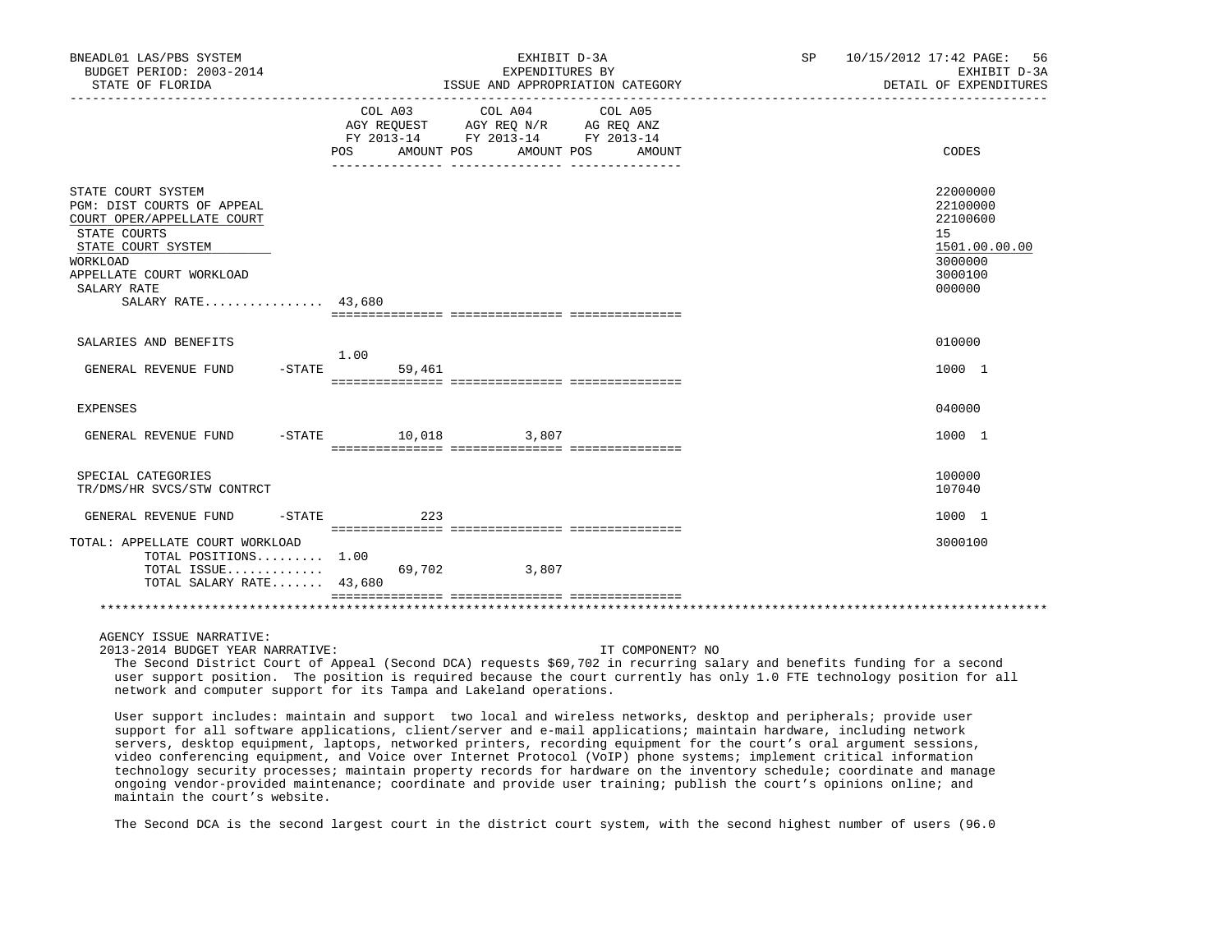| BNEADL01 LAS/PBS SYSTEM<br>BUDGET PERIOD: 2003-2014<br>STATE OF FLORIDA                                                                                      | EXHIBIT D-3A<br>EXPENDITURES BY<br>ISSUE AND APPROPRIATION CATEGORY                                                                                  | 10/15/2012 17:42 PAGE:<br>57<br>SP<br>EXHIBIT D-3A<br>DETAIL OF EXPENDITURES  |
|--------------------------------------------------------------------------------------------------------------------------------------------------------------|------------------------------------------------------------------------------------------------------------------------------------------------------|-------------------------------------------------------------------------------|
|                                                                                                                                                              | COL A03 COL A04 COL A05<br>AGY REOUEST<br>AGY REO N/R<br>AG REO ANZ<br>FY 2013-14 FY 2013-14<br>FY 2013-14<br>AMOUNT POS AMOUNT POS<br>POS<br>AMOUNT | CODES                                                                         |
| STATE COURT SYSTEM<br>PGM: DIST COURTS OF APPEAL<br>COURT OPER/APPELLATE COURT<br>STATE COURTS<br>STATE COURT SYSTEM<br>WORKLOAD<br>APPELLATE COURT WORKLOAD |                                                                                                                                                      | 22000000<br>22100000<br>22100600<br>15<br>1501.00.00.00<br>3000000<br>3000100 |

 FTE). User support needs are compounded by the fact that the court operates from two locations (Lakeland and Tampa) that are 32 miles apart, which necessitates the maintenance and support of two network systems. The court's single information technology (IT) administrator must shoulder the duties that are generally performed by two people in the other districts, compounded by the necessity of traveling between the distant court branches to do so. Further, the court goes without IT support when its sole administrator is ill or on vacation.

 In addition, the Second DCA is a pilot site for the "eFACTS" project, the appellate court electronic document solution under development by the Office of the State Courts Administrator. The eFACTS solution recently began user acceptance testing, which exponentially increases the need for user support personnel.

 If this issue is not funded, the Second DCA will continue to have insufficient staff resources to maintain and support the court's IT infrastructure, functions and systems.

 Expenses and Human Resource Services amounts for all positions were calculated using the standards outlined in FY 2013-2014 Legislative Budget Request Instructions. All positions are requested at ten percent above the base salary to allow the State Courts System to competitively recruit and retain employees. All FTE costs included in this issue assume a July 1, 2013 effective date.

| Budget Request Total: \$69,702 (\$3,807 non-recurring) |  |
|--------------------------------------------------------|--|
|                                                        |  |

| POSITION DETAIL OF SALARIES AND BENEFITS:  |      |           |           |          |          |            |                                 |
|--------------------------------------------|------|-----------|-----------|----------|----------|------------|---------------------------------|
|                                            | FTE  | BASE RATE | ADDITIVES | BENEFITS | SUBTOTAL | LAPSE<br>ዱ | LAPSED SALARIES<br>AND BENEFITS |
| A03 - AGY REQUEST FY 2013-14               |      |           |           |          |          |            |                                 |
| NEW POSITIONS<br>4210 USER SUPPORT ANALYST |      |           |           |          |          |            |                                 |
| C3000 001                                  | 1.00 | 43,680    |           | 15,781   | 59,461   | 0.00       | 59,461                          |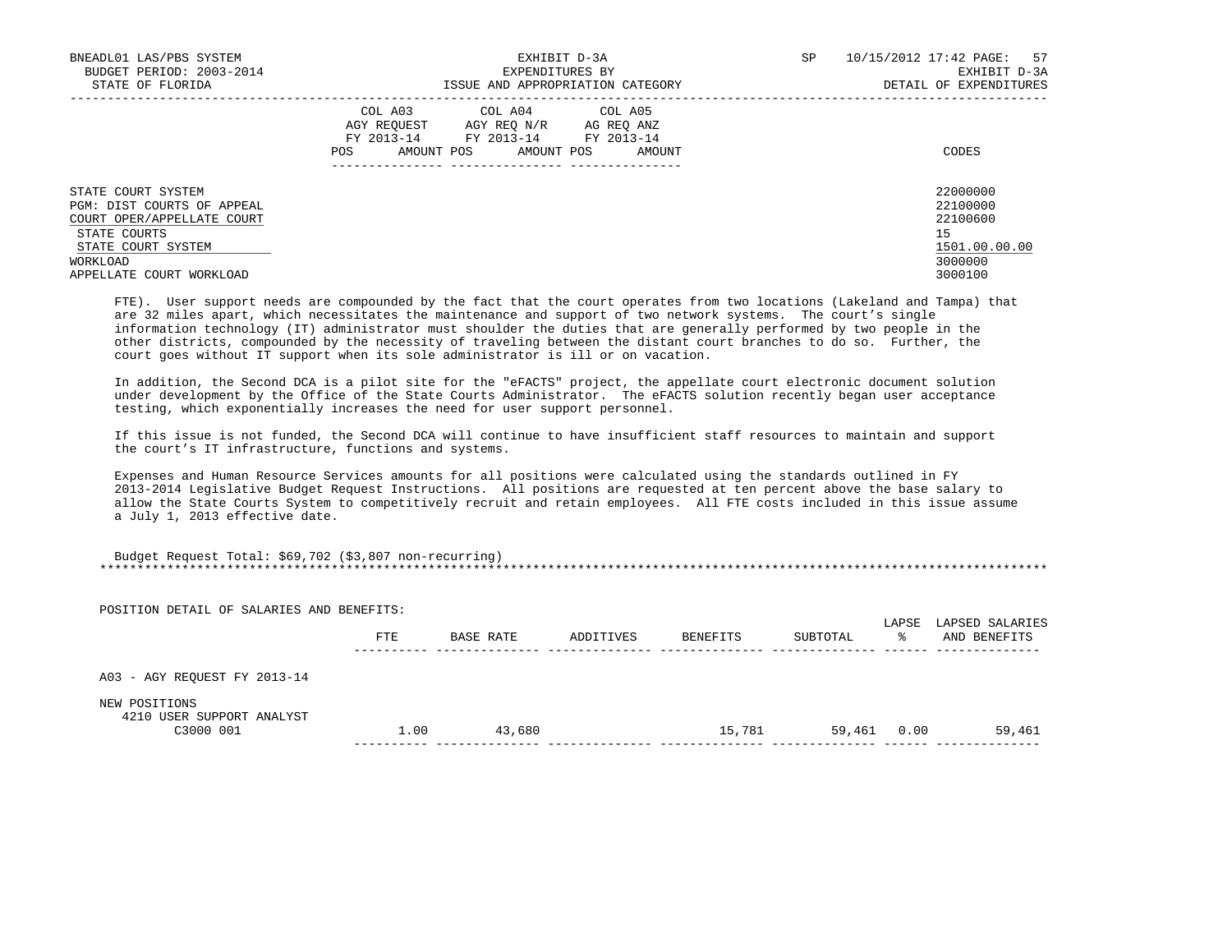| BNEADL01 LAS/PBS SYSTEM<br>BUDGET PERIOD: 2003-2014<br>STATE OF FLORIDA                                                                                      | EXHIBIT D-3A<br>EXPENDITURES BY<br>ISSUE AND APPROPRIATION CATEGORY |         |                                                |                                                                                                                   |  | SP            | 10/15/2012 17:42 PAGE:<br>58<br>EXHIBIT D-3A<br>DETAIL OF EXPENDITURES                     |
|--------------------------------------------------------------------------------------------------------------------------------------------------------------|---------------------------------------------------------------------|---------|------------------------------------------------|-------------------------------------------------------------------------------------------------------------------|--|---------------|--------------------------------------------------------------------------------------------|
|                                                                                                                                                              | POS                                                                 | COL A03 | COL A04<br>___________________________________ | COL A05<br>AGY REQUEST AGY REQ N/R AG REQ ANZ<br>FY 2013-14 FY 2013-14 FY 2013-14<br>AMOUNT POS AMOUNT POS AMOUNT |  |               | CODES                                                                                      |
| STATE COURT SYSTEM<br>PGM: DIST COURTS OF APPEAL<br>COURT OPER/APPELLATE COURT<br>STATE COURTS<br>STATE COURT SYSTEM<br>WORKLOAD<br>APPELLATE COURT WORKLOAD |                                                                     |         |                                                |                                                                                                                   |  |               | 22000000<br>22100000<br>22100600<br>15 <sub>1</sub><br>1501.00.00.00<br>3000000<br>3000100 |
| POSITION DETAIL OF SALARIES AND BENEFITS:                                                                                                                    |                                                                     |         |                                                | FTE BASE RATE ADDITIVES BENEFITS                                                                                  |  | SUBTOTAL      | LAPSE LAPSED SALARIES<br>% AND BENEFITS                                                    |
| A03 - AGY REOUEST FY 2013-14                                                                                                                                 |                                                                     |         |                                                |                                                                                                                   |  |               | __________ ______ __________________                                                       |
| NEW POSITIONS                                                                                                                                                |                                                                     |         |                                                |                                                                                                                   |  |               |                                                                                            |
| TOTALS FOR ISSUE BY FUND<br>1000 GENERAL REVENUE FUND                                                                                                        |                                                                     |         |                                                |                                                                                                                   |  |               | 59,461<br>-------------                                                                    |
|                                                                                                                                                              |                                                                     |         | 1.00 43,680                                    |                                                                                                                   |  | 15,781 59,461 | 59,461<br>==============                                                                   |
| CERTIFICATION OF ADDITIONAL<br><b>JUDGESHIPS</b><br>SALARY RATE<br>SALARY RATE 288,155                                                                       |                                                                     |         |                                                |                                                                                                                   |  |               | 3009310<br>000000                                                                          |
| SALARIES AND BENEFITS                                                                                                                                        |                                                                     |         |                                                |                                                                                                                   |  |               | 010000                                                                                     |
| GENERAL REVENUE FUND                                                                                                                                         | 4.00<br>$-$ STATE                                                   | 374,443 |                                                |                                                                                                                   |  |               | 1000 1                                                                                     |
| <b>EXPENSES</b>                                                                                                                                              |                                                                     |         |                                                |                                                                                                                   |  |               | 040000                                                                                     |
| GENERAL REVENUE FUND                                                                                                                                         | $-STATE$                                                            |         | 43,072 15,228                                  |                                                                                                                   |  |               | 1000 1                                                                                     |
| SPECIAL CATEGORIES<br>TR/DMS/HR SVCS/STW CONTRCT                                                                                                             |                                                                     |         |                                                |                                                                                                                   |  |               | 100000<br>107040                                                                           |
| GENERAL REVENUE FUND<br>$-$ STATE                                                                                                                            |                                                                     | 892     |                                                |                                                                                                                   |  |               | 1000 1                                                                                     |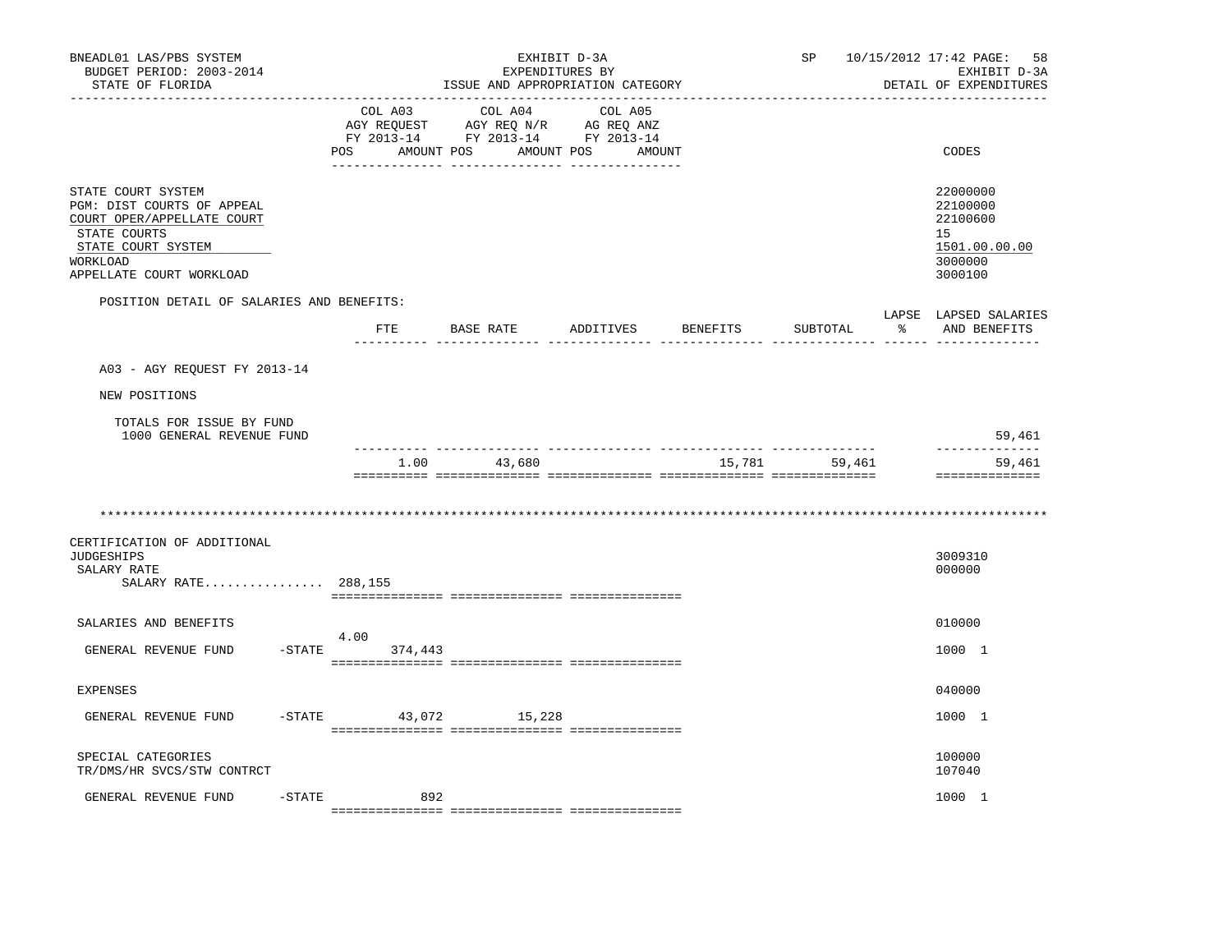| BNEADL01 LAS/PBS SYSTEM                                                                                                                                                                                                            | EXHIBIT D-3A    |                                                                                                                                                                                                                                                      |                  |        | 10/15/2012 17:42 PAGE:<br>SP |  |                        |
|------------------------------------------------------------------------------------------------------------------------------------------------------------------------------------------------------------------------------------|-----------------|------------------------------------------------------------------------------------------------------------------------------------------------------------------------------------------------------------------------------------------------------|------------------|--------|------------------------------|--|------------------------|
| BUDGET PERIOD: 2003-2014                                                                                                                                                                                                           | EXPENDITURES BY |                                                                                                                                                                                                                                                      |                  |        |                              |  | EXHIBIT D-3A           |
| STATE OF FLORIDA                                                                                                                                                                                                                   |                 |                                                                                                                                                                                                                                                      |                  |        |                              |  | DETAIL OF EXPENDITURES |
|                                                                                                                                                                                                                                    |                 | COL A03 COL A04                                                                                                                                                                                                                                      | COL A05          |        |                              |  |                        |
|                                                                                                                                                                                                                                    |                 |                                                                                                                                                                                                                                                      |                  |        |                              |  |                        |
|                                                                                                                                                                                                                                    |                 | $\begin{tabular}{lllllll} \bf AGY \,\, &\bf REGUEST \,\, &\bf AGY \,\, &\bf REQ \,\, &\bf N/R \,\, &\bf AG \,\, &\bf REQ \,\, &\bf ANZ \,\, \\ \bf FY \,\, &\bf 2013-14 \,\, &\bf FY \,\, &\bf 2013-14 \,\, &\bf FY \,\, &\bf 2013-14 \end{tabular}$ |                  |        |                              |  |                        |
|                                                                                                                                                                                                                                    |                 | POS AMOUNT POS AMOUNT POS AMOUNT                                                                                                                                                                                                                     |                  |        |                              |  | CODES                  |
|                                                                                                                                                                                                                                    |                 |                                                                                                                                                                                                                                                      |                  |        |                              |  |                        |
| STATE COURT SYSTEM                                                                                                                                                                                                                 |                 |                                                                                                                                                                                                                                                      |                  |        |                              |  | 22000000               |
| PGM: DIST COURTS OF APPEAL                                                                                                                                                                                                         |                 |                                                                                                                                                                                                                                                      |                  |        |                              |  | 22100000               |
| COURT OPER/APPELLATE COURT                                                                                                                                                                                                         |                 |                                                                                                                                                                                                                                                      |                  |        |                              |  | 22100600               |
| STATE COURTS                                                                                                                                                                                                                       |                 |                                                                                                                                                                                                                                                      |                  |        |                              |  | 15                     |
| STATE COURT SYSTEM                                                                                                                                                                                                                 |                 |                                                                                                                                                                                                                                                      |                  |        |                              |  | 1501.00.00.00          |
| WORKLOAD                                                                                                                                                                                                                           |                 |                                                                                                                                                                                                                                                      |                  |        |                              |  | 3000000                |
| CERTIFICATION OF ADDITIONAL                                                                                                                                                                                                        |                 |                                                                                                                                                                                                                                                      |                  |        |                              |  |                        |
| <b>JUDGESHIPS</b>                                                                                                                                                                                                                  |                 |                                                                                                                                                                                                                                                      |                  |        |                              |  | 3009310                |
|                                                                                                                                                                                                                                    |                 |                                                                                                                                                                                                                                                      |                  |        |                              |  |                        |
| TOTAL: CERTIFICATION OF ADDITIONAL                                                                                                                                                                                                 |                 |                                                                                                                                                                                                                                                      |                  |        |                              |  | 3009310                |
| JUDGESHIPS                                                                                                                                                                                                                         |                 |                                                                                                                                                                                                                                                      |                  |        |                              |  |                        |
| TOTAL POSITIONS 4.00                                                                                                                                                                                                               |                 |                                                                                                                                                                                                                                                      |                  |        |                              |  |                        |
| TOTAL ISSUE 418,407 15,228<br>TOTAL SALARY RATE 288,155                                                                                                                                                                            |                 |                                                                                                                                                                                                                                                      |                  |        |                              |  |                        |
|                                                                                                                                                                                                                                    |                 |                                                                                                                                                                                                                                                      |                  |        |                              |  |                        |
|                                                                                                                                                                                                                                    |                 |                                                                                                                                                                                                                                                      |                  |        |                              |  |                        |
|                                                                                                                                                                                                                                    |                 |                                                                                                                                                                                                                                                      |                  |        |                              |  |                        |
| AGENCY ISSUE NARRATIVE:                                                                                                                                                                                                            |                 |                                                                                                                                                                                                                                                      |                  |        |                              |  |                        |
| 2013-2014 BUDGET YEAR NARRATIVE:                                                                                                                                                                                                   |                 |                                                                                                                                                                                                                                                      | IT COMPONENT? NO |        |                              |  |                        |
| Certification of Additional Judgeships: This issue is being filed as a placeholder, pending the Supreme Court Order                                                                                                                |                 |                                                                                                                                                                                                                                                      |                  |        |                              |  |                        |
| certifying the need for additional judgeships for FY 2013-14. The placeholder is for: 1 Appellate Court Judge, 1                                                                                                                   |                 |                                                                                                                                                                                                                                                      |                  |        |                              |  |                        |
| Appellate Court Judicial Assistant, and 2 Law Clerks totaling 4 FTE.                                                                                                                                                               |                 |                                                                                                                                                                                                                                                      |                  |        |                              |  |                        |
|                                                                                                                                                                                                                                    |                 |                                                                                                                                                                                                                                                      |                  |        |                              |  |                        |
| Expenses and Human Resource Services amounts for all positions were calculated using the standards outlined in FY 2013-14                                                                                                          |                 |                                                                                                                                                                                                                                                      |                  |        |                              |  |                        |
| Legislative Budget Request Instructions. All staff positions are requested at ten percent above the base salary to allow                                                                                                           |                 |                                                                                                                                                                                                                                                      |                  |        |                              |  |                        |
| the State Courts System to competitively recruit and retain employees. All FTE costs included in this issue assume a                                                                                                               |                 |                                                                                                                                                                                                                                                      |                  |        |                              |  |                        |
| July 1, 2013 effective date.                                                                                                                                                                                                       |                 |                                                                                                                                                                                                                                                      |                  |        |                              |  |                        |
|                                                                                                                                                                                                                                    |                 |                                                                                                                                                                                                                                                      |                  |        |                              |  |                        |
| Please see companion issue #3009310 also filed in Budget Entity 22300100, Program Component 1501.00.00.00, Budget Entity<br>22300200, Program Component 1501.00.00.00 and Budget Entity 22010200, Program Component 1602.00.00.00. |                 |                                                                                                                                                                                                                                                      |                  |        |                              |  |                        |
|                                                                                                                                                                                                                                    |                 |                                                                                                                                                                                                                                                      |                  |        |                              |  |                        |
| Total Budget Request: 4 FTE; \$418,407 (\$15,228 non-recurring)                                                                                                                                                                    |                 |                                                                                                                                                                                                                                                      |                  |        |                              |  |                        |
|                                                                                                                                                                                                                                    |                 |                                                                                                                                                                                                                                                      |                  |        |                              |  |                        |
|                                                                                                                                                                                                                                    |                 |                                                                                                                                                                                                                                                      |                  |        |                              |  |                        |
|                                                                                                                                                                                                                                    |                 |                                                                                                                                                                                                                                                      |                  |        |                              |  |                        |
| POSITION DETAIL OF SALARIES AND BENEFITS:                                                                                                                                                                                          |                 |                                                                                                                                                                                                                                                      |                  |        |                              |  | LAPSE LAPSED SALARIES  |
|                                                                                                                                                                                                                                    | ETE             | BASE RATE ADDITIVES BENEFITS                                                                                                                                                                                                                         |                  |        | SUBTOTAL                     |  | % AND BENEFITS         |
|                                                                                                                                                                                                                                    |                 |                                                                                                                                                                                                                                                      |                  |        |                              |  |                        |
|                                                                                                                                                                                                                                    |                 |                                                                                                                                                                                                                                                      |                  |        |                              |  |                        |
| A03 - AGY REOUEST FY 2013-14                                                                                                                                                                                                       |                 |                                                                                                                                                                                                                                                      |                  |        |                              |  |                        |
|                                                                                                                                                                                                                                    |                 |                                                                                                                                                                                                                                                      |                  |        |                              |  |                        |
| NEW POSITIONS                                                                                                                                                                                                                      |                 |                                                                                                                                                                                                                                                      |                  |        |                              |  |                        |
| 9809 JUDGE - DISTRICT COURT OF APPEAL                                                                                                                                                                                              |                 |                                                                                                                                                                                                                                                      |                  |        |                              |  |                        |
| C8000 001                                                                                                                                                                                                                          |                 | 1.00 150,077                                                                                                                                                                                                                                         |                  |        | 36,878 186,955 0.00          |  | 186,955                |
| 8230 LAW CLERK                                                                                                                                                                                                                     |                 |                                                                                                                                                                                                                                                      |                  |        |                              |  |                        |
| C8002 001                                                                                                                                                                                                                          | 2.00            | 100,224                                                                                                                                                                                                                                              |                  | 33,211 | 133,435 0.00                 |  | 133,435                |
| 8140 APPELLATE JUDICIAL ASST - DISTRICT COURT                                                                                                                                                                                      |                 |                                                                                                                                                                                                                                                      |                  |        |                              |  |                        |
|                                                                                                                                                                                                                                    |                 |                                                                                                                                                                                                                                                      |                  |        |                              |  |                        |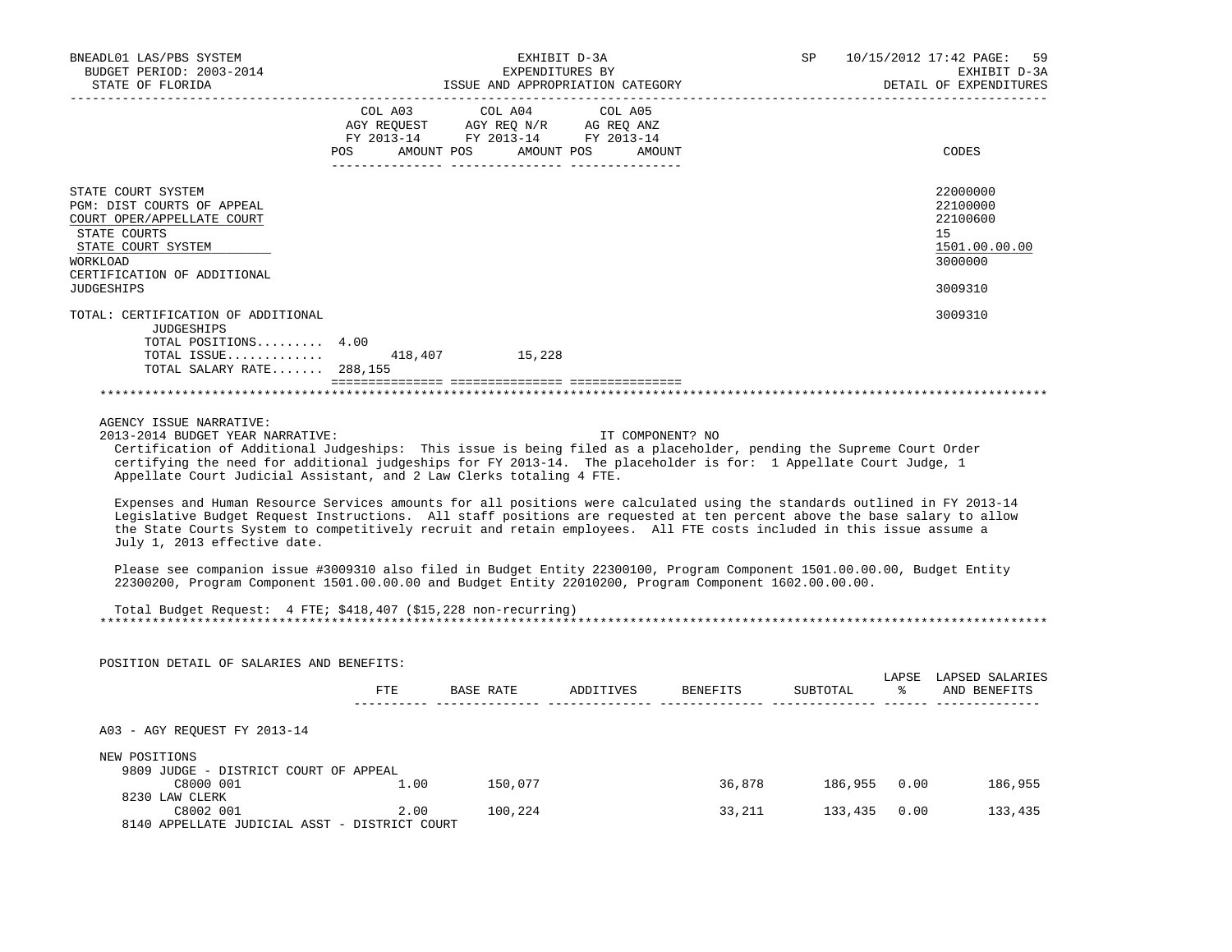| BNEADL01 LAS/PBS SYSTEM<br>BUDGET PERIOD: 2003-2014<br>STATE OF FLORIDA                                                                                                              | EXHIBIT D-3A<br>EXPENDITURES BY<br>ISSUE AND APPROPRIATION CATEGORY<br>_________________________________                              |  | SP 10/15/2012 17:42 PAGE: 60<br>EXHIBIT D-3A<br>DETAIL OF EXPENDITURES |                                                                               |
|--------------------------------------------------------------------------------------------------------------------------------------------------------------------------------------|---------------------------------------------------------------------------------------------------------------------------------------|--|------------------------------------------------------------------------|-------------------------------------------------------------------------------|
|                                                                                                                                                                                      | COL A03 COL A04 COL A05<br>AGY REQUEST AGY REQ N/R AG REQ ANZ<br>FY 2013-14 FY 2013-14 FY 2013-14<br>POS AMOUNT POS AMOUNT POS AMOUNT |  |                                                                        | CODES                                                                         |
| STATE COURT SYSTEM<br>PGM: DIST COURTS OF APPEAL<br>COURT OPER/APPELLATE COURT<br>STATE COURTS<br>STATE COURT SYSTEM<br>WORKLOAD<br>CERTIFICATION OF ADDITIONAL<br><b>JUDGESHIPS</b> |                                                                                                                                       |  |                                                                        | 22000000<br>22100000<br>22100600<br>15<br>1501.00.00.00<br>3000000<br>3009310 |
| POSITION DETAIL OF SALARIES AND BENEFITS:                                                                                                                                            | FTE BASE RATE ADDITIVES BENEFITS                                                                                                      |  | SUBTOTAL %                                                             | LAPSE LAPSED SALARIES<br>AND BENEFITS                                         |
| A03 - AGY REQUEST FY 2013-14                                                                                                                                                         |                                                                                                                                       |  |                                                                        |                                                                               |
| NEW POSITIONS<br>C8001 001                                                                                                                                                           | $1.00$ $33,353$ $4,501$ $16,199$ $54,053$ $0.00$ $54,053$                                                                             |  |                                                                        |                                                                               |
| TOTALS FOR ISSUE BY FUND<br>1000 GENERAL REVENUE FUND                                                                                                                                |                                                                                                                                       |  |                                                                        | 374,443<br>--------------                                                     |
|                                                                                                                                                                                      | 4.00 283,654 4,501 86,288 374,443                                                                                                     |  |                                                                        | 374,443<br>==============                                                     |
|                                                                                                                                                                                      |                                                                                                                                       |  |                                                                        |                                                                               |
| <b>COMPENSATION ISSUES</b><br>JUDICIAL BRANCH PAY PLAN<br>SALARIES AND BENEFITS                                                                                                      |                                                                                                                                       |  |                                                                        | 4400000<br>4400A10<br>010000                                                  |
| GENERAL REVENUE FUND -STATE 714, 211                                                                                                                                                 |                                                                                                                                       |  |                                                                        | 1000 1                                                                        |
|                                                                                                                                                                                      |                                                                                                                                       |  |                                                                        |                                                                               |
| AGENCY ISSUE NARRATIVE:                                                                                                                                                              |                                                                                                                                       |  |                                                                        |                                                                               |

2013-2014 BUDGET YEAR NARRATIVE: IT COMPONENT? NO

 The Supreme Court requests \$5,507,361 to provide a 3.5 percent competitive salary adjustment for all State Courts System (SCS) employees, effective July 1, 2013. In the event the legislature provides a salary adjustment for state employees for the 2013-14 Fiscal Year, the Court requests any necessary additional funding sufficient to provide all SCS employees with a 3.5 percent competitive salary adjustment.

 The lack of salary increases since October 1, 2006, compounded by the elimination of 237 positions, has led to the present critical situation where work load has increased and pay for SCS employees has fallen further and further behind competing employers in state and local government. This is evidenced by salary comparisons, turnover and recruitment problems. The branch is experiencing difficulty in reaching its Long Range Strategic Plan goal of supporting competency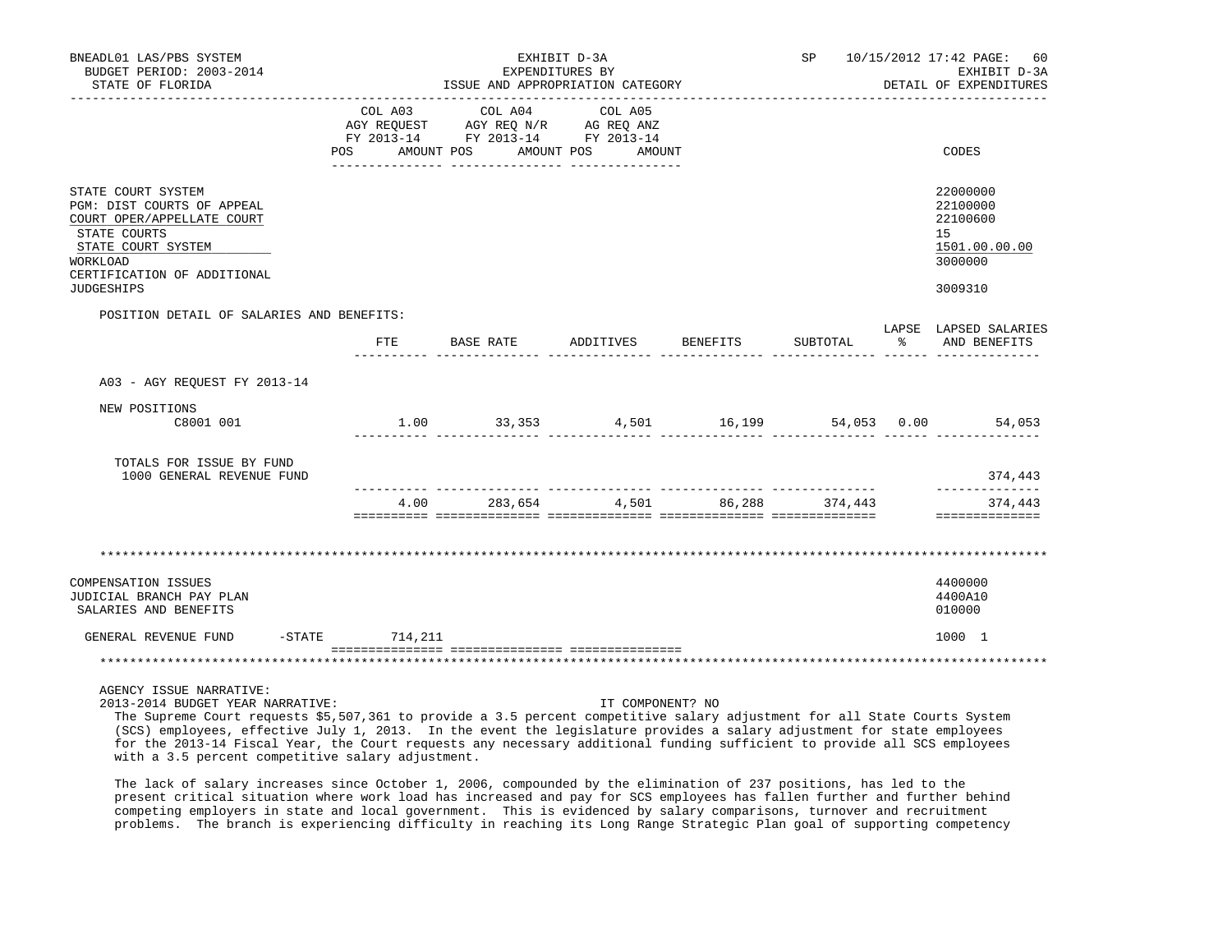| BNEADL01 LAS/PBS SYSTEM<br>BUDGET PERIOD: 2003-2014<br>STATE OF FLORIDA                                                                                                 | EXHIBIT D-3A<br>EXPENDITURES BY<br>ISSUE AND APPROPRIATION CATEGORY                                                                                        | SP<br>10/15/2012 17:42 PAGE: 61<br>EXHIBIT D-3A<br>DETAIL OF EXPENDITURES     |
|-------------------------------------------------------------------------------------------------------------------------------------------------------------------------|------------------------------------------------------------------------------------------------------------------------------------------------------------|-------------------------------------------------------------------------------|
|                                                                                                                                                                         | COL A03<br>COL A04 COL A05<br>AGY REOUEST<br>AGY REO N/R<br>AG REO ANZ<br>FY 2013-14<br>FY 2013-14 FY 2013-14<br>AMOUNT POS<br>AMOUNT POS<br>AMOUNT<br>POS | CODES                                                                         |
| STATE COURT SYSTEM<br>PGM: DIST COURTS OF APPEAL<br>COURT OPER/APPELLATE COURT<br>STATE COURTS<br>STATE COURT SYSTEM<br>COMPENSATION ISSUES<br>JUDICIAL BRANCH PAY PLAN |                                                                                                                                                            | 22000000<br>22100000<br>22100600<br>15<br>1501.00.00.00<br>4400000<br>4400A10 |

 and quality. Success in this regard depends on the branch's ability to attract, hire and retain highly qualified and competent employees. As well, competitive pay and opportunities for monetary incentives in recognition of excellent service and performance are motivating factors for continued improvement in support of creating efficiencies for the branch.

 Average salaries of SCS employees are nearly ten percent behind competing employers. Some high level positions are being held vacant because, due to the starting salaries, no suitable applicants could be found. Since October 2009, sixteen employees in the Office of the State Courts Administrator (OSCA) alone accepted positions with executive branch agencies. That is nearly 10 percent of the OSCA workforce. The average pay increase realized by these employees is over \$6,800 with five of the employees taking positions with salary increases over \$10,000, not including enhanced benefits. This loss of key managers and other high performers, who had developed broad knowledge bases of critical judicial branch operations, has brought significant organizational challenges in already difficult times. These challenges are compounded by the loss of long-term employees who have recently retired or will be retiring, resulting in an essential need to develop and retain existing employees to ensure expertise. Filling knowledge gaps ensures the continued development of efficiencies in the work of the State Courts System.

 In the trial courts, it additionally has become especially difficult to fill and to retain constitutionally mandated due process positions such as Court Reporters and Court Interpreters at current pay levels. The gap between pay for SCS court reporting and court interpreting employees and those employed by the federal government and counties, as well as those providing services by contract, continues to grow. For example, the base rate of pay for court reporters in the federal court in Miami is \$77,641 while the starting salary of a court reporter in the trial courts is \$47,569. This comparison holds equally true for court interpreters. The starting salary for a court interpreter for the federal court in Miami was \$71,384 in 2009 while the starting salary for a certified court interpreter in the trial courts is \$41,268.

 As the economy improves, the employment environment is sure to become increasingly competitive. The State Courts System needs to be able to retain and recruit top talent to ensure that justice is served in the most efficient and effective manner to the people of Florida.

 It should be noted that it is the policy of the Supreme Court to advocate that all judicial officers be included in legislative pay adjustments as may be provided to employees in the branch or in state government generally.

 The request for Budget Entity 22100600 is \$714,211. Please see companion issue #4400A10 also filed in Budget Entity 22300200, Program Component 1501.00.00.00, Budget Entity 22010100, Program Component 1501.00.00.00, Budget Entity 22010200, Program Component 1602.00.00.00, Budget Entity 22300100, Program Component 1501.00.00.00 and Budget Entity 22350100, Program Component 1601.00.00.00.

 Budget Request Total: \$714,211 (recurring) \*\*\*\*\*\*\*\*\*\*\*\*\*\*\*\*\*\*\*\*\*\*\*\*\*\*\*\*\*\*\*\*\*\*\*\*\*\*\*\*\*\*\*\*\*\*\*\*\*\*\*\*\*\*\*\*\*\*\*\*\*\*\*\*\*\*\*\*\*\*\*\*\*\*\*\*\*\*\*\*\*\*\*\*\*\*\*\*\*\*\*\*\*\*\*\*\*\*\*\*\*\*\*\*\*\*\*\*\*\*\*\*\*\*\*\*\*\*\*\*\*\*\*\*\*\*\*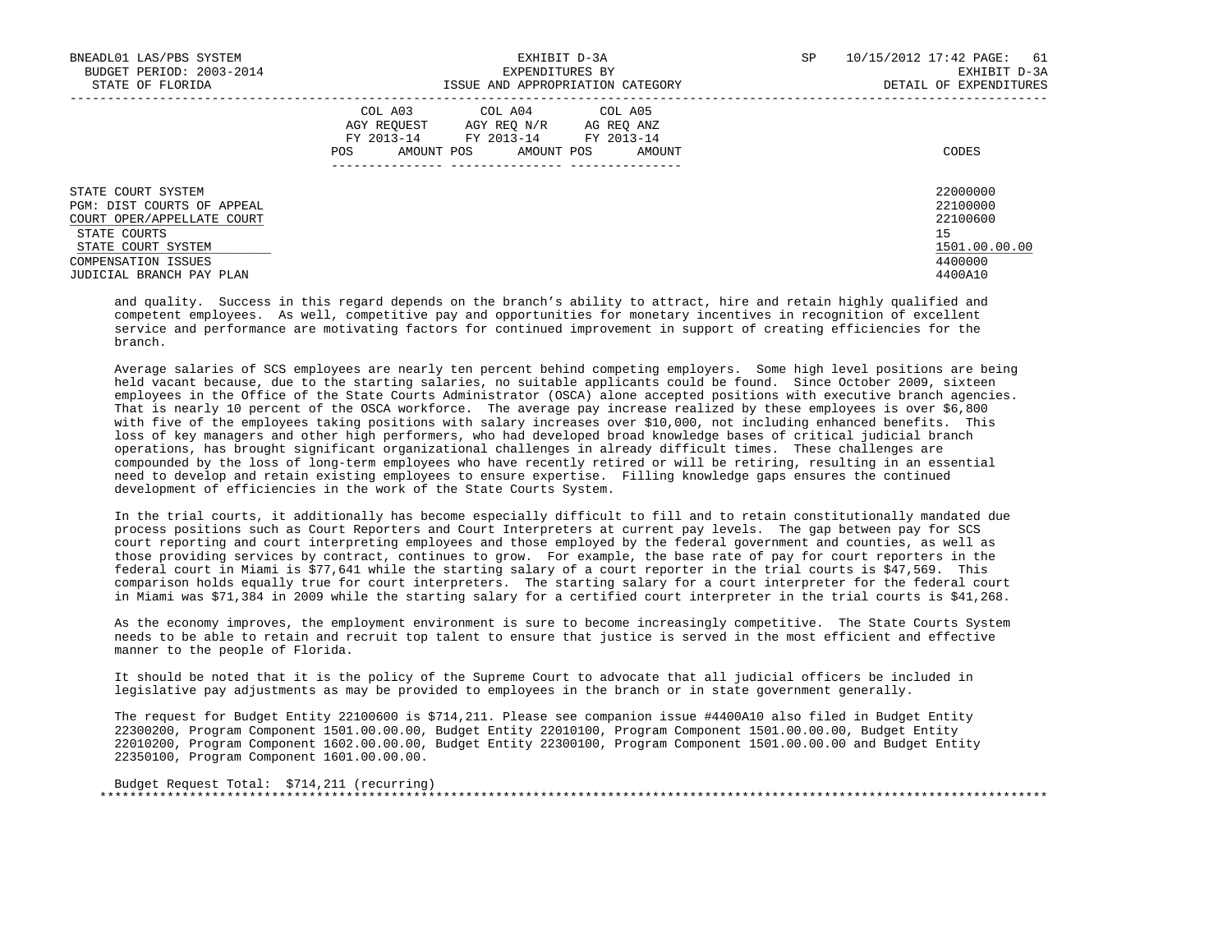| BNEADL01 LAS/PBS SYSTEM<br>BUDGET PERIOD: 2003-2014<br>STATE OF FLORIDA                                                                                                                                                                                                                                                                                                                                                                                                                                                                                                                                                                                                                                                                                                                               |                 | EXHIBIT D-3A<br>EXPENDITURES BY<br>ISSUE AND APPROPRIATION CATEGORY                                                                                                                                                                                        | SP        |                  | 10/15/2012 17:42 PAGE:<br>62<br>EXHIBIT D-3A<br>DETAIL OF EXPENDITURES |    |                                                                               |
|-------------------------------------------------------------------------------------------------------------------------------------------------------------------------------------------------------------------------------------------------------------------------------------------------------------------------------------------------------------------------------------------------------------------------------------------------------------------------------------------------------------------------------------------------------------------------------------------------------------------------------------------------------------------------------------------------------------------------------------------------------------------------------------------------------|-----------------|------------------------------------------------------------------------------------------------------------------------------------------------------------------------------------------------------------------------------------------------------------|-----------|------------------|------------------------------------------------------------------------|----|-------------------------------------------------------------------------------|
|                                                                                                                                                                                                                                                                                                                                                                                                                                                                                                                                                                                                                                                                                                                                                                                                       | COL A03         | COL A04<br>$\begin{tabular}{lllllllll} \bf{AGY} & \bf{REQUEST} & \bf{AGY} & \bf{REQ} & \bf{N/R} & \bf{AG} & \bf{REQ} & \bf{ANZ} \\ \bf{FY} & \bf{2013-14} & \bf{FY} & \bf{2013-14} & \bf{FY} & \bf{2013-14} \\ \end{tabular}$<br>POS AMOUNT POS AMOUNT POS | COL A05   | AMOUNT           |                                                                        |    | CODES                                                                         |
| STATE COURT SYSTEM<br>PGM: DIST COURTS OF APPEAL<br>COURT OPER/APPELLATE COURT<br>STATE COURTS<br>STATE COURT SYSTEM<br>COMPENSATION ISSUES<br>JUDICIAL BRANCH PAY PLAN                                                                                                                                                                                                                                                                                                                                                                                                                                                                                                                                                                                                                               |                 |                                                                                                                                                                                                                                                            |           |                  |                                                                        |    | 22000000<br>22100000<br>22100600<br>15<br>1501.00.00.00<br>4400000<br>4400A10 |
| POSITION DETAIL OF SALARIES AND BENEFITS:                                                                                                                                                                                                                                                                                                                                                                                                                                                                                                                                                                                                                                                                                                                                                             | ETE             | BASE RATE                                                                                                                                                                                                                                                  | ADDITIVES | BENEFITS         | SUBTOTAL                                                               | ႜႜ | LAPSE LAPSED SALARIES<br>AND BENEFITS                                         |
| A03 - AGY REOUEST FY 2013-14<br>CHANGES TO CURRENTLY AUTHORIZED POSITIONS<br>OTHER SALARY AMOUNT<br>1000 GENERAL REVENUE FUND                                                                                                                                                                                                                                                                                                                                                                                                                                                                                                                                                                                                                                                                         |                 |                                                                                                                                                                                                                                                            |           |                  |                                                                        |    | 714,211<br>______________                                                     |
|                                                                                                                                                                                                                                                                                                                                                                                                                                                                                                                                                                                                                                                                                                                                                                                                       |                 |                                                                                                                                                                                                                                                            |           |                  |                                                                        |    | 714,211<br>==============                                                     |
|                                                                                                                                                                                                                                                                                                                                                                                                                                                                                                                                                                                                                                                                                                                                                                                                       |                 |                                                                                                                                                                                                                                                            |           |                  |                                                                        |    |                                                                               |
| COURT ACTIVITIES AND SUPPORT<br>APPELLATE COURT OPERATIONAL<br>INCREASES<br>SPECIAL CATEGORIES<br>CONTRACTED SERVICES                                                                                                                                                                                                                                                                                                                                                                                                                                                                                                                                                                                                                                                                                 |                 |                                                                                                                                                                                                                                                            |           |                  |                                                                        |    | 4600000<br>4600600<br>100000<br>100777                                        |
| GENERAL REVENUE FUND                                                                                                                                                                                                                                                                                                                                                                                                                                                                                                                                                                                                                                                                                                                                                                                  | $-STATE$ 32,000 |                                                                                                                                                                                                                                                            |           |                  |                                                                        |    | 1000 1                                                                        |
|                                                                                                                                                                                                                                                                                                                                                                                                                                                                                                                                                                                                                                                                                                                                                                                                       |                 |                                                                                                                                                                                                                                                            |           |                  |                                                                        |    |                                                                               |
| AGENCY ISSUE NARRATIVE:<br>2013-2014 BUDGET YEAR NARRATIVE:<br>The Second District Court of Appeal (Second DCA) requests \$32,000 in recurring Contracted Services funding to address<br>minimum security requirements and day-to-day operating needs for the facility. The court's Contracted Services<br>allocation has historically been inadequate to meet the basic maintenance and repair requirements for operating the<br>Lakeland facility. As a result, items that should be routine preventative maintenance and repair projects are deferred.<br>The Second DCA was allotted \$164,012 in Contracted Services funding from the FY 2012/13 appropriation. From this<br>allocation, the court's known recurring obligations are as follows:<br>Security<br>One deputy sheriff each location |                 | \$125,875                                                                                                                                                                                                                                                  |           | IT COMPONENT? NO |                                                                        |    |                                                                               |
| Case Maintenance                                                                                                                                                                                                                                                                                                                                                                                                                                                                                                                                                                                                                                                                                                                                                                                      |                 |                                                                                                                                                                                                                                                            |           |                  |                                                                        |    |                                                                               |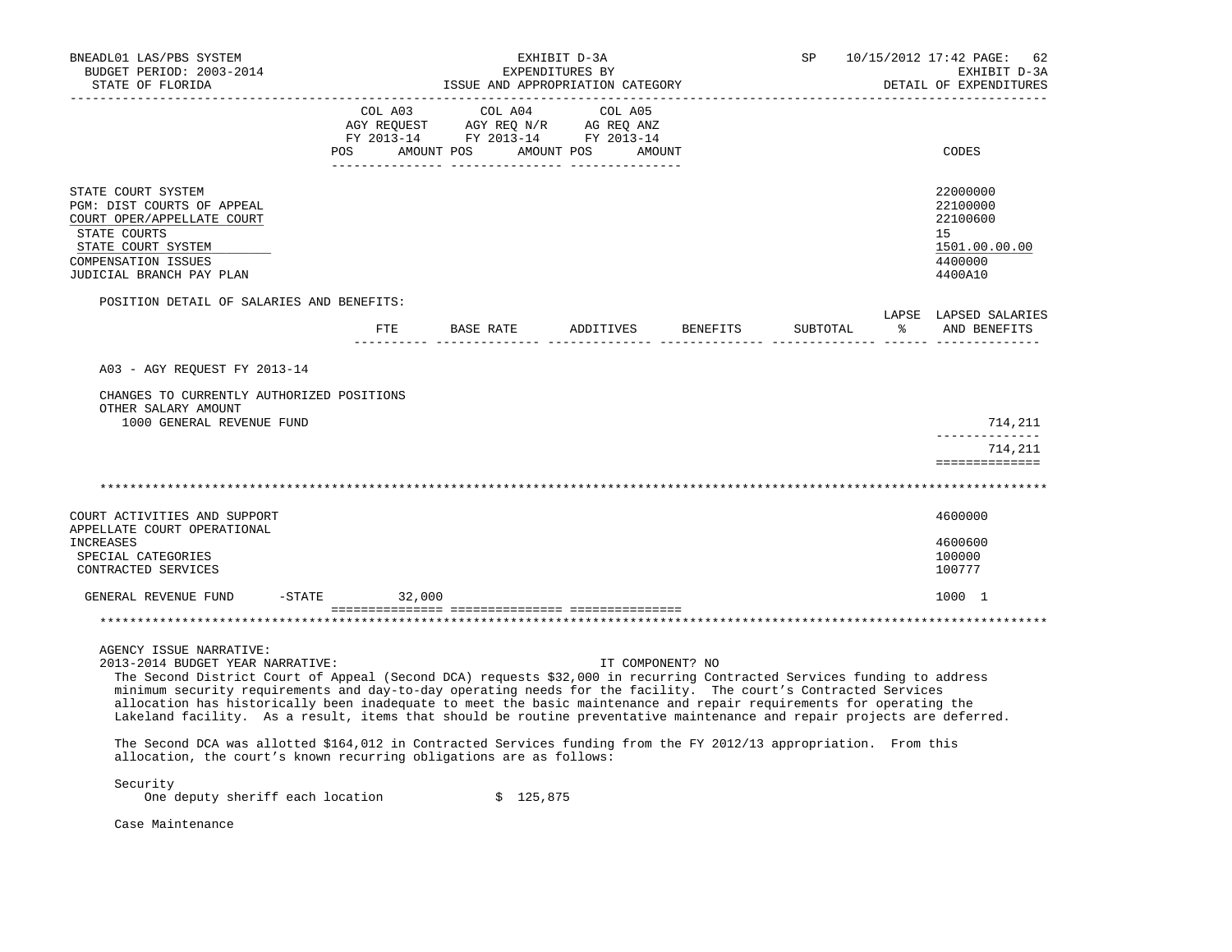| BNEADL01 LAS/PBS SYSTEM<br>BUDGET PERIOD: 2003-2014<br>STATE OF FLORIDA                                                                                                                                                                                                                                                                              |                                                                                              | EXHIBIT D-3A<br>EXPENDITURES BY                                                                                                |        | SP 10/15/2012 17:42 PAGE: 63<br>EXHIBIT D-3A<br>ISSUE AND APPROPRIATION CATEGORY THE SERVICE OF EXPENDITURES |
|------------------------------------------------------------------------------------------------------------------------------------------------------------------------------------------------------------------------------------------------------------------------------------------------------------------------------------------------------|----------------------------------------------------------------------------------------------|--------------------------------------------------------------------------------------------------------------------------------|--------|--------------------------------------------------------------------------------------------------------------|
|                                                                                                                                                                                                                                                                                                                                                      |                                                                                              | COL A03 COL A04 COL A05<br>AGY REQUEST AGY REQ N/R AG REQ ANZ<br>FY 2013-14 FY 2013-14 FY 2013-14<br>POS AMOUNT POS AMOUNT POS | AMOUNT | CODES                                                                                                        |
| STATE COURT SYSTEM<br>PGM: DIST COURTS OF APPEAL<br>COURT OPER/APPELLATE COURT<br>STATE COURTS<br>STATE COURT SYSTEM<br>COURT ACTIVITIES AND SUPPORT<br>APPELLATE COURT OPERATIONAL<br>INCREASES                                                                                                                                                     |                                                                                              |                                                                                                                                |        | 22000000<br>22100000<br>22100600<br>15<br>1501.00.00.00<br>4600000<br>4600600                                |
| Shipping/freight to return lower court record $$$ 4,500<br>Copy machine maintenance and print charges<br>Courier to transport court records between                                                                                                                                                                                                  | Lakeland and Tampa each workday                                                              | 2,500<br>21,000                                                                                                                |        |                                                                                                              |
| Facilities and Maintenance<br>HVAC performance/maintenance contract 10,250<br>HVAC software maintenance<br>Fire control and alarm monitoring<br>Annual inspection for the x-ray machine 1,200<br>Annual maintenance for security system<br>Fire extinguisher maintenance<br>Lawn care (mowing and edging only)<br>Pest control for building and lawn |                                                                                              | 1,300<br>1,200<br>3,400<br>176<br>4,800<br>1,644                                                                               |        |                                                                                                              |
| Total                                                                                                                                                                                                                                                                                                                                                | Less beginning allocation (164,012)<br>Shortfall for recurring obligations $\qquad$ (13,833) | 177,845                                                                                                                        |        |                                                                                                              |

 This request for \$32,000 in the Contracted Services category is a conservative estimate based on historical expenditures. In addition to the projected shortfall for recurring obligations of \$13,833, \$18,167 is requested for electrical, plumbing, HVAC, or other structural or mechanical improvements or repairs that may be required in an aging 27,000 square foot building. Clearly, a building over 50 years old can be expected to require ongoing preventative maintenance and unanticipated repairs, most of which are accomplished with funds in the Contracted Services special category.

 If this issue is not funded, the court will continue to operate with a reduced security footprint, delay or defer prudent preventative maintenance and repairs, and remain unable to properly maintain or improve this state building.

| Budget Request Total: |  | \$32,000 (recurring) |
|-----------------------|--|----------------------|
|                       |  |                      |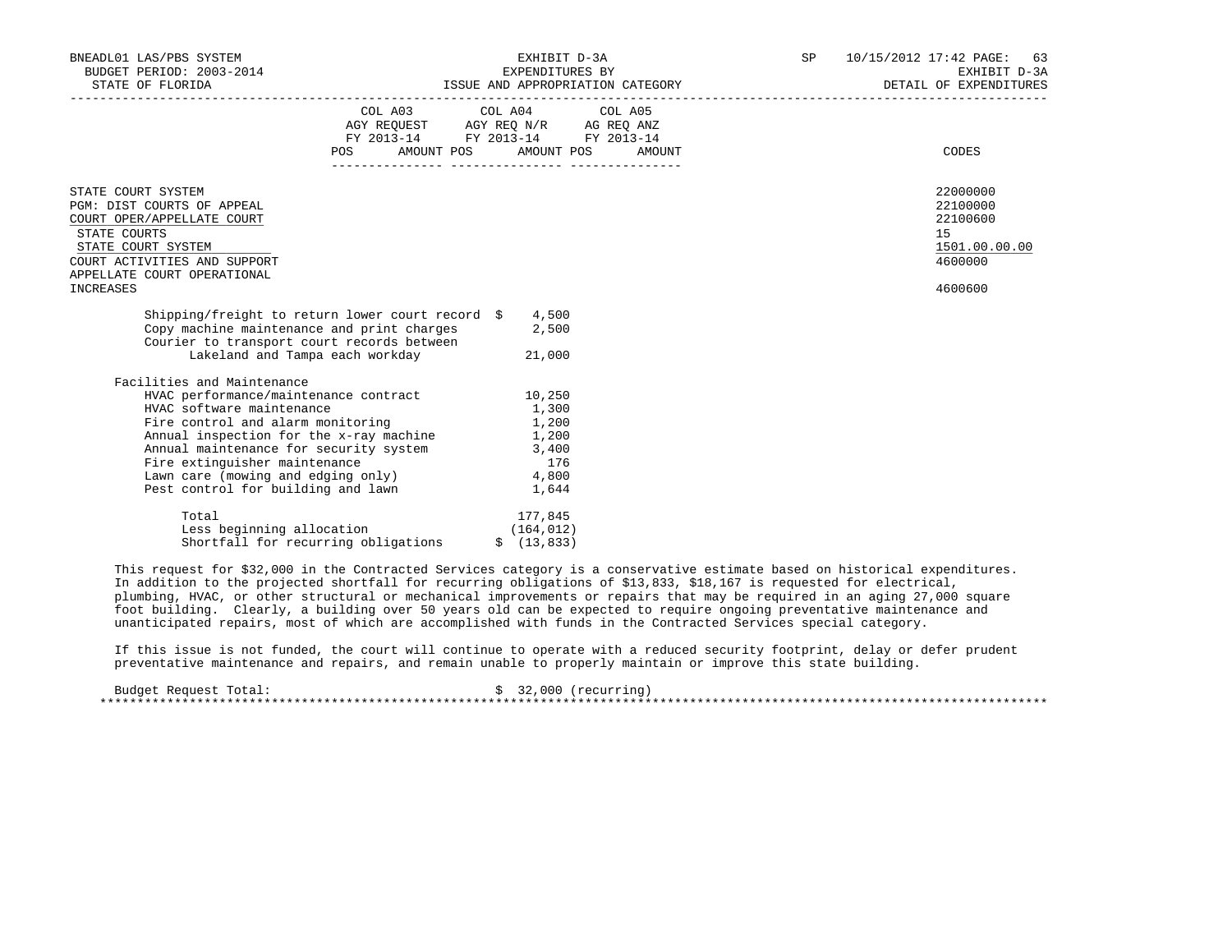| BNEADL01 LAS/PBS SYSTEM<br>BUDGET PERIOD: 2003-2014<br>STATE OF FLORIDA                                                                                                                                                       |                                                                                                                | EXHIBIT D-3A<br>EXPENDITURES BY<br>ISSUE AND APPROPRIATION CATEGORY<br>__________________________________                                                                                                                                                     | SP 10/15/2012 17:42 PAGE: 64<br>EXHIBIT D-3A<br>DETAIL OF EXPENDITURES                               |  |
|-------------------------------------------------------------------------------------------------------------------------------------------------------------------------------------------------------------------------------|----------------------------------------------------------------------------------------------------------------|---------------------------------------------------------------------------------------------------------------------------------------------------------------------------------------------------------------------------------------------------------------|------------------------------------------------------------------------------------------------------|--|
|                                                                                                                                                                                                                               | POS FOR THE POST OF THE STATE STATE STATE STATE STATE STATE STATE STATE STATE STATE STATE STATE STATE STATE ST | COL A03 COL A04 COL A05<br>$\begin{tabular}{lllllll} AGY & \texttt{REQUEST} & \texttt{AGY} & \texttt{REG} & \texttt{N/R} & \texttt{AG} & \texttt{REG} & \texttt{ANZ} \end{tabular}$<br>FY 2013-14 FY 2013-14 FY 2013-14<br>AMOUNT POS<br>AMOUNT POS<br>AMOUNT | CODES                                                                                                |  |
| STATE COURT SYSTEM<br>PGM: DIST COURTS OF APPEAL<br>COURT OPER/APPELLATE COURT<br>STATE COURTS<br>STATE COURT SYSTEM<br>PROPERTY MANAGEMENT<br>BUILDING, FACILITIES MAINTENANCE,<br>AND OPERATIONAL UPKEEP<br><b>EXPENSES</b> |                                                                                                                |                                                                                                                                                                                                                                                               | 22000000<br>22100000<br>22100600<br>15 <sub>1</sub><br>1501.00.00.00<br>7000000<br>7000210<br>040000 |  |
| GENERAL REVENUE FUND                                                                                                                                                                                                          | $-STATE$ 87,500                                                                                                |                                                                                                                                                                                                                                                               | 1000 1                                                                                               |  |
| OPERATING CAPITAL OUTLAY                                                                                                                                                                                                      |                                                                                                                |                                                                                                                                                                                                                                                               | 060000                                                                                               |  |
| GENERAL REVENUE FUND                                                                                                                                                                                                          | $-$ STATE $177,000$                                                                                            |                                                                                                                                                                                                                                                               | 1000 1                                                                                               |  |
| SPECIAL CATEGORIES<br>CONTRACTED SERVICES                                                                                                                                                                                     |                                                                                                                |                                                                                                                                                                                                                                                               | 100000<br>100777                                                                                     |  |
| GENERAL REVENUE FUND                                                                                                                                                                                                          | $-STATE$ 135,500                                                                                               |                                                                                                                                                                                                                                                               | 1000 1                                                                                               |  |
| TOTAL: BUILDING, FACILITIES MAINTENANCE,<br>AND OPERATIONAL UPKEEP<br>TOTAL ISSUE                                                                                                                                             | 400,000                                                                                                        |                                                                                                                                                                                                                                                               | 7000210                                                                                              |  |
|                                                                                                                                                                                                                               |                                                                                                                |                                                                                                                                                                                                                                                               |                                                                                                      |  |
| AGENCY ISSUE NARRATIVE:                                                                                                                                                                                                       |                                                                                                                |                                                                                                                                                                                                                                                               |                                                                                                      |  |

 2013-2014 BUDGET YEAR NARRATIVE: IT COMPONENT? NO The District Courts of Appeal (DCA) request \$400,000 in recurring funding to address operational needs for facilities maintenance and repairs: \$87,500 in Expenses, \$177,000 in Operating Capital Outlay (OCO) and \$135,500 Contracted Services categories.

 The DCA are responsible for the operation of four facilities located in Lakeland, Miami, West Palm Beach and Daytona Beach. Progressive aging and operating budget limitations have significantly reduced the ability of the courts to address the operational maintenance and repairs needs of the four facilities. The facilities range in age from 32 52 years old. These aging structures require constant maintenance and repairs to keep the courts operational. Presently, there are not sufficient resources appropriated to the appellate courts to address ongoing maintenance/repairs, emergency expenditures, and/or critical failure of building system components.

 Funds are regularly needed to address usual but infrequent expenditures above the base budgets allocated to the courts. These expenditures do not occur every year but are vital to operations. Most are cyclical and collectively they represent a significant liability each fiscal year. As the building system components such as HVAC equipment age, their reliability decreases and failures occur. While some maintenance and repairs issues can be planned and factored into the legislative budget request, other issues require emergency action. Other preventative maintenance and other issues associated with maintaining buildings such as pressure washing, roof maintenance, carpet replacement/cleaning,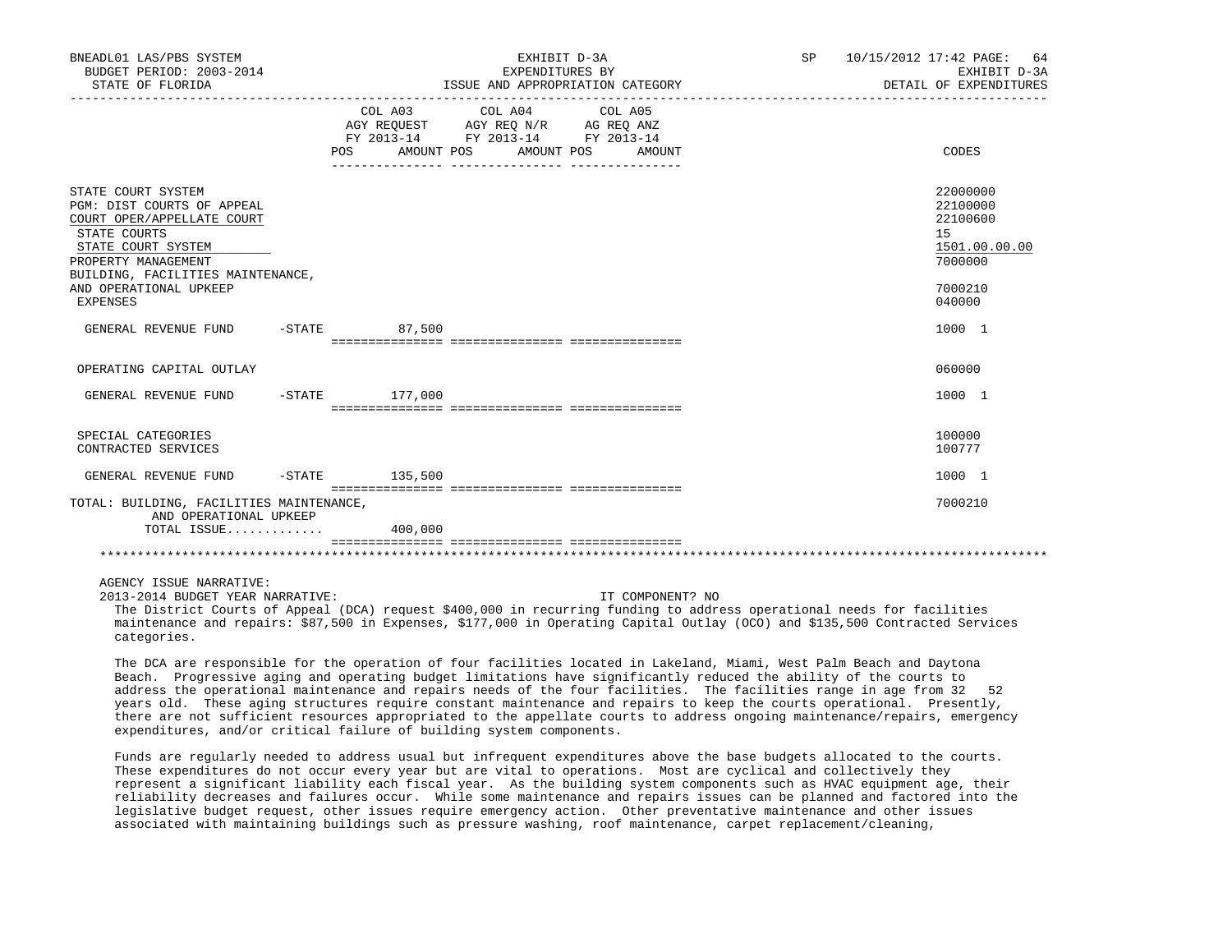| BNEADL01 LAS/PBS SYSTEM<br>BUDGET PERIOD: 2003-2014<br>STATE OF FLORIDA                                                                     | EXHIBIT D-3A<br>EXPENDITURES BY<br>ISSUE AND APPROPRIATION CATEGORY                                                                         | SP<br>10/15/2012 17:42 PAGE: 65<br>EXHIBIT D-3A<br>DETAIL OF EXPENDITURES |
|---------------------------------------------------------------------------------------------------------------------------------------------|---------------------------------------------------------------------------------------------------------------------------------------------|---------------------------------------------------------------------------|
|                                                                                                                                             | COL A03 COL A04 COL A05<br>AGY REQUEST AGY REQ N/R AG REQ ANZ<br>FY 2013-14 FY 2013-14 FY 2013-14<br>AMOUNT POS AMOUNT POS<br>POS<br>AMOUNT | CODES                                                                     |
| STATE COURT SYSTEM<br>PGM: DIST COURTS OF APPEAL<br>COURT OPER/APPELLATE COURT<br>STATE COURTS<br>STATE COURT SYSTEM<br>PROPERTY MANAGEMENT |                                                                                                                                             | 22000000<br>22100000<br>22100600<br>15<br>1501.00.00.00<br>7000000        |
| BUILDING, FACILITIES MAINTENANCE,<br>AND OPERATIONAL UPKEEP                                                                                 |                                                                                                                                             | 7000210                                                                   |

interior/exterior painting and asphalt resealing have been deferred due to lack of funding.

 This request is intended to address issues with both the interior and exterior of the buildings. Some examples of systems or areas requiring maintenance include but are not limited to security, lighting, plumbing, electrical, HVAC, telecommunications, flooring, roofing, lawn, parking lots and sidewalks. If this issue is not funded, the courts do not have sufficient resources to properly maintain the four facilities. System failures have and may again result in court closures.

| Budget Request Total: \$400,000 (recurring) |            |        |               |
|---------------------------------------------|------------|--------|---------------|
|                                             |            |        |               |
|                                             |            |        |               |
| TOTAL: STATE COURT SYSTEM                   |            |        | 1501.00.00.00 |
| BY FUND TYPE                                |            |        |               |
| GENERAL REVENUE FUND                        | 25,540,613 | 84,684 | 1000          |
| TRUST FUNDS                                 | 16,357,811 |        | 2000          |
|                                             |            |        |               |
| TOTAL POSITIONS 440.00                      |            |        |               |
| TOTAL PROG COMP 41,898,424                  |            | 84,684 |               |
| TOTAL SALARY RATE 28,605,980                |            |        |               |
|                                             |            |        |               |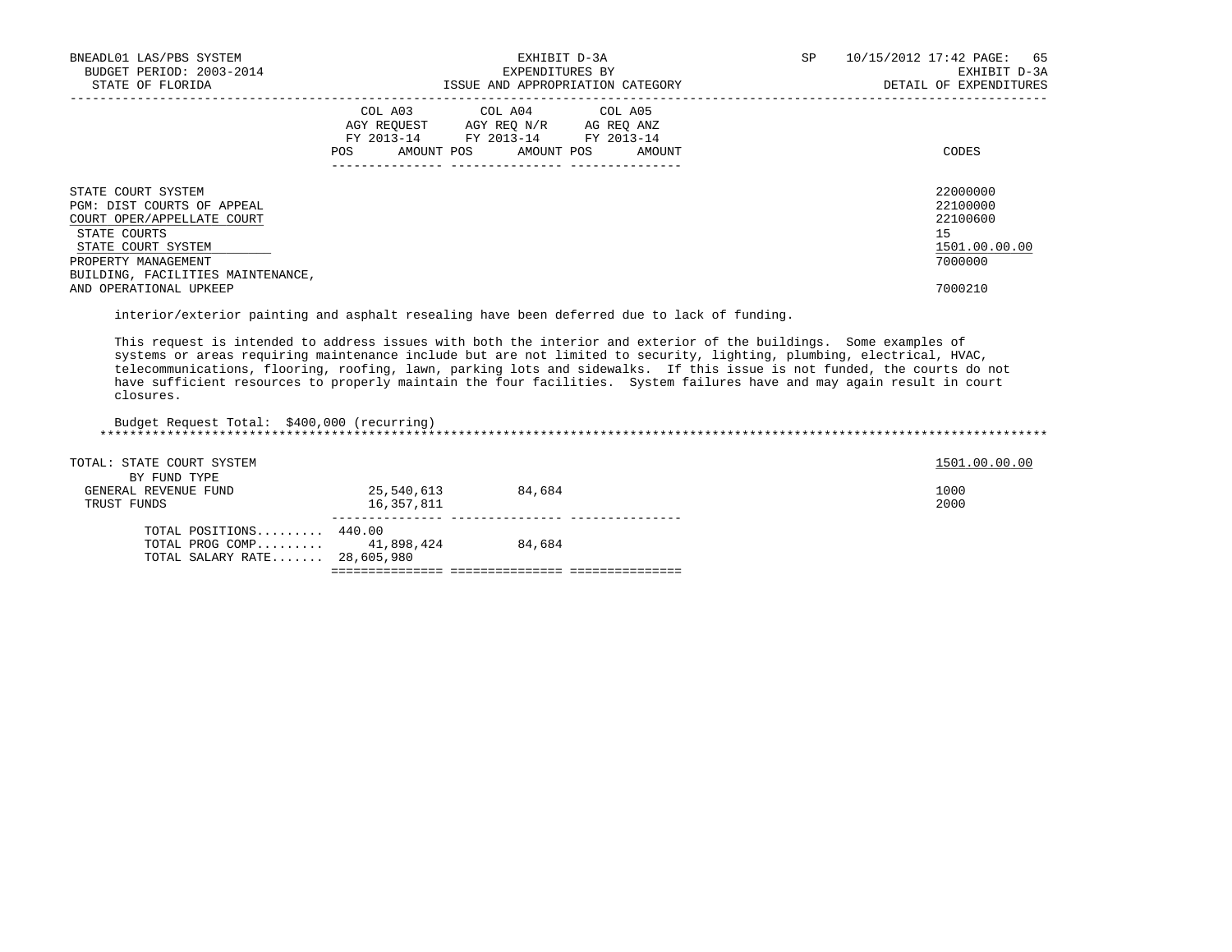| BNEADL01 LAS/PBS SYSTEM<br>BUDGET PERIOD: 2003-2014<br>STATE OF FLORIDA                                                                                                                                                    |                           | EXHIBIT D-3A<br>EXPENDITURES BY<br>ISSUE AND APPROPRIATION CATEGORY                                                  | SP 10/15/2012 17:42 PAGE: 66                                                                         | EXHIBIT D-3A<br>DETAIL OF EXPENDITURES |  |
|----------------------------------------------------------------------------------------------------------------------------------------------------------------------------------------------------------------------------|---------------------------|----------------------------------------------------------------------------------------------------------------------|------------------------------------------------------------------------------------------------------|----------------------------------------|--|
|                                                                                                                                                                                                                            | COL A03<br>POS AMOUNT POS | COL A04<br>COL A05<br>AGY REQUEST AGY REQ N/R AG REQ ANZ<br>FY 2013-14 FY 2013-14 FY 2013-14<br>AMOUNT POS<br>AMOUNT | CODES                                                                                                |                                        |  |
| STATE COURT SYSTEM<br>PGM: TRIAL COURTS<br>CT OPER/CIRCUIT CTS<br>PUBLIC PROTECTION<br>DRUG CONTRL/SUBSTNCE ABUSE<br>ESTIMATED EXPENDITURES<br>ESTIMATED EXPENDITURES - OPERATIONS<br>SALARY RATE<br>SALARY RATE 1,159,314 |                           |                                                                                                                      | 22000000<br>22300000<br>22300100<br>12 <sup>°</sup><br>1201.00.00.00<br>1000000<br>1001000<br>000000 |                                        |  |
| SALARIES AND BENEFITS                                                                                                                                                                                                      |                           |                                                                                                                      | 010000                                                                                               |                                        |  |
| GENERAL REVENUE FUND                                                                                                                                                                                                       | 21.00<br>-STATE 1,230,572 |                                                                                                                      | 1000 1                                                                                               |                                        |  |
| <b>EXPENSES</b>                                                                                                                                                                                                            |                           |                                                                                                                      | 040000                                                                                               |                                        |  |
| GENERAL REVENUE FUND                                                                                                                                                                                                       | -STATE 93,713             |                                                                                                                      | 1000 1                                                                                               |                                        |  |
| SPECIAL CATEGORIES<br>DOMESTIC VLC OFFND MONITOR                                                                                                                                                                           |                           |                                                                                                                      | 100000<br>101078                                                                                     |                                        |  |
| GENERAL REVENUE FUND -STATE 1,264,720                                                                                                                                                                                      |                           |                                                                                                                      | 1000 1                                                                                               |                                        |  |
| TOTAL: ESTIMATED EXPENDITURES - OPERATIONS<br>TOTAL POSITIONS 21.00<br>TOTAL ISSUE<br>TOTAL SALARY RATE $1,159,314$                                                                                                        | 2,589,005                 |                                                                                                                      | 1001000                                                                                              |                                        |  |
| FLORIDA RETIREMENT SYSTEM<br>CONTRIBUTION ADJUSTMENT FOR<br>FISCAL YEAR 2012-2013<br>SALARIES AND BENEFITS                                                                                                                 |                           |                                                                                                                      | 1001240<br>010000                                                                                    |                                        |  |
| GENERAL REVENUE FUND                                                                                                                                                                                                       | $-STATE$ 3,746            |                                                                                                                      | 1000 1                                                                                               |                                        |  |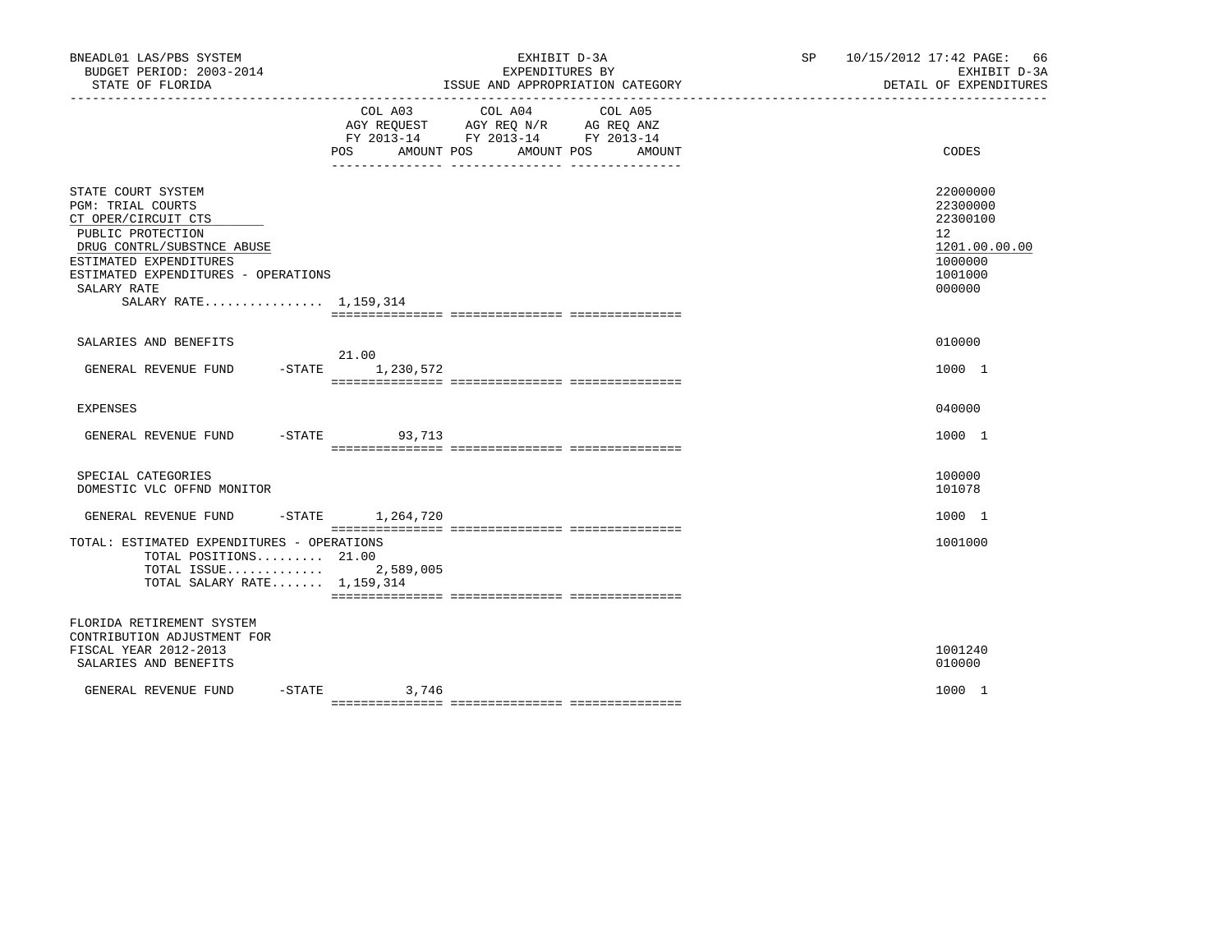| BNEADL01 LAS/PBS SYSTEM<br>BUDGET PERIOD: 2003-2014<br>STATE OF FLORIDA                                                                                                          |                   | EXHIBIT D-3A<br>EXPENDITURES BY<br>ISSUE AND APPROPRIATION CATEGORY                                                                   | SP 10/15/2012 17:42 PAGE: 67<br>EXHIBIT D-3A<br>DETAIL OF EXPENDITURES |                                                                                 |  |
|----------------------------------------------------------------------------------------------------------------------------------------------------------------------------------|-------------------|---------------------------------------------------------------------------------------------------------------------------------------|------------------------------------------------------------------------|---------------------------------------------------------------------------------|--|
|                                                                                                                                                                                  |                   | COL A03 COL A04 COL A05<br>AGY REOUEST AGY REO N/R AG REO ANZ<br>FY 2013-14 FY 2013-14 FY 2013-14<br>POS AMOUNT POS AMOUNT POS AMOUNT |                                                                        | CODES                                                                           |  |
| STATE COURT SYSTEM<br><b>PGM: TRIAL COURTS</b><br>CT OPER/CIRCUIT CTS<br>PUBLIC PROTECTION<br>DRUG CONTRL/SUBSTNCE ABUSE<br>ESTIMATED EXPENDITURES<br>ADJUSTMENT TO STATE HEALTH |                   |                                                                                                                                       |                                                                        | 22000000<br>22300000<br>22300100<br>12 <sup>°</sup><br>1201.00.00.00<br>1000000 |  |
| INSURANCE PREMIUM CONTRIBUTION -<br>FISCAL YEAR 2012-13<br>SALARIES AND BENEFITS                                                                                                 |                   |                                                                                                                                       |                                                                        | 1001830<br>010000                                                               |  |
| GENERAL REVENUE FUND                                                                                                                                                             | $-STATE$<br>2,849 |                                                                                                                                       |                                                                        | 1000 1                                                                          |  |
| ADJUSTMENTS TO CURRENT YEAR<br>ESTIMATED EXPENDITURES<br>PROGRAM COMPONENT                                                                                                       |                   |                                                                                                                                       |                                                                        | 1600000                                                                         |  |
| TECHNICAL CORRECTION - DEDUCT<br>SPECIAL CATEGORIES<br>DOMESTIC VLC OFFND MONITOR                                                                                                |                   |                                                                                                                                       |                                                                        | 160P110<br>100000<br>101078                                                     |  |
| GENERAL REVENUE FUND -STATE 316,000-                                                                                                                                             |                   |                                                                                                                                       |                                                                        | 1000 1                                                                          |  |
|                                                                                                                                                                                  |                   |                                                                                                                                       |                                                                        |                                                                                 |  |
| AGENCY ISSUE NARRATIVE:                                                                                                                                                          |                   |                                                                                                                                       |                                                                        |                                                                                 |  |

2013-2014 BUDGET YEAR NARRATIVE: IT COMPONENT? NO

 The Legislature appropriated funds in Specific Appropriation 3222A for Domestic Violence Offender Monitoring for Fiscal Year 2012-2013. These funds are currently appropriated to program component 1201.00.00.00. These funds should be appropriated to program component 1501.00.00.00. Therefore, this issue realigns the recurring funding in the amount of \$316,000 for FY 2013-2014 associated with the Domestic Violence Offender Monitoring to the correct program component of 1501.00.00.00.

 Please see companion issue #160P100, also filed in budget entity 22300100, in program component 1501.00.00.00. \*\*\*\*\*\*\*\*\*\*\*\*\*\*\*\*\*\*\*\*\*\*\*\*\*\*\*\*\*\*\*\*\*\*\*\*\*\*\*\*\*\*\*\*\*\*\*\*\*\*\*\*\*\*\*\*\*\*\*\*\*\*\*\*\*\*\*\*\*\*\*\*\*\*\*\*\*\*\*\*\*\*\*\*\*\*\*\*\*\*\*\*\*\*\*\*\*\*\*\*\*\*\*\*\*\*\*\*\*\*\*\*\*\*\*\*\*\*\*\*\*\*\*\*\*\*\*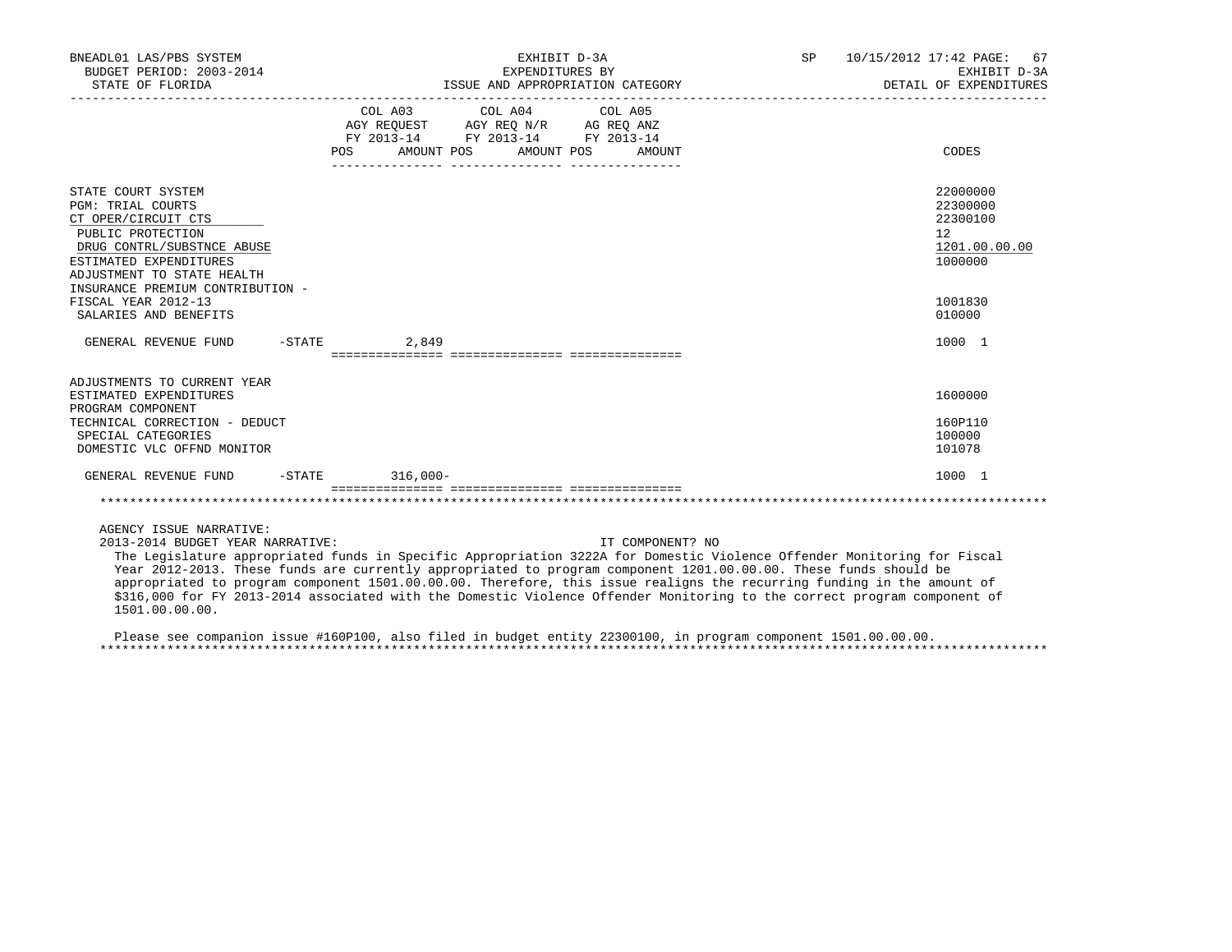| BNEADL01 LAS/PBS SYSTEM<br>BUDGET PERIOD: 2003-2014<br>STATE OF FLORIDA                                                                                                                   | EXHIBIT D-3A<br>EXPENDITURES BY<br>ISSUE AND APPROPRIATION CATEGORY                                                                            | SP<br>10/15/2012 17:42 PAGE:<br>68<br>EXHIBIT D-3A<br>DETAIL OF EXPENDITURES |
|-------------------------------------------------------------------------------------------------------------------------------------------------------------------------------------------|------------------------------------------------------------------------------------------------------------------------------------------------|------------------------------------------------------------------------------|
|                                                                                                                                                                                           | COL A03 COL A04 COL A05<br>AGY REQUEST AGY REO N/R AG REO ANZ<br>FY 2013-14 FY 2013-14 FY 2013-14<br>AMOUNT POS<br>AMOUNT POS<br>POS<br>AMOUNT | CODES                                                                        |
| STATE COURT SYSTEM<br><b>PGM: TRIAL COURTS</b><br>CT OPER/CIRCUIT CTS<br>PUBLIC PROTECTION<br>DRUG CONTRL/SUBSTNCE ABUSE<br>NONRECURRING EXPENDITURES<br>DOMESTIC VIOLENCE GPS INITIATIVE |                                                                                                                                                | 22000000<br>22300000<br>22300100<br>12<br>1201.00.00.00<br>2100000           |
| PILOT PROGRAM<br>SPECIAL CATEGORIES<br>DOMESTIC VLC OFFND MONITOR                                                                                                                         |                                                                                                                                                | 2103065<br>100000<br>101078                                                  |
| GENERAL REVENUE FUND -STATE 948,720-                                                                                                                                                      |                                                                                                                                                | 1000 1                                                                       |
| ANNUALIZATION OF ADMINISTERED<br>FUNDS APPROPRIATIONS<br>STATE HEALTH INSURANCE ADJUSTMENT<br>FOR FY 2012-13 - 10 MONTHS                                                                  |                                                                                                                                                | 26A0000                                                                      |
| <b>ANNUALIZATION</b><br>SALARIES AND BENEFITS                                                                                                                                             |                                                                                                                                                | 26A1830<br>010000                                                            |
| $-STATE$<br>GENERAL REVENUE FUND                                                                                                                                                          | 14,245                                                                                                                                         | 1000 1                                                                       |
| TOTAL: DRUG CONTRL/SUBSTNCE ABUSE<br>BY FUND TYPE                                                                                                                                         |                                                                                                                                                | 1201.00.00.00                                                                |
| GENERAL REVENUE FUND 1,345,125<br>SALARY RATE 1,159,314                                                                                                                                   | 21.00                                                                                                                                          | 1000                                                                         |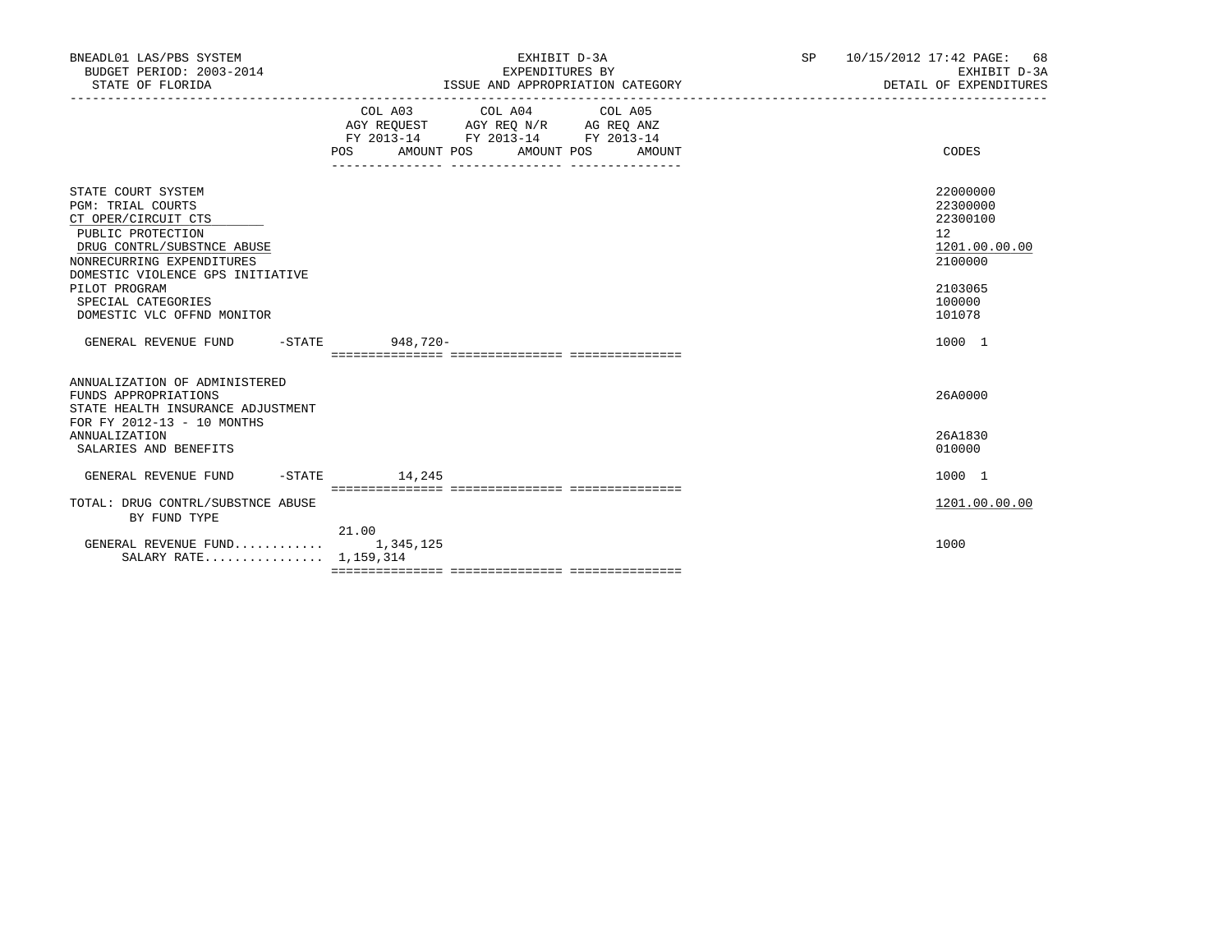| BNEADL01 LAS/PBS SYSTEM<br>BUDGET PERIOD: 2003-2014<br>STATE OF FLORIDA                                                                                                                                         |                            | EXHIBIT D-3A<br>EXPENDITURES BY<br>ISSUE AND APPROPRIATION CATEGORY                                                       | SP 10/15/2012 17:42 PAGE:<br>69<br>EXHIBIT D-3A<br>DETAIL OF EXPENDITURES               |  |
|-----------------------------------------------------------------------------------------------------------------------------------------------------------------------------------------------------------------|----------------------------|---------------------------------------------------------------------------------------------------------------------------|-----------------------------------------------------------------------------------------|--|
|                                                                                                                                                                                                                 | POS<br>AMOUNT POS          | COL A03 COL A04 COL A05<br>AGY REQUEST AGY REQ N/R AG REQ ANZ<br>FY 2013-14 FY 2013-14 FY 2013-14<br>AMOUNT POS<br>AMOUNT | CODES                                                                                   |  |
| STATE COURT SYSTEM<br>PGM: TRIAL COURTS<br>CT OPER/CIRCUIT CTS<br>STATE COURTS<br>STATE COURT SYSTEM<br>ESTIMATED EXPENDITURES<br>ESTIMATED EXPENDITURES - OPERATIONS<br>SALARY RATE<br>SALARY RATE 189,912,459 |                            |                                                                                                                           | 22000000<br>22300000<br>22300100<br>15<br>1501.00.00.00<br>1000000<br>1001000<br>000000 |  |
| SALARIES AND BENEFITS                                                                                                                                                                                           |                            |                                                                                                                           | 010000                                                                                  |  |
| GENERAL REVENUE FUND -STATE 175,038,936<br>ADMINISTRATIVE TRUST FUND -STATE 67,138<br>STATE COURTS REVENUE TF -STATE<br>FEDERAL GRANTS TRUST FUND -RECPNT 5,688,903                                             | 54,760,452                 |                                                                                                                           | 1000 1<br>2021 1<br>2057 1<br>2261 9                                                    |  |
| TOTAL POSITIONS $2,927.00$<br>TOTAL APPRO 235,555,429                                                                                                                                                           |                            |                                                                                                                           |                                                                                         |  |
| OTHER PERSONAL SERVICES                                                                                                                                                                                         |                            |                                                                                                                           | 030000                                                                                  |  |
| GENERAL REVENUE FUND - STATE<br>FEDERAL GRANTS TRUST FUND -RECPNT 125,748                                                                                                                                       | 38,000                     |                                                                                                                           | 1000 1<br>2261 9                                                                        |  |
| TOTAL APPRO                                                                                                                                                                                                     | 163,748                    |                                                                                                                           |                                                                                         |  |
| <b>EXPENSES</b>                                                                                                                                                                                                 |                            |                                                                                                                           | 040000                                                                                  |  |
| GENERAL REVENUE FUND -STATE 8,113,892<br>ADMINISTRATIVE TRUST FUND -STATE<br>FEDERAL GRANTS TRUST FUND -RECPNT<br>GRANTS AND DONATIONS TF -STATE                                                                | 3,928<br>110,616<br>23,750 |                                                                                                                           | 1000 1<br>2021 1<br>2261 9<br>2339 1                                                    |  |
| TOTAL APPRO                                                                                                                                                                                                     | 8,252,186                  |                                                                                                                           |                                                                                         |  |
| OPERATING CAPITAL OUTLAY                                                                                                                                                                                        |                            |                                                                                                                           | 060000                                                                                  |  |
| GENERAL REVENUE FUND                                                                                                                                                                                            | -STATE 804,635             |                                                                                                                           | 1000 1                                                                                  |  |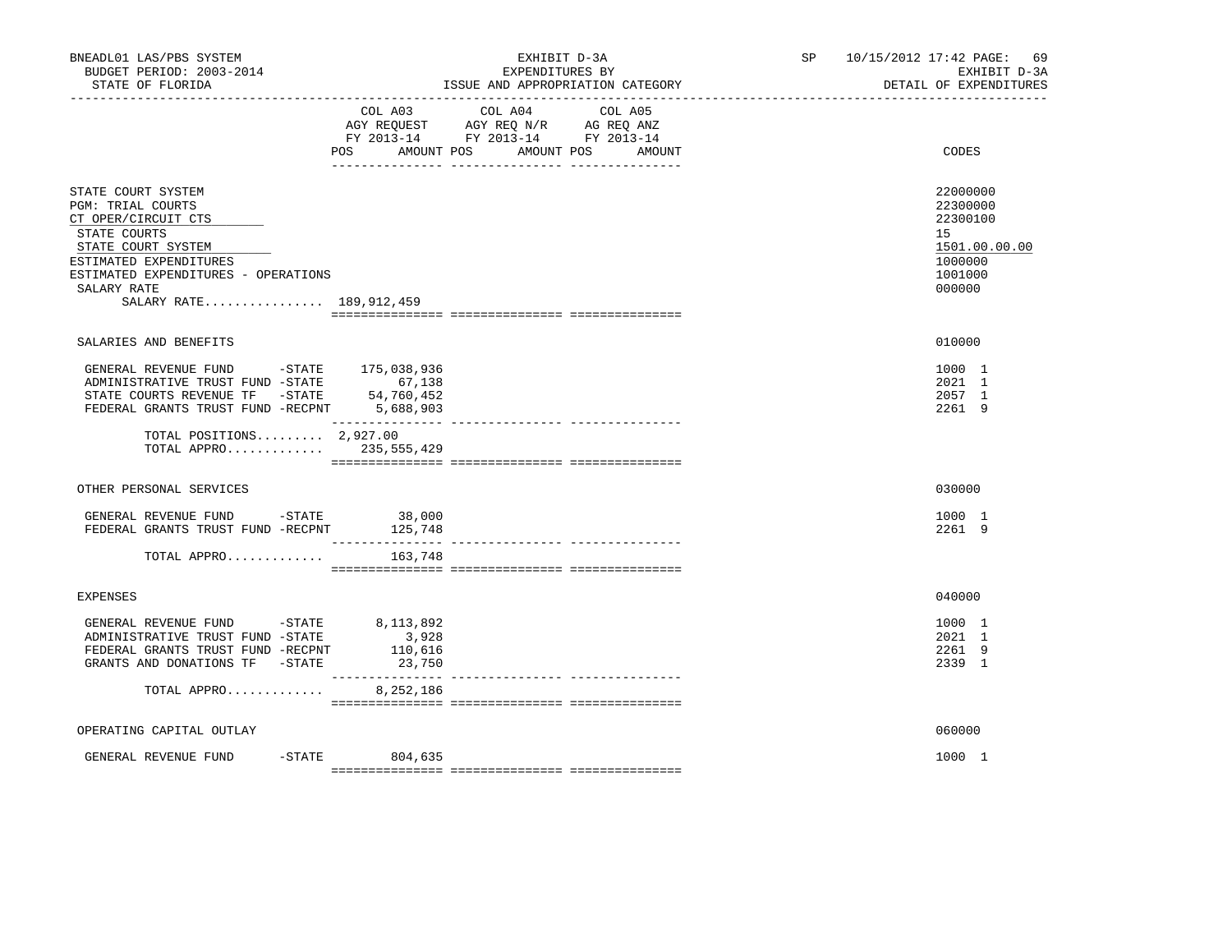| BNEADL01 LAS/PBS SYSTEM<br>BUDGET PERIOD: 2003-2014<br>STATE OF FLORIDA                                                                                                                                                                 |                       |                               | EXHIBIT D-3A<br>EXPENDITURES BY<br>ISSUE AND APPROPRIATION CATEGORY                                                  | SP <sub>2</sub> | 10/15/2012 17:42 PAGE: 70<br>EXHIBIT D-3A<br>DETAIL OF EXPENDITURES                                         |
|-----------------------------------------------------------------------------------------------------------------------------------------------------------------------------------------------------------------------------------------|-----------------------|-------------------------------|----------------------------------------------------------------------------------------------------------------------|-----------------|-------------------------------------------------------------------------------------------------------------|
|                                                                                                                                                                                                                                         |                       | COL A03<br>AMOUNT POS<br>POS. | COL A04<br>COL A05<br>AGY REQUEST AGY REQ N/R AG REQ ANZ<br>FY 2013-14 FY 2013-14 FY 2013-14<br>AMOUNT POS<br>AMOUNT |                 | CODES                                                                                                       |
| STATE COURT SYSTEM<br>PGM: TRIAL COURTS<br>CT OPER/CIRCUIT CTS<br>STATE COURTS<br>STATE COURT SYSTEM<br>ESTIMATED EXPENDITURES<br>ESTIMATED EXPENDITURES - OPERATIONS<br>LUMP SUM<br>FORECLOSE & ECON. RECOVERY<br>GENERAL REVENUE FUND | -STATE                | 4,000,000                     |                                                                                                                      |                 | 22000000<br>22300000<br>22300100<br>15<br>1501.00.00.00<br>1000000<br>1001000<br>090000<br>090084<br>1000 1 |
|                                                                                                                                                                                                                                         |                       |                               |                                                                                                                      |                 |                                                                                                             |
| SPECIAL CATEGORIES<br>CIVIL TRAFFIC INF HEAR OFF                                                                                                                                                                                        |                       |                               |                                                                                                                      |                 | 100000<br>100200                                                                                            |
| GENERAL REVENUE FUND                                                                                                                                                                                                                    |                       | $-$ STATE 1, 339, 864         |                                                                                                                      |                 | 1000 1                                                                                                      |
| G/A-CHILD ADVOCACY CENTERS                                                                                                                                                                                                              |                       |                               |                                                                                                                      |                 | 100410                                                                                                      |
| GENERAL REVENUE FUND                                                                                                                                                                                                                    | $-$ STATE             | 3,438,240                     |                                                                                                                      |                 | 1000 1                                                                                                      |
| COMP TO RETIRED JUDGES                                                                                                                                                                                                                  |                       |                               |                                                                                                                      |                 | 100630                                                                                                      |
| GENERAL REVENUE FUND<br>GRANTS AND DONATIONS TF                                                                                                                                                                                         | $-STATE$<br>$-$ STATE | 2,130,834<br>51,250           |                                                                                                                      |                 | 1000 1<br>2339 1                                                                                            |
| TOTAL APPRO                                                                                                                                                                                                                             |                       | 2,182,084                     |                                                                                                                      |                 |                                                                                                             |
| CONTRACTED SERVICES                                                                                                                                                                                                                     |                       |                               |                                                                                                                      |                 | 100777                                                                                                      |
| GENERAL REVENUE FUND                                                                                                                                                                                                                    |                       | $-$ STATE $1, 292, 534$       |                                                                                                                      |                 | 1000 1                                                                                                      |
| RISK MANAGEMENT INSURANCE                                                                                                                                                                                                               |                       |                               |                                                                                                                      |                 | 103241                                                                                                      |
| GENERAL REVENUE FUND                                                                                                                                                                                                                    |                       | $-$ STATE $1, 174, 772$       |                                                                                                                      |                 | 1000 1                                                                                                      |
| STATEWIDE GRAND JURY/EXP                                                                                                                                                                                                                |                       |                               |                                                                                                                      |                 | 103661                                                                                                      |
| GENERAL REVENUE FUND                                                                                                                                                                                                                    | $-$ STATE             | 143,310                       |                                                                                                                      |                 | 1000 1                                                                                                      |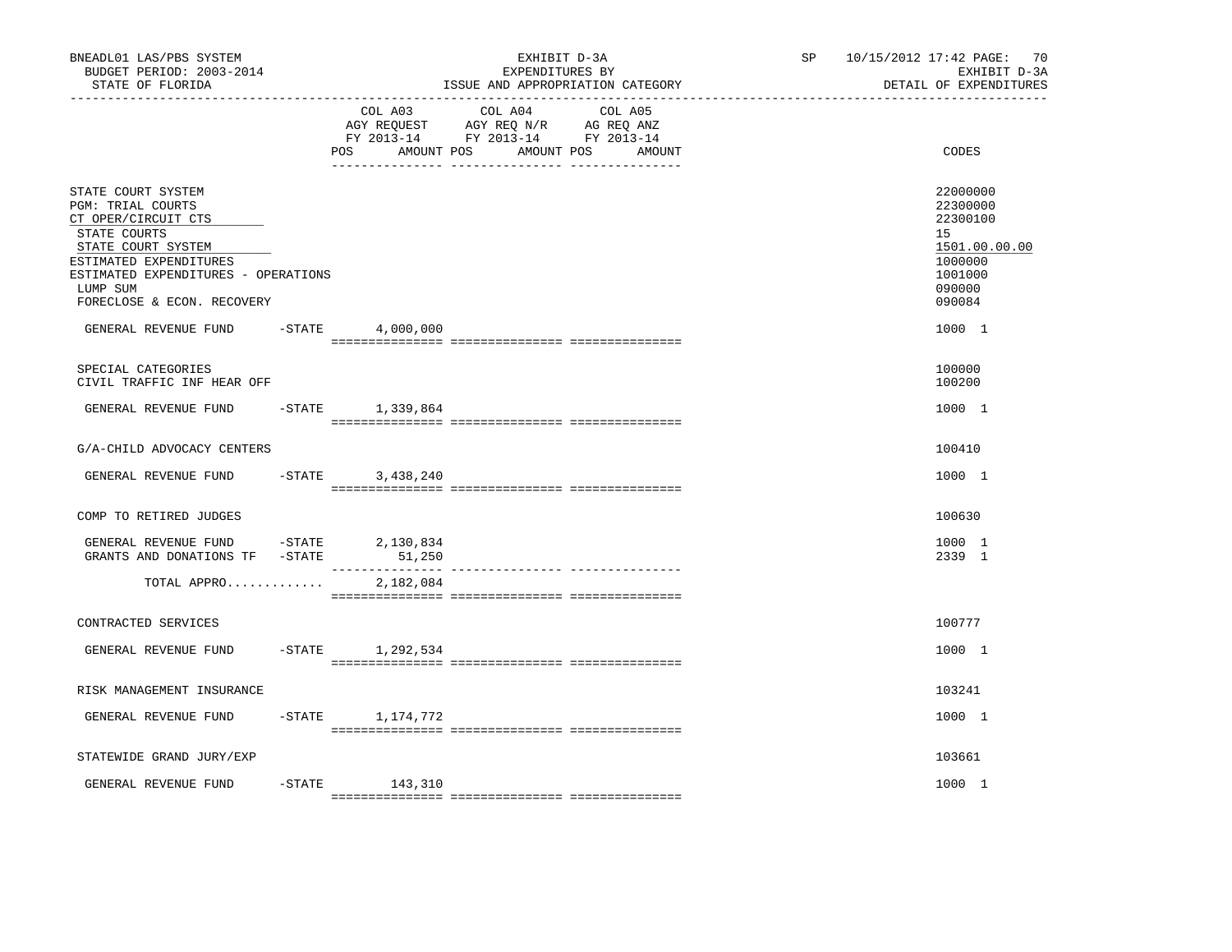| BNEADL01 LAS/PBS SYSTEM<br>BUDGET PERIOD: 2003-2014<br>STATE OF FLORIDA                                                                                                                                                        |           | EXHIBIT D-3A<br>EXPENDITURES BY<br>ISSUE AND APPROPRIATION CATEGORY |                                                                                                                 |        | SP 10/15/2012 17:42 PAGE: 71<br>EXHIBIT D-3A<br>DETAIL OF EXPENDITURES                            |
|--------------------------------------------------------------------------------------------------------------------------------------------------------------------------------------------------------------------------------|-----------|---------------------------------------------------------------------|-----------------------------------------------------------------------------------------------------------------|--------|---------------------------------------------------------------------------------------------------|
|                                                                                                                                                                                                                                | POS       | AMOUNT POS                                                          | COL A03 COL A04 COL A05<br>AGY REQUEST AGY REQ N/R AG REQ ANZ<br>FY 2013-14 FY 2013-14 FY 2013-14<br>AMOUNT POS | AMOUNT | CODES                                                                                             |
| STATE COURT SYSTEM<br><b>PGM: TRIAL COURTS</b><br>CT OPER/CIRCUIT CTS<br>STATE COURTS<br>STATE COURT SYSTEM<br>ESTIMATED EXPENDITURES<br>ESTIMATED EXPENDITURES - OPERATIONS<br>SPECIAL CATEGORIES<br>LEASE/PURCHASE/EQUIPMENT |           |                                                                     |                                                                                                                 |        | 22000000<br>22300000<br>22300100<br>15<br>1501.00.00.00<br>1000000<br>1001000<br>100000<br>105281 |
| GENERAL REVENUE FUND -STATE 152,423                                                                                                                                                                                            |           |                                                                     |                                                                                                                 |        | 1000 1                                                                                            |
| MEDIATION/ARBITRATION SVCS                                                                                                                                                                                                     |           |                                                                     |                                                                                                                 |        | 105415                                                                                            |
| GENERAL REVENUE FUND                                                                                                                                                                                                           | $-$ STATE | 3,307,332                                                           |                                                                                                                 |        | 1000 1                                                                                            |
| ST COURTS DUE PROCESS COST                                                                                                                                                                                                     |           |                                                                     |                                                                                                                 |        | 105420                                                                                            |
| GENERAL REVENUE FUND -STATE 19,915,601<br>ADMINISTRATIVE TRUST FUND -STATE 1,104,930                                                                                                                                           |           |                                                                     |                                                                                                                 |        | 1000 1<br>2021 1                                                                                  |
| TOTAL APPRO                                                                                                                                                                                                                    |           | 21,020,531                                                          |                                                                                                                 |        |                                                                                                   |
| TR/DMS/HR SVCS/STW CONTRCT                                                                                                                                                                                                     |           |                                                                     |                                                                                                                 |        | 107040                                                                                            |
| GENERAL REVENUE FUND -STATE<br>FEDERAL GRANTS TRUST FUND -RECPNT                                                                                                                                                               |           | 652,324<br>32,715                                                   |                                                                                                                 |        | 1000 1<br>2261 9                                                                                  |
| TOTAL APPRO                                                                                                                                                                                                                    |           | 685,039                                                             |                                                                                                                 |        |                                                                                                   |
| G/A-DRUG COURTS-ARRA 2009                                                                                                                                                                                                      |           |                                                                     |                                                                                                                 |        | 109907                                                                                            |
| FEDERAL GRANTS TRUST FUND -RECPNT                                                                                                                                                                                              |           | 10,685,523                                                          |                                                                                                                 |        | 2261 9                                                                                            |
| STATE OPERATIONS-ARRA 2009                                                                                                                                                                                                     |           |                                                                     |                                                                                                                 |        | 109910                                                                                            |
| FEDERAL GRANTS TRUST FUND -RECPNT 1, 212, 158                                                                                                                                                                                  |           |                                                                     |                                                                                                                 |        | 2261 9                                                                                            |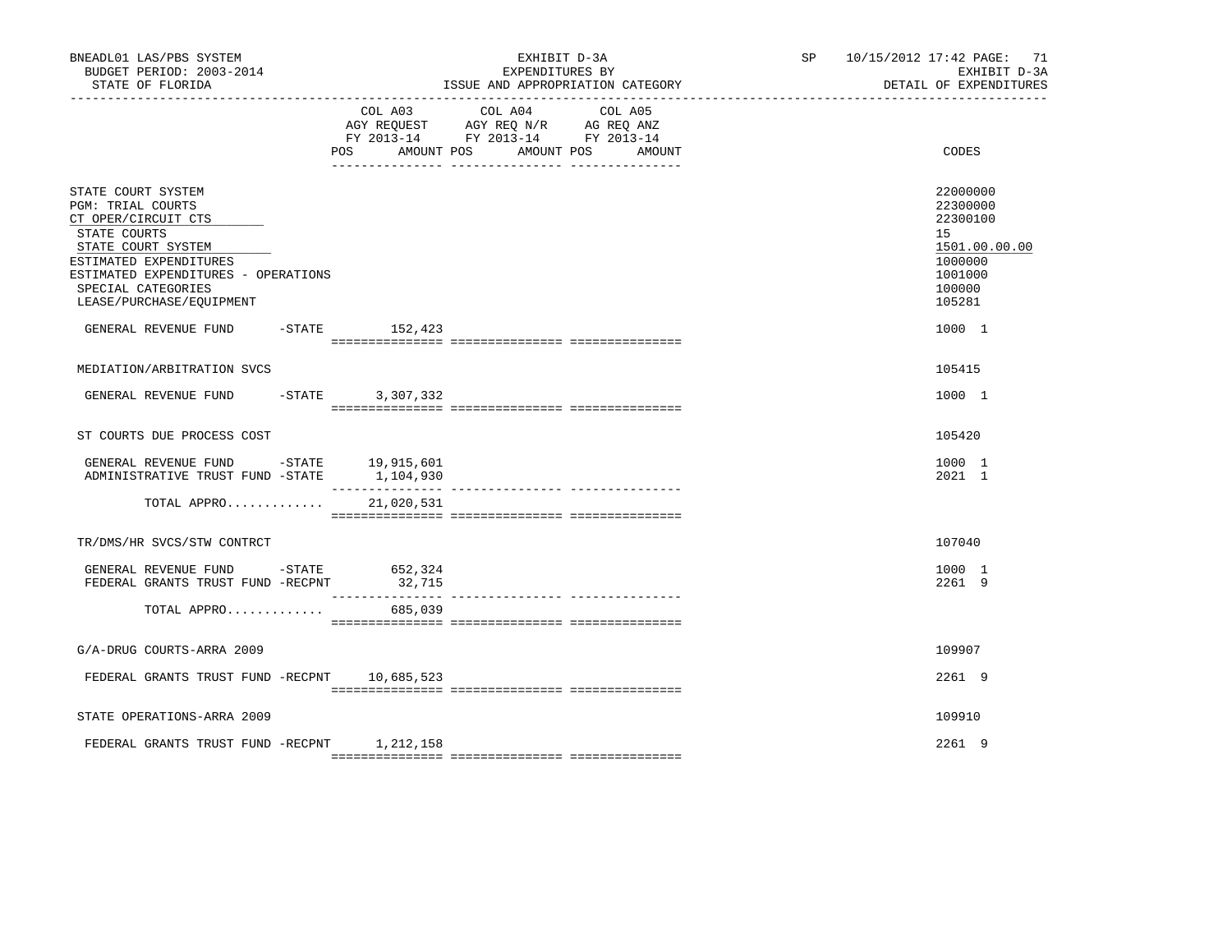| BNEADL01 LAS/PBS SYSTEM<br>BUDGET PERIOD: 2003-2014<br>STATE OF FLORIDA                                                                                                                                                                                 |                          | EXHIBIT D-3A<br>EXPENDITURES BY<br>ISSUE AND APPROPRIATION CATEGORY                                                                      | SP 10/15/2012 17:42 PAGE: 72<br>EXHIBIT D-3A<br>DETAIL OF EXPENDITURES                                      |
|---------------------------------------------------------------------------------------------------------------------------------------------------------------------------------------------------------------------------------------------------------|--------------------------|------------------------------------------------------------------------------------------------------------------------------------------|-------------------------------------------------------------------------------------------------------------|
|                                                                                                                                                                                                                                                         |                          | COL A03 COL A04<br>COL A05<br>AGY REQUEST AGY REQ N/R AG REQ ANZ<br>FY 2013-14 FY 2013-14 FY 2013-14<br>POS AMOUNT POS AMOUNT POS AMOUNT | CODES                                                                                                       |
| STATE COURT SYSTEM<br>PGM: TRIAL COURTS<br>CT OPER/CIRCUIT CTS<br>STATE COURTS<br>STATE COURT SYSTEM<br>ESTIMATED EXPENDITURES<br>ESTIMATED EXPENDITURES - OPERATIONS<br>DATA PROCESSING SERVICES<br>OTHER DATA PROCESSING SVCS<br>GENERAL REVENUE FUND | $-STATE$ 97,902          |                                                                                                                                          | 22000000<br>22300000<br>22300100<br>15<br>1501.00.00.00<br>1000000<br>1001000<br>210000<br>210014<br>1000 1 |
| TOTAL: ESTIMATED EXPENDITURES - OPERATIONS<br>TOTAL POSITIONS 2,927.00<br>TOTAL ISSUE 295,507,710<br>TOTAL SALARY RATE 189,912,459                                                                                                                      |                          |                                                                                                                                          | 1001000                                                                                                     |
| CASUALTY INSURANCE PREMIUM<br>ADJUSTMENT<br>SPECIAL CATEGORIES<br>RISK MANAGEMENT INSURANCE<br>GENERAL REVENUE FUND -STATE 79,652                                                                                                                       |                          |                                                                                                                                          | 1001090<br>100000<br>103241<br>1000 1                                                                       |
| FLORIDA RETIREMENT SYSTEM<br>CONTRIBUTION ADJUSTMENT FOR<br>FISCAL YEAR 2012-2013<br>SALARIES AND BENEFITS                                                                                                                                              |                          |                                                                                                                                          | 1001240<br>010000                                                                                           |
| GENERAL REVENUE FUND -STATE 472,553<br>ADMINISTRATIVE TRUST FUND -STATE<br>STATE COURTS REVENUE TF -STATE<br>FEDERAL GRANTS TRUST FUND -RECPNT                                                                                                          | 191<br>147,872<br>15,391 |                                                                                                                                          | 1000 1<br>2021 1<br>2057 1<br>2261 9                                                                        |
| TOTAL APPRO 636,007                                                                                                                                                                                                                                     | _______________          |                                                                                                                                          |                                                                                                             |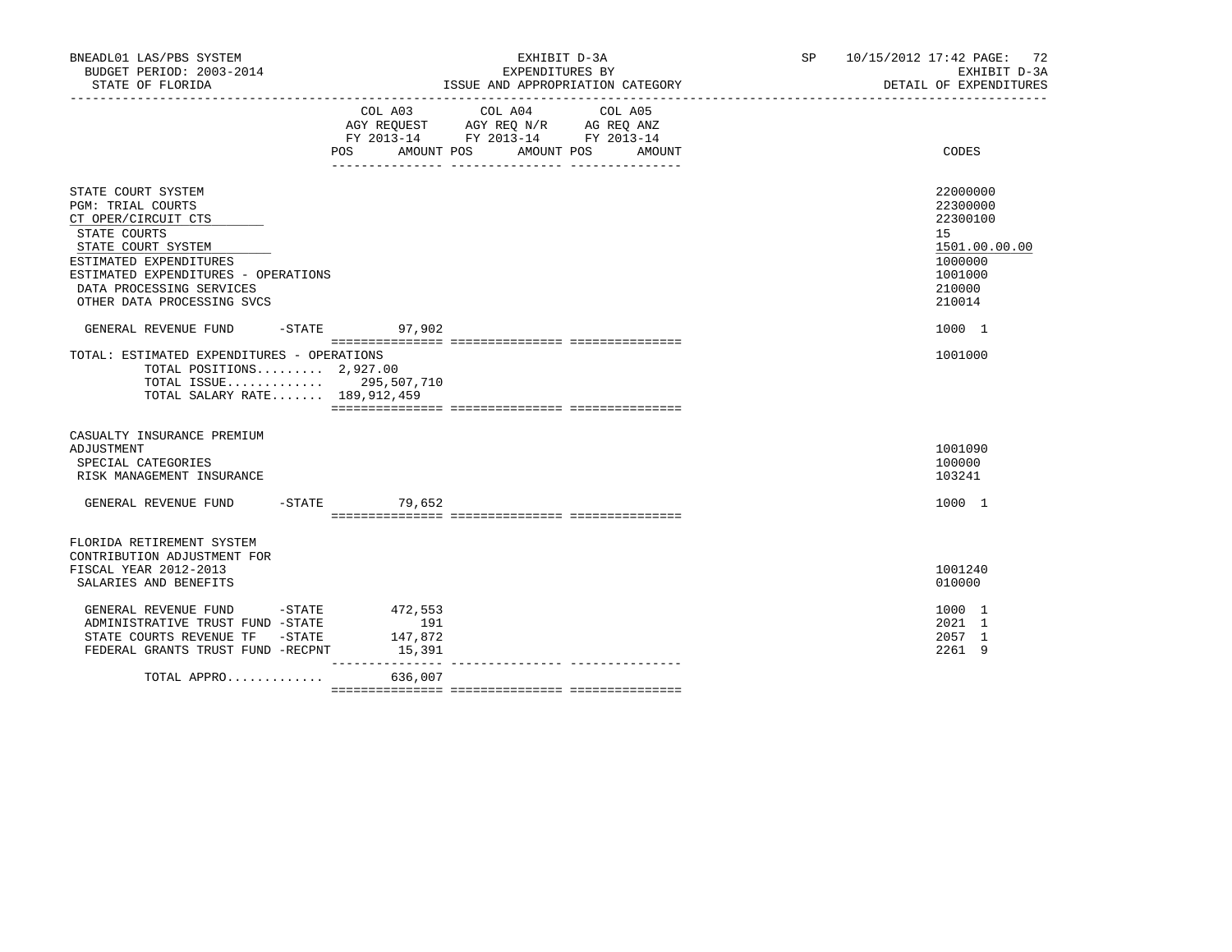| BNEADL01 LAS/PBS SYSTEM<br>BUDGET PERIOD: 2003-2014<br>STATE OF FLORIDA<br>------------------                                                                                                                                                                                                                                                                                                                                                                                                                         |                                   | EXHIBIT D-3A<br>EXPENDITURES BY<br>ISSUE AND APPROPRIATION CATEGORY                                                                      |                  | SP | 10/15/2012 17:42 PAGE: 73<br>EXHIBIT D-3A<br>DETAIL OF EXPENDITURES |
|-----------------------------------------------------------------------------------------------------------------------------------------------------------------------------------------------------------------------------------------------------------------------------------------------------------------------------------------------------------------------------------------------------------------------------------------------------------------------------------------------------------------------|-----------------------------------|------------------------------------------------------------------------------------------------------------------------------------------|------------------|----|---------------------------------------------------------------------|
|                                                                                                                                                                                                                                                                                                                                                                                                                                                                                                                       |                                   | COL A03 COL A04 COL A05<br>CO AGY REQUEST AGY REQ N/R AG REQ ANZ<br>FY 2013-14 FY 2013-14 FY 2013-14<br>POS AMOUNT POS AMOUNT POS AMOUNT |                  |    | CODES                                                               |
| STATE COURT SYSTEM<br><b>PGM: TRIAL COURTS</b><br>CT OPER/CIRCUIT CTS<br>STATE COURTS<br>STATE COURT SYSTEM<br>ESTIMATED EXPENDITURES<br>ADJUSTMENT TO STATE HEALTH                                                                                                                                                                                                                                                                                                                                                   |                                   |                                                                                                                                          |                  |    | 22000000<br>22300000<br>22300100<br>15<br>1501.00.00.00<br>1000000  |
| INSURANCE PREMIUM CONTRIBUTION -<br>FISCAL YEAR 2012-13<br>SALARIES AND BENEFITS                                                                                                                                                                                                                                                                                                                                                                                                                                      |                                   |                                                                                                                                          |                  |    | 1001830<br>010000                                                   |
| GENERAL REVENUE FUND - STATE<br>ADMINISTRATIVE TRUST FUND -STATE<br>STATE COURTS REVENUE TF - STATE<br>FEDERAL GRANTS TRUST FUND -RECPNT                                                                                                                                                                                                                                                                                                                                                                              | 276,546<br>112<br>86,537<br>9,007 |                                                                                                                                          |                  |    | 1000 1<br>2021 1<br>2057 1<br>2261 9                                |
| TOTAL APPRO 372,202                                                                                                                                                                                                                                                                                                                                                                                                                                                                                                   |                                   |                                                                                                                                          |                  |    |                                                                     |
| REALLOCATION OF HUMAN RESOURCES<br>OUTSOURCING<br>SPECIAL CATEGORIES<br>TR/DMS/HR SVCS/STW CONTRCT                                                                                                                                                                                                                                                                                                                                                                                                                    |                                   |                                                                                                                                          |                  |    | 1005900<br>100000<br>107040                                         |
| GENERAL REVENUE FUND -STATE<br>FEDERAL GRANTS TRUST FUND -RECPNT 785-                                                                                                                                                                                                                                                                                                                                                                                                                                                 | 15,651–                           |                                                                                                                                          |                  |    | 1000 1<br>2261 9                                                    |
| TOTAL APPRO $16,436-$                                                                                                                                                                                                                                                                                                                                                                                                                                                                                                 |                                   |                                                                                                                                          |                  |    |                                                                     |
| ADJUSTMENTS TO CURRENT YEAR<br>ESTIMATED EXPENDITURES<br>TRANSFER OF EXPENSES TO LEASE/LEASE<br>PURCHASE - DEDUCT<br>EXPENSES                                                                                                                                                                                                                                                                                                                                                                                         |                                   |                                                                                                                                          |                  |    | 1600000<br>160F070<br>040000                                        |
| GENERAL REVENUE FUND                                                                                                                                                                                                                                                                                                                                                                                                                                                                                                  | $7.951 -$<br>$-$ STATE            |                                                                                                                                          |                  |    | 1000 1                                                              |
|                                                                                                                                                                                                                                                                                                                                                                                                                                                                                                                       |                                   |                                                                                                                                          |                  |    |                                                                     |
| AGENCY ISSUE NARRATIVE:<br>2013-2014 BUDGET YEAR NARRATIVE:<br>Budget Amendment Agency #2210-13, EOG #B7081 was approved in FY 2012-2013 to transfer \$7,951 from the Expenses category<br>to the Lease/Lease Purchase category within the Court Operations - Circuit Courts budget entity, within the General<br>Revenue Fund. This transfer is necessary to properly align appropriations from the Expense category to the new special<br>category established for FY 2012-13 as Lease/Lease Purchase of Equipment. |                                   |                                                                                                                                          | IT COMPONENT? NO |    |                                                                     |

 Please see companion issue #160F080, also filed in budget entity 22300100, in program component 1501.00.00.00. \*\*\*\*\*\*\*\*\*\*\*\*\*\*\*\*\*\*\*\*\*\*\*\*\*\*\*\*\*\*\*\*\*\*\*\*\*\*\*\*\*\*\*\*\*\*\*\*\*\*\*\*\*\*\*\*\*\*\*\*\*\*\*\*\*\*\*\*\*\*\*\*\*\*\*\*\*\*\*\*\*\*\*\*\*\*\*\*\*\*\*\*\*\*\*\*\*\*\*\*\*\*\*\*\*\*\*\*\*\*\*\*\*\*\*\*\*\*\*\*\*\*\*\*\*\*\*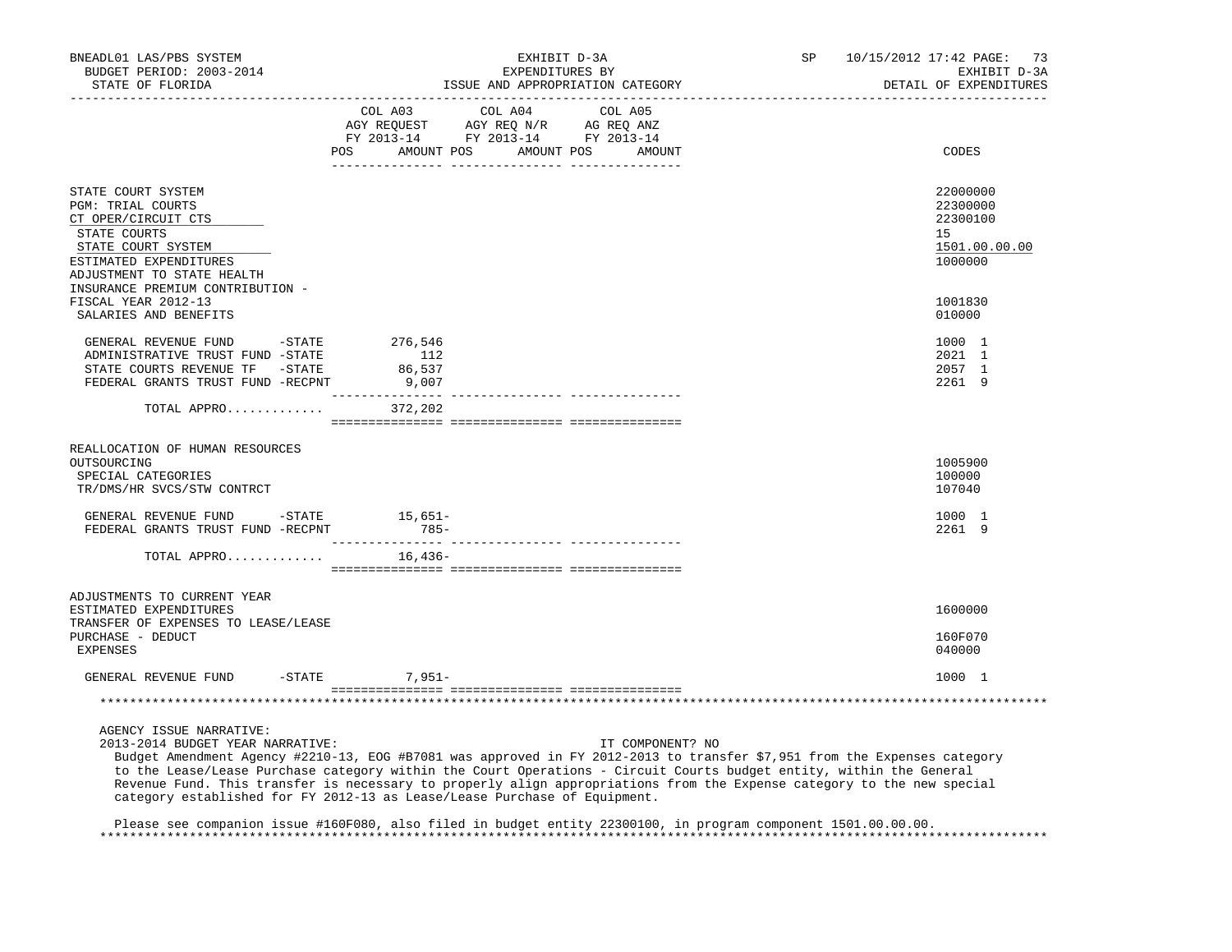| BNEADL01 LAS/PBS SYSTEM<br>BUDGET PERIOD: 2003-2014<br>STATE OF FLORIDA                                                                                                                                                                                                                                                                                                                                                                                                                                                                                                                                                                 |                                     | EXHIBIT D-3A<br>EXPENDITURES BY                                                                                                                                                                                                                                                                                                                                                                                                                             | ISSUE AND APPROPRIATION CATEGORY | SP | 10/15/2012 17:42 PAGE:<br>74<br>EXHIBIT D-3A<br>DETAIL OF EXPENDITURES |
|-----------------------------------------------------------------------------------------------------------------------------------------------------------------------------------------------------------------------------------------------------------------------------------------------------------------------------------------------------------------------------------------------------------------------------------------------------------------------------------------------------------------------------------------------------------------------------------------------------------------------------------------|-------------------------------------|-------------------------------------------------------------------------------------------------------------------------------------------------------------------------------------------------------------------------------------------------------------------------------------------------------------------------------------------------------------------------------------------------------------------------------------------------------------|----------------------------------|----|------------------------------------------------------------------------|
|                                                                                                                                                                                                                                                                                                                                                                                                                                                                                                                                                                                                                                         | COL A03<br>AMOUNT POS<br><b>POS</b> | COL A04<br>$\begin{array}{ccccccccc} \text{CUT} & \text{CUT} & \text{CUT} & \text{CUT} & \text{CUT} & \text{CUT} & \text{CUT} & \text{CUT} & \text{CUT} & \text{CUT} & \text{CUT} & \text{CUT} & \text{CUT} & \text{CUT} & \text{CUT} & \text{CUT} & \text{CUT} & \text{CUT} & \text{CUT} & \text{CUT} & \text{CUT} & \text{CUT} & \text{CUT} & \text{CUT} & \text{CUT} & \text{CUT} & \text{CUT} & \text{CUT} & \text{CUT} & \text{CUT} & \$<br>AMOUNT POS | COL A05<br>AMOUNT                |    | CODES                                                                  |
| STATE COURT SYSTEM<br><b>PGM: TRIAL COURTS</b><br>CT OPER/CIRCUIT CTS<br>STATE COURTS<br>STATE COURT SYSTEM<br>ADJUSTMENTS TO CURRENT YEAR                                                                                                                                                                                                                                                                                                                                                                                                                                                                                              |                                     |                                                                                                                                                                                                                                                                                                                                                                                                                                                             |                                  |    | 22000000<br>22300000<br>22300100<br>15 <sub>1</sub><br>1501.00.00.00   |
| ESTIMATED EXPENDITURES<br>TRANSFER OF EXPENSES TO LEASE/LEASE<br>PURCHASE - ADD<br>SPECIAL CATEGORIES<br>LEASE/PURCHASE/EQUIPMENT                                                                                                                                                                                                                                                                                                                                                                                                                                                                                                       |                                     |                                                                                                                                                                                                                                                                                                                                                                                                                                                             |                                  |    | 1600000<br>160F080<br>100000<br>105281                                 |
| GENERAL REVENUE FUND<br>-STATE                                                                                                                                                                                                                                                                                                                                                                                                                                                                                                                                                                                                          | 7,951                               |                                                                                                                                                                                                                                                                                                                                                                                                                                                             |                                  |    | 1000 1                                                                 |
|                                                                                                                                                                                                                                                                                                                                                                                                                                                                                                                                                                                                                                         |                                     |                                                                                                                                                                                                                                                                                                                                                                                                                                                             |                                  |    |                                                                        |
| AGENCY ISSUE NARRATIVE:<br>2013-2014 BUDGET YEAR NARRATIVE:<br>Budget Amendment Agency #2210-13, EOG #B7081 was approved in FY 2012-2013 to transfer \$7,951 from the Expenses category<br>to the Lease/Lease Purchase category within the Court Operations - Circuit Courts budget entity, within the General<br>Revenue Fund. This transfer is necessary to properly align appropriations from the Expense category to the new special<br>category established for FY 2012-13 as Lease/Lease Purchase of Equipment.<br>Please see companion issue #160F070, also filed in budget entity 22300100, in program component 1501.00.00.00. |                                     |                                                                                                                                                                                                                                                                                                                                                                                                                                                             | IT COMPONENT? NO                 |    |                                                                        |
|                                                                                                                                                                                                                                                                                                                                                                                                                                                                                                                                                                                                                                         |                                     |                                                                                                                                                                                                                                                                                                                                                                                                                                                             |                                  |    |                                                                        |
| TRANSFER OF CONTRACTED SERVICES TO<br>LEASE/LEASE PURCHASE EOUIPMENT -<br><b>DEDUCT</b><br>SPECIAL CATEGORIES<br>CONTRACTED SERVICES                                                                                                                                                                                                                                                                                                                                                                                                                                                                                                    |                                     |                                                                                                                                                                                                                                                                                                                                                                                                                                                             |                                  |    | 160F090<br>100000<br>100777                                            |
| GENERAL REVENUE FUND<br>$-$ STATE                                                                                                                                                                                                                                                                                                                                                                                                                                                                                                                                                                                                       | $9,000-$                            |                                                                                                                                                                                                                                                                                                                                                                                                                                                             |                                  |    | 1000 1                                                                 |
|                                                                                                                                                                                                                                                                                                                                                                                                                                                                                                                                                                                                                                         |                                     |                                                                                                                                                                                                                                                                                                                                                                                                                                                             |                                  |    |                                                                        |
| AGENCY ISSUE NARRATIVE:<br>2013-2014 BUDGET YEAR NARRATIVE:<br>Budget Amendment Agency #2208-13, EOG #B7100 was approved in FY 2012-2013 to transfer \$9,000 from the Contracted Services<br>category to the Lease/Lease Purchase category within the Court Operations - Circuit Courts budget entity, within the<br>General Revenue Fund. This transfer is necessary to properly align appropriations from the Contracted Services category<br>to the new special category established for FY 2012-13 as Lease/Lease Purchase of Equipment.                                                                                            |                                     |                                                                                                                                                                                                                                                                                                                                                                                                                                                             | IT COMPONENT? NO                 |    |                                                                        |

 Please see companion issue #160F100, also filed in budget entity 22300100, in program component 1501.00.00.00. \*\*\*\*\*\*\*\*\*\*\*\*\*\*\*\*\*\*\*\*\*\*\*\*\*\*\*\*\*\*\*\*\*\*\*\*\*\*\*\*\*\*\*\*\*\*\*\*\*\*\*\*\*\*\*\*\*\*\*\*\*\*\*\*\*\*\*\*\*\*\*\*\*\*\*\*\*\*\*\*\*\*\*\*\*\*\*\*\*\*\*\*\*\*\*\*\*\*\*\*\*\*\*\*\*\*\*\*\*\*\*\*\*\*\*\*\*\*\*\*\*\*\*\*\*\*\*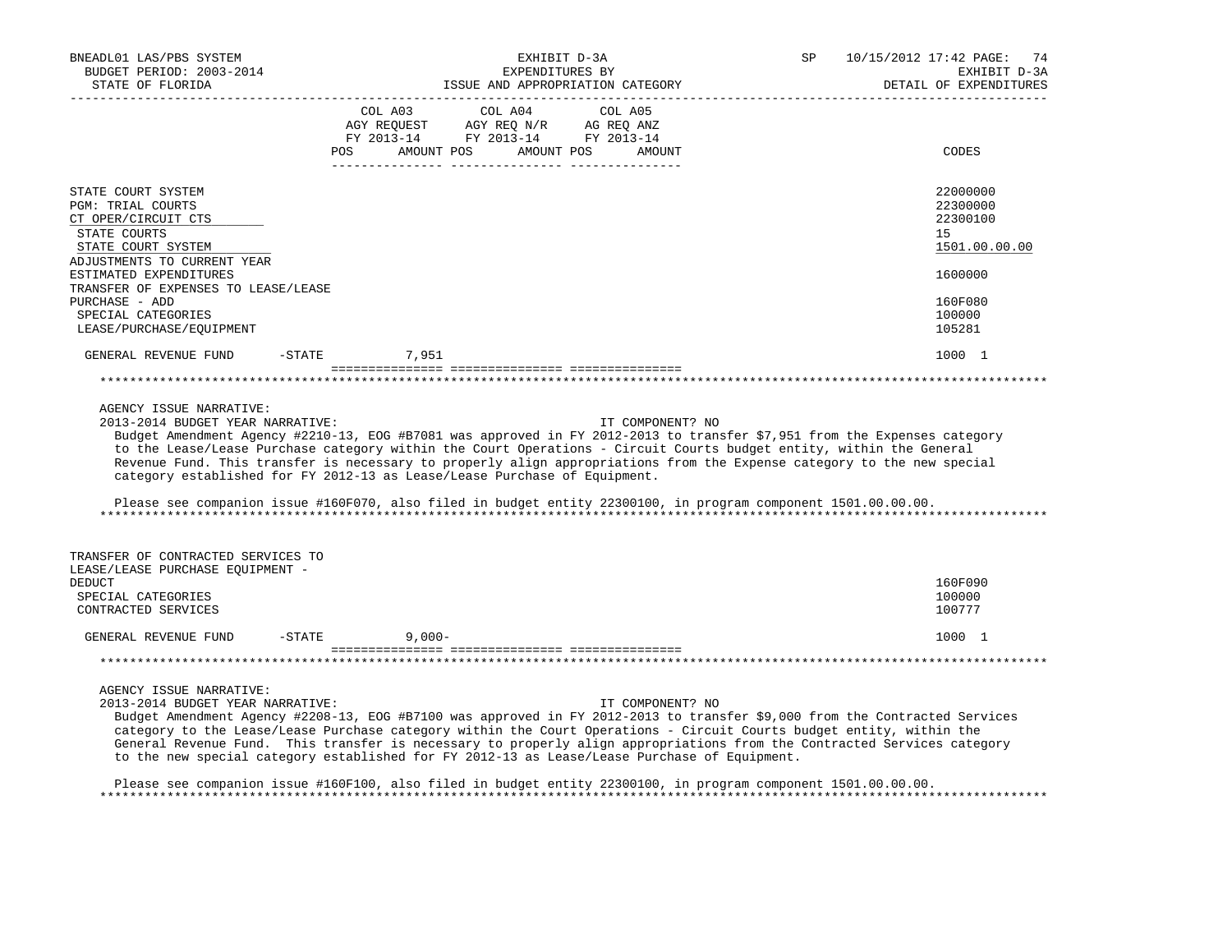| BNEADL01 LAS/PBS SYSTEM<br>BUDGET PERIOD: 2003-2014<br>STATE OF FLORIDA                                                                                              | EXHIBIT D-3A<br>EXPENDITURES BY<br>ISSUE AND APPROPRIATION CATEGORY                                                                                                                                            | 10/15/2012 17:42 PAGE:<br>SP<br>75<br>EXHIBIT D-3A<br>DETAIL OF EXPENDITURES                                                                                                                                                                                                                                                                                                                      |
|----------------------------------------------------------------------------------------------------------------------------------------------------------------------|----------------------------------------------------------------------------------------------------------------------------------------------------------------------------------------------------------------|---------------------------------------------------------------------------------------------------------------------------------------------------------------------------------------------------------------------------------------------------------------------------------------------------------------------------------------------------------------------------------------------------|
|                                                                                                                                                                      | COL A03<br>COL A04<br>COL A05<br>AGY REQ N/R<br>AGY REOUEST<br>AG REO ANZ<br>FY 2013-14 FY 2013-14 FY 2013-14<br><b>POS</b><br>AMOUNT POS<br>AMOUNT POS                                                        | CODES<br>AMOUNT                                                                                                                                                                                                                                                                                                                                                                                   |
| STATE COURT SYSTEM<br><b>PGM: TRIAL COURTS</b><br>CT OPER/CIRCUIT CTS<br>STATE COURTS<br>STATE COURT SYSTEM<br>ADJUSTMENTS TO CURRENT YEAR<br>ESTIMATED EXPENDITURES |                                                                                                                                                                                                                | 22000000<br>22300000<br>22300100<br>15<br>1501.00.00.00<br>1600000                                                                                                                                                                                                                                                                                                                                |
| TRANSFER OF CONTRACTED SERVICES TO<br>LEASE/LEASE PURCHASE OF EQUIPMENT -<br>ADD<br>SPECIAL CATEGORIES<br>LEASE/PURCHASE/EQUIPMENT                                   |                                                                                                                                                                                                                | 160F100<br>100000<br>105281                                                                                                                                                                                                                                                                                                                                                                       |
| $-STATE$<br>GENERAL REVENUE FUND                                                                                                                                     | 9,000                                                                                                                                                                                                          | 1000 1                                                                                                                                                                                                                                                                                                                                                                                            |
|                                                                                                                                                                      |                                                                                                                                                                                                                |                                                                                                                                                                                                                                                                                                                                                                                                   |
| AGENCY ISSUE NARRATIVE:<br>2013-2014 BUDGET YEAR NARRATIVE:                                                                                                          | to the new special category established for FY 2012-13 as Lease/Lease Purchase of Equipment.<br>Please see companion issue #160F090, also filed in budget entity 22300100, in program component 1501.00.00.00. | IT COMPONENT? NO<br>Budget Amendment Agency #2208-13, EOG #B7100 was approved in FY 2012-2013 to transfer \$9,000 from the Contracted Services<br>category to the Lease/Lease Purchase category within the Court Operations - Circuit Courts budget entity, within the<br>General Revenue Fund. This transfer is necessary to properly align appropriations from the Contracted Services category |
| TRANSFER OF DUE PROCESS TO SALARIES<br>AND BENEFITS - DEDUCT<br>SPECIAL CATEGORIES<br>ST COURTS DUE PROCESS COST                                                     |                                                                                                                                                                                                                | 160F150<br>100000<br>105420                                                                                                                                                                                                                                                                                                                                                                       |
| GENERAL REVENUE FUND<br>$-$ STATE                                                                                                                                    | $93,330-$                                                                                                                                                                                                      | 1000 1                                                                                                                                                                                                                                                                                                                                                                                            |
|                                                                                                                                                                      |                                                                                                                                                                                                                |                                                                                                                                                                                                                                                                                                                                                                                                   |
| AGENCY ISSUE NARRATIVE:<br>2013-2014 BUDGET YEAR NARRATIVE:                                                                                                          | Process Costs category to the Salaries and Benefits category in the Court Operations - Circuit Court budget entity,<br>Judicial Circuit to assist in carrying out the functions of Court Interpreting.         | IT COMPONENT? NO<br>Budget Amendment Agency #2202-13, EOG #B7006 was approved in FY 2012-13 to transfer \$93,330 from the State Courts Due<br>within the General Revenue Fund. This transfer is necessary to realign the court interpreting model within the Fifth                                                                                                                                |

 Please see companion issue #160F160, also filed in budget entity 22300100 in program component 1501.00.00.00. \*\*\*\*\*\*\*\*\*\*\*\*\*\*\*\*\*\*\*\*\*\*\*\*\*\*\*\*\*\*\*\*\*\*\*\*\*\*\*\*\*\*\*\*\*\*\*\*\*\*\*\*\*\*\*\*\*\*\*\*\*\*\*\*\*\*\*\*\*\*\*\*\*\*\*\*\*\*\*\*\*\*\*\*\*\*\*\*\*\*\*\*\*\*\*\*\*\*\*\*\*\*\*\*\*\*\*\*\*\*\*\*\*\*\*\*\*\*\*\*\*\*\*\*\*\*\*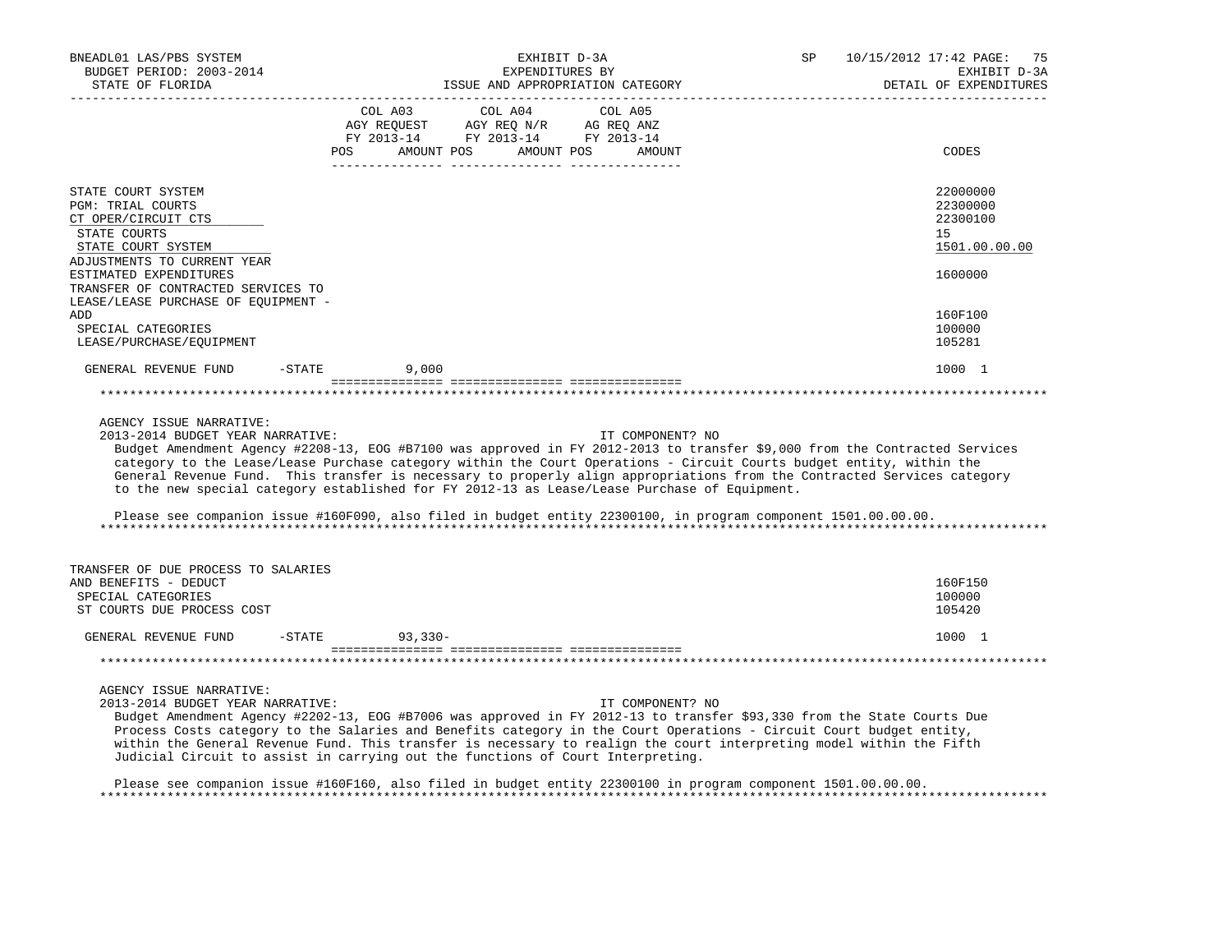| BNEADL01 LAS/PBS SYSTEM<br>BUDGET PERIOD: 2003-2014<br>STATE OF FLORIDA                                                                                                                                                                                                                                                                                                                                                                                                                                                                                                                                                                  |                    | ISSUE AND APPROPRIATION CATEGORY                                                                  | EXHIBIT D-3A<br>EXPENDITURES BY |                  |          | SP 10/15/2012 17:42 PAGE:<br>76<br>EXHIBIT D-3A<br>DETAIL OF EXPENDITURES |
|------------------------------------------------------------------------------------------------------------------------------------------------------------------------------------------------------------------------------------------------------------------------------------------------------------------------------------------------------------------------------------------------------------------------------------------------------------------------------------------------------------------------------------------------------------------------------------------------------------------------------------------|--------------------|---------------------------------------------------------------------------------------------------|---------------------------------|------------------|----------|---------------------------------------------------------------------------|
|                                                                                                                                                                                                                                                                                                                                                                                                                                                                                                                                                                                                                                          | POS AMOUNT POS     | COL A03 COL A04 COL A05<br>AGY REQUEST AGY REQ N/R AG REQ ANZ<br>FY 2013-14 FY 2013-14 FY 2013-14 | AMOUNT POS                      | AMOUNT           |          | CODES                                                                     |
| STATE COURT SYSTEM<br><b>PGM: TRIAL COURTS</b><br>CT OPER/CIRCUIT CTS<br>STATE COURTS<br>STATE COURT SYSTEM<br>ADJUSTMENTS TO CURRENT YEAR<br>ESTIMATED EXPENDITURES<br>TRANSFER OF DUE PROCESS TO SALARIES                                                                                                                                                                                                                                                                                                                                                                                                                              |                    |                                                                                                   |                                 |                  |          | 22000000<br>22300000<br>22300100<br>15<br>1501.00.00.00<br>1600000        |
| AND BENEFITS - ADD<br>SALARIES AND BENEFITS                                                                                                                                                                                                                                                                                                                                                                                                                                                                                                                                                                                              |                    |                                                                                                   |                                 |                  |          | 160F160<br>010000                                                         |
| GENERAL REVENUE FUND                                                                                                                                                                                                                                                                                                                                                                                                                                                                                                                                                                                                                     | $-STATE$<br>93,330 |                                                                                                   |                                 |                  |          | 1000 1                                                                    |
| AGENCY ISSUE NARRATIVE:<br>2013-2014 BUDGET YEAR NARRATIVE:<br>Budget Amendment Agency #2202-13, EOG #B7006 was approved in FY 2012-13 to transfer \$93,330 from the State Courts Due<br>Process Costs category to the Salaries and Benefits category in the Court Operations - Circuit Court budget entity,<br>within the General Revenue Fund. This transfer is necessary to realign the court interpreting model within the Fifth<br>Judicial Circuit to assist in carrying out the functions of Court Interpreting.<br>Please see companion issue #160F150, also filed in budget entity 22300100 in program component 1501.00.00.00. |                    |                                                                                                   |                                 | IT COMPONENT? NO |          |                                                                           |
| POSITION DETAIL OF SALARIES AND BENEFITS:                                                                                                                                                                                                                                                                                                                                                                                                                                                                                                                                                                                                |                    | FTE BASE RATE ADDITIVES BENEFITS                                                                  |                                 |                  | SUBTOTAL | LAPSE LAPSED SALARIES<br>% AND BENEFITS                                   |
|                                                                                                                                                                                                                                                                                                                                                                                                                                                                                                                                                                                                                                          |                    |                                                                                                   |                                 |                  |          |                                                                           |
| A03 - AGY REQUEST FY 2013-14                                                                                                                                                                                                                                                                                                                                                                                                                                                                                                                                                                                                             |                    |                                                                                                   |                                 |                  |          |                                                                           |
| CHANGES TO CURRENTLY AUTHORIZED POSITIONS<br>OTHER SALARY AMOUNT<br>1000 GENERAL REVENUE FUND                                                                                                                                                                                                                                                                                                                                                                                                                                                                                                                                            |                    |                                                                                                   |                                 |                  |          | 93,330                                                                    |
|                                                                                                                                                                                                                                                                                                                                                                                                                                                                                                                                                                                                                                          |                    |                                                                                                   |                                 |                  |          | --------------<br>93,330                                                  |
|                                                                                                                                                                                                                                                                                                                                                                                                                                                                                                                                                                                                                                          |                    |                                                                                                   |                                 |                  |          | ==============                                                            |
|                                                                                                                                                                                                                                                                                                                                                                                                                                                                                                                                                                                                                                          |                    |                                                                                                   |                                 |                  |          |                                                                           |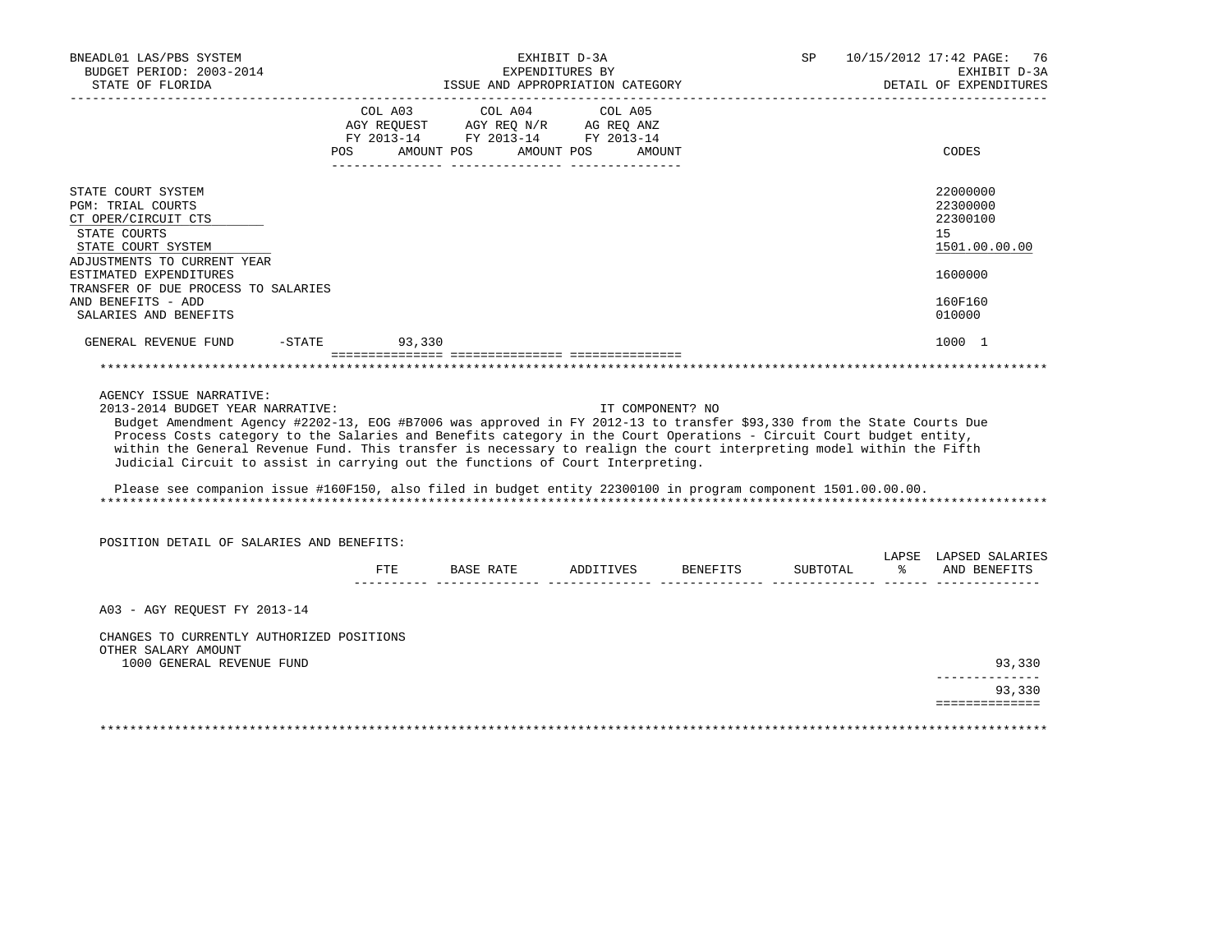| EXHIBIT D-3A<br>EXPENDITURES BY<br>ISSUE AND APPROPRIATION CATEGORY                                                                                                                                                                                                                                                                                                                                                                                                                                                                                                                                                                                                         | SP<br>10/15/2012 17:42 PAGE:<br>77<br>EXHIBIT D-3A<br>DETAIL OF EXPENDITURES                                                                                                                                                                                                                           |
|-----------------------------------------------------------------------------------------------------------------------------------------------------------------------------------------------------------------------------------------------------------------------------------------------------------------------------------------------------------------------------------------------------------------------------------------------------------------------------------------------------------------------------------------------------------------------------------------------------------------------------------------------------------------------------|--------------------------------------------------------------------------------------------------------------------------------------------------------------------------------------------------------------------------------------------------------------------------------------------------------|
| COL A03<br>COL A04<br>COL A05<br>AGY REQUEST<br>AGY REQ N/R<br>AG REO ANZ<br>FY 2013-14 FY 2013-14 FY 2013-14<br>POS<br>AMOUNT POS<br>AMOUNT POS<br>AMOUNT                                                                                                                                                                                                                                                                                                                                                                                                                                                                                                                  | CODES                                                                                                                                                                                                                                                                                                  |
| ADJUSTMENTS TO CURRENT YEAR                                                                                                                                                                                                                                                                                                                                                                                                                                                                                                                                                                                                                                                 | 22000000<br>22300000<br>22300100<br>15<br>1501.00.00.00<br>1600000                                                                                                                                                                                                                                     |
| DOMESTIC VLC OFFND MONITOR                                                                                                                                                                                                                                                                                                                                                                                                                                                                                                                                                                                                                                                  | 160P100<br>100000<br>101078                                                                                                                                                                                                                                                                            |
| $-$ STATE<br>316,000                                                                                                                                                                                                                                                                                                                                                                                                                                                                                                                                                                                                                                                        | 1000 1                                                                                                                                                                                                                                                                                                 |
|                                                                                                                                                                                                                                                                                                                                                                                                                                                                                                                                                                                                                                                                             |                                                                                                                                                                                                                                                                                                        |
| 2013-2014 BUDGET YEAR NARRATIVE:<br>IT COMPONENT? NO<br>The Legislature appropriated funds in Specific Appropriation 3222A for Domestic Violence Offender Monitoring for Fiscal<br>Year 2012-2013. These funds are currently appropriated to program component 1201.00.00.00. These funds should be<br>appropriated to program component 1501.00.00.00. Therefore, this issue realigns the recurring funding in the amount of<br>\$316,000 for FY 2013-2014 associated with the Domestic Violence Offender Monitoring to the correct program component of<br>Please see companion issue #160P110, also filed in budget entity 22300100, in program component 1201.00.00.00. |                                                                                                                                                                                                                                                                                                        |
| TRANSFER FULL TIME EQUIVALENT (FTE)<br>FROM DUE PROCESS CONTINGENCY FUND -                                                                                                                                                                                                                                                                                                                                                                                                                                                                                                                                                                                                  | 1600200<br>010000                                                                                                                                                                                                                                                                                      |
| 2.00                                                                                                                                                                                                                                                                                                                                                                                                                                                                                                                                                                                                                                                                        |                                                                                                                                                                                                                                                                                                        |
|                                                                                                                                                                                                                                                                                                                                                                                                                                                                                                                                                                                                                                                                             |                                                                                                                                                                                                                                                                                                        |
| AGENCY ISSUE NARRATIVE:                                                                                                                                                                                                                                                                                                                                                                                                                                                                                                                                                                                                                                                     |                                                                                                                                                                                                                                                                                                        |
| AGENCY ISSUE NARRATIVE:                                                                                                                                                                                                                                                                                                                                                                                                                                                                                                                                                                                                                                                     | 2013-2014 BUDGET YEAR NARRATIVE:<br>IT COMPONENT? NO<br>Budget Amendment Agency #0002-13, EOG #P0021 was approved in FY 2012-2013 to transfer 2.0 FTE from the Due Process<br>Contingency Fund, in the Court Operations-Administered Funds budget entity to the Court Operations-Circuit Courts budget |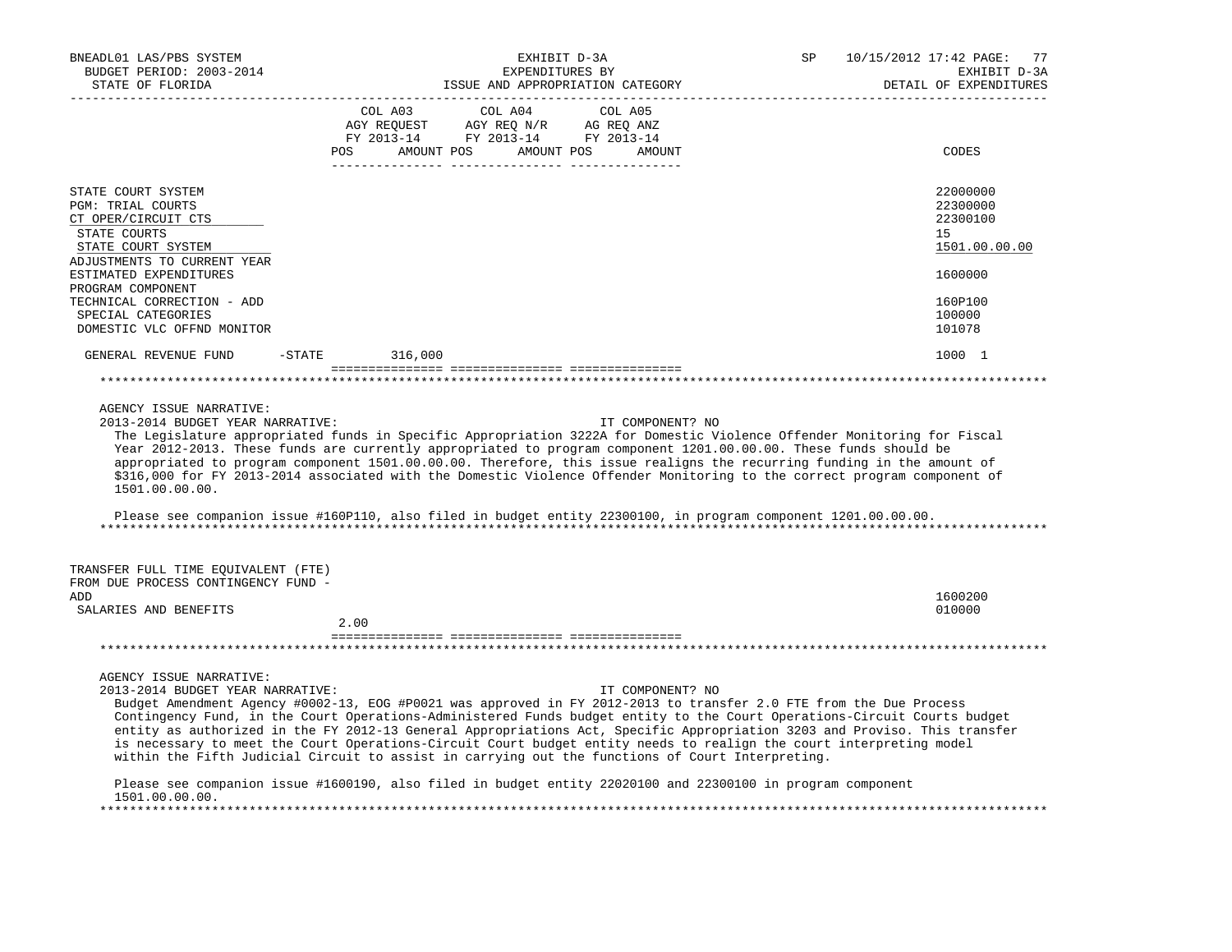| BNEADL01 LAS/PBS SYSTEM<br>BUDGET PERIOD: 2003-2014                                                                                        |                           | EXHIBIT D-3A<br>EXPENDITURES BY                                                   | SP                               | 10/15/2012 17:42 PAGE: 78<br>EXHIBIT D-3A |          |      |                                                         |
|--------------------------------------------------------------------------------------------------------------------------------------------|---------------------------|-----------------------------------------------------------------------------------|----------------------------------|-------------------------------------------|----------|------|---------------------------------------------------------|
| STATE OF FLORIDA                                                                                                                           |                           | ________________________________                                                  | ISSUE AND APPROPRIATION CATEGORY |                                           |          |      | DETAIL OF EXPENDITURES                                  |
|                                                                                                                                            | COL A03<br>POS AMOUNT POS | COL A04<br>AGY REQUEST AGY REQ N/R AG REQ ANZ<br>FY 2013-14 FY 2013-14 FY 2013-14 | COL A05<br>AMOUNT POS<br>AMOUNT  |                                           |          |      | CODES                                                   |
| STATE COURT SYSTEM<br><b>PGM: TRIAL COURTS</b><br>CT OPER/CIRCUIT CTS<br>STATE COURTS<br>STATE COURT SYSTEM<br>ADJUSTMENTS TO CURRENT YEAR |                           |                                                                                   |                                  |                                           |          |      | 22000000<br>22300000<br>22300100<br>15<br>1501.00.00.00 |
| ESTIMATED EXPENDITURES<br>TRANSFER FULL TIME EQUIVALENT (FTE)<br>FROM DUE PROCESS CONTINGENCY FUND -<br>ADD                                |                           |                                                                                   |                                  |                                           |          |      | 1600000<br>1600200                                      |
| POSITION DETAIL OF SALARIES AND BENEFITS:                                                                                                  |                           |                                                                                   |                                  |                                           |          |      |                                                         |
|                                                                                                                                            | FTE                       | BASE RATE                                                                         | ADDITIVES BENEFITS               |                                           | SUBTOTAL |      | LAPSE LAPSED SALARIES<br>AND BENEFITS                   |
| A03 - AGY REOUEST FY 2013-14                                                                                                               |                           |                                                                                   |                                  |                                           |          |      |                                                         |
| CHANGES TO CURRENTLY AUTHORIZED POSITIONS                                                                                                  |                           |                                                                                   |                                  |                                           |          |      |                                                         |
| P101 PROPOSED CLASS CODE<br>N4131 001                                                                                                      | 2.00                      |                                                                                   |                                  |                                           |          | 0.00 |                                                         |
| TOTALS FOR ISSUE BY FUND                                                                                                                   |                           |                                                                                   |                                  |                                           |          |      |                                                         |
|                                                                                                                                            | 2.00                      |                                                                                   |                                  |                                           |          |      |                                                         |
|                                                                                                                                            |                           |                                                                                   |                                  |                                           |          |      | ==============                                          |
|                                                                                                                                            |                           |                                                                                   |                                  |                                           |          |      |                                                         |
| NONRECURRING EXPENDITURES<br>COURTHOUSE FURNISHINGS - NONPUBLIC                                                                            |                           |                                                                                   |                                  |                                           |          |      | 2100000                                                 |
| AREAS<br>OPERATING CAPITAL OUTLAY                                                                                                          |                           |                                                                                   |                                  |                                           |          |      | 2103027                                                 |
|                                                                                                                                            |                           |                                                                                   |                                  |                                           |          |      | 060000                                                  |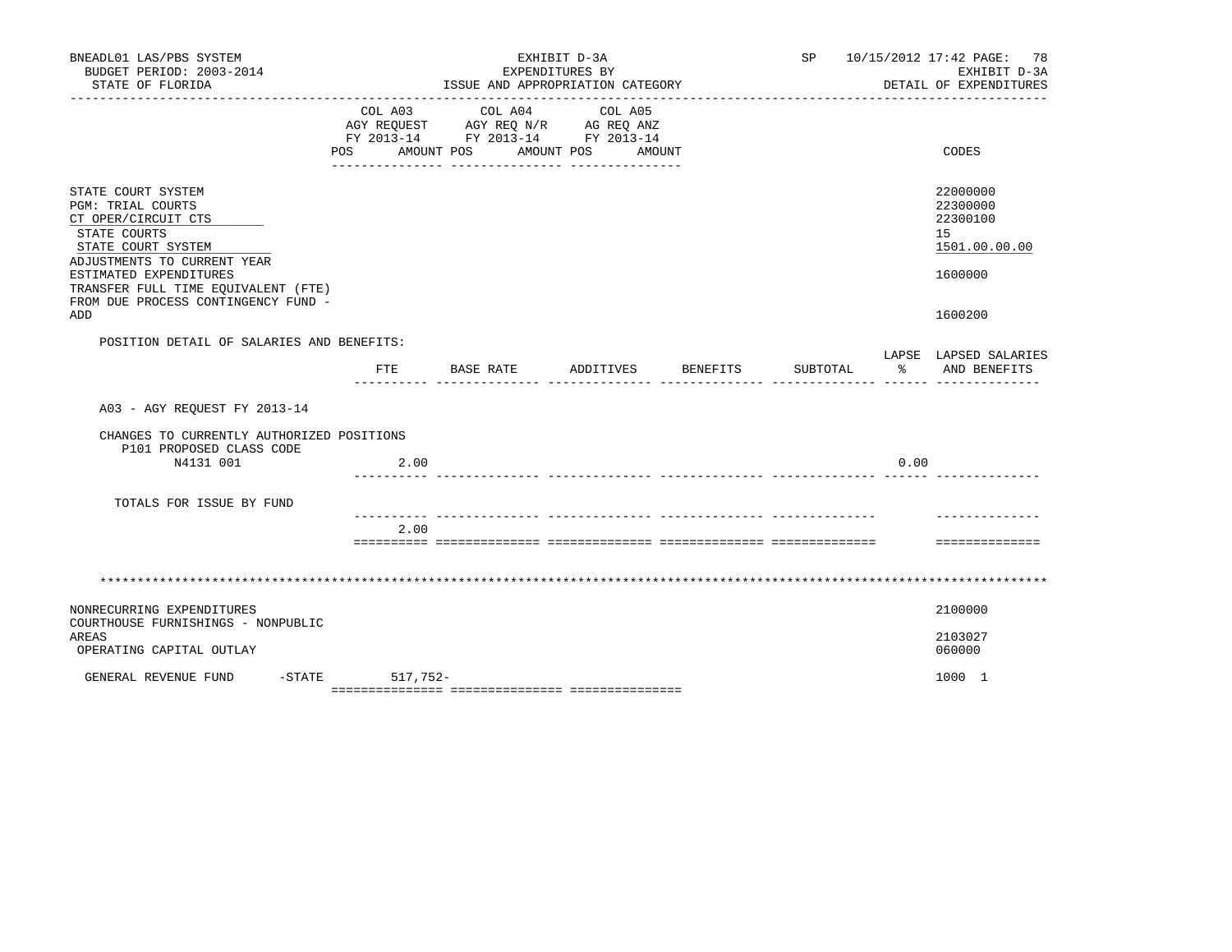| BNEADL01 LAS/PBS SYSTEM<br>BUDGET PERIOD: 2003-2014<br>STATE OF FLORIDA                                                                                                                                                                            |                                       | EXHIBIT D-3A<br>EXPENDITURES BY<br>ISSUE AND APPROPRIATION CATEGORY                                                       | SP 10/15/2012 17:42 PAGE: 79<br>EXHIBIT D-3A<br>DETAIL OF EXPENDITURES                                         |
|----------------------------------------------------------------------------------------------------------------------------------------------------------------------------------------------------------------------------------------------------|---------------------------------------|---------------------------------------------------------------------------------------------------------------------------|----------------------------------------------------------------------------------------------------------------|
|                                                                                                                                                                                                                                                    | AMOUNT POS<br>POS                     | COL A03 COL A04 COL A05<br>AGY REQUEST AGY REQ N/R AG REQ ANZ<br>FY 2013-14 FY 2013-14 FY 2013-14<br>AMOUNT POS<br>AMOUNT | CODES                                                                                                          |
| STATE COURT SYSTEM<br><b>PGM: TRIAL COURTS</b><br>CT OPER/CIRCUIT CTS<br>STATE COURTS<br>STATE COURT SYSTEM<br>NONRECURRING EXPENDITURES<br>INCREASE FUNDING FOR THE CHILD<br>ADVOCACY CENTERS<br>SPECIAL CATEGORIES<br>G/A-CHILD ADVOCACY CENTERS |                                       |                                                                                                                           | 22000000<br>22300000<br>22300100<br>15 <sub>1</sub><br>1501.00.00.00<br>2100000<br>2103064<br>100000<br>100410 |
| GENERAL REVENUE FUND -STATE                                                                                                                                                                                                                        | $3,200,000 -$                         |                                                                                                                           | 1000 1                                                                                                         |
| FUNDING FOR BACKLOG OF FORECLOSURE<br>CASES<br>LUMP SUM<br>FORECLOSE & ECON. RECOVERY                                                                                                                                                              |                                       |                                                                                                                           | 2103066<br>090000<br>090084                                                                                    |
| GENERAL REVENUE FUND -STATE 4,000,000-                                                                                                                                                                                                             |                                       |                                                                                                                           | 1000 1                                                                                                         |
| ANNUALIZATION OF ADMINISTERED<br>FUNDS APPROPRIATIONS<br>STATE HEALTH INSURANCE ADJUSTMENT<br>FOR FY 2012-13 - 10 MONTHS                                                                                                                           |                                       |                                                                                                                           | 26A0000                                                                                                        |
| <b>ANNUALIZATION</b><br>SALARIES AND BENEFITS                                                                                                                                                                                                      |                                       |                                                                                                                           | 26A1830<br>010000                                                                                              |
| GENERAL REVENUE FUND -STATE<br>ADMINISTRATIVE TRUST FUND -STATE<br>STATE COURTS REVENUE TF -STATE<br>FEDERAL GRANTS TRUST FUND -RECPNT                                                                                                             | 1,382,730<br>560<br>432,685<br>45,035 |                                                                                                                           | 1000 1<br>2021 1<br>2057 1<br>2261 9                                                                           |
| TOTAL APPRO                                                                                                                                                                                                                                        | 1,861,010                             |                                                                                                                           |                                                                                                                |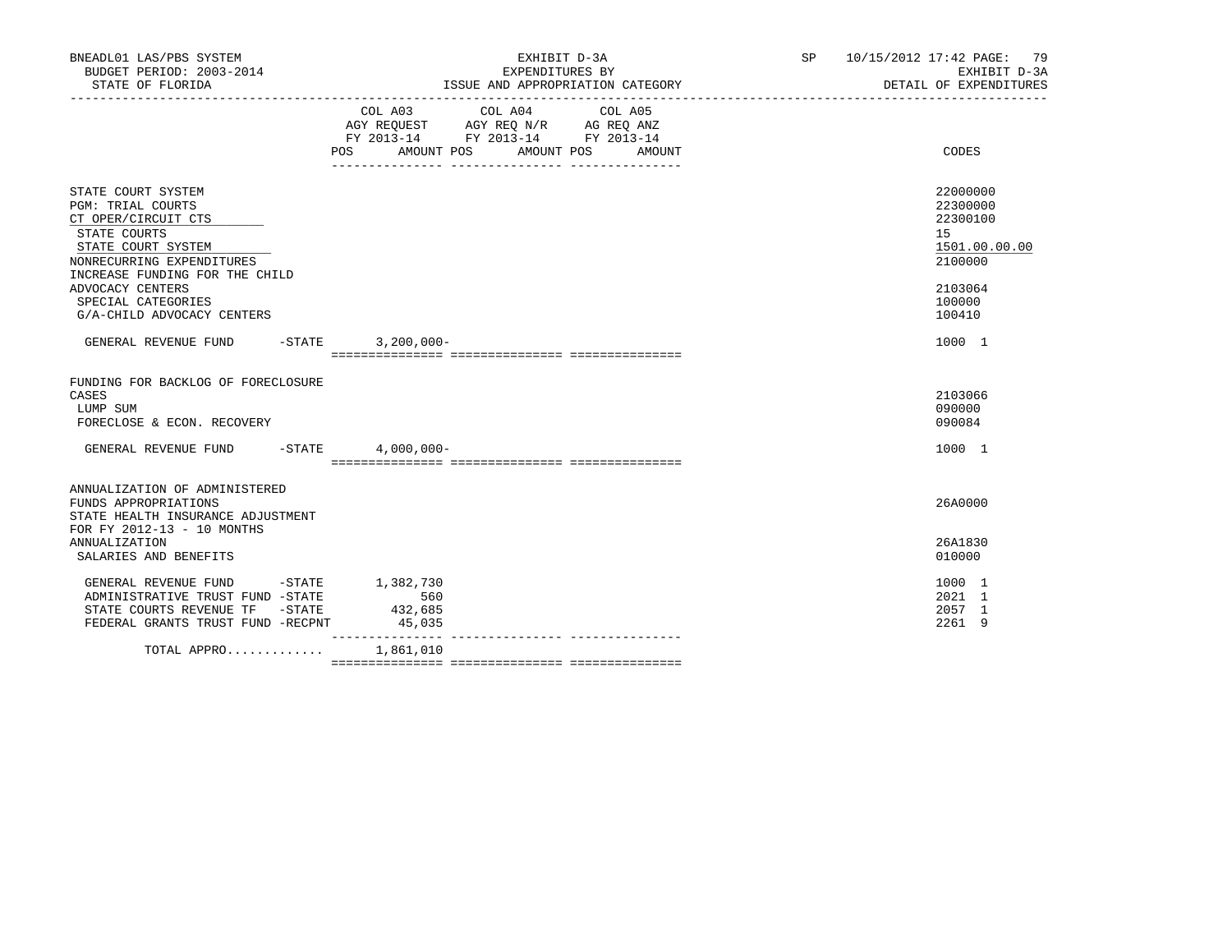| BNEADL01 LAS/PBS SYSTEM<br>BUDGET PERIOD: 2003-2014<br>STATE OF FLORIDA                                                                                                      |                         | EXPENDITURES BY<br>ISSUE AND APPROPRIATION CATEGORY                                                                        | EXHIBIT D-3A | SP <sub>2</sub> |    | 10/15/2012 17:42 PAGE: 80<br>EXHIBIT D-3A<br>DETAIL OF EXPENDITURES               |
|------------------------------------------------------------------------------------------------------------------------------------------------------------------------------|-------------------------|----------------------------------------------------------------------------------------------------------------------------|--------------|-----------------|----|-----------------------------------------------------------------------------------|
|                                                                                                                                                                              | POS                     | COL A03 COL A04 COL A05<br>AGY REQUEST AGY REQ N/R AG REQ ANZ<br>FY 2013-14 FY 2013-14 FY 2013-14<br>AMOUNT POS AMOUNT POS | AMOUNT       |                 |    | CODES                                                                             |
| STATE COURT SYSTEM<br><b>PGM: TRIAL COURTS</b><br>CT OPER/CIRCUIT CTS<br>STATE COURTS<br>STATE COURT SYSTEM<br>WORKLOAD<br>DUE PROCESS COST SHARING<br>SALARIES AND BENEFITS |                         |                                                                                                                            |              |                 | 15 | 22000000<br>22300000<br>22300100<br>1501.00.00.00<br>3000000<br>3000410<br>010000 |
| GENERAL REVENUE FUND                                                                                                                                                         | $-$ STATE $1, 794, 024$ |                                                                                                                            |              |                 |    | 1000 1                                                                            |
| SPECIAL CATEGORIES<br>ST COURTS DUE PROCESS COST                                                                                                                             |                         |                                                                                                                            |              |                 |    | 100000<br>105420                                                                  |
| GENERAL REVENUE FUND                                                                                                                                                         | $-$ STATE 883,624       |                                                                                                                            |              |                 |    | 1000 1                                                                            |
| TOTAL: DUE PROCESS COST SHARING<br>TOTAL ISSUE 2,677,648                                                                                                                     |                         |                                                                                                                            |              |                 |    | 3000410                                                                           |
|                                                                                                                                                                              |                         |                                                                                                                            |              |                 |    |                                                                                   |

2013-2014 BUDGET YEAR NARRATIVE: IT COMPONENT? NO

 The trial courts are requesting recurring funds in the amount of \$2,677,648 (\$1,794,024 in Salaries and Benefits and \$883,624 in State Courts Due Process Costs) to address court reporting cost sharing needs.

 As part of the implementation of Revision 7, an arrangement for sharing the costs of court reporters by the courts, the State Attorneys, Public Defenders, and the Justice Administrative Commission on behalf of the court appointed attorneys, was developed to allocate funding to the courts for providing transcription services. Fourteen of the twenty circuits participate in the cost sharing arrangement. The amount of transfer from the three entities above to the court's budget was determined based on a standardized methodology using the number of transcript pages produced for each entity. The transfer amount was set for each entity in each circuit based on FY 2004-05 estimated pages at \$7.00 per page (\$4.7 million), and the intent was to adjust the amount each year based on the previous year's level of services provided. The amount of cost sharing transfers has never been adjusted based on Uniform Data Reporting (UDR) data, and the court has taken two reductions to the amount in the last 7 years (reduction of \$676,469 in FY 2005-06 and a reduction of \$867,735 in FY 2007-08 to be recouped from the regional counsels). Currently, the regional counsels are not part of the mandated transfer of funds the court receives from the Justice Administrative Commission and s. 29.0195 prohibits the court from billing these offices directly through cost recovery. Therefore, the court is providing services without any resource reimbursement.

 The court has been working towards cost containment in court reporting since FY 2004-05. The trial courts have received new judges in the criminal division over the last 7 years, which require additional court reporting coverage and increase costs. Transcription production has increased since the implementation year in FY 2004-05. On the other hand, as the circuits move to a more extensive use of digital recordings and begin implementing the standards and best practices of the Supreme Court, the production of transcript pages for the entities could be reduced, but, the costs associated with CD production (redacting and tagging), which were not included in the original cost sharing methodology, have gone up. This change in services required the courts to revisit the cost sharing arrangement and develop a new mechanism for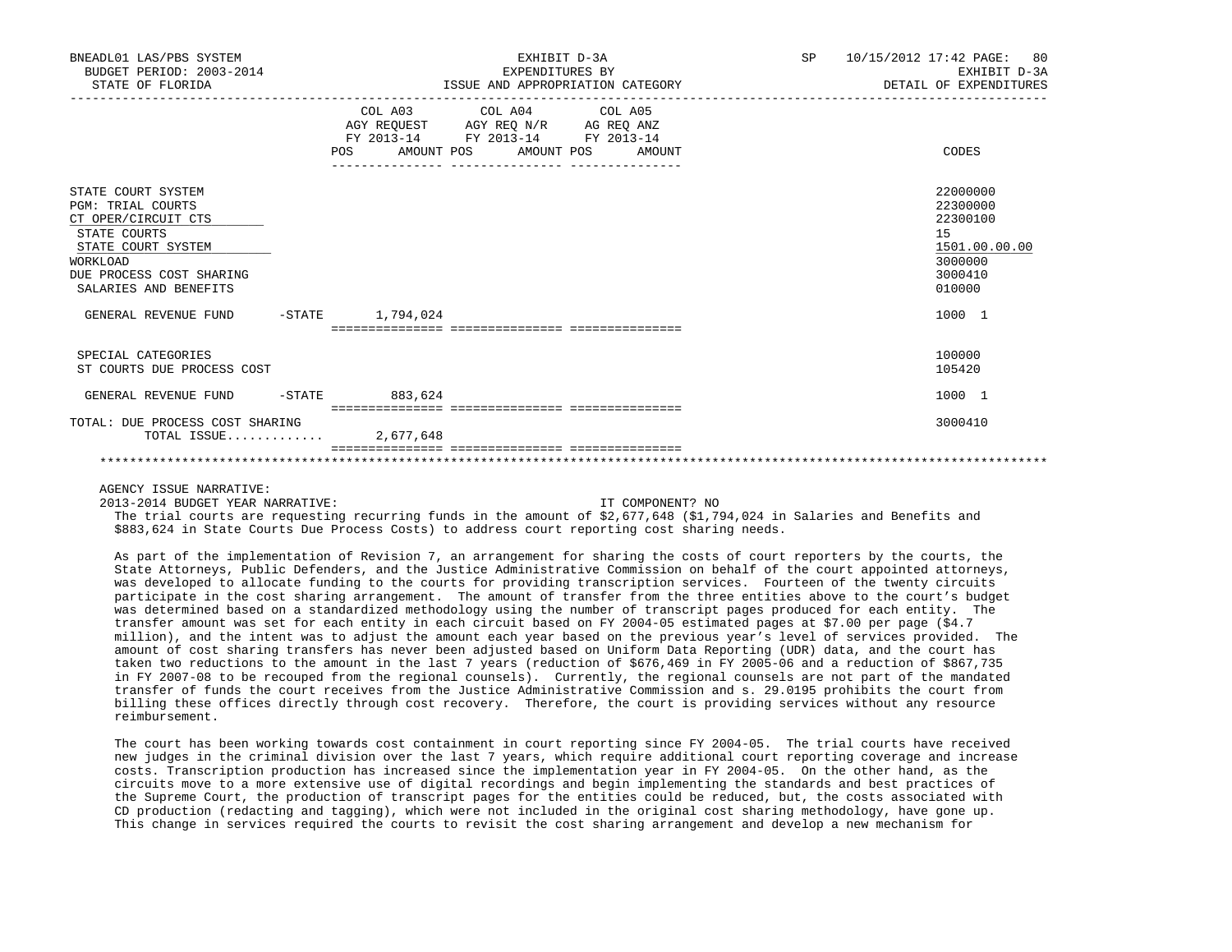| BNEADL01 LAS/PBS SYSTEM<br>BUDGET PERIOD: 2003-2014<br>STATE OF FLORIDA                                                                                                                                                                                                                                                                                                                                                                   |           | ISSUE AND APPROPRIATION CATEGORY                                                                                                                                                                                                             | EXHIBIT D-3A<br>EXPENDITURES BY |                  | SP       |               | 10/15/2012 17:42 PAGE:<br>81<br>EXHIBIT D-3A<br>DETAIL OF EXPENDITURES        |
|-------------------------------------------------------------------------------------------------------------------------------------------------------------------------------------------------------------------------------------------------------------------------------------------------------------------------------------------------------------------------------------------------------------------------------------------|-----------|----------------------------------------------------------------------------------------------------------------------------------------------------------------------------------------------------------------------------------------------|---------------------------------|------------------|----------|---------------|-------------------------------------------------------------------------------|
|                                                                                                                                                                                                                                                                                                                                                                                                                                           | COL A03   | COL A04<br>$\begin{tabular}{lllllll} \bf AGY \,\,\, REQUEST \,\,\, & \bf AG \,\,\, REQ \,\, N/R & \bf AG \,\, REQ \,\, ANZ \\ \bf FY \,\, 2013-14 & \bf FY \,\, 2013-14 & \bf FY \,\, 2013-14 \\ \end{tabular}$<br>POS AMOUNT POS AMOUNT POS | COL A05                         | AMOUNT           |          |               | CODES                                                                         |
| STATE COURT SYSTEM<br><b>PGM: TRIAL COURTS</b><br>CT OPER/CIRCUIT CTS<br>STATE COURTS<br>STATE COURT SYSTEM<br>WORKLOAD<br>DUE PROCESS COST SHARING                                                                                                                                                                                                                                                                                       |           |                                                                                                                                                                                                                                              |                                 |                  |          |               | 22000000<br>22300000<br>22300100<br>15<br>1501.00.00.00<br>3000000<br>3000410 |
| calculating the cost of providing the services (including those services received by the regional counsels) and ensuring<br>that the court is properly funded to provide those services. The court system currently receives \$3,146,365 from the cost<br>sharing entities as quarterly cash transfers. This analysis indicates an additional \$2,677,648 in funding is needed<br>statewide.                                              |           |                                                                                                                                                                                                                                              |                                 |                  |          |               |                                                                               |
| Budget Request Total: \$2,677,648 (recurring)                                                                                                                                                                                                                                                                                                                                                                                             |           |                                                                                                                                                                                                                                              |                                 |                  |          |               |                                                                               |
| POSITION DETAIL OF SALARIES AND BENEFITS:                                                                                                                                                                                                                                                                                                                                                                                                 |           | FTE BASE RATE ADDITIVES BENEFITS                                                                                                                                                                                                             |                                 |                  | SUBTOTAL | 그 아이는 어디에 있다. | LAPSE LAPSED SALARIES<br>AND BENEFITS                                         |
| A03 - AGY REQUEST FY 2013-14                                                                                                                                                                                                                                                                                                                                                                                                              |           |                                                                                                                                                                                                                                              |                                 |                  |          |               |                                                                               |
| CHANGES TO CURRENTLY AUTHORIZED POSITIONS<br>OTHER SALARY AMOUNT<br>1000 GENERAL REVENUE FUND                                                                                                                                                                                                                                                                                                                                             |           |                                                                                                                                                                                                                                              |                                 |                  |          |               | 1,794,024<br>--------------                                                   |
|                                                                                                                                                                                                                                                                                                                                                                                                                                           |           |                                                                                                                                                                                                                                              |                                 |                  |          |               | 1,794,024<br>==============                                                   |
|                                                                                                                                                                                                                                                                                                                                                                                                                                           |           |                                                                                                                                                                                                                                              |                                 |                  |          |               |                                                                               |
| FORECLOSURE AND ECONOMIC RECOVERY<br>FUNDING PROPOSAL<br>LUMP SUM<br>FORECLOSE & ECON. RECOVERY                                                                                                                                                                                                                                                                                                                                           |           |                                                                                                                                                                                                                                              |                                 |                  |          |               | 3005010<br>090000<br>090084                                                   |
| GENERAL REVENUE FUND                                                                                                                                                                                                                                                                                                                                                                                                                      | $-$ STATE | 4,000,000 4,000,000                                                                                                                                                                                                                          |                                 |                  |          |               | 1000 1                                                                        |
|                                                                                                                                                                                                                                                                                                                                                                                                                                           |           |                                                                                                                                                                                                                                              |                                 |                  |          |               |                                                                               |
| AGENCY ISSUE NARRATIVE:<br>2013-2014 BUDGET YEAR NARRATIVE:<br>In FY 2011-12, the Senate Judiciary Committee requested the State Courts System develop and submit a proposal for funding<br>necessary to dispose of the continuing backlog in foreclosure cases. The courts developed and submitted a proposal for<br>the Foreclosure Backlog Reduction Initiative which would require funding over a four-year time period to dispose of |           |                                                                                                                                                                                                                                              |                                 | IT COMPONENT? NO |          |               |                                                                               |

backlogged foreclosure cases and prevent incoming cases from becoming backlogged. For FY 2012/13, the Legislature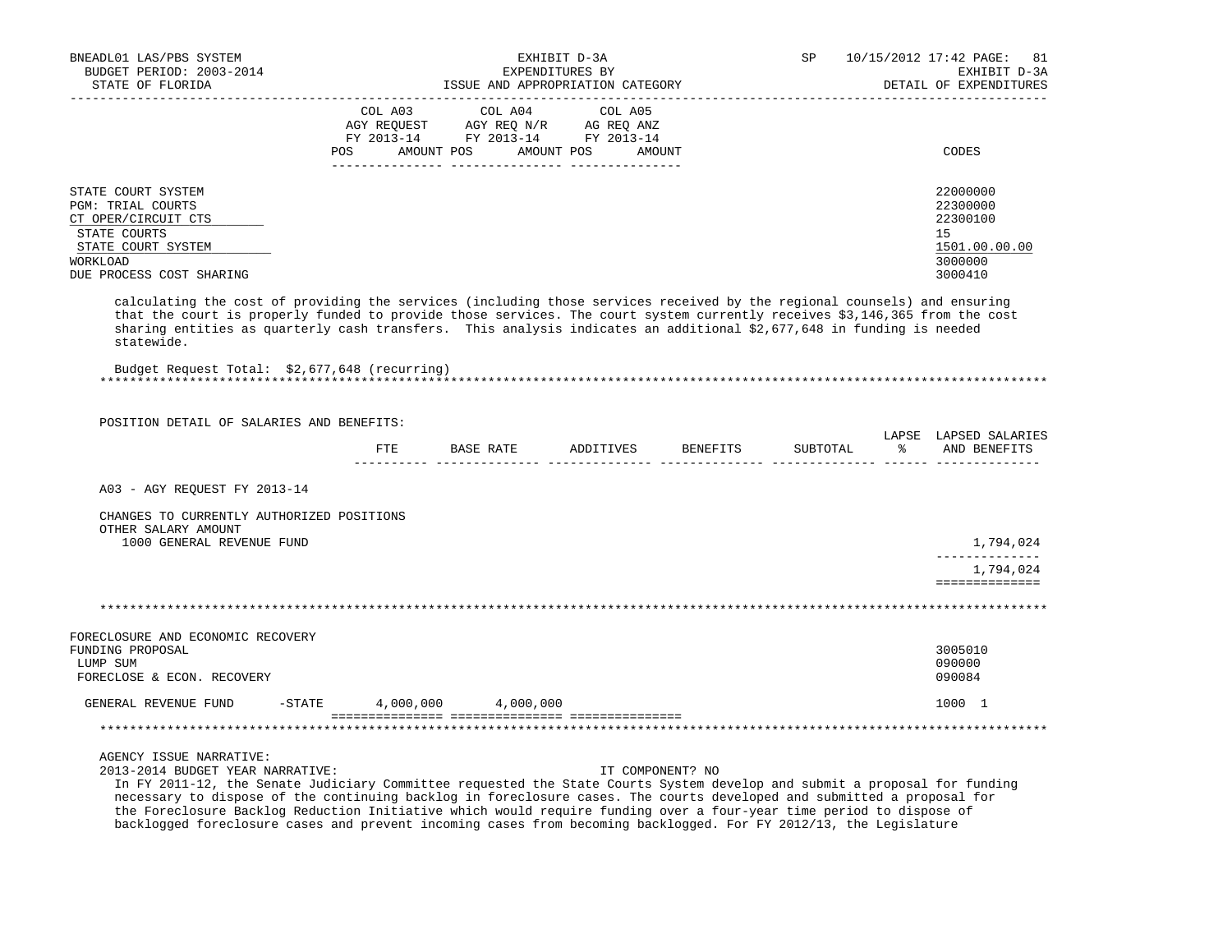| BNEADL01 LAS/PBS SYSTEM<br>BUDGET PERIOD: 2003-2014<br>STATE OF FLORIDA                                          | EXHIBIT D-3A<br>EXPENDITURES BY<br>ISSUE AND APPROPRIATION CATEGORY |                                                                                                                 |        |  | 10/15/2012 17:42 PAGE: 82<br>EXHIBIT D-3A<br>DETAIL OF EXPENDITURES |
|------------------------------------------------------------------------------------------------------------------|---------------------------------------------------------------------|-----------------------------------------------------------------------------------------------------------------|--------|--|---------------------------------------------------------------------|
|                                                                                                                  | AMOUNT POS<br><b>POS</b>                                            | COL A03 COL A04 COL A05<br>AGY REQUEST AGY REQ N/R AG REQ ANZ<br>FY 2013-14 FY 2013-14 FY 2013-14<br>AMOUNT POS | AMOUNT |  | CODES                                                               |
| STATE COURT SYSTEM<br>PGM: TRIAL COURTS<br>CT OPER/CIRCUIT CTS<br>STATE COURTS<br>STATE COURT SYSTEM<br>WORKLOAD |                                                                     |                                                                                                                 |        |  | 22000000<br>22300000<br>22300100<br>15<br>1501.00.00.00<br>3000000  |
| FORECLOSURE AND ECONOMIC RECOVERY<br>FUNDING PROPOSAL                                                            |                                                                     |                                                                                                                 |        |  | 3005010                                                             |

appropriated \$4,000,000 for the initiative.

 To estimate the additional resources the courts would need over the next three fiscal years of the initiative, the courts examined the current number of pending foreclosure cases and evaluated the number of cases that could be disposed with base resources. This analysis indicates the courts would need \$4,000,000 in non-recurring funds for FY 2013/14 to ensure the additional resources remain in place to handle backlogged foreclosure cases and to prevent incoming cases from becoming backlogged. It is recommended that funds be appropriated to a lump sum category. The courts would summit a Foreclosure Backlog Reduction Initiative funding proposal via budget amendment to transfer funds from the lump sum category to operating categories with approval of the Legislative Budget Commission. The courts request the lump sum appropriation due to uncertainty regarding the lenders ability to move the cases currently in the system, as well as those cases yet to be filed.

 The success of this initiative is contingent upon the assumptions that (1) plaintiffs are ready and able to proceed on cases, and (2) there is no reduction to the State Courts System budget. The success of the initiative is also contingent upon continued funding for the remaining three years of the proposal. Consequently, the courts estimate \$4,000,000 and \$2,000,000 will be required in FY2014/15 and FY2015/16 respectively.

 Budget Request Total: \$4,000,000 (non-recurring) \*\*\*\*\*\*\*\*\*\*\*\*\*\*\*\*\*\*\*\*\*\*\*\*\*\*\*\*\*\*\*\*\*\*\*\*\*\*\*\*\*\*\*\*\*\*\*\*\*\*\*\*\*\*\*\*\*\*\*\*\*\*\*\*\*\*\*\*\*\*\*\*\*\*\*\*\*\*\*\*\*\*\*\*\*\*\*\*\*\*\*\*\*\*\*\*\*\*\*\*\*\*\*\*\*\*\*\*\*\*\*\*\*\*\*\*\*\*\*\*\*\*\*\*\*\*\*

| CERTIFICATION OF ADDITIONAL<br>JUDGESHIPS<br>SALARY RATE | SALARY RATE |        | 5,640,281 | ------------ ----------------- |  | 3009310<br>000000       |
|----------------------------------------------------------|-------------|--------|-----------|--------------------------------|--|-------------------------|
| SALARIES AND BENEFITS                                    |             |        | 79.00     |                                |  | 010000                  |
| GENERAL REVENUE FUND                                     |             | -STATE | 7,364,885 |                                |  | 1000<br>- 1             |
|                                                          |             |        |           |                                |  |                         |
| EXPENSES                                                 |             |        |           |                                |  | 040000                  |
| GENERAL REVENUE FUND                                     |             | -STATE | 346,606   | 187,783                        |  | 1000<br><b>Contract</b> |
|                                                          |             |        |           |                                |  |                         |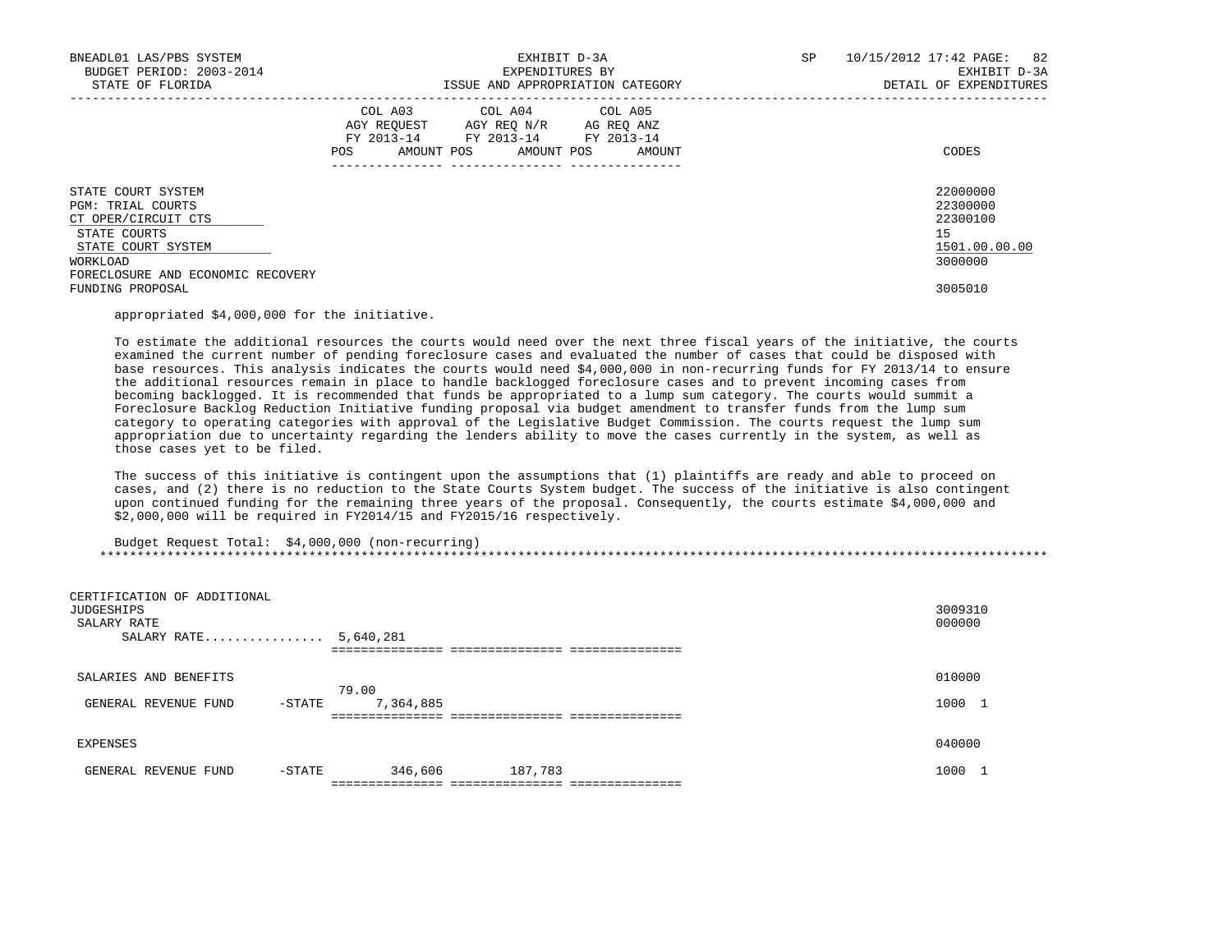| BNEADL01 LAS/PBS SYSTEM<br>BUDGET PERIOD: 2003-2014<br>STATE OF FLORIDA | EXHIBIT D-3A<br>EXPENDITURES BY<br>ISSUE AND APPROPRIATION CATEGORY                                                                                | 10/15/2012 17:42 PAGE: 83<br>SP<br>EXHIBIT D-3A<br>DETAIL OF EXPENDITURES |
|-------------------------------------------------------------------------|----------------------------------------------------------------------------------------------------------------------------------------------------|---------------------------------------------------------------------------|
|                                                                         | COL A03 COL A04 COL A05<br>AGY REQUEST AGY REQ N/R AG REQ ANZ<br>FY 2013-14<br>FY 2013-14 FY 2013-14<br><b>POS</b><br>AMOUNT POS AMOUNT POS AMOUNT | CODES                                                                     |
| STATE COURT SYSTEM<br><b>PGM: TRIAL COURTS</b><br>CT OPER/CIRCUIT CTS   | __________________________________                                                                                                                 | 22000000<br>22300000<br>22300100                                          |
| STATE COURTS<br>STATE COURT SYSTEM                                      |                                                                                                                                                    | 15<br>1501.00.00.00                                                       |
| <b>WORKLOAD</b>                                                         |                                                                                                                                                    | 3000000                                                                   |
| CERTIFICATION OF ADDITIONAL<br><b>JUDGESHIPS</b>                        |                                                                                                                                                    | 3009310                                                                   |
| SPECIAL CATEGORIES                                                      |                                                                                                                                                    | 100000                                                                    |
| TR/DMS/HR SVCS/STW CONTRCT                                              |                                                                                                                                                    | 107040                                                                    |
| $-$ STATE<br>GENERAL REVENUE FUND                                       | 17,617                                                                                                                                             | 1000 1                                                                    |
| TOTAL: CERTIFICATION OF ADDITIONAL                                      |                                                                                                                                                    | 3009310                                                                   |
| <b>JUDGESHIPS</b>                                                       |                                                                                                                                                    |                                                                           |
| TOTAL POSITIONS 79.00                                                   |                                                                                                                                                    |                                                                           |
| TOTAL ISSUE $7,729,108$<br>TOTAL SALARY RATE $5,640,281$                | 187,783                                                                                                                                            |                                                                           |
|                                                                         |                                                                                                                                                    |                                                                           |

2013-2014 BUDGET YEAR NARRATIVE: IT COMPONENT? NO

 Certification of Additional Judgeships: This issue is being filed as a placeholder, pending the Supreme Court Order certifying the need for additional judgeships for FY 2013-14. The placeholder is for: 23 Circuit Court Judges, 23 Circuit Court Judicial Assistants, and 33 Law Clerks totaling 79 FTE. The placeholder issue represents the total number of judgeships requested in FY 2012-13, which was not funded during the 2012 Legislative Session.

 Expenses and Human Resource Services amounts for all positions were calculated using the standards outlined in FY 2013-14 Legislative Budget Request Instructions, less those amounts that are a local funding responsibility. All staff positions are requested at ten percent above the base salary to allow the State Courts System to competitively recruit and retain employees. All FTE costs included in this issue assume a July 1, 2013 effective date.

 Please see companion issue #3009310 also filed in Budget Entity 22100600, Program Component 1501.00.00.00, Budget Entity 22300200, Program Component 1501.00.00.00 and Budget Entity 22010200, Program Component 1602.00.00.00.

 Total Budget Request: 79 FTE; \$7,729,108 (\$187,783 non-recurring) \*\*\*\*\*\*\*\*\*\*\*\*\*\*\*\*\*\*\*\*\*\*\*\*\*\*\*\*\*\*\*\*\*\*\*\*\*\*\*\*\*\*\*\*\*\*\*\*\*\*\*\*\*\*\*\*\*\*\*\*\*\*\*\*\*\*\*\*\*\*\*\*\*\*\*\*\*\*\*\*\*\*\*\*\*\*\*\*\*\*\*\*\*\*\*\*\*\*\*\*\*\*\*\*\*\*\*\*\*\*\*\*\*\*\*\*\*\*\*\*\*\*\*\*\*\*\*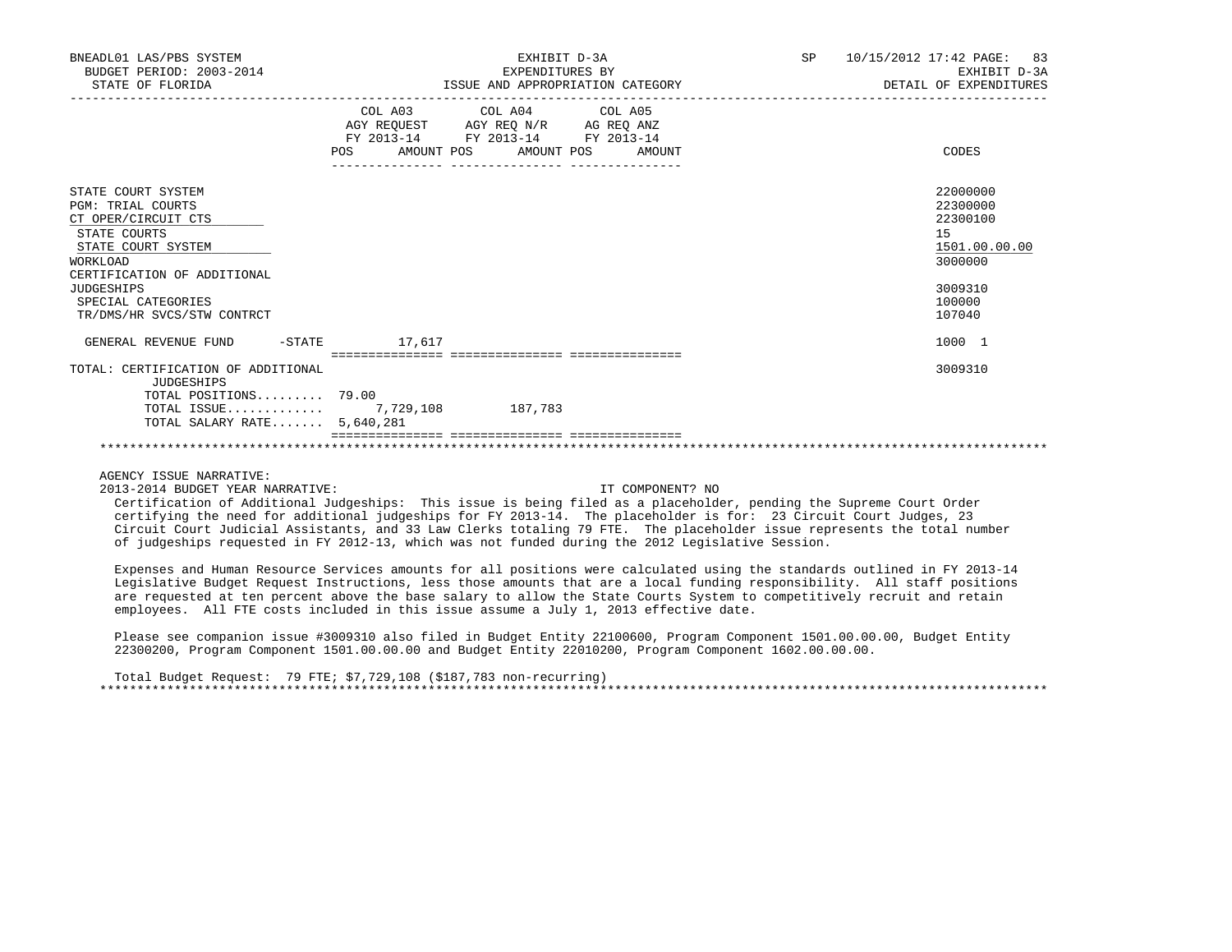| BUDGET PERIOD: 2003-2014<br>STATE OF FLORIDA                                                                                                                                       | ISSUE AND APPROPRIATION CATEGORY |                                                                                                                                                          | SP 10/15/2012 17:42 PAGE: 84<br>EXHIBIT D-3A<br>DETAIL OF EXPENDITURES |                    |                        |          |                                                                               |
|------------------------------------------------------------------------------------------------------------------------------------------------------------------------------------|----------------------------------|----------------------------------------------------------------------------------------------------------------------------------------------------------|------------------------------------------------------------------------|--------------------|------------------------|----------|-------------------------------------------------------------------------------|
| --------------------                                                                                                                                                               | POS                              | COL A03 COL A04 COL A05<br>AGY REQUEST       AGY REQ N/R       AG REQ ANZ<br>FY 2013-14        FY 2013-14      FY 2013-14<br>AMOUNT POS                  | AMOUNT POS<br>AMOUNT                                                   |                    |                        |          | CODES                                                                         |
| STATE COURT SYSTEM<br><b>PGM: TRIAL COURTS</b><br>CT OPER/CIRCUIT CTS<br>STATE COURTS<br>STATE COURT SYSTEM<br><b>WORKLOAD</b><br>CERTIFICATION OF ADDITIONAL<br><b>JUDGESHIPS</b> |                                  |                                                                                                                                                          |                                                                        |                    |                        |          | 22000000<br>22300000<br>22300100<br>15<br>1501.00.00.00<br>3000000<br>3009310 |
| POSITION DETAIL OF SALARIES AND BENEFITS:                                                                                                                                          | FTE                              | <b>BASE RATE</b>                                                                                                                                         |                                                                        | ADDITIVES BENEFITS | SUBTOTAL               | $\sim$ 8 | LAPSE LAPSED SALARIES<br>AND BENEFITS                                         |
| A03 - AGY REOUEST FY 2013-14<br>NEW POSITIONS                                                                                                                                      |                                  |                                                                                                                                                          |                                                                        |                    |                        |          |                                                                               |
| 9812 CIRCUIT JUDGE                                                                                                                                                                 |                                  |                                                                                                                                                          |                                                                        |                    |                        |          |                                                                               |
| C4000 001                                                                                                                                                                          |                                  | 23.00 3,270,094                                                                                                                                          |                                                                        |                    |                        |          | 823,883 4,093,977 0.00 4,093,977                                              |
| 8370 TRIAL COURT LAW CLERK<br>C4046 001<br>8320 JUDICIAL ASSISTANT - CIRCUIT COURT                                                                                                 |                                  | 33.00 1,575,552                                                                                                                                          |                                                                        |                    | 537,952 2,113,504 0.00 |          | 2, 113, 504                                                                   |
| C4023 001<br>C4032 001<br>C4041 001<br>C4045 001                                                                                                                                   | 9.00<br>9.00<br>4.00<br>1.00     | $287,496$ $13,509$ $140,674$ $441,679$ $0.00$<br>$287,496$ $27,009$ $142,411$ $456,916$ $0.00$<br>$127,776$ $14,404$ $63,603$ $205,783$ $0.00$<br>31,944 | 5,001                                                                  | 16,081             | 53,026 0.00            |          | $0.00$ $441,679$<br>$0.00$ $456,916$<br>205,783<br>53,026                     |
| TOTALS FOR ISSUE BY FUND<br>1000 GENERAL REVENUE FUND                                                                                                                              |                                  |                                                                                                                                                          |                                                                        |                    |                        |          | 7,364,885<br>______________                                                   |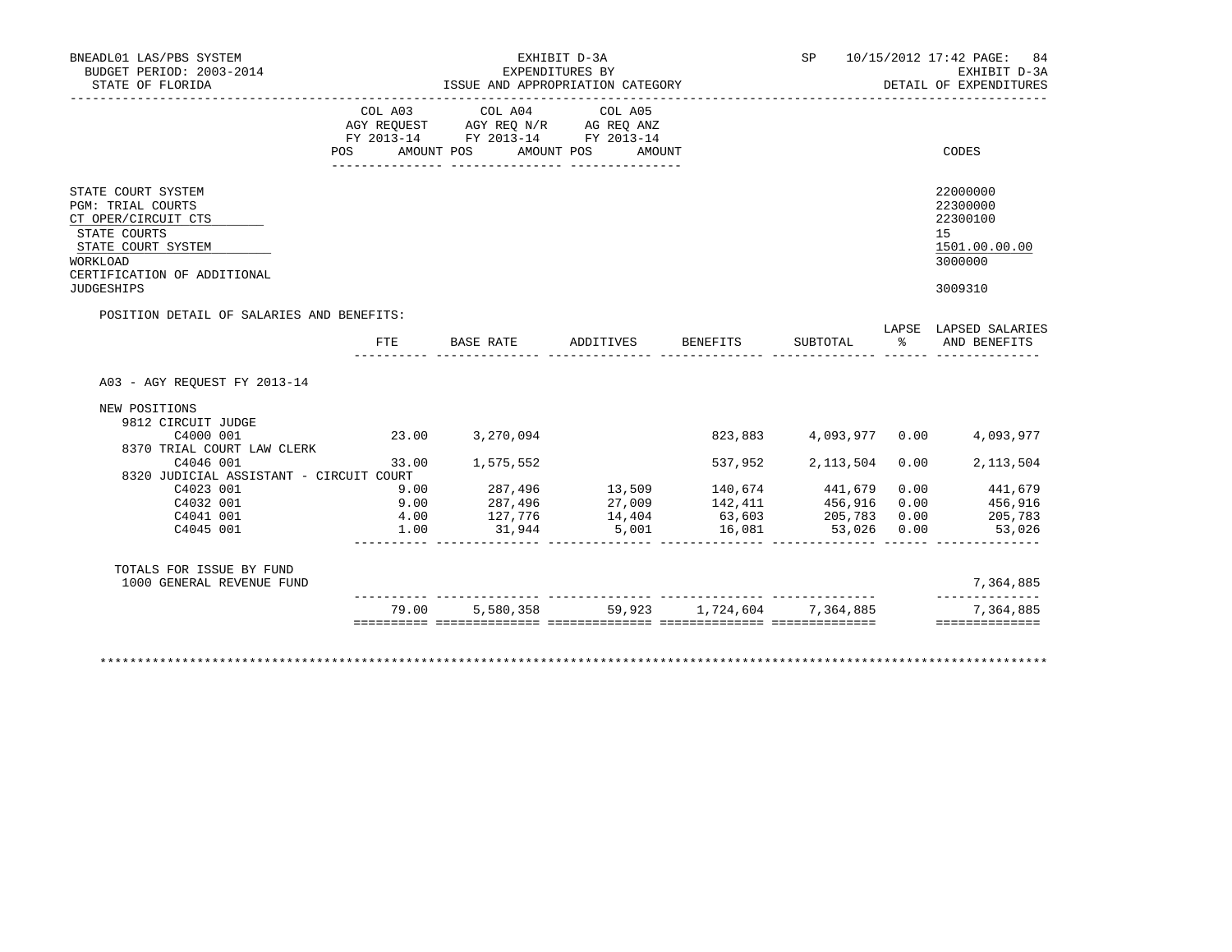| BNEADL01 LAS/PBS SYSTEM<br>BUDGET PERIOD: 2003-2014<br>STATE OF FLORIDA                                                                                                  | EXHIBIT D-3A<br>EXPENDITURES BY<br>ISSUE AND APPROPRIATION CATEGORY                                                                                                                                                                                                                                                                                   | SP 10/15/2012 17:42 PAGE: 85<br>EXHIBIT D-3A<br>DETAIL OF EXPENDITURES |
|--------------------------------------------------------------------------------------------------------------------------------------------------------------------------|-------------------------------------------------------------------------------------------------------------------------------------------------------------------------------------------------------------------------------------------------------------------------------------------------------------------------------------------------------|------------------------------------------------------------------------|
| -----------------                                                                                                                                                        | COL A03 COL A04 COL A05<br>AGY REQUEST AGY REQ N/R AG REQ ANZ<br>FY 2013-14 FY 2013-14 FY 2013-14                                                                                                                                                                                                                                                     |                                                                        |
|                                                                                                                                                                          | AMOUNT POS<br>POS<br>AMOUNT POS AMOUNT                                                                                                                                                                                                                                                                                                                | CODES                                                                  |
| STATE COURT SYSTEM<br>PGM: TRIAL COURTS<br>CT OPER/CIRCUIT CTS<br>STATE COURTS<br>STATE COURT SYSTEM<br>FEDERAL FUNDING REDUCTIONS<br>AMERICAN RECOVERY AND REINVESTMENT |                                                                                                                                                                                                                                                                                                                                                       | 22000000<br>22300000<br>22300100<br>15<br>1501.00.00.00<br>3200000     |
| <b>ACT OF 2009</b><br>SPECIAL CATEGORIES<br>G/A-DRUG COURTS-ARRA 2009                                                                                                    |                                                                                                                                                                                                                                                                                                                                                       | 3200010<br>100000<br>109907                                            |
| FEDERAL GRANTS TRUST FUND -RECPNT 10,685,523-                                                                                                                            |                                                                                                                                                                                                                                                                                                                                                       | 2261 9                                                                 |
| STATE OPERATIONS-ARRA 2009                                                                                                                                               |                                                                                                                                                                                                                                                                                                                                                       | 109910                                                                 |
| FEDERAL GRANTS TRUST FUND -RECPNT 1, 212, 158-                                                                                                                           |                                                                                                                                                                                                                                                                                                                                                       | 2261 9                                                                 |
| TOTAL: AMERICAN RECOVERY AND REINVESTMENT<br>ACT OF 2009<br>TOTAL ISSUE $11,897,681-$                                                                                    |                                                                                                                                                                                                                                                                                                                                                       | 3200010                                                                |
|                                                                                                                                                                          |                                                                                                                                                                                                                                                                                                                                                       |                                                                        |
| AGENCY ISSUE NARRATIVE:<br>2013-2014 BUDGET YEAR NARRATIVE:                                                                                                              | IT COMPONENT? NO<br>This issue requests to eliminate budget authority in the American Recovery and Reinvestment Act of 2009 appropriation<br>categories for the drug court enhancement grant. This grant is scheduled to end June 30, 2013.<br>Please see companion issue #3200010, filed in budget entity 22010200, program component 1602.00.00.00. |                                                                        |
| <b>COMPENSATION ISSUES</b><br>JUDICIAL BRANCH PAY PLAN<br>SALARIES AND BENEFITS                                                                                          |                                                                                                                                                                                                                                                                                                                                                       | 4400000<br>4400A10<br>010000                                           |
| GENERAL REVENUE FUND                                                                                                                                                     | $-$ STATE<br>3,832,374                                                                                                                                                                                                                                                                                                                                | 1000 1                                                                 |
|                                                                                                                                                                          |                                                                                                                                                                                                                                                                                                                                                       |                                                                        |
| AGENCY ISSUE NARRATIVE:<br>2013-2014 BUDGET YEAR NARRATIVE:                                                                                                              | IT COMPONENT? NO<br>The Supreme Court requests \$5,507,361 to provide a 3.5 percent competitive salary adjustment for all State Courts System<br>(SCS) employees, effective July 1, 2013. In the event the legislature provides a salary adjustment for state employees                                                                               |                                                                        |

 (SCS) employees, effective July 1, 2013. In the event the legislature provides a salary adjustment for state employees for the 2013-14 Fiscal Year, the Court requests any necessary additional funding sufficient to provide all SCS employees with a 3.5 percent competitive salary adjustment.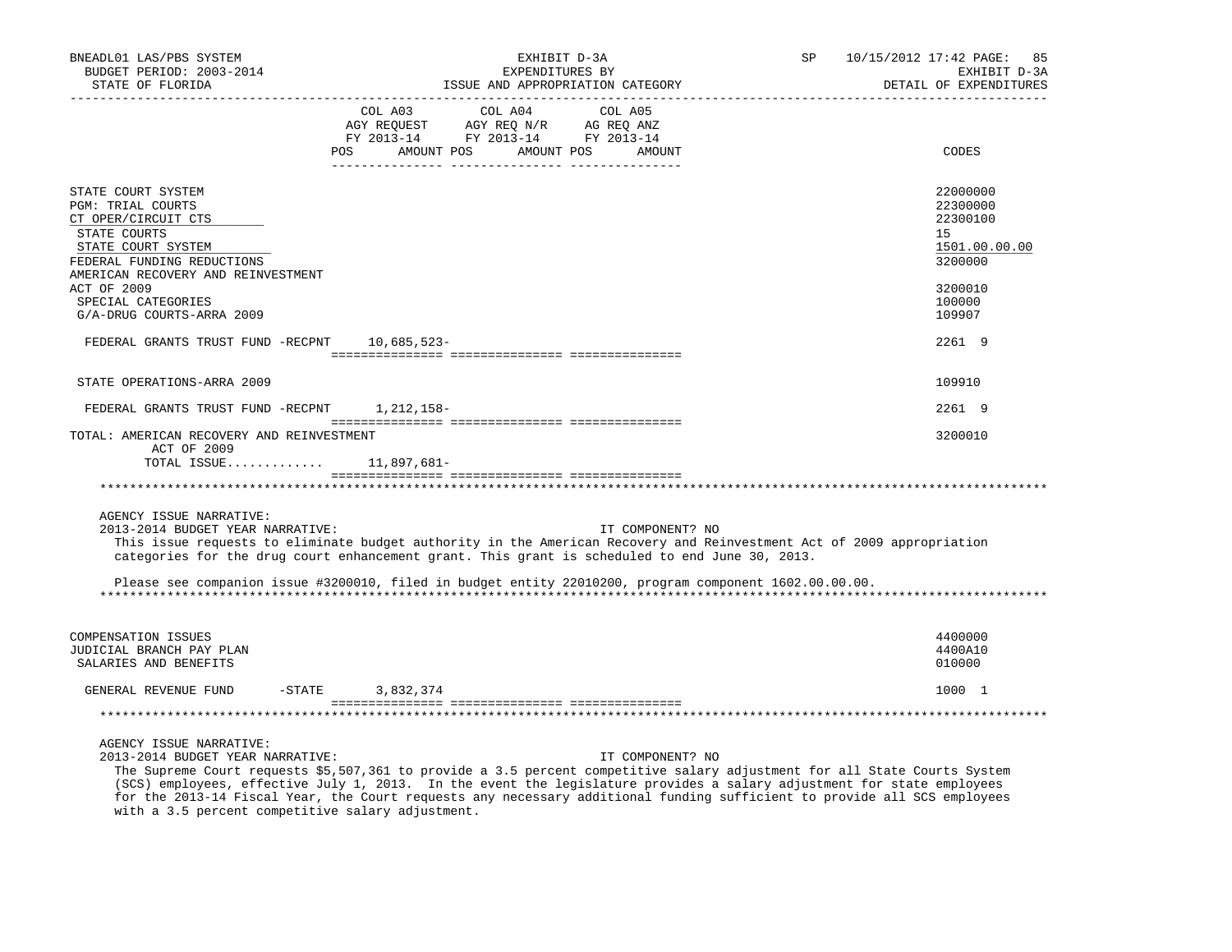| BNEADL01 LAS/PBS SYSTEM<br>BUDGET PERIOD: 2003-2014<br>STATE OF FLORIDA                                                                                        | EXHIBIT D-3A<br>EXPENDITURES BY<br>ISSUE AND APPROPRIATION CATEGORY                                                                                  | SP<br>10/15/2012 17:42 PAGE: 86<br>EXHIBIT D-3A<br>DETAIL OF EXPENDITURES     |
|----------------------------------------------------------------------------------------------------------------------------------------------------------------|------------------------------------------------------------------------------------------------------------------------------------------------------|-------------------------------------------------------------------------------|
|                                                                                                                                                                | COL A03 COL A04 COL A05<br>AGY REOUEST<br>AGY REO N/R<br>AG REO ANZ<br>FY 2013-14 FY 2013-14 FY 2013-14<br>AMOUNT POS<br>AMOUNT POS<br>AMOUNT<br>POS | CODES                                                                         |
| STATE COURT SYSTEM<br><b>PGM: TRIAL COURTS</b><br>CT OPER/CIRCUIT CTS<br>STATE COURTS<br>STATE COURT SYSTEM<br>COMPENSATION ISSUES<br>JUDICIAL BRANCH PAY PLAN |                                                                                                                                                      | 22000000<br>22300000<br>22300100<br>15<br>1501.00.00.00<br>4400000<br>4400A10 |

 The lack of salary increases since October 1, 2006, compounded by the elimination of 237 positions, has led to the present critical situation where work load has increased and pay for SCS employees has fallen further and further behind competing employers in state and local government. This is evidenced by salary comparisons, turnover and recruitment problems. The branch is experiencing difficulty in reaching its Long Range Strategic Plan goal of supporting competency and quality. Success in this regard depends on the branch's ability to attract, hire and retain highly qualified and competent employees. As well, competitive pay and opportunities for monetary incentives in recognition of excellent service and performance are motivating factors for continued improvement in support of creating efficiencies for the branch.

 Average salaries of SCS employees are nearly ten percent behind competing employers. Some high level positions are being held vacant because, due to the starting salaries, no suitable applicants could be found. Since October 2009, sixteen employees in the Office of the State Courts Administrator (OSCA) alone accepted positions with executive branch agencies. That is nearly 10 percent of the OSCA workforce. The average pay increase realized by these employees is over \$6,800 with five of the employees taking positions with salary increases over \$10,000, not including enhanced benefits. This loss of key managers and other high performers, who had developed broad knowledge bases of critical judicial branch operations, has brought significant organizational challenges in already difficult times. These challenges are compounded by the loss of long-term employees who have recently retired or will be retiring, resulting in an essential need to develop and retain existing employees to ensure expertise. Filling knowledge gaps ensures the continued development of efficiencies in the work of the State Courts System.

 In the trial courts, it additionally has become especially difficult to fill and to retain constitutionally mandated due process positions such as Court Reporters and Court Interpreters at current pay levels. The gap between pay for SCS court reporting and court interpreting employees and those employed by the federal government and counties, as well as those providing services by contract, continues to grow. For example, the base rate of pay for court reporters in the federal court in Miami is \$77,641 while the starting salary of a court reporter in the trial courts is \$47,569. This comparison holds equally true for court interpreters. The starting salary for a court interpreter for the federal court in Miami was \$71,384 in 2009 while the starting salary for a certified court interpreter in the trial courts is \$41,268.

 As the economy improves, the employment environment is sure to become increasingly competitive. The State Courts System needs to be able to retain and recruit top talent to ensure that justice is served in the most efficient and effective manner to the people of Florida.

 It should be noted that it is the policy of the Supreme Court to advocate that all judicial officers be included in legislative pay adjustments as may be provided to employees in the branch or in state government generally.

 The request for Budget Entity 22300100 is \$3,832,374. Please see companion issue #4400A10 also filed in Budget Entity 22300200, Program Component 1501.00.00.00, Budget Entity 22010100, Program Component 1501.00.00.00, Budget Entity 22010200, Program Component 1602.00.00.00, Budget Entity 22100600, Program Component 1501.00.00.00 and Budget Entity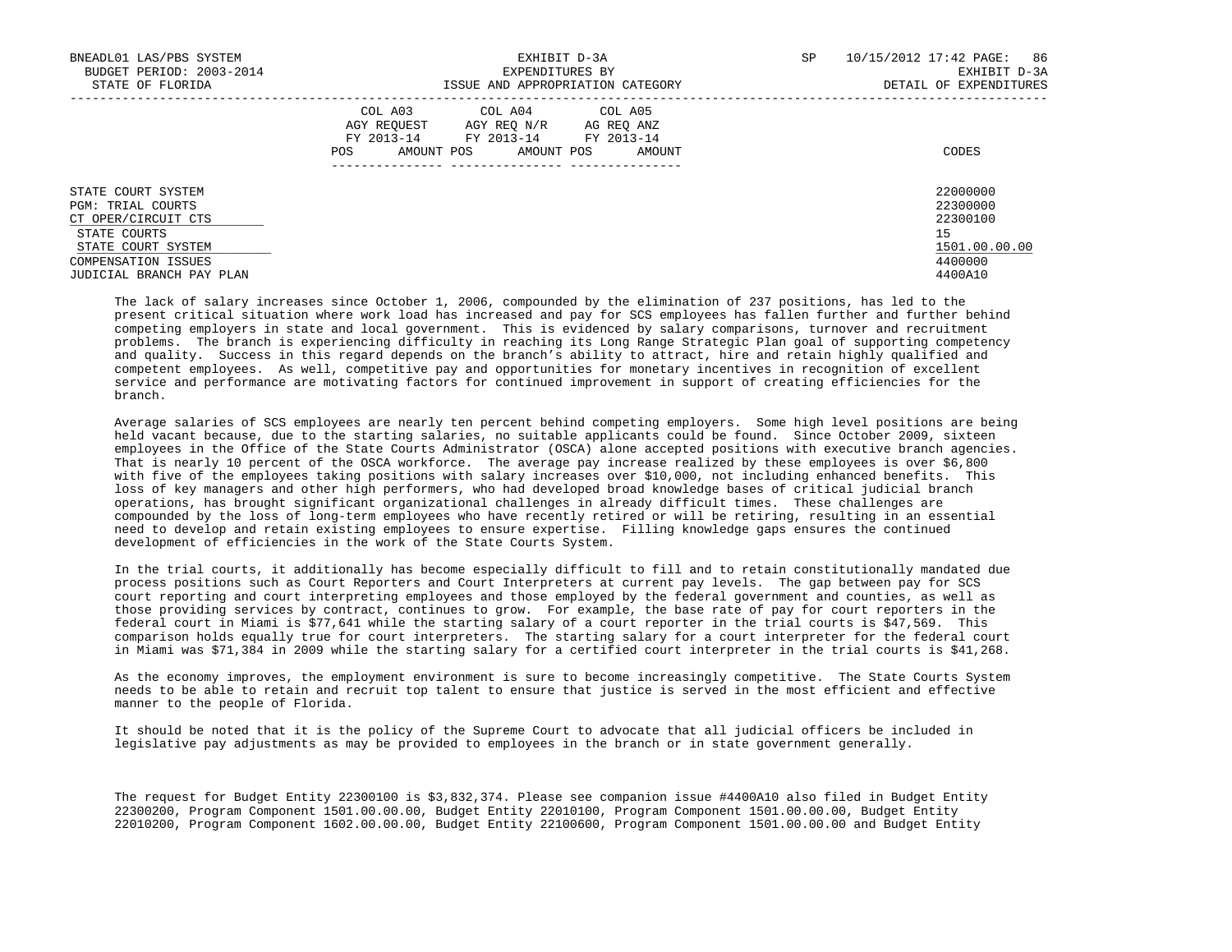| BNEADL01 LAS/PBS SYSTEM<br>BUDGET PERIOD: 2003-2014<br>STATE OF FLORIDA                                                                                        | EXHIBIT D-3A<br>EXPENDITURES BY<br>ISSUE AND APPROPRIATION CATEGORY |                                                                                                                   |                    |  |          | 10/15/2012 17:42 PAGE: 87<br>EXHIBIT D-3A<br>DETAIL OF EXPENDITURES |                                                                               |
|----------------------------------------------------------------------------------------------------------------------------------------------------------------|---------------------------------------------------------------------|-------------------------------------------------------------------------------------------------------------------|--------------------|--|----------|---------------------------------------------------------------------|-------------------------------------------------------------------------------|
|                                                                                                                                                                | COL A03<br>POS                                                      | COL A04<br>AGY REQUEST AGY REQ N/R AG REQ ANZ<br>FY 2013-14 FY 2013-14 FY 2013-14<br>AMOUNT POS AMOUNT POS AMOUNT | COL A05            |  |          |                                                                     | CODES                                                                         |
| STATE COURT SYSTEM<br><b>PGM: TRIAL COURTS</b><br>CT OPER/CIRCUIT CTS<br>STATE COURTS<br>STATE COURT SYSTEM<br>COMPENSATION ISSUES<br>JUDICIAL BRANCH PAY PLAN |                                                                     |                                                                                                                   |                    |  |          |                                                                     | 22000000<br>22300000<br>22300100<br>15<br>1501.00.00.00<br>4400000<br>4400A10 |
| 22350100, Program Component 1601.00.00.00.                                                                                                                     |                                                                     |                                                                                                                   |                    |  |          |                                                                     |                                                                               |
| Budget Request Total: \$3,832,374 (recurring)                                                                                                                  |                                                                     |                                                                                                                   |                    |  |          |                                                                     |                                                                               |
| POSITION DETAIL OF SALARIES AND BENEFITS:                                                                                                                      |                                                                     |                                                                                                                   |                    |  |          |                                                                     |                                                                               |
|                                                                                                                                                                | ETE                                                                 | BASE RATE                                                                                                         | ADDITIVES BENEFITS |  | SUBTOTAL |                                                                     | LAPSE LAPSED SALARIES<br>% AND BENEFITS                                       |
| A03 - AGY REQUEST FY 2013-14                                                                                                                                   |                                                                     |                                                                                                                   |                    |  |          |                                                                     |                                                                               |
| CHANGES TO CURRENTLY AUTHORIZED POSITIONS<br>OTHER SALARY AMOUNT<br>1000 GENERAL REVENUE FUND                                                                  |                                                                     |                                                                                                                   |                    |  |          |                                                                     | 3,832,374                                                                     |
|                                                                                                                                                                |                                                                     |                                                                                                                   |                    |  |          |                                                                     | --------------<br>3,832,374<br>==============                                 |
|                                                                                                                                                                |                                                                     |                                                                                                                   |                    |  |          |                                                                     |                                                                               |
| COURT SUPPORT AND RELATED PROGRAMS                                                                                                                             |                                                                     |                                                                                                                   |                    |  |          |                                                                     | 5000000                                                                       |
| TRUST FUND BUDGET AUTHORITY -<br>GRANTS AND DONATIONS TRUST FUND<br><b>EXPENSES</b>                                                                            |                                                                     |                                                                                                                   |                    |  |          |                                                                     | 5003080<br>040000                                                             |
| GRANTS AND DONATIONS TF -STATE                                                                                                                                 |                                                                     | $23,750-$                                                                                                         |                    |  |          |                                                                     | 2339 1                                                                        |
| SPECIAL CATEGORIES<br>COMP TO RETIRED JUDGES                                                                                                                   |                                                                     |                                                                                                                   |                    |  |          |                                                                     | 100000<br>100630                                                              |
| GRANTS AND DONATIONS TF                                                                                                                                        | -STATE 51,250-                                                      |                                                                                                                   |                    |  |          |                                                                     | 2339 1                                                                        |
| TOTAL: TRUST FUND BUDGET AUTHORITY -<br>GRANTS AND DONATIONS TRUST FUND<br>TOTAL ISSUE                                                                         |                                                                     | 75,000-                                                                                                           |                    |  |          |                                                                     | 5003080                                                                       |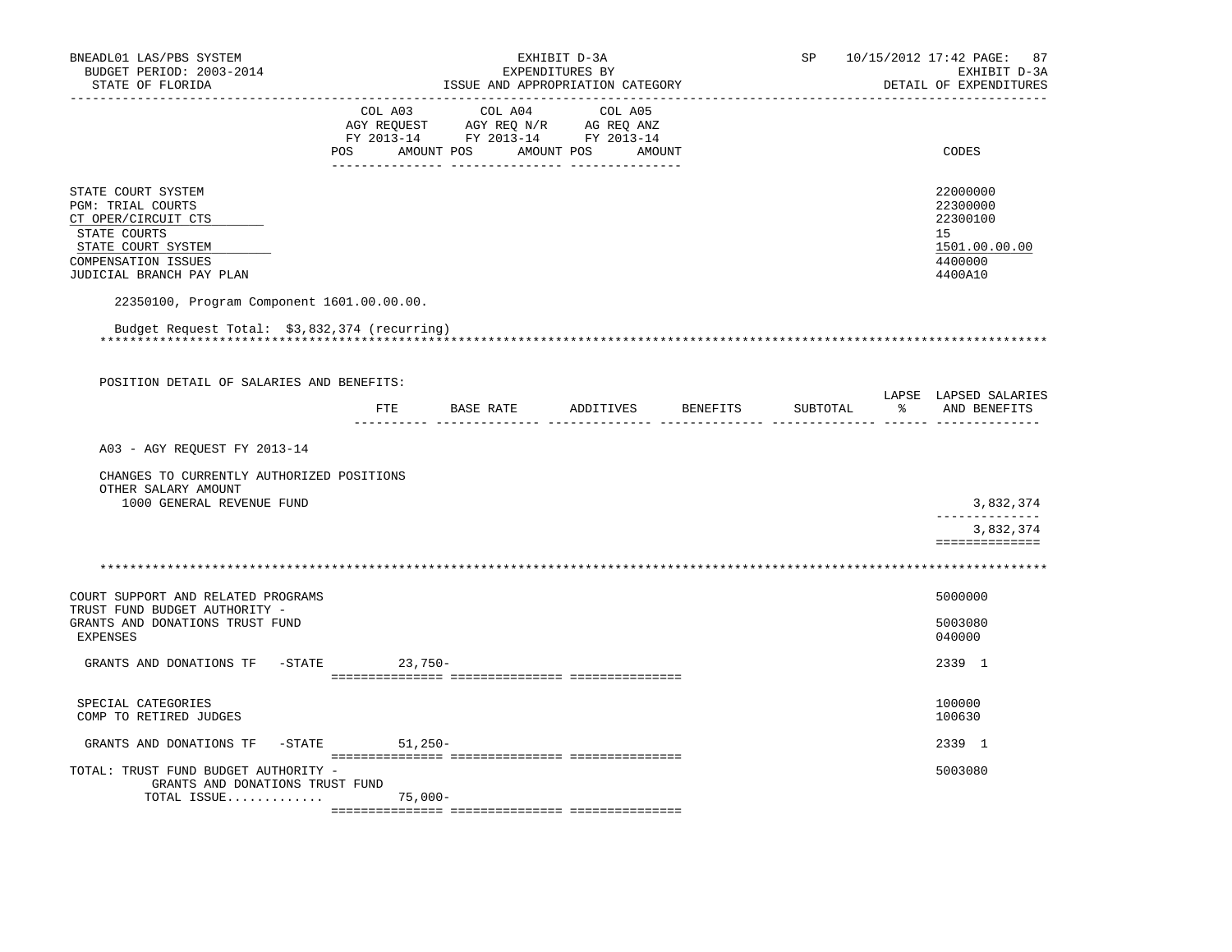| BNEADL01 LAS/PBS SYSTEM<br>BUDGET PERIOD: 2003-2014<br>STATE OF FLORIDA                                                                                                                                                                                                                                                                                                                                                                                                                                                                                                                                                                                                                            |           | EXHIBIT D-3A<br>EXPENDITURES BY                                                           | ISSUE AND APPROPRIATION CATEGORY | SP | 10/15/2012 17:42 PAGE: 88<br>EXHIBIT D-3A<br>DETAIL OF EXPENDITURES |
|----------------------------------------------------------------------------------------------------------------------------------------------------------------------------------------------------------------------------------------------------------------------------------------------------------------------------------------------------------------------------------------------------------------------------------------------------------------------------------------------------------------------------------------------------------------------------------------------------------------------------------------------------------------------------------------------------|-----------|-------------------------------------------------------------------------------------------|----------------------------------|----|---------------------------------------------------------------------|
|                                                                                                                                                                                                                                                                                                                                                                                                                                                                                                                                                                                                                                                                                                    |           | COL A03 COL A04<br>AGY REQUEST AGY REQ N/R AG REQ ANZ<br>FY 2013-14 FY 2013-14 FY 2013-14 | COL A05                          |    |                                                                     |
|                                                                                                                                                                                                                                                                                                                                                                                                                                                                                                                                                                                                                                                                                                    | POS FOR   | AMOUNT POS                                                                                | AMOUNT POS AMOUNT                |    | CODES                                                               |
| STATE COURT SYSTEM<br><b>PGM: TRIAL COURTS</b><br>CT OPER/CIRCUIT CTS<br>STATE COURTS<br>STATE COURT SYSTEM<br>COURT SUPPORT AND RELATED PROGRAMS                                                                                                                                                                                                                                                                                                                                                                                                                                                                                                                                                  |           |                                                                                           |                                  |    | 22000000<br>22300000<br>22300100<br>15<br>1501.00.00.00<br>5000000  |
| TRUST FUND BUDGET AUTHORITY -<br>GRANTS AND DONATIONS TRUST FUND                                                                                                                                                                                                                                                                                                                                                                                                                                                                                                                                                                                                                                   |           |                                                                                           |                                  |    | 5003080                                                             |
| AGENCY ISSUE NARRATIVE:<br>2013-2014 BUDGET YEAR NARRATIVE:<br>This request is to reduce trust fund authority to the Grants and Donations Trust Fund in the amount of \$75,000 within the<br>Court Operations - Circuit Courts budget entity. This request is necessary to reduce excess budget authority.                                                                                                                                                                                                                                                                                                                                                                                         |           |                                                                                           | IT COMPONENT? NO                 |    |                                                                     |
| CIVIL/CRIMINAL CONFLICT CASE COSTS<br>SPECIAL CATEGORIES<br>ST COURTS DUE PROCESS COST                                                                                                                                                                                                                                                                                                                                                                                                                                                                                                                                                                                                             |           |                                                                                           |                                  |    | 5210000<br>100000<br>105420                                         |
| $-$ STATE<br>GENERAL REVENUE FUND                                                                                                                                                                                                                                                                                                                                                                                                                                                                                                                                                                                                                                                                  | 4,404,984 |                                                                                           |                                  |    | 1000 1                                                              |
|                                                                                                                                                                                                                                                                                                                                                                                                                                                                                                                                                                                                                                                                                                    |           |                                                                                           |                                  |    |                                                                     |
| AGENCY ISSUE NARRATIVE:<br>2013-2014 BUDGET YEAR NARRATIVE:<br>During the 2011 and 2012 sessions, the Legislature raised concerns that the expenditures for criminal conflict cases paid<br>in excess of the statutory flat fee have increased significantly over the last three years. Detailed analysis of payment<br>information from the Justice Administrative Commission (JAC) reveals the majority of the payments over the flat fee (68%<br>in FY 2011/12) were attributable to payments for capital and RICO (Racketeer Influenced and Corrupt Organizations Act)<br>cases that span multiple years and have come due more recently. It was determined these cases are so complex and the |           |                                                                                           | IT COMPONENT? NO                 |    |                                                                     |

 The 2012/13 General Appropriations Act includes a special category appropriation in the JAC budget of \$3,000,000 for court ordered payments for attorney fees in criminal conflict cases in excess of the flat fee. The courts did not receive any funding to cover these costs. Proviso language for the appropriation specifies that if funds in this category are insufficient to pay the amounts ordered by the court above the flat fees, the amounts ordered above the flat fees shall be paid from the due process funds or other funds as necessary appropriated to the state courts system in the General Appropriations Act.

current statutory flat fees are so low that costs for those case types cannot be contained any lower.

 In order to limit costs as much as possible, control measures were put in place by the courts. With these measures in place, it is estimated that expenditures for criminal conflict cases paid in excess of the statutory flat fee may stabilize in FY 2012/13 at approximately \$7,404,984. Because this is an unfunded mandate beginning on July 1, 2012, the courts will require an additional \$4,404,984 in FY 2013/14 to pay for criminal conflict cases paid in excess of the statutory flat fee.

| Budget Request Total: \$4,404,984 (recurring) |
|-----------------------------------------------|
|                                               |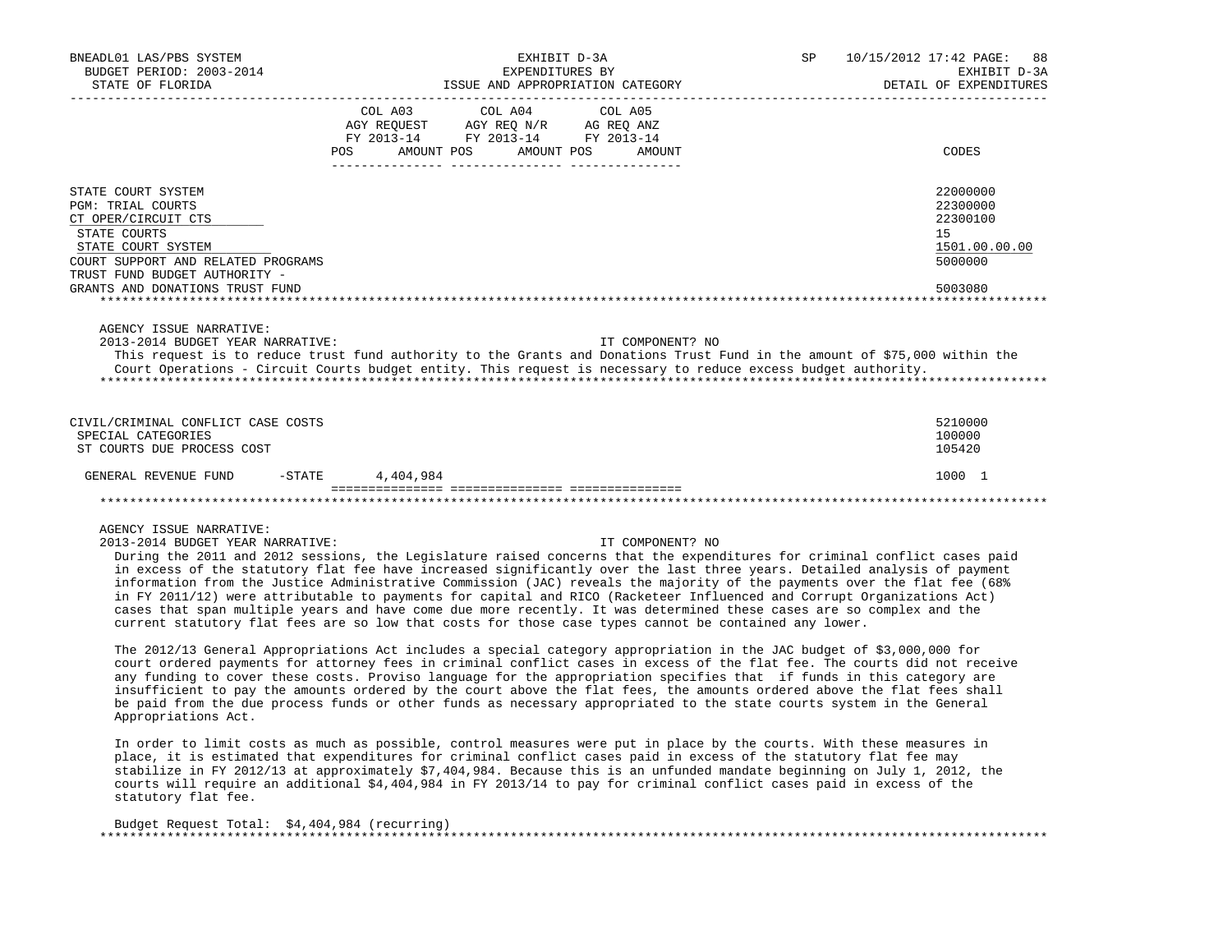| BNEADL01 LAS/PBS SYSTEM<br>BUDGET PERIOD: 2003-2014<br>STATE OF FLORIDA                                                                                                        | EXHIBIT D-3A<br>EXPENDITURES BY<br>ISSUE AND APPROPRIATION CATEGORY |                                                                                                   |                   |  | SP 10/15/2012 17:42 PAGE: 89<br>EXHIBIT D-3A<br>DETAIL OF EXPENDITURES                  |  |
|--------------------------------------------------------------------------------------------------------------------------------------------------------------------------------|---------------------------------------------------------------------|---------------------------------------------------------------------------------------------------|-------------------|--|-----------------------------------------------------------------------------------------|--|
|                                                                                                                                                                                | POS AMOUNT POS                                                      | COL A03 COL A04 COL A05<br>AGY REQUEST AGY REQ N/R AG REQ ANZ<br>FY 2013-14 FY 2013-14 FY 2013-14 | AMOUNT POS AMOUNT |  | CODES                                                                                   |  |
| STATE COURT SYSTEM<br><b>PGM: TRIAL COURTS</b><br>CT OPER/CIRCUIT CTS<br>STATE COURTS<br>STATE COURT SYSTEM<br>DUE PROCESS COSTS<br>COURT REPORTING ELEMENT<br><b>EXPENSES</b> |                                                                     |                                                                                                   |                   |  | 22000000<br>22300000<br>22300100<br>15<br>1501.00.00.00<br>5300000<br>5302000<br>040000 |  |
| GENERAL REVENUE FUND                                                                                                                                                           | $-STATE$ 556,986 271,050                                            |                                                                                                   |                   |  | 1000 1                                                                                  |  |
| OPERATING CAPITAL OUTLAY                                                                                                                                                       |                                                                     |                                                                                                   |                   |  | 060000                                                                                  |  |
| GENERAL REVENUE FUND                                                                                                                                                           | $-$ STATE 3,640,617 1,299,546                                       |                                                                                                   |                   |  | 1000 1                                                                                  |  |
| SPECIAL CATEGORIES<br>ST COURTS DUE PROCESS COST                                                                                                                               |                                                                     |                                                                                                   |                   |  | 100000<br>105420                                                                        |  |
| GENERAL REVENUE FUND                                                                                                                                                           | $-STATE$ 303, 238                                                   |                                                                                                   |                   |  | 1000 1                                                                                  |  |
| TOTAL: COURT REPORTING ELEMENT<br>TOTAL ISSUE 4,500,841 1,570,596                                                                                                              |                                                                     |                                                                                                   |                   |  | 5302000                                                                                 |  |
|                                                                                                                                                                                |                                                                     |                                                                                                   |                   |  |                                                                                         |  |

2013-2014 BUDGET YEAR NARRATIVE: IT COMPONENT? NO

 Court reporting ensures due process by creating and preserving a record of words spoken in court, and when necessary, provides their timely and accurate transcription in the event that an appeal is filed. For cases involving fundamental rights, due process requires that court reporting services be provided at public expense (state funded). In FY 2010-11, there were approximately 1.3 million trial court filings with associated proceedings that were required to be recorded at public expense. These filings include circuit criminal, county criminal, domestic violence and repeat violence injunctions, waiver of parental notice of abortion proceedings, guardianships, involuntary civil commitments, juvenile delinquencies, juvenile dependencies, and terminations of parental rights proceedings. In FY 2010-11, 571,147 proceeding hours were recorded, 75% or 426,297 hours of which were recorded using digital court reporting technology.

 For FY 2013-14, the trial courts anticipate expanding existing court facilities through the addition of 18 new courtrooms and 14 new hearing rooms. To outfit these new courtrooms with digital recording technology, the trial courts are requesting \$364,960 in non-recurring Operating Capital Outlay (OCO) and \$156,900 in non-recurring Expense funding. If this request is approved, it is estimated \$56,034 in Contractual Services funding will be needed beginning in FY 2014-15 to support the on-going maintenance needs of this technology (due to the expiration of the initial one year warranty coverage). Additionally, continued aging of existing digital court reporting equipment implemented during the last seven years has created a need for additional funds for maintenance and refresh. To address these refresh and maintenance needs, the trial courts are also requesting \$3,978,981 (\$2,341,071 in recurring OCO, \$285,936 in recurring Expense, \$934,586 in non-recurring OCO and \$114,150 in non-recurring Expense); and \$303,238 in recurring Maintenance Contractual Services funding.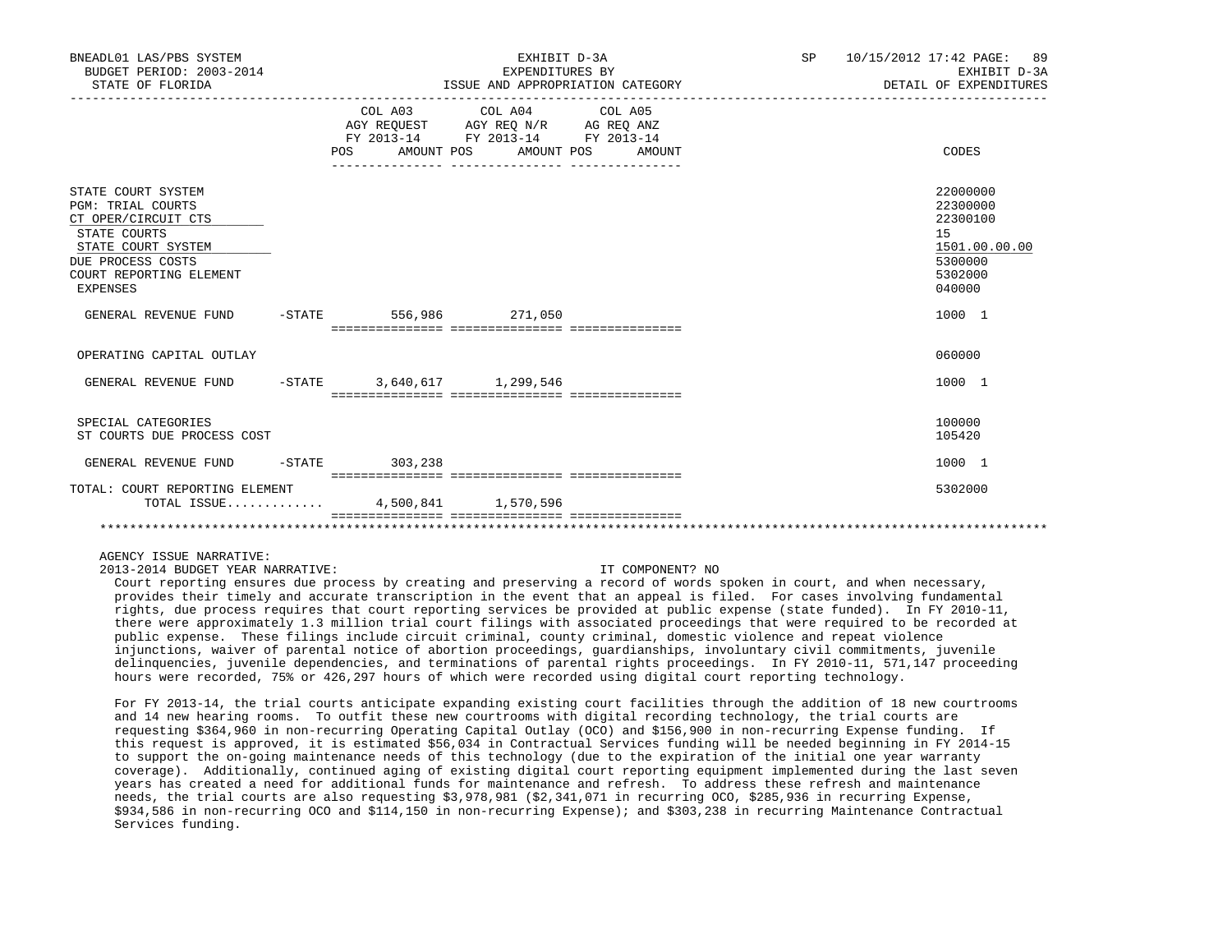| BNEADL01 LAS/PBS SYSTEM<br>BUDGET PERIOD: 2003-2014<br>STATE OF FLORIDA                                                                                     | EXHIBIT D-3A<br>EXPENDITURES BY<br>ISSUE AND APPROPRIATION CATEGORY                                                                               | 10/15/2012 17:42 PAGE: 90<br>SP<br>EXHIBIT D-3A<br>DETAIL OF EXPENDITURES     |
|-------------------------------------------------------------------------------------------------------------------------------------------------------------|---------------------------------------------------------------------------------------------------------------------------------------------------|-------------------------------------------------------------------------------|
|                                                                                                                                                             | COL A03 COL A04 COL A05<br>AGY REOUEST AGY REO N/R<br>AG REO ANZ<br>FY 2013-14<br>FY 2013-14 FY 2013-14<br>AMOUNT POS AMOUNT POS<br>AMOUNT<br>POS | CODES                                                                         |
| STATE COURT SYSTEM<br><b>PGM: TRIAL COURTS</b><br>CT OPER/CIRCUIT CTS<br>STATE COURTS<br>STATE COURT SYSTEM<br>DUE PROCESS COSTS<br>COURT REPORTING ELEMENT |                                                                                                                                                   | 22000000<br>22300000<br>22300100<br>15<br>1501.00.00.00<br>5300000<br>5302000 |

 These requests are based on the Trial Court Budget Commission's polices related to the purchase of court reporting technology, including standard allowable costs, refresh timeframes, and a 13% maintenance formula. Prior feasibility studies have shown that the purchase of digital recording technology will benefit the State of Florida through the avoidance of certain staffing costs. With the use of digital recording technology, lesser paid digital court reporters, as opposed to higher paid stenographers, can be employed to record multiple proceedings simultaneously. Thus, as the number of proceedings increase, the State Courts System is in a better position to absorb the additional coverage needs.

 If additional funding is not provided to cover statutorily mandated court reporting costs, the court system's ability to provide court reporting services in an efficient and effective manner across the state will be hindered as coverage limitations and equipment failures could cause unnecessary delays in court proceedings.

 Budget Request Total: \$4,500,841 (\$2,930,245 recurring; \$1,570,596 non-recurring) \*\*\*\*\*\*\*\*\*\*\*\*\*\*\*\*\*\*\*\*\*\*\*\*\*\*\*\*\*\*\*\*\*\*\*\*\*\*\*\*\*\*\*\*\*\*\*\*\*\*\*\*\*\*\*\*\*\*\*\*\*\*\*\*\*\*\*\*\*\*\*\*\*\*\*\*\*\*\*\*\*\*\*\*\*\*\*\*\*\*\*\*\*\*\*\*\*\*\*\*\*\*\*\*\*\*\*\*\*\*\*\*\*\*\*\*\*\*\*\*\*\*\*\*\*\*\*

| PUBLIC ACCESS TO THE COURTS<br>POST-ADJUDICATORY DRUG COURT<br>OTHER PERSONAL SERVICES |        |           | 5400000<br>5406010<br>030000 |                          |
|----------------------------------------------------------------------------------------|--------|-----------|------------------------------|--------------------------|
| GENERAL REVENUE FUND                                                                   | -STATE | 540,835   | 1000                         | $\overline{\phantom{0}}$ |
| SPECIAL CATEGORIES<br>CONTRACTED SERVICES                                              |        |           | 100000<br>100777             |                          |
| GENERAL REVENUE FUND                                                                   | -STATE | 5,000,000 | 1000                         | $\overline{\phantom{0}}$ |
| TR/DMS/HR SVCS/STW CONTRCT                                                             |        |           | 107040                       |                          |
| GENERAL REVENUE FUND                                                                   | -STATE | 3,122     | 1000                         | $\overline{\phantom{0}}$ |
| TOTAL: POST-ADJUDICATORY DRUG COURT<br>TOTAL ISSUE                                     |        | 5,543,957 | 5406010                      |                          |
|                                                                                        |        |           |                              |                          |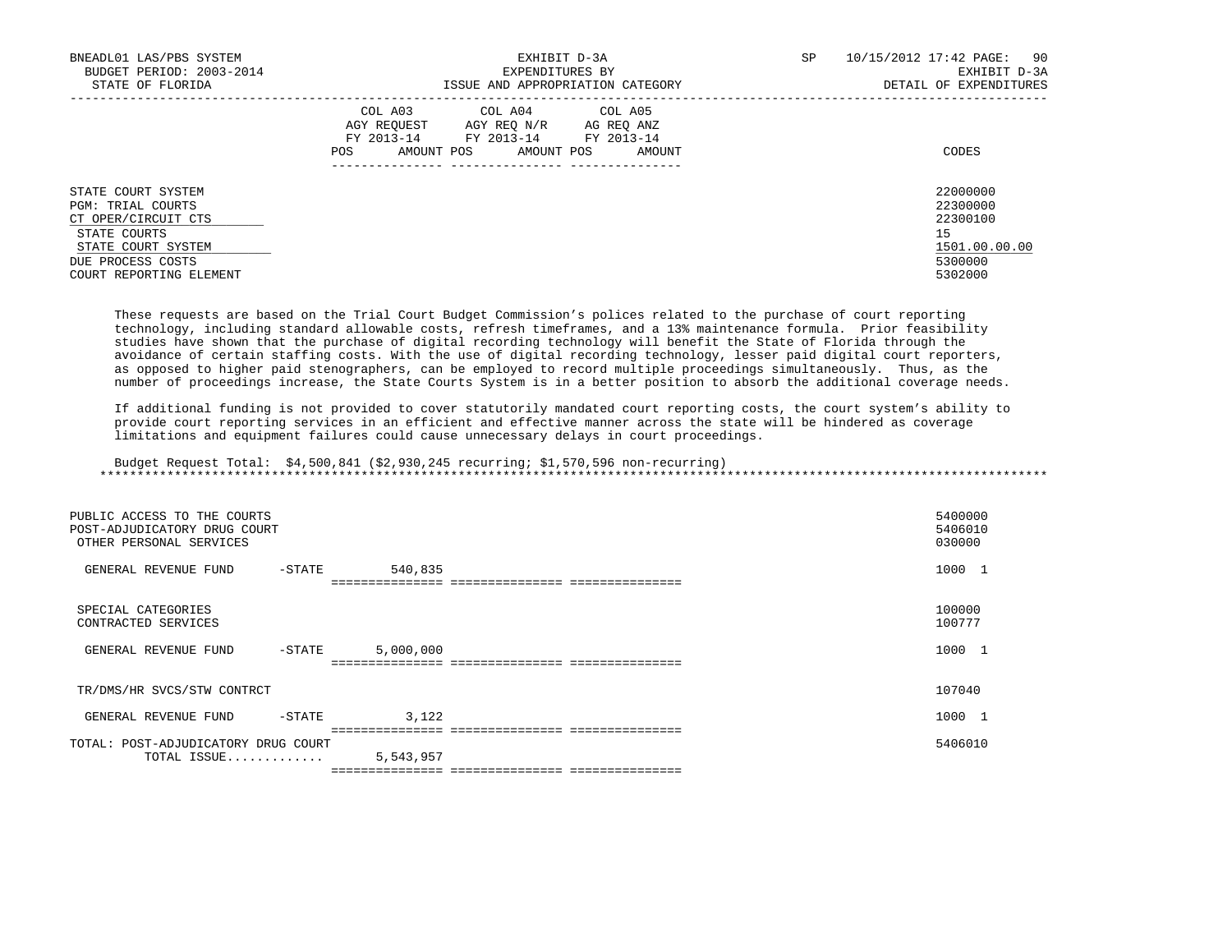| BNEADL01 LAS/PBS SYSTEM<br>BUDGET PERIOD: 2003-2014<br>STATE OF FLORIDA | EXHIBIT D-3A<br>EXPENDITURES BY<br>ISSUE AND APPROPRIATION CATEGORY                                                                                              | SP | 10/15/2012 17:42 PAGE:<br>91<br>EXHIBIT D-3A<br>DETAIL OF EXPENDITURES |
|-------------------------------------------------------------------------|------------------------------------------------------------------------------------------------------------------------------------------------------------------|----|------------------------------------------------------------------------|
|                                                                         | COL A03<br>COL A04<br>COL A05<br>AGY REOUEST<br>AGY REO N/R<br>AG REO ANZ<br>FY 2013-14<br>FY 2013-14<br>FY 2013-14<br>AMOUNT POS<br>AMOUNT POS<br>POS<br>AMOUNT |    | CODES                                                                  |
| STATE COURT SYSTEM<br><b>PGM: TRIAL COURTS</b>                          |                                                                                                                                                                  |    | 22000000<br>22300000                                                   |
| CT OPER/CIRCUIT CTS                                                     |                                                                                                                                                                  |    | 22300100                                                               |
| STATE COURTS                                                            |                                                                                                                                                                  |    | 15                                                                     |
| STATE COURT SYSTEM                                                      |                                                                                                                                                                  |    | 1501.00.00.00                                                          |
| PUBLIC ACCESS TO THE COURTS                                             |                                                                                                                                                                  |    | 5400000                                                                |
| POST-ADJUDICATORY DRUG COURT                                            |                                                                                                                                                                  |    | 5406010                                                                |
|                                                                         |                                                                                                                                                                  |    |                                                                        |

2013-2014 BUDGET YEAR NARRATIVE: IT COMPONENT? NO

 The trial courts requests \$5,543,957 in recurring funding to continue case management and treatment services for the adult post-adjudicatory drug court expansion program.

Background Information

 In 2009, The Florida Legislature appropriated Edward Byrne Memorial Justice Assistance Grant (JAG) Program funds to expand adult post-adjudicatory drug courts in an effort to save the State of Florida money by diverting offenders from prison. As required by the Legislature, the Office of the State Courts Administrator (OSCA) worked together with the Florida Association of Drug Court Professionals (FADCP) through input from the trial courts and various drug court stakeholders, to develop a plan for implementing the program. The plan included targeting the top nine counties that send the most offenders to prison within the targeted offender population required by state law. The program includes \$18,633,223 in funding for treatment services, drug testing, case management, probation supervision, data system development and maintenance, and OSCA program monitoring and administration.

 This project began serving offenders in nine counties (Broward, Duval, Escambia, Hillsborough, Marion, Orange, Pinellas, Polk, and Volusia) with a goal of diverting 4,000 offenders from prison into drug court and successfully graduating 2,000 of these offenders. The nine expansion drug courts became operational in early 2010. Duval County dropped out of the program in June 2010 leaving eight counties currently in operation with a new goal of serving up to 2164 offenders and yielding 1,082 successful graduates. Grant funding expires on June 30, 2013 and the eight programs are interested in continuing operations; therefore, planning for continuation funding must now be considered for FY 2013-2014.

## Program Statistics and Benefits

 As of August 27, 2012, there have been 1,865 offenders admitted into the expansion drug courts. There have been 445 successful completions, 453 unsuccessful completions, and 72 administrative terminations from the program. 925 offenders are still participating in the eight drug courts. Seventy-three percent (73%) of admissions are currently being retained in the program. While the retention rate does not specifically correlate to successful completions, the program is on track to successfully graduate more than the national average of 50% of total admissions. Drug court takes 12-18 months to complete; therefore, successful completions are increasing as the program continues.

 Through July 31, 2012, approximately \$11 million in federal grant funds have been spent on the program. Based on current total program expenditures and the total number of participant days in the program, daily program costs are approximately \$20 per person per day. By comparison, the Florida Department of Corrections reports that prison costs \$53.34 per person per day. Multiplying these average costs by the total number of participant days shows that this program has already resulted in nearly \$18 million in costs avoided for the State of Florida by diverting nonviolent offenders from prison.

Drug Court Expansion Costs vs. State Prison by State Fiscal Year

|                            | FY 2009-2010 | FY 2010-2011 | FY 2011-2012 |
|----------------------------|--------------|--------------|--------------|
| Offender Days in Expansion | 22,807       | 213,919      | 304,586      |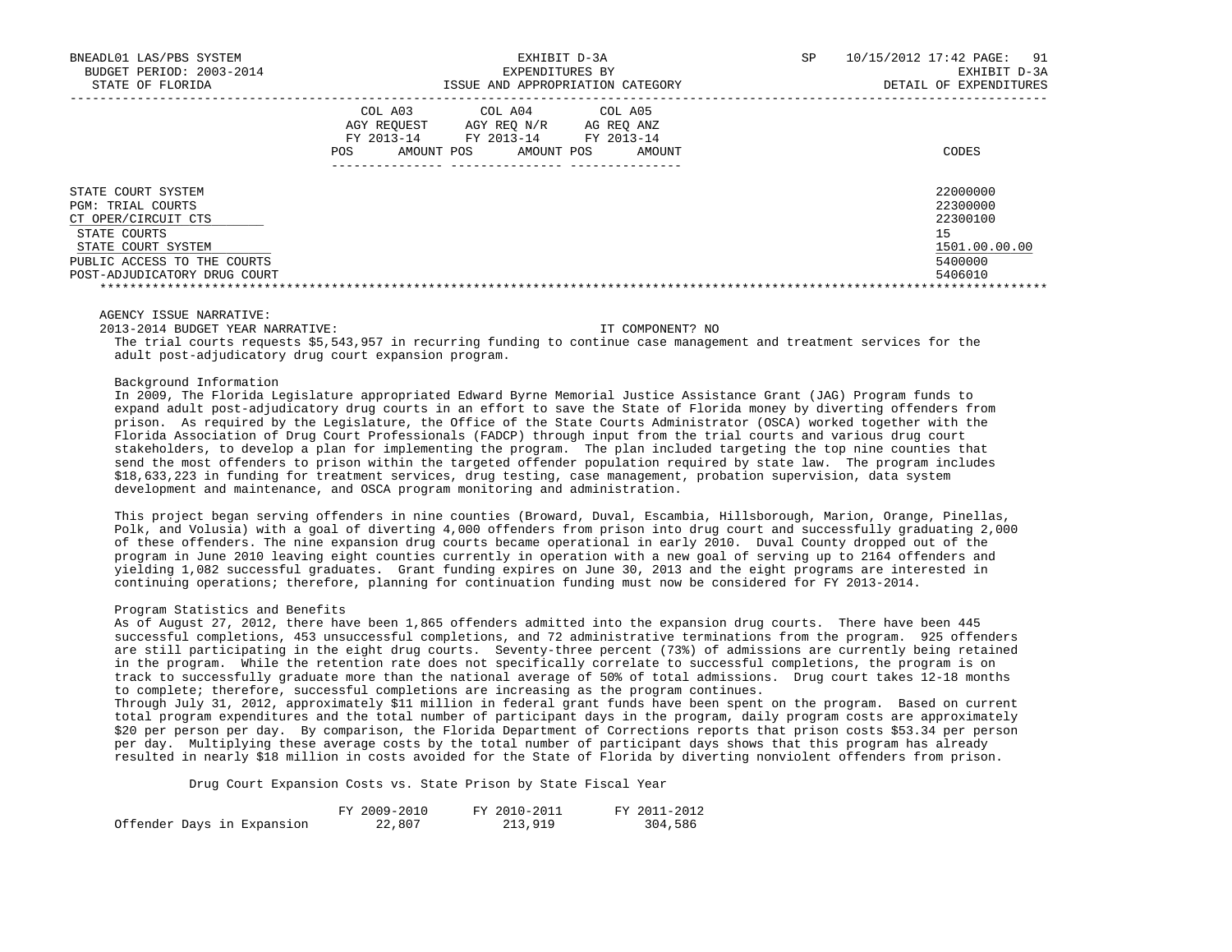| BNEADL01 LAS/PBS SYSTEM<br>BUDGET PERIOD: 2003-2014<br>STATE OF FLORIDA                                                                                                    | EXHIBIT D-3A<br>EXPENDITURES BY<br>ISSUE AND APPROPRIATION CATEGORY |                                                                                                                                       |              |  | 10/15/2012 17:42 PAGE: 92<br>SP <sub>2</sub><br>EXHIBIT D-3A<br>DETAIL OF EXPENDITURES |
|----------------------------------------------------------------------------------------------------------------------------------------------------------------------------|---------------------------------------------------------------------|---------------------------------------------------------------------------------------------------------------------------------------|--------------|--|----------------------------------------------------------------------------------------|
|                                                                                                                                                                            |                                                                     | COL A03 COL A04 COL A05<br>AGY REQUEST AGY REQ N/R AG REQ ANZ<br>FY 2013-14 FY 2013-14 FY 2013-14<br>POS AMOUNT POS AMOUNT POS AMOUNT |              |  | CODES                                                                                  |
| STATE COURT SYSTEM<br><b>PGM: TRIAL COURTS</b><br>CT OPER/CIRCUIT CTS<br>STATE COURTS<br>STATE COURT SYSTEM<br>PUBLIC ACCESS TO THE COURTS<br>POST-ADJUDICATORY DRUG COURT |                                                                     |                                                                                                                                       |              |  | 22000000<br>22300000<br>22300100<br>15<br>1501.00.00.00<br>5400000<br>5406010          |
| Drug Court<br>Reported and Approved<br>Expansion Drug Court<br>Program Expenditures                                                                                        |                                                                     | $$772,741$ $$4,547,443$ $$5,667,207*$                                                                                                 |              |  |                                                                                        |
| DOC State Prison Cost if not<br>Diverted into Drug Court at<br>Current Rate of \$53.34/Day                                                                                 |                                                                     | $$1,216,525$ $$11,410,439$                                                                                                            | \$16,246,617 |  |                                                                                        |
| Cost Savings                                                                                                                                                               | \$443,784                                                           | \$6,862,996                                                                                                                           | \$10,579,410 |  |                                                                                        |

Total three year costs savings = \$17,886,190

 \*The expenditures for FY 2011-2012 include Broward and Orange County expenses that have recently been reported but not yet approved by the OSCA and June 2012 expenses that have been reported by all counties except Hillsborough and Marion but not yet approved by the OSCA.

 In addition to the cost benefits from the adult post-adjudicatory drug courts to the State of Florida, the court system also benefits by a reduction in crime and recidivism which translates to fewer people returning to the court system through a revolving door. With extensive research demonstrating that drug courts have significantly lower rates of recidivism in comparison to those placed on probation or sentenced to prison, the cost savings are expected to be greater to the state over time. For example, in February 2005, the U.S. Government Accountability Office (GAO) issued its third comprehensive report on the effects of adult drug courts. The report confirmed that drug courts significantly reduce crime, provide better treatment outcomes, and produce better cost benefits than other criminal justice strategies. Additional drug court research has shown the following:

 1) Five independent meta-analyses, the most rigorous and conservative type of scientific analysis, have concluded that adult drug courts significantly reduce crime by 8-26%. Well-administered drug courts were found to reduce crime rates as much as 35%.

 2) Findings from the 2003 National Institute of Justice study of 2,000 graduates from 100 Drug Courts across the country, including 10 programs from Florida, reveal a 16.4% recidivism rate after one year compared to 43.5% of those cases handled in a traditional method. The recidivism rate increased to 27.5% after two years compared to 58.6% of cases handled traditionally.

 3) According to a March 2009 report released by the Florida Office of Program Policy Analysis and Government Accountability (OPPAGA) entitled State's Drug Courts Could Expand to Target Prison-Bound Adult Offenders, offenders who successfully complete post-adjudicatory drug courts in Florida are 80% less likely to go to prison than the matched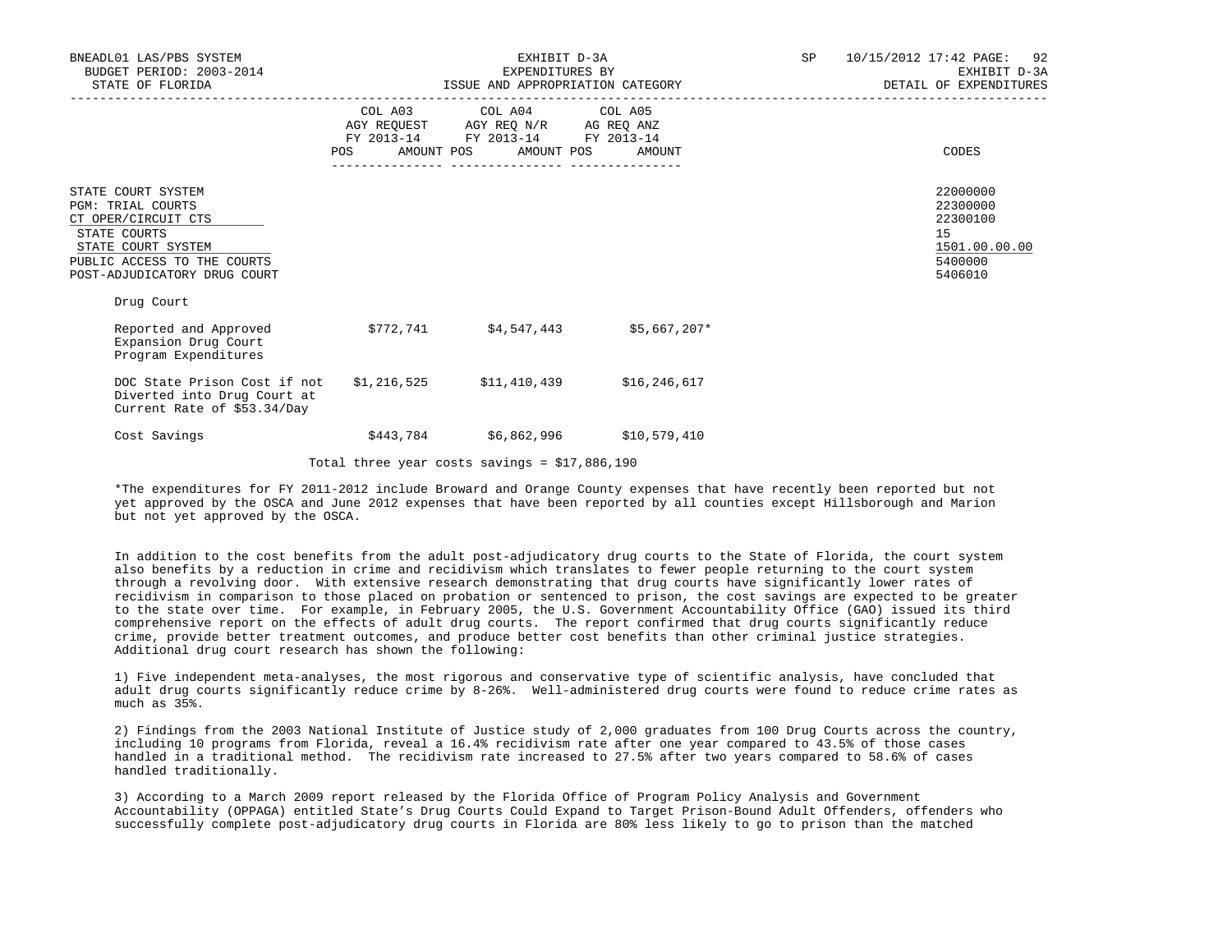| BNEADL01 LAS/PBS SYSTEM<br>BUDGET PERIOD: 2003-2014<br>STATE OF FLORIDA                                                                                                    | EXHIBIT D-3A<br>EXPENDITURES BY<br>ISSUE AND APPROPRIATION CATEGORY                                                                                        | 10/15/2012 17:42 PAGE: 93<br>SP.<br>EXHIBIT D-3A<br>DETAIL OF EXPENDITURES    |
|----------------------------------------------------------------------------------------------------------------------------------------------------------------------------|------------------------------------------------------------------------------------------------------------------------------------------------------------|-------------------------------------------------------------------------------|
|                                                                                                                                                                            | COL A03 COL A04 COL A05<br>AGY REOUEST<br>AGY REO N/R<br>AG REO ANZ<br>FY 2013-14<br>FY 2013-14<br>FY 2013-14<br>AMOUNT POS<br>AMOUNT POS<br>POS<br>AMOUNT | CODES                                                                         |
| STATE COURT SYSTEM<br><b>PGM: TRIAL COURTS</b><br>CT OPER/CIRCUIT CTS<br>STATE COURTS<br>STATE COURT SYSTEM<br>PUBLIC ACCESS TO THE COURTS<br>POST-ADJUDICATORY DRUG COURT |                                                                                                                                                            | 22000000<br>22300000<br>22300100<br>15<br>1501.00.00.00<br>5400000<br>5406010 |

comparison group over the three-year follow up period studied.

 Reductions in crime and recidivism translate into a decreased workload throughout the court and criminal justice system. Individuals, families and communities are safer and healthier.

#### Funding Request:

### Other Personnel Services (OPS)

 The current circuit OPS positions (3.0 Drug Court Managers and 11.0 Court Program Specialist IIs) need to be maintained.. Three OPS Drug Court Manager and 11 OPS Court Program Specialist II positions in the eight judicial circuits are responsible for providing case management, including case monitoring, tracking, coordination, service referral, and comprehensive client-level data collection and reporting for monitoring and evaluation purposes. The three drug court managers are paid at \$21.78 per hour and the 11 court program specialist IIs are paid at \$17.36 per hour. Including mandatory Medicare costs, the total cost for the 14 positions for FY 2013-14 will be \$540,835.

## Special Category Contracted Services

 The availability of treatment services is integral to the functioning of a drug court. While treatment is not a core function of the courts, it is an essential component of drug courts; therefore the availability of treatment services must be guaranteed to continue operations. Contractual costs for substance abuse treatment, drug testing, and ancillary services are needed. Based on projected costs for FY 2012-2013, the final year of the grant, and the rate of admissions, terminations, and the average number of people receiving services on a daily basis, it is estimated that \$5,000,000 will be needed for FY 2013-14 to continue these services as currently being provided. Specific allocations by county will be finalized over the next 3-6 months once actual final year costs are more realized.

 Funding to continue the statewide Florida Drug Court Case Management System (FDCCMS) and to continue the two existing OSCA OPS Senior Court Analysts II positions responsible for providing oversight and monitoring of this program, including management of the FDCCMS, is included in a separate OSCA Legislative Budget Request.

 The Florida Department of Corrections (DOC) should make a separate request to fund the existing 13 FTE probation officers supervising offenders in this program, if needed. The OSCA's budget request anticipates that the DOC request will be approved, or that DOC will be able to maintain their current level of performance in the program through other internal arrangements.

 If continuation funding is not provided by the State, the expansion drug court programs in the eight counties will not be able to continue providing services. The offenders that would have been served by these programs will likely end up in Florida's prison system with higher rates of recidivism expected upon release from prison. Courts will struggle to determine what to do with offenders that remain in the program after the grant period has ended.

Note: Projected costs for the FY 2014-2015 have not yet been determined. It should be noted that expanding this program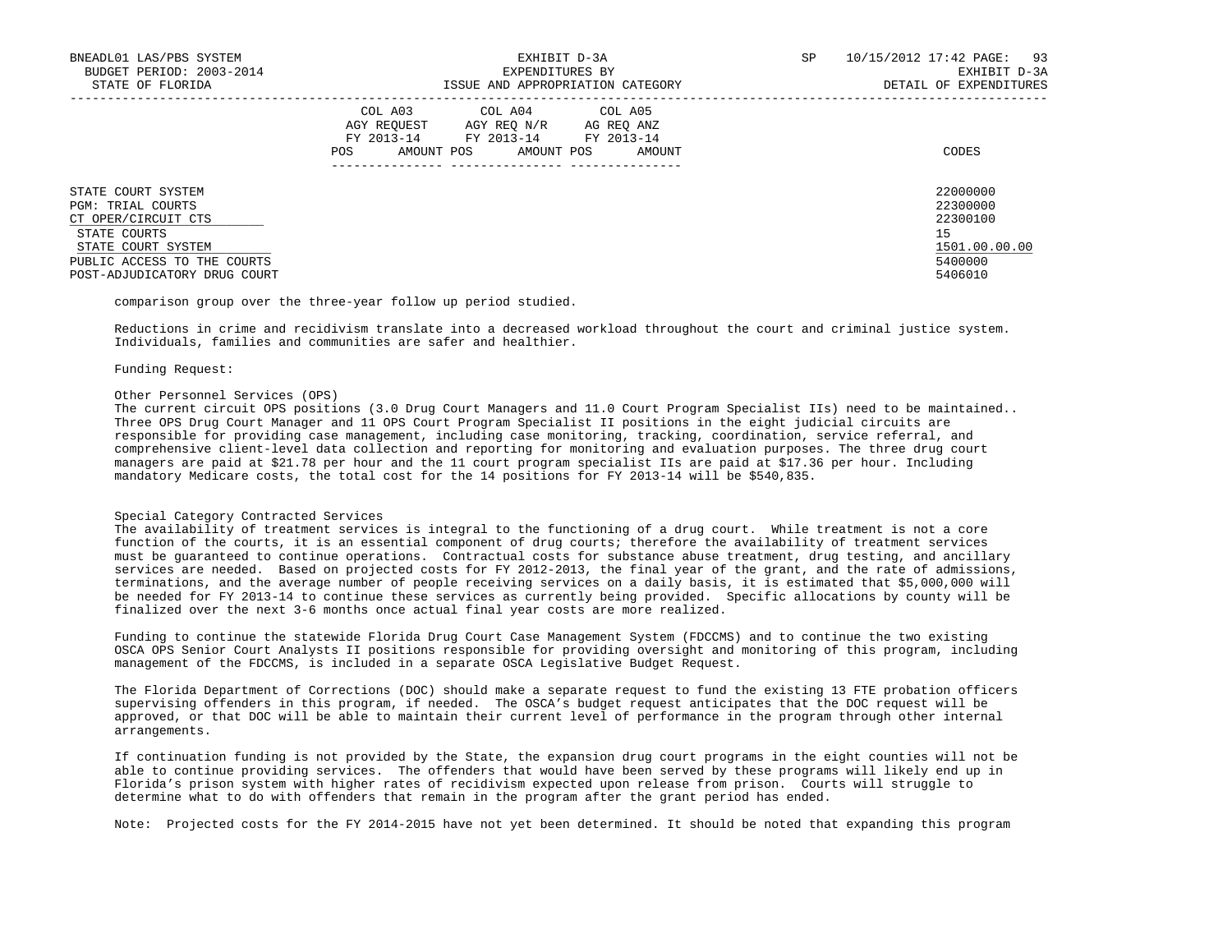| BNEADL01 LAS/PBS SYSTEM<br>BUDGET PERIOD: 2003-2014<br>STATE OF FLORIDA                                                                                                    | EXHIBIT D-3A<br>EXPENDITURES BY<br>ISSUE AND APPROPRIATION CATEGORY                                                                                        | SP<br>10/15/2012 17:42 PAGE: 94<br>EXHIBIT D-3A<br>DETAIL OF EXPENDITURES     |
|----------------------------------------------------------------------------------------------------------------------------------------------------------------------------|------------------------------------------------------------------------------------------------------------------------------------------------------------|-------------------------------------------------------------------------------|
|                                                                                                                                                                            | COL A03 COL A04 COL A05<br>AGY REOUEST<br>AGY REO N/R<br>AG REO ANZ<br>FY 2013-14<br>FY 2013-14<br>FY 2013-14<br>AMOUNT POS<br>AMOUNT POS<br>POS<br>AMOUNT | CODES                                                                         |
| STATE COURT SYSTEM<br><b>PGM: TRIAL COURTS</b><br>CT OPER/CIRCUIT CTS<br>STATE COURTS<br>STATE COURT SYSTEM<br>PUBLIC ACCESS TO THE COURTS<br>POST-ADJUDICATORY DRUG COURT |                                                                                                                                                            | 22000000<br>22300000<br>22300100<br>15<br>1501.00.00.00<br>5400000<br>5406010 |

statewide will be considered in determining future funding needs

Please see companion issue #5406010 also filed in Budget Entity 22010200, Program Component 1502.00.00.00.

| Budget Request Total: \$5,543,957 (recurring)                                                        |                           |                                   |               |
|------------------------------------------------------------------------------------------------------|---------------------------|-----------------------------------|---------------|
| TOTAL: STATE COURT SYSTEM                                                                            |                           |                                   | 1501.00.00.00 |
| BY FUND TYPE<br>GENERAL REVENUE FUND<br>TRUST FUNDS                                                  | 249,123,589<br>62,631,035 | 5,758,379                         | 1000<br>2000  |
| TOTAL POSITIONS $3,008.00$<br>TOTAL PROG COMP 311,754,624 5,758,379<br>TOTAL SALARY RATE 195,552,740 |                           |                                   |               |
|                                                                                                      |                           |                                   |               |
| TOTAL: CT OPER/CIRCUIT CTS<br>BY FUND TYPE                                                           |                           |                                   | 22300100      |
| GENERAL REVENUE FUND<br>TRUST FUNDS                                                                  | 250,468,714<br>62,631,035 | 5,758,379                         | 1000<br>2000  |
| TOTAL POSITIONS $3,029.00$<br>TOTAL BUREAU 313,099,749<br>TOTAL SALARY RATE 196,712,054              |                           | 5,758,379                         |               |
|                                                                                                      |                           | ================================= |               |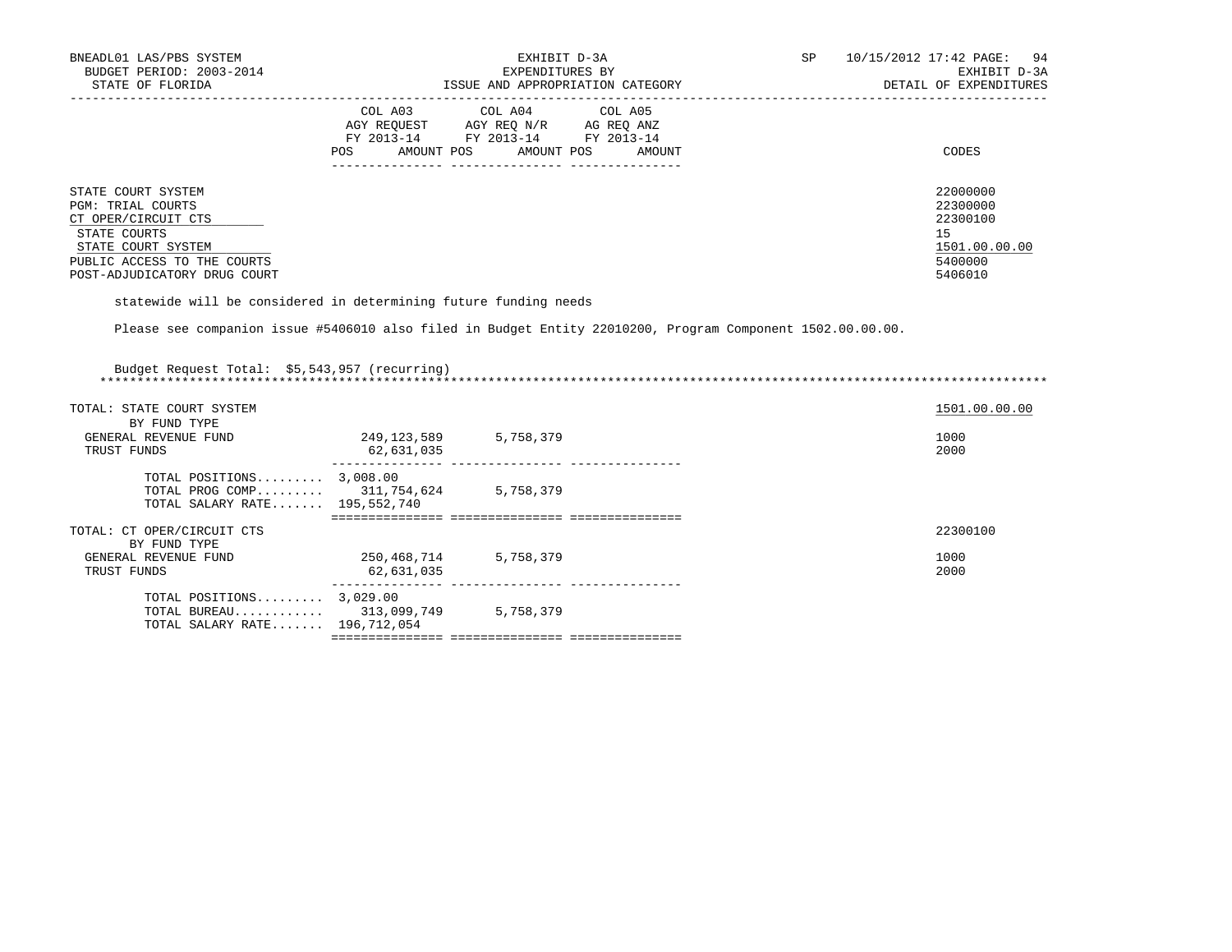| BNEADL01 LAS/PBS SYSTEM<br>BUDGET PERIOD: 2003-2014<br>STATE OF FLORIDA                                                                                                                                              |                              | EXHIBIT D-3A<br>EXPENDITURES BY<br>ISSUE AND APPROPRIATION CATEGORY                                                  | SP | 10/15/2012 17:42 PAGE: 95<br>EXHIBIT D-3A<br>DETAIL OF EXPENDITURES                     |
|----------------------------------------------------------------------------------------------------------------------------------------------------------------------------------------------------------------------|------------------------------|----------------------------------------------------------------------------------------------------------------------|----|-----------------------------------------------------------------------------------------|
|                                                                                                                                                                                                                      | COL A03<br>POS<br>AMOUNT POS | COL A04<br>COL A05<br>AGY REQUEST AGY REQ N/R AG REQ ANZ<br>FY 2013-14 FY 2013-14 FY 2013-14<br>AMOUNT POS<br>AMOUNT |    | CODES                                                                                   |
| STATE COURT SYSTEM<br><b>PGM: TRIAL COURTS</b><br>CT OPER/COUNTY CTS<br>STATE COURTS<br>STATE COURT SYSTEM<br>ESTIMATED EXPENDITURES<br>ESTIMATED EXPENDITURES - OPERATIONS<br>SALARY RATE<br>SALARY RATE 54,968,832 |                              |                                                                                                                      |    | 22000000<br>22300000<br>22300200<br>15<br>1501.00.00.00<br>1000000<br>1001000<br>000000 |
| SALARIES AND BENEFITS                                                                                                                                                                                                |                              |                                                                                                                      |    | 010000                                                                                  |
| GENERAL REVENUE FUND -STATE $64,050,273$<br>STATE COURTS REVENUE TF -STATE $6,196,348$                                                                                                                               |                              |                                                                                                                      |    | 1000 1<br>2057 1                                                                        |
| TOTAL POSITIONS 644.00<br>TOTAL APPRO 70,246,621                                                                                                                                                                     |                              |                                                                                                                      |    |                                                                                         |
| <b>EXPENSES</b>                                                                                                                                                                                                      |                              |                                                                                                                      |    | 040000                                                                                  |
| GENERAL REVENUE FUND -STATE 3,197,614                                                                                                                                                                                |                              |                                                                                                                      |    | 1000 1                                                                                  |
| SPECIAL CATEGORIES<br>ADD COMPENSATION CO JUDGES                                                                                                                                                                     |                              |                                                                                                                      |    | 100000<br>100035                                                                        |
| GENERAL REVENUE FUND                                                                                                                                                                                                 | $-STATE$ 75,000              |                                                                                                                      |    | 1000 1                                                                                  |
| CONTRACTED SERVICES                                                                                                                                                                                                  |                              |                                                                                                                      |    | 100777                                                                                  |
| GENERAL REVENUE FUND                                                                                                                                                                                                 | $-$ STATE<br>204,000         |                                                                                                                      |    | 1000 1                                                                                  |
| RISK MANAGEMENT INSURANCE                                                                                                                                                                                            |                              |                                                                                                                      |    | 103241                                                                                  |
| GENERAL REVENUE FUND                                                                                                                                                                                                 | $-STATE$ 100.336             |                                                                                                                      |    | 1000 1                                                                                  |
| LEASE/PURCHASE/EQUIPMENT                                                                                                                                                                                             |                              |                                                                                                                      |    | 105281                                                                                  |
| $-$ STATE<br>GENERAL REVENUE FUND                                                                                                                                                                                    | 19,550                       |                                                                                                                      |    | 1000 1                                                                                  |
|                                                                                                                                                                                                                      |                              |                                                                                                                      |    |                                                                                         |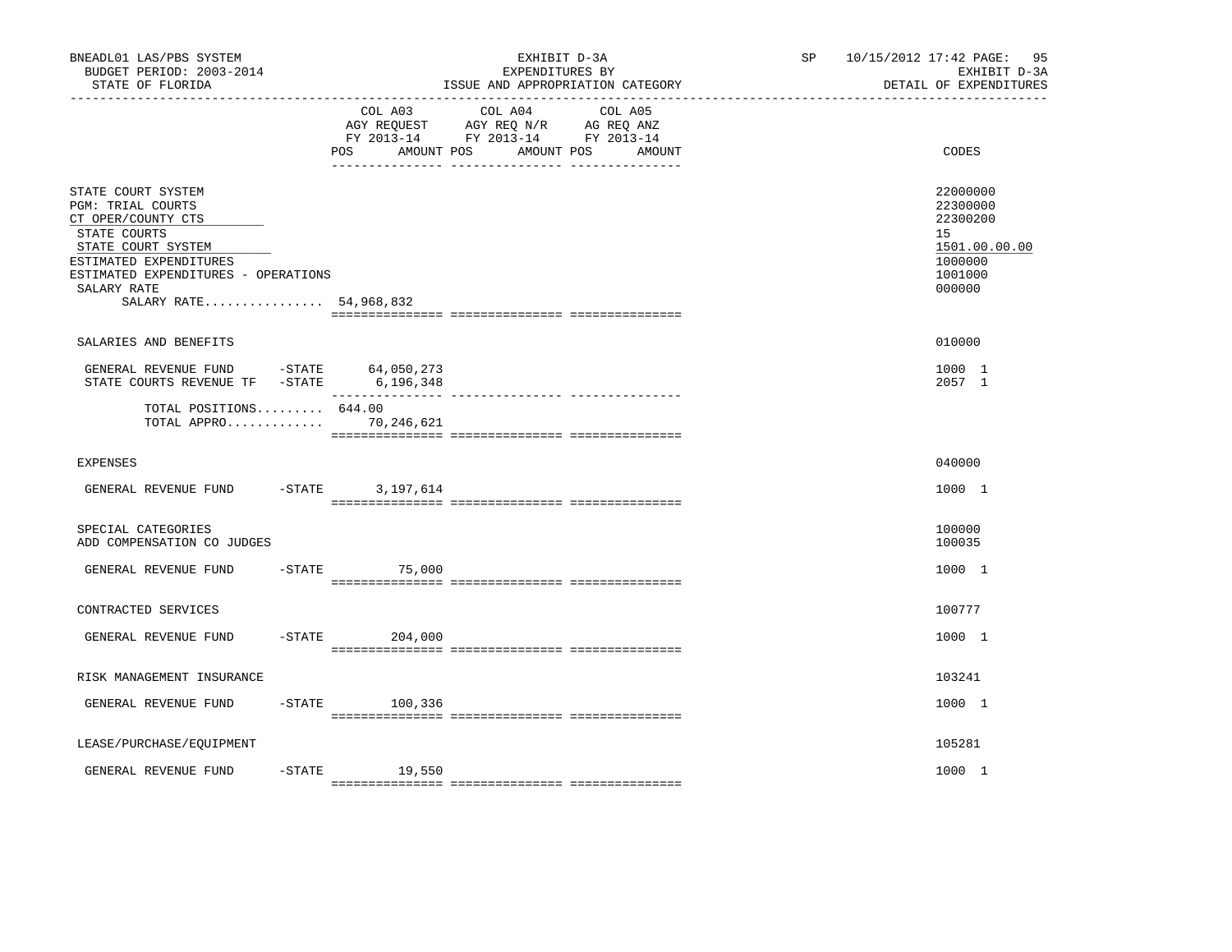| BNEADL01 LAS/PBS SYSTEM<br>BUDGET PERIOD: 2003-2014<br>STATE OF FLORIDA<br>------------------                                                                                                                            |                            | EXHIBIT D-3A<br>EXPENDITURES BY<br>ISSUE AND APPROPRIATION CATEGORY                                                                  | SP and the set of the set of the set of the set of the set of the set of the set of the set of the set of the set of the set of the set of the set of the set of the set of the set of the set of the set of the set of the se | 10/15/2012 17:42 PAGE:<br>96<br>EXHIBIT D-3A<br>DETAIL OF EXPENDITURES                            |
|--------------------------------------------------------------------------------------------------------------------------------------------------------------------------------------------------------------------------|----------------------------|--------------------------------------------------------------------------------------------------------------------------------------|--------------------------------------------------------------------------------------------------------------------------------------------------------------------------------------------------------------------------------|---------------------------------------------------------------------------------------------------|
|                                                                                                                                                                                                                          | POS                        | COL A03 COL A04<br>COL A05<br>AGY REQUEST AGY REQ N/R AG REQ ANZ<br>FY 2013-14 FY 2013-14 FY 2013-14<br>AMOUNT POS AMOUNT POS AMOUNT |                                                                                                                                                                                                                                | CODES                                                                                             |
| STATE COURT SYSTEM<br>PGM: TRIAL COURTS<br>CT OPER/COUNTY CTS<br>STATE COURTS<br>STATE COURT SYSTEM<br>ESTIMATED EXPENDITURES<br>ESTIMATED EXPENDITURES - OPERATIONS<br>SPECIAL CATEGORIES<br>TR/DMS/HR SVCS/STW CONTRCT |                            |                                                                                                                                      |                                                                                                                                                                                                                                | 22000000<br>22300000<br>22300200<br>15<br>1501.00.00.00<br>1000000<br>1001000<br>100000<br>107040 |
| GENERAL REVENUE FUND<br>TOTAL: ESTIMATED EXPENDITURES - OPERATIONS                                                                                                                                                       | $-$ STATE $144,070$        |                                                                                                                                      |                                                                                                                                                                                                                                | 1000 1<br>1001000                                                                                 |
| TOTAL POSITIONS 644.00<br>TOTAL ISSUE 73,987,191<br>TOTAL SALARY RATE 54,968,832                                                                                                                                         |                            |                                                                                                                                      |                                                                                                                                                                                                                                |                                                                                                   |
| CASUALTY INSURANCE PREMIUM<br>ADJUSTMENT<br>SPECIAL CATEGORIES<br>RISK MANAGEMENT INSURANCE                                                                                                                              |                            |                                                                                                                                      |                                                                                                                                                                                                                                | 1001090<br>100000<br>103241                                                                       |
| GENERAL REVENUE FUND                                                                                                                                                                                                     | $-$ STATE $1, 320-$        |                                                                                                                                      |                                                                                                                                                                                                                                | 1000 1                                                                                            |
| FLORIDA RETIREMENT SYSTEM<br>CONTRIBUTION ADJUSTMENT FOR<br>FISCAL YEAR 2012-2013<br>SALARIES AND BENEFITS                                                                                                               |                            |                                                                                                                                      |                                                                                                                                                                                                                                | 1001240<br>010000                                                                                 |
| GENERAL REVENUE FUND -STATE 158,070<br>STATE COURTS REVENUE TF - STATE                                                                                                                                                   | 15,290                     |                                                                                                                                      |                                                                                                                                                                                                                                | 1000 1<br>2057 1                                                                                  |
| TOTAL APPRO                                                                                                                                                                                                              | 173,360                    |                                                                                                                                      |                                                                                                                                                                                                                                |                                                                                                   |
| ADJUSTMENT TO STATE HEALTH<br>INSURANCE PREMIUM CONTRIBUTION -<br>FISCAL YEAR 2012-13<br>SALARIES AND BENEFITS                                                                                                           |                            |                                                                                                                                      |                                                                                                                                                                                                                                | 1001830<br>010000                                                                                 |
| GENERAL REVENUE FUND -STATE 83,901<br>STATE COURTS REVENUE TF - STATE                                                                                                                                                    | 8,116                      |                                                                                                                                      |                                                                                                                                                                                                                                | 1000 1<br>2057 1                                                                                  |
| TOTAL APPRO                                                                                                                                                                                                              | ----------------<br>92,017 |                                                                                                                                      |                                                                                                                                                                                                                                |                                                                                                   |
|                                                                                                                                                                                                                          |                            |                                                                                                                                      |                                                                                                                                                                                                                                |                                                                                                   |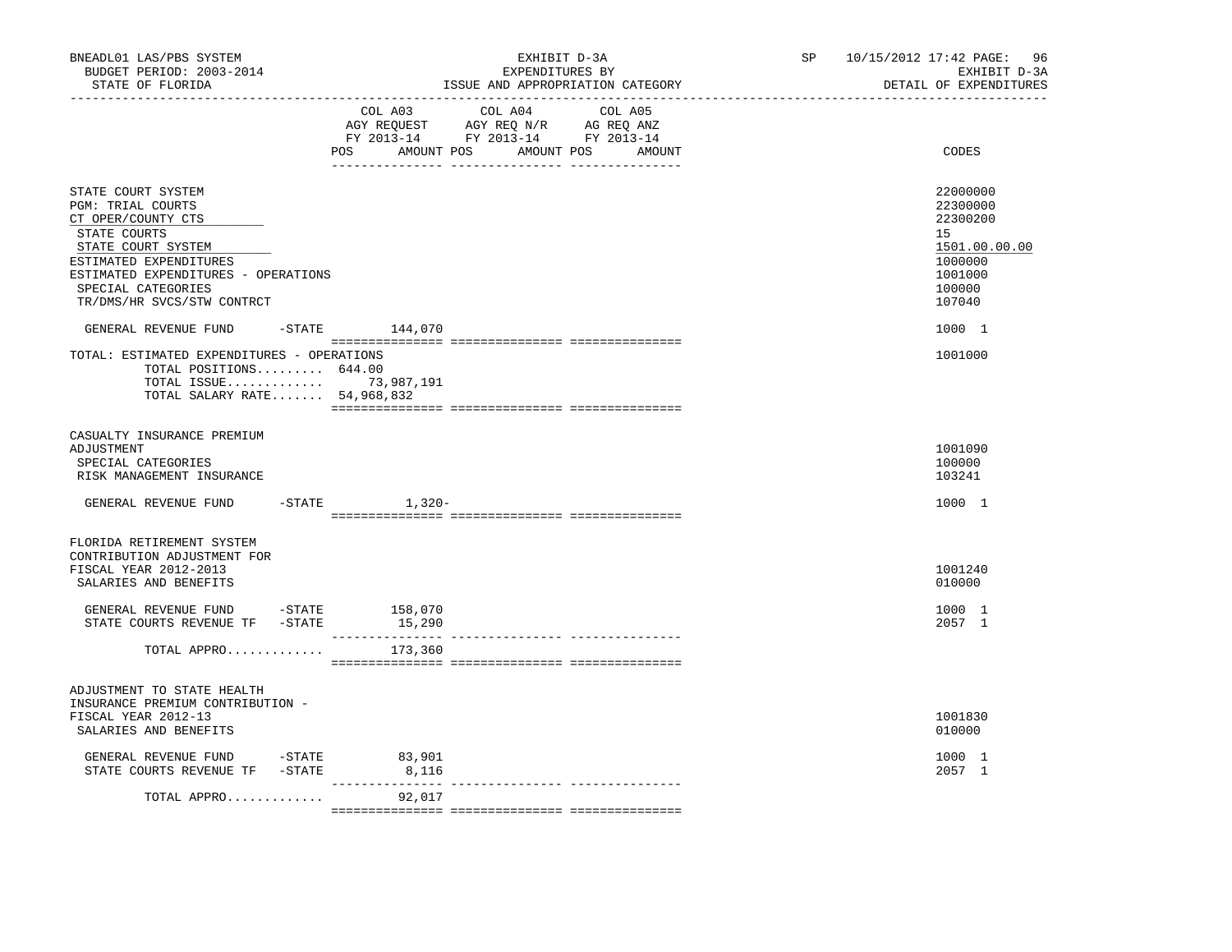| BNEADL01 LAS/PBS SYSTEM<br>BUDGET PERIOD: 2003-2014<br>STATE OF FLORIDA                                                                                                                                                                                                                                                                                                                                                                                                                                               | EXHIBIT D-3A<br>EXPENDITURES BY<br>ISSUE AND APPROPRIATION CATEGORY |                                             |                                                                                   |         | SP               | 10/15/2012 17:42 PAGE:<br>97<br>EXHIBIT D-3A<br>DETAIL OF EXPENDITURES |                                                                                 |
|-----------------------------------------------------------------------------------------------------------------------------------------------------------------------------------------------------------------------------------------------------------------------------------------------------------------------------------------------------------------------------------------------------------------------------------------------------------------------------------------------------------------------|---------------------------------------------------------------------|---------------------------------------------|-----------------------------------------------------------------------------------|---------|------------------|------------------------------------------------------------------------|---------------------------------------------------------------------------------|
|                                                                                                                                                                                                                                                                                                                                                                                                                                                                                                                       |                                                                     | COL A03<br>POS AMOUNT POS AMOUNT POS AMOUNT | COL A04<br>AGY REQUEST AGY REQ N/R AG REQ ANZ<br>FY 2013-14 FY 2013-14 FY 2013-14 | COL A05 |                  |                                                                        | CODES                                                                           |
| STATE COURT SYSTEM<br>PGM: TRIAL COURTS<br>CT OPER/COUNTY CTS<br>STATE COURTS<br>STATE COURT SYSTEM<br>ESTIMATED EXPENDITURES<br>REALLOCATION OF HUMAN RESOURCES                                                                                                                                                                                                                                                                                                                                                      |                                                                     |                                             |                                                                                   |         |                  |                                                                        | 22000000<br>22300000<br>22300200<br>15 <sub>1</sub><br>1501.00.00.00<br>1000000 |
| OUTSOURCING<br>SPECIAL CATEGORIES<br>TR/DMS/HR SVCS/STW CONTRCT                                                                                                                                                                                                                                                                                                                                                                                                                                                       |                                                                     |                                             |                                                                                   |         |                  |                                                                        | 1005900<br>100000<br>107040                                                     |
| GENERAL REVENUE FUND                                                                                                                                                                                                                                                                                                                                                                                                                                                                                                  | $-STATE$                                                            | $3,457-$                                    |                                                                                   |         |                  |                                                                        | 1000 1                                                                          |
|                                                                                                                                                                                                                                                                                                                                                                                                                                                                                                                       |                                                                     |                                             |                                                                                   |         |                  |                                                                        |                                                                                 |
| ADJUSTMENTS TO CURRENT YEAR<br>ESTIMATED EXPENDITURES                                                                                                                                                                                                                                                                                                                                                                                                                                                                 |                                                                     |                                             |                                                                                   |         |                  |                                                                        | 1600000                                                                         |
| TRANSFER OF EXPENSES TO LEASE/LEASE<br>PURCHASE - DEDUCT<br><b>EXPENSES</b>                                                                                                                                                                                                                                                                                                                                                                                                                                           |                                                                     |                                             |                                                                                   |         |                  |                                                                        | 160F070<br>040000                                                               |
| GENERAL REVENUE FUND                                                                                                                                                                                                                                                                                                                                                                                                                                                                                                  |                                                                     | -STATE 73,702-                              |                                                                                   |         |                  |                                                                        | 1000 1                                                                          |
|                                                                                                                                                                                                                                                                                                                                                                                                                                                                                                                       |                                                                     |                                             |                                                                                   |         |                  |                                                                        |                                                                                 |
| AGENCY ISSUE NARRATIVE:<br>2013-2014 BUDGET YEAR NARRATIVE:<br>Budget Amendment Agency #2206-13, EOG #B7035 was approved in FY 2012-2013 to transfer \$73,702 from the Expenses category<br>to the Lease/Lease Purchase category within the Court Operations - County Courts budget entity, within the General<br>Revenue Fund. This transfer is necessary to properly align appropriations from the Expense category to the new special<br>category established for FY 2012-13 as Lease/Lease Purchase of Equipment. |                                                                     |                                             |                                                                                   |         | IT COMPONENT? NO |                                                                        |                                                                                 |
| Please see companion issue #160F080, also filed in budget entity 22300200, in program component 1501.00.00.00.                                                                                                                                                                                                                                                                                                                                                                                                        |                                                                     |                                             |                                                                                   |         |                  |                                                                        |                                                                                 |
| TRANSFER OF EXPENSES TO LEASE/LEASE<br>PURCHASE - ADD<br>SPECIAL CATEGORIES<br>LEASE/PURCHASE/EQUIPMENT                                                                                                                                                                                                                                                                                                                                                                                                               |                                                                     |                                             |                                                                                   |         |                  |                                                                        | 160F080<br>100000<br>105281                                                     |
| GENERAL REVENUE FUND                                                                                                                                                                                                                                                                                                                                                                                                                                                                                                  | $-STATE$                                                            | 73,702                                      |                                                                                   |         |                  |                                                                        | 1000 1                                                                          |
|                                                                                                                                                                                                                                                                                                                                                                                                                                                                                                                       |                                                                     |                                             |                                                                                   |         |                  |                                                                        |                                                                                 |
| AGENCY ISSUE NARRATIVE:<br>2013-2014 BUDGET YEAR NARRATIVE:<br>Budget Amendment Agency #2206-13, EOG #B7035 was approved in FY 2012-2013 to transfer \$73,702 from the Expenses category<br>to the Lease/Lease Purchase category within the Court Operations - County Courts budget entity, within the General                                                                                                                                                                                                        |                                                                     |                                             |                                                                                   |         | IT COMPONENT? NO |                                                                        |                                                                                 |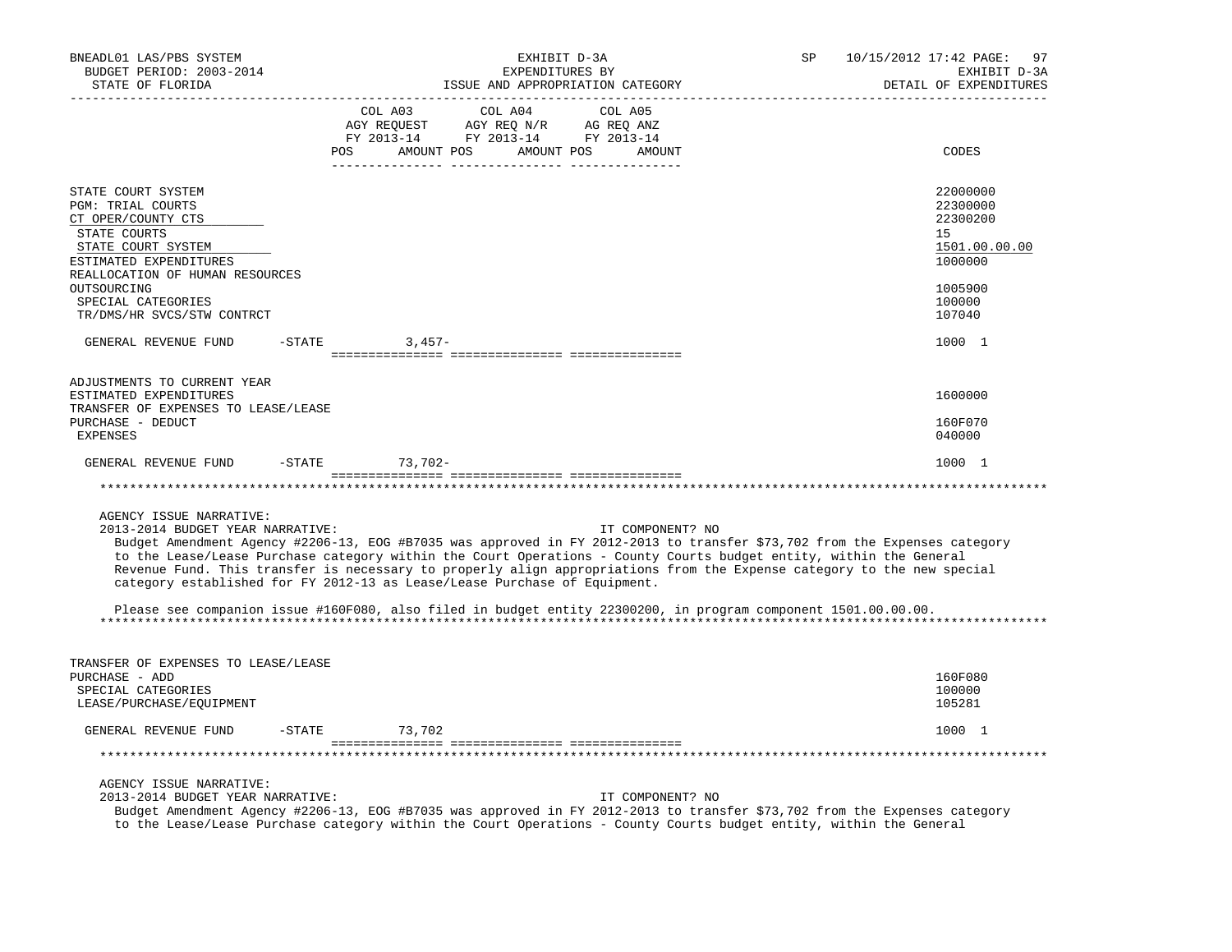| BNEADL01 LAS/PBS SYSTEM<br>BUDGET PERIOD: 2003-2014<br>STATE OF FLORIDA                                                                                      | EXHIBIT D-3A<br>EXPENDITURES BY<br>ISSUE AND APPROPRIATION CATEGORY                                                                                                                                 | 10/15/2012 17:42 PAGE:<br>SP<br>98<br>EXHIBIT D-3A<br>DETAIL OF EXPENDITURES |
|--------------------------------------------------------------------------------------------------------------------------------------------------------------|-----------------------------------------------------------------------------------------------------------------------------------------------------------------------------------------------------|------------------------------------------------------------------------------|
|                                                                                                                                                              | COL A03<br>COL A04<br>COL A05<br>AGY REQUEST AGY REQ N/R AG REQ ANZ<br>FY 2013-14 FY 2013-14 FY 2013-14<br>POS AMOUNT POS AMOUNT POS<br>AMOUNT                                                      | CODES                                                                        |
| STATE COURT SYSTEM<br>PGM: TRIAL COURTS<br>CT OPER/COUNTY CTS<br>STATE COURTS<br>STATE COURT SYSTEM<br>ADJUSTMENTS TO CURRENT YEAR<br>ESTIMATED EXPENDITURES |                                                                                                                                                                                                     | 22000000<br>22300000<br>22300200<br>15<br>1501.00.00.00<br>1600000           |
| TRANSFER OF EXPENSES TO LEASE/LEASE<br>PURCHASE - ADD                                                                                                        |                                                                                                                                                                                                     | 160F080                                                                      |
|                                                                                                                                                              | Revenue Fund. This transfer is necessary to properly align appropriations from the Expense category to the new special<br>category established for FY 2012-13 as Lease/Lease Purchase of Equipment. |                                                                              |
|                                                                                                                                                              | Please see companion issue #160F070, also filed in budget entity 22300200, in program component 1501.00.00.00.                                                                                      |                                                                              |
| ANNUALIZATION OF ADMINISTERED<br>FUNDS APPROPRIATIONS<br>STATE HEALTH INSURANCE ADJUSTMENT<br>FOR FY 2012-13 - 10 MONTHS                                     |                                                                                                                                                                                                     | 26A0000                                                                      |
| <b>ANNUALIZATION</b><br>SALARIES AND BENEFITS                                                                                                                |                                                                                                                                                                                                     | 26A1830<br>010000                                                            |
| GENERAL REVENUE FUND -STATE 419,505<br>STATE COURTS REVENUE TF - STATE                                                                                       | 40,580                                                                                                                                                                                              | 1000 1<br>2057 1                                                             |
| TOTAL APPRO                                                                                                                                                  | 460,085                                                                                                                                                                                             |                                                                              |
| WORKLOAD<br>CERTIFICATION OF ADDITIONAL                                                                                                                      |                                                                                                                                                                                                     | 3000000                                                                      |
| <b>JUDGESHIPS</b><br>SALARY RATE<br>SALARY RATE 8,099,184                                                                                                    |                                                                                                                                                                                                     | 3009310<br>000000                                                            |
| SALARIES AND BENEFITS                                                                                                                                        |                                                                                                                                                                                                     | 010000                                                                       |
| $ STATE$<br>GENERAL REVENUE FUND                                                                                                                             | 96.00<br>10,524,357                                                                                                                                                                                 | 1000 1                                                                       |
| EXPENSES                                                                                                                                                     |                                                                                                                                                                                                     | 040000                                                                       |
| GENERAL REVENUE FUND<br>$-$ STATE                                                                                                                            | 481,532 228,192                                                                                                                                                                                     | 1000 1                                                                       |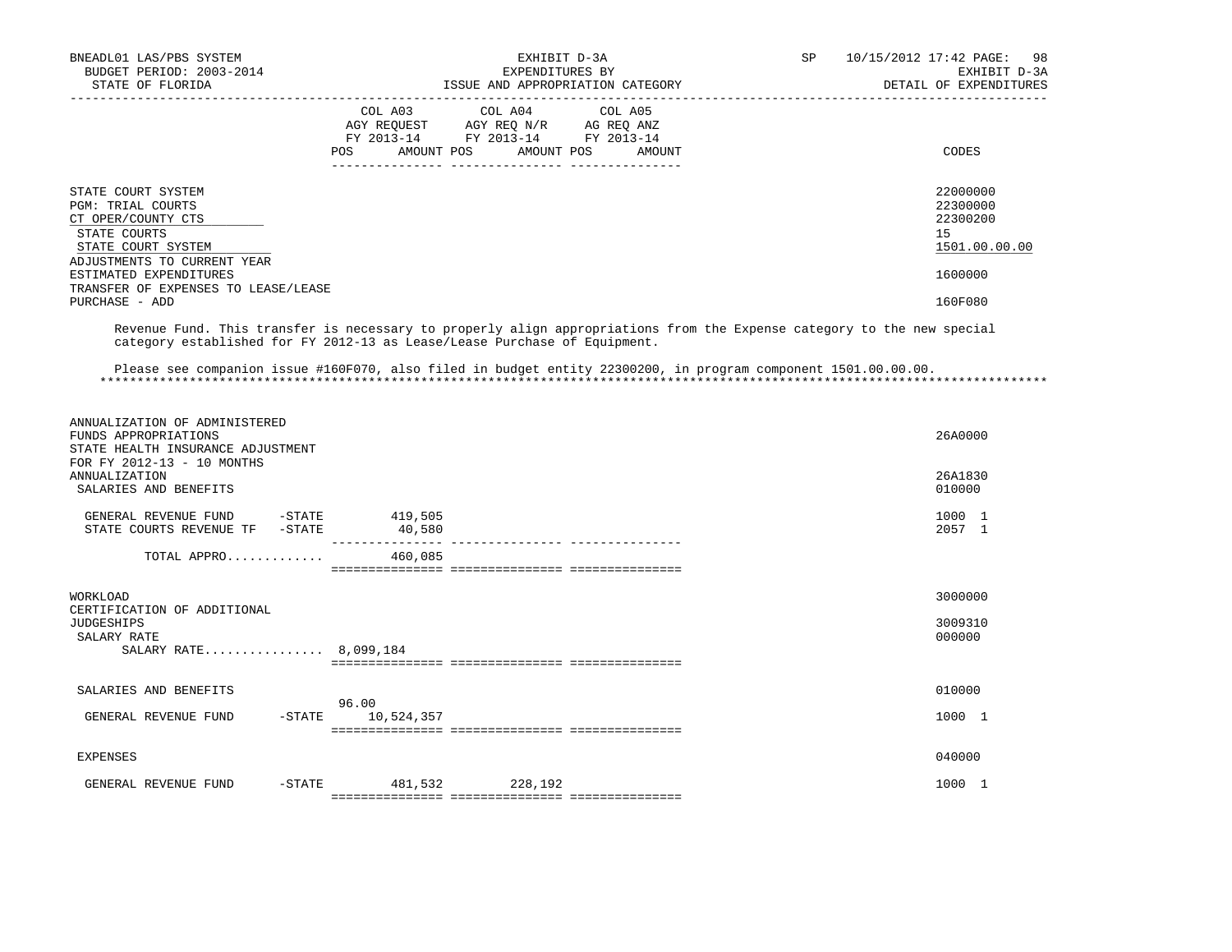| BNEADL01 LAS/PBS SYSTEM<br>BUDGET PERIOD: 2003-2014<br>STATE OF FLORIDA                                                                                                                                                               | EXHIBIT D-3A<br>EXPENDITURES BY<br>ISSUE AND APPROPRIATION CATEGORY                                                                                | 10/15/2012 17:42 PAGE: 99<br><b>SP</b><br>EXHIBIT D-3A<br>DETAIL OF EXPENDITURES                  |
|---------------------------------------------------------------------------------------------------------------------------------------------------------------------------------------------------------------------------------------|----------------------------------------------------------------------------------------------------------------------------------------------------|---------------------------------------------------------------------------------------------------|
|                                                                                                                                                                                                                                       | COL A03 COL A04 COL A05<br>AGY REQUEST AGY REQ N/R AG REQ ANZ<br>FY 2013-14<br>FY 2013-14 FY 2013-14<br>AMOUNT POS AMOUNT POS AMOUNT<br><b>POS</b> | CODES                                                                                             |
| STATE COURT SYSTEM<br><b>PGM: TRIAL COURTS</b><br>CT OPER/COUNTY CTS<br>STATE COURTS<br>STATE COURT SYSTEM<br><b>WORKLOAD</b><br>CERTIFICATION OF ADDITIONAL<br><b>JUDGESHIPS</b><br>SPECIAL CATEGORIES<br>TR/DMS/HR SVCS/STW CONTRCT |                                                                                                                                                    | 22000000<br>22300000<br>22300200<br>15<br>1501.00.00.00<br>3000000<br>3009310<br>100000<br>107040 |
| $-$ STATE<br>GENERAL REVENUE FUND                                                                                                                                                                                                     | 21,408                                                                                                                                             | 1000 1                                                                                            |
| TOTAL: CERTIFICATION OF ADDITIONAL<br><b>JUDGESHIPS</b><br>TOTAL POSITIONS 96.00<br>TOTAL SALARY RATE 8,099,184                                                                                                                       | TOTAL ISSUE 11,027,297 228,192                                                                                                                     | 3009310                                                                                           |
|                                                                                                                                                                                                                                       |                                                                                                                                                    |                                                                                                   |

2013-2014 BUDGET YEAR NARRATIVE: IT COMPONENT? NO

 Certification of Additional Judgeships: This issue is being filed as a placeholder, pending the Supreme Court Order certifying the need for additional judgeships for FY 2013-14. The placeholder is for: 48 County Court Judges and 48 County Court Judicial Assistants totaling 96 FTE. The placeholder issue represents the total number of judgeships requested in FY 2012-13, which was not funded during the 2012 Legislative Session.

 Expenses and Human Resource Services amounts for all positions were calculated using the standards outlined in FY 2013-14 Legislative Budget Request Instructions, less those amounts that are a local funding responsibility. All staff positions are requested at ten percent above the base salary to allow the State Courts System to competitively recruit and retain employees. All FTE costs included in this issue assume a July 1, 2013 effective date.

 Please see companion issue #3009310 also filed in Budget Entity 22100600, Program Component 1501.00.00.00, Budget Entity 22300100, Program Component 1501.00.00.00 and Budget Entity 22010200, Program Component 1602.00.00.00.

 Total Budget Request: 96 FTE; \$11,027,297 (\$228,192 non-recurring) \*\*\*\*\*\*\*\*\*\*\*\*\*\*\*\*\*\*\*\*\*\*\*\*\*\*\*\*\*\*\*\*\*\*\*\*\*\*\*\*\*\*\*\*\*\*\*\*\*\*\*\*\*\*\*\*\*\*\*\*\*\*\*\*\*\*\*\*\*\*\*\*\*\*\*\*\*\*\*\*\*\*\*\*\*\*\*\*\*\*\*\*\*\*\*\*\*\*\*\*\*\*\*\*\*\*\*\*\*\*\*\*\*\*\*\*\*\*\*\*\*\*\*\*\*\*\*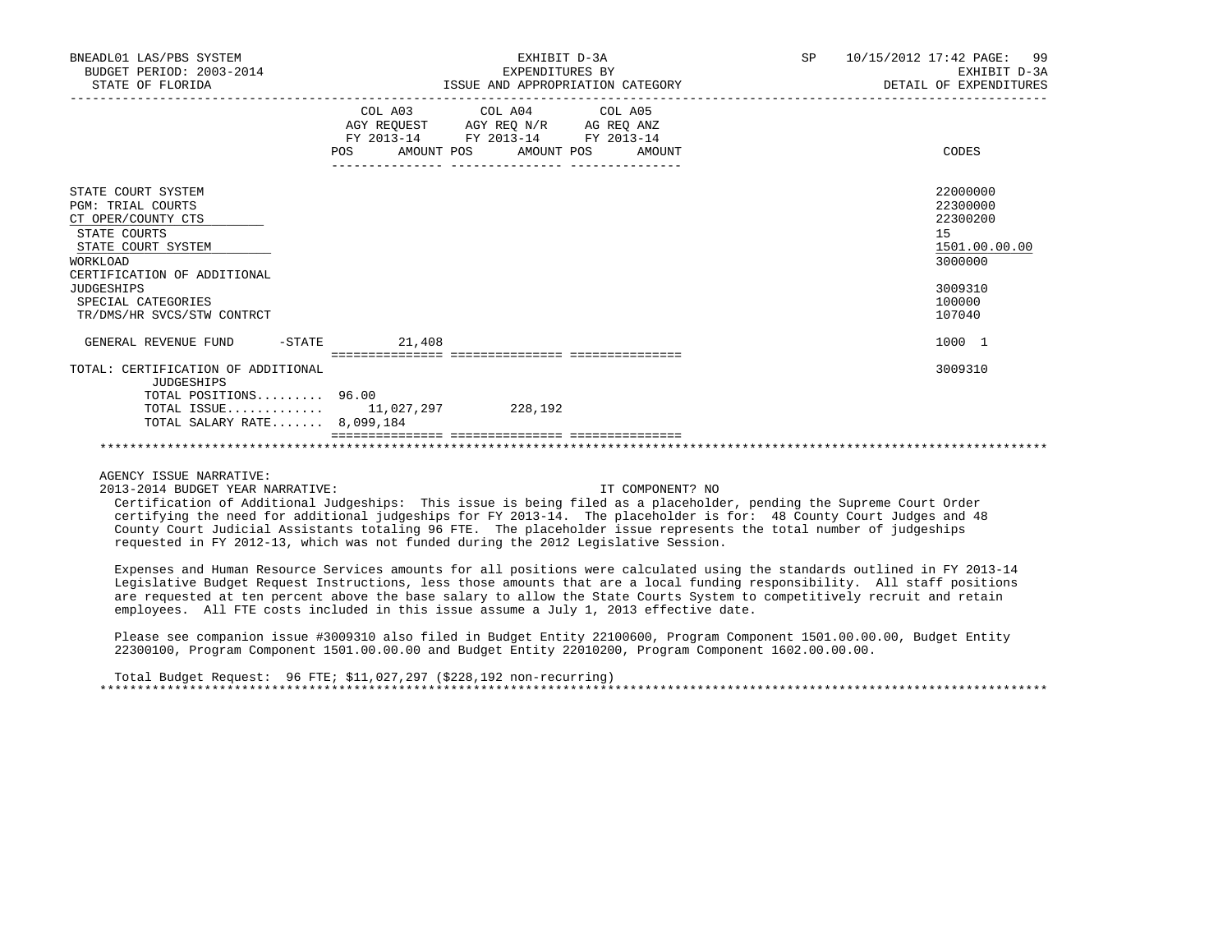| BNEADL01 LAS/PBS SYSTEM<br>BUDGET PERIOD: 2003-2014<br>STATE OF FLORIDA                                                                                                    |                           | EXPENDITURES BY<br>ISSUE AND APPROPRIATION CATEGORY                                       | EXHIBIT D-3A      |                            | ____________________________________ |              | SP 10/15/2012 17:42 PAGE: 100<br>EXHIBIT D-3A<br>DETAIL OF EXPENDITURES       |
|----------------------------------------------------------------------------------------------------------------------------------------------------------------------------|---------------------------|-------------------------------------------------------------------------------------------|-------------------|----------------------------|--------------------------------------|--------------|-------------------------------------------------------------------------------|
|                                                                                                                                                                            | COL A03<br>POS AMOUNT POS | COL A04 COL A05<br>AGY REQUEST AGY REQ N/R AG REQ ANZ<br>FY 2013-14 FY 2013-14 FY 2013-14 | AMOUNT POS AMOUNT |                            |                                      |              | CODES                                                                         |
| STATE COURT SYSTEM<br><b>PGM: TRIAL COURTS</b><br>CT OPER/COUNTY CTS<br>STATE COURTS<br>STATE COURT SYSTEM<br>WORKLOAD<br>CERTIFICATION OF ADDITIONAL<br><b>JUDGESHIPS</b> |                           |                                                                                           |                   |                            |                                      |              | 22000000<br>22300000<br>22300200<br>15<br>1501.00.00.00<br>3000000<br>3009310 |
| POSITION DETAIL OF SALARIES AND BENEFITS:                                                                                                                                  | FTE.                      | BASE RATE                                                                                 | ADDITIVES         | BENEFITS                   | SUBTOTAL                             | $\mathbb{R}$ | LAPSE LAPSED SALARIES<br>AND BENEFITS                                         |
| A03 - AGY REOUEST FY 2013-14                                                                                                                                               |                           |                                                                                           |                   |                            |                                      |              |                                                                               |
| NEW POSITIONS<br>9814 COUNTY JUDGE                                                                                                                                         |                           |                                                                                           |                   |                            |                                      |              |                                                                               |
| C6000 001                                                                                                                                                                  |                           | 48.00 6,445,440                                                                           |                   |                            |                                      |              | 1,668,685 8,114,125 0.00 8,114,125                                            |
| 8310 JUDICIAL ASSISTANT - COUNTY COURT<br>C6048 001                                                                                                                        |                           |                                                                                           |                   |                            |                                      |              |                                                                               |
| C6052 001                                                                                                                                                                  | 4.00<br>15.00             | $122,408$ 6,004 61,832 190,244                                                            |                   |                            |                                      | 0.00<br>0.00 | 190,244<br>738,806                                                            |
| C6067 001                                                                                                                                                                  | 8.00                      | 459,030 45,015<br>244,816                                                                 | 28,808            | 234,761 738,806<br>125,824 | 399,448                              | 0.00         | 399,448                                                                       |
| C6075 001                                                                                                                                                                  | 21.00                     | 642,642                                                                                   | 28,806<br>105,021 | $334,071$ 1,081,734        |                                      | 0.00         | 1,081,734                                                                     |
|                                                                                                                                                                            |                           |                                                                                           |                   |                            |                                      |              | 10,524,357                                                                    |
| TOTALS FOR ISSUE BY FUND<br>1000 GENERAL REVENUE FUND                                                                                                                      |                           |                                                                                           |                   |                            |                                      |              |                                                                               |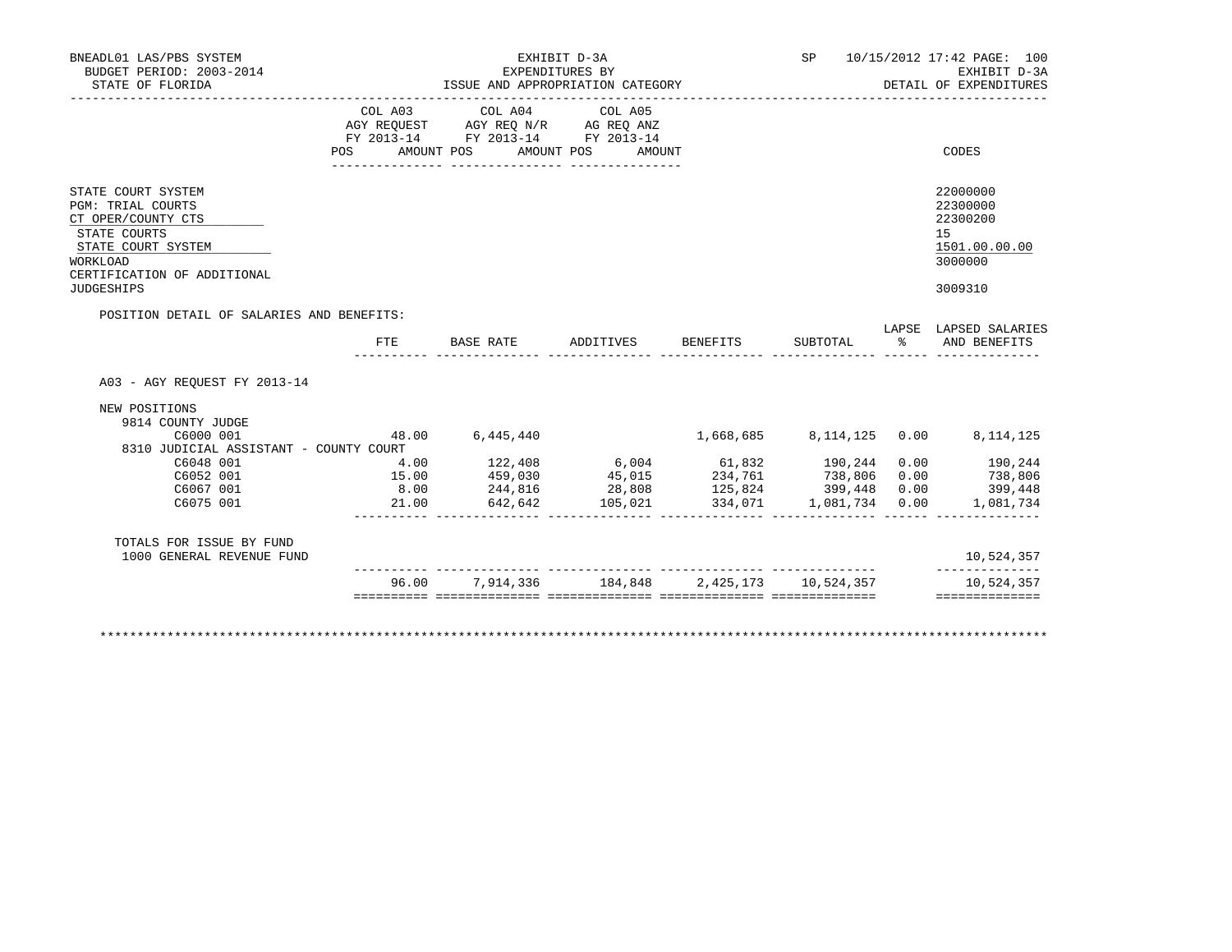| GENERAL REVENUE FUND                                                                                                                                                                          | $-$ STATE | 426,188                                                                     |  |                                                                     |  |           | 1000 1                                                                                  |
|-----------------------------------------------------------------------------------------------------------------------------------------------------------------------------------------------|-----------|-----------------------------------------------------------------------------|--|---------------------------------------------------------------------|--|-----------|-----------------------------------------------------------------------------------------|
| STATE COURT SYSTEM<br><b>PGM: TRIAL COURTS</b><br>CT OPER/COUNTY CTS<br>STATE COURTS<br>STATE COURT SYSTEM<br><b>COMPENSATION ISSUES</b><br>JUDICIAL BRANCH PAY PLAN<br>SALARIES AND BENEFITS |           |                                                                             |  |                                                                     |  |           | 22000000<br>22300000<br>22300200<br>15<br>1501.00.00.00<br>4400000<br>4400A10<br>010000 |
|                                                                                                                                                                                               | POS       | COL A03 COL A04 COL A05<br>AGY REQUEST AGY REQ N/R AG REQ ANZ<br>FY 2013-14 |  | FY 2013-14 FY 2013-14<br>AMOUNT POS AMOUNT POS AMOUNT               |  |           | CODES                                                                                   |
| BNEADL01 LAS/PBS SYSTEM<br>BUDGET PERIOD: 2003-2014<br>STATE OF FLORIDA                                                                                                                       |           |                                                                             |  | EXHIBIT D-3A<br>EXPENDITURES BY<br>ISSUE AND APPROPRIATION CATEGORY |  | <b>SP</b> | 10/15/2012 17:42 PAGE: 101<br>EXHIBIT D-3A<br>DETAIL OF EXPENDITURES                    |

2013-2014 BUDGET YEAR NARRATIVE: IT COMPONENT? NO

 The Supreme Court requests \$5,507,361 to provide a 3.5 percent competitive salary adjustment for all State Courts System (SCS) employees, effective July 1, 2013. In the event the legislature provides a salary adjustment for state employees for the 2013-14 Fiscal Year, the Court requests any necessary additional funding sufficient to provide all SCS employees with a 3.5 percent competitive salary adjustment.

 The lack of salary increases since October 1, 2006, compounded by the elimination of 237 positions, has led to the present critical situation where work load has increased and pay for SCS employees has fallen further and further behind competing employers in state and local government. This is evidenced by salary comparisons, turnover and recruitment problems. The branch is experiencing difficulty in reaching its Long Range Strategic Plan goal of supporting competency and quality. Success in this regard depends on the branch's ability to attract, hire and retain highly qualified and competent employees. As well, competitive pay and opportunities for monetary incentives in recognition of excellent service and performance are motivating factors for continued improvement in support of creating efficiencies for the branch.

 Average salaries of SCS employees are nearly ten percent behind competing employers. Some high level positions are being held vacant because, due to the starting salaries, no suitable applicants could be found. Since October 2009, sixteen employees in the Office of the State Courts Administrator (OSCA) alone accepted positions with executive branch agencies. That is nearly 10 percent of the OSCA workforce. The average pay increase realized by these employees is over \$6,800 with five of the employees taking positions with salary increases over \$10,000, not including enhanced benefits. This loss of key managers and other high performers, who had developed broad knowledge bases of critical judicial branch operations, has brought significant organizational challenges in already difficult times. These challenges are compounded by the loss of long-term employees who have recently retired or will be retiring, resulting in an essential need to develop and retain existing employees to ensure expertise. Filling knowledge gaps ensures the continued development of efficiencies in the work of the State Courts System.

 In the trial courts, it additionally has become especially difficult to fill and to retain constitutionally mandated due process positions such as Court Reporters and Court Interpreters at current pay levels. The gap between pay for SCS court reporting and court interpreting employees and those employed by the federal government and counties, as well as those providing services by contract, continues to grow. For example, the base rate of pay for court reporters in the federal court in Miami is \$77,641 while the starting salary of a court reporter in the trial courts is \$47,569. This comparison holds equally true for court interpreters. The starting salary for a court interpreter for the federal court in Miami was \$71,384 in 2009 while the starting salary for a certified court interpreter in the trial courts is \$41,268.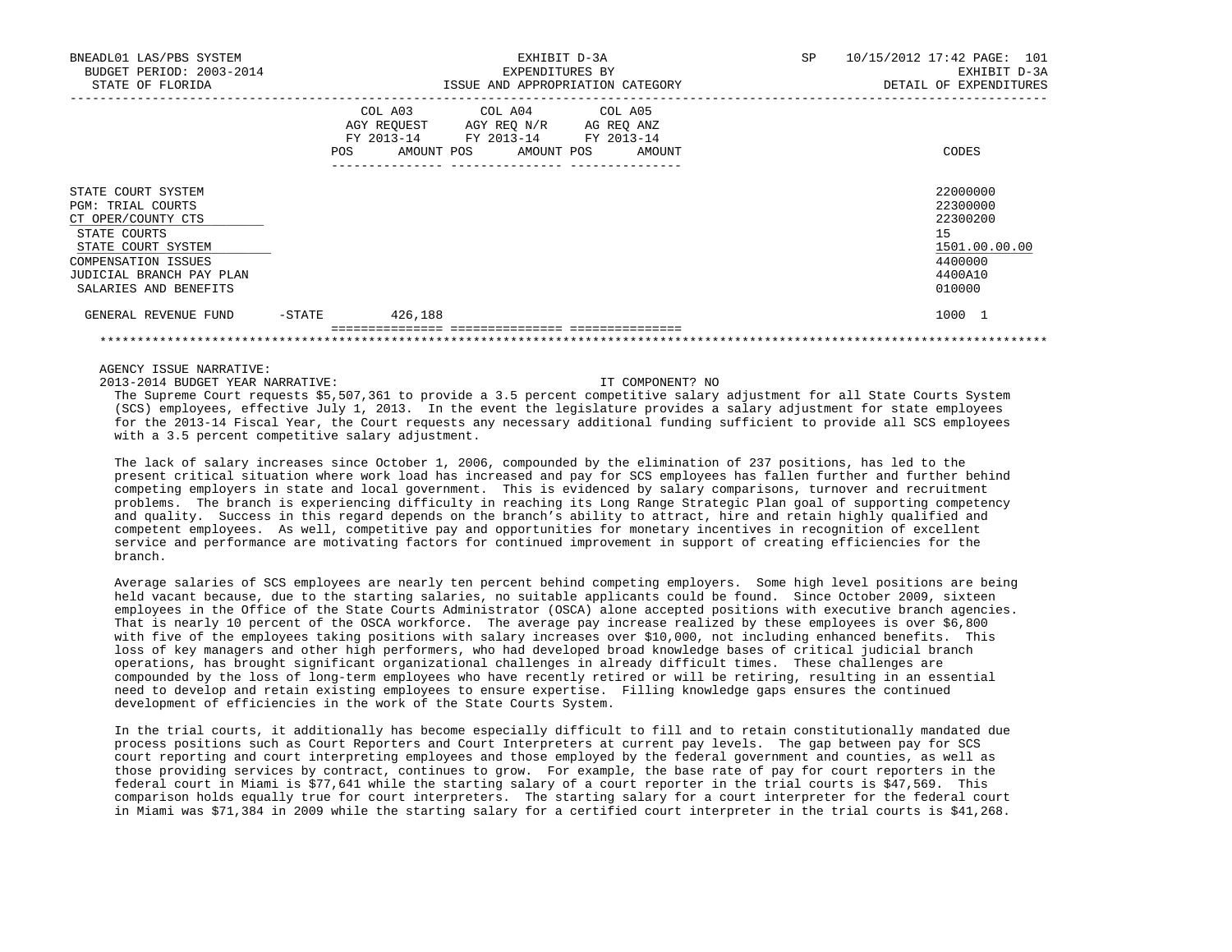| BNEADL01 LAS/PBS SYSTEM<br>BUDGET PERIOD: 2003-2014           | EXHIBIT D-3A<br>EXPENDITURES BY                                                                                                                   | 10/15/2012 17:42 PAGE: 102<br>SP<br>EXHIBIT D-3A |
|---------------------------------------------------------------|---------------------------------------------------------------------------------------------------------------------------------------------------|--------------------------------------------------|
| STATE OF FLORIDA                                              | ISSUE AND APPROPRIATION CATEGORY                                                                                                                  | DETAIL OF EXPENDITURES                           |
|                                                               | COL A03 COL A04 COL A05<br>AGY REOUEST<br>AGY REO N/R AG REO ANZ<br>FY 2013-14 FY 2013-14 FY 2013-14<br>AMOUNT POS<br>AMOUNT POS<br>AMOUNT<br>POS | CODES                                            |
| STATE COURT SYSTEM<br>PGM: TRIAL COURTS<br>CT OPER/COUNTY CTS |                                                                                                                                                   | 22000000<br>22300000<br>22300200                 |
| STATE COURTS<br>STATE COURT SYSTEM                            |                                                                                                                                                   | 15<br>1501.00.00.00                              |
| COMPENSATION ISSUES<br>JUDICIAL BRANCH PAY PLAN               |                                                                                                                                                   | 4400000<br>4400A10                               |

 As the economy improves, the employment environment is sure to become increasingly competitive. The State Courts System needs to be able to retain and recruit top talent to ensure that justice is served in the most efficient and effective manner to the people of Florida.

 It should be noted that it is the policy of the Supreme Court to advocate that all judicial officers be included in legislative pay adjustments as may be provided to employees in the branch or in state government generally.

 The request for Budget Entity 22300200 is \$426,188. Please see companion issue #4400A10 also filed in Budget Entity 22300100, Program Component 1501.00.00.00, Budget Entity 22010100, Program Component 1501.00.00.00, Budget Entity 22010200, Program Component 1602.00.00.00, Budget Entity 22100600, Program Component 1501.00.00.00 and Budget Entity 22350100, Program Component 1601.00.00.00.

```
 Budget Request Total: $426,188 (recurring)
 *******************************************************************************************************************************
```
 POSITION DETAIL OF SALARIES AND BENEFITS: LAPSE LAPSED SALARIES FTE BASE RATE ADDITIVES BENEFITS SUBTOTAL % AND BENEFITS ---------- -------------- -------------- -------------- -------------- ------ -------------- A03 - AGY REQUEST FY 2013-14 CHANGES TO CURRENTLY AUTHORIZED POSITIONS OTHER SALARY AMOUNT 1000 GENERAL REVENUE FUND 426,188 -------------- 426,188 ============== \*\*\*\*\*\*\*\*\*\*\*\*\*\*\*\*\*\*\*\*\*\*\*\*\*\*\*\*\*\*\*\*\*\*\*\*\*\*\*\*\*\*\*\*\*\*\*\*\*\*\*\*\*\*\*\*\*\*\*\*\*\*\*\*\*\*\*\*\*\*\*\*\*\*\*\*\*\*\*\*\*\*\*\*\*\*\*\*\*\*\*\*\*\*\*\*\*\*\*\*\*\*\*\*\*\*\*\*\*\*\*\*\*\*\*\*\*\*\*\*\*\*\*\*\*\*\* TOTAL: STATE COURT SYSTEM BY FUND TYPE GENERAL REVENUE FUND 79,901,027 228,192 228,192 1000 TRUST FUNDS 2000 2000 2000 2000 6,260,334 --------------- --------------- --------------- TOTAL POSITIONS......... 740.00 TOTAL PROG COMP......... 86,161,361 228,192 TOTAL SALARY RATE....... 63,068,016 =============== =============== ===============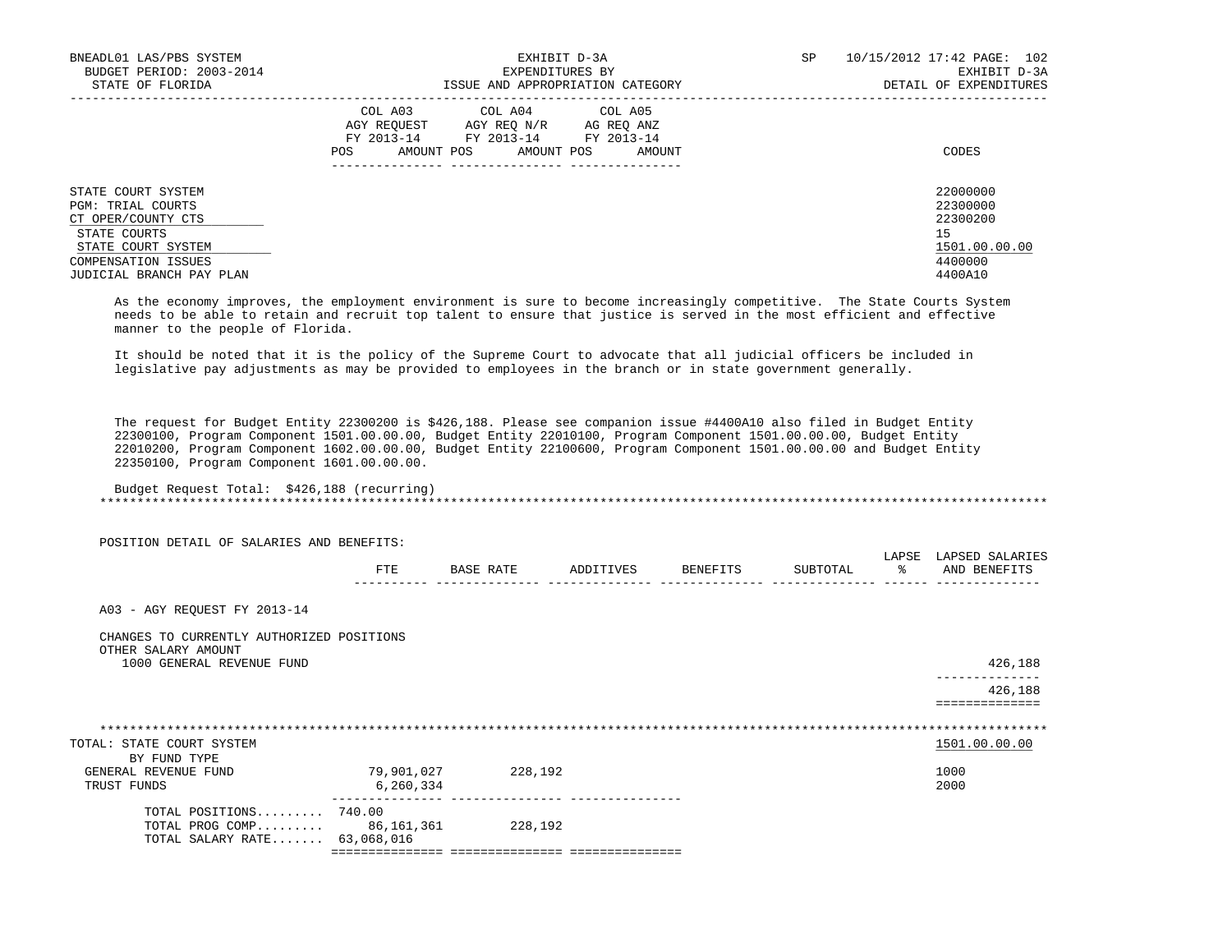| BNEADL01 LAS/PBS SYSTEM<br>BUDGET PERIOD: 2003-2014<br>STATE OF FLORIDA                                                                                                                                                                   |           |                                     | EXHIBIT D-3A<br>EXPENDITURES BY<br>ISSUE AND APPROPRIATION CATEGORY                                                  | SP | 10/15/2012 17:42 PAGE: 103<br>EXHIBIT D-3A<br>DETAIL OF EXPENDITURES                    |
|-------------------------------------------------------------------------------------------------------------------------------------------------------------------------------------------------------------------------------------------|-----------|-------------------------------------|----------------------------------------------------------------------------------------------------------------------|----|-----------------------------------------------------------------------------------------|
|                                                                                                                                                                                                                                           |           | COL A03<br>AMOUNT POS<br><b>POS</b> | COL A04<br>COL A05<br>AGY REQUEST AGY REQ N/R AG REQ ANZ<br>FY 2013-14 FY 2013-14 FY 2013-14<br>AMOUNT POS<br>AMOUNT |    | CODES                                                                                   |
| STATE COURT SYSTEM<br>PGM: JUDICIAL QUALIF COMM<br>JUDICIAL QUAL COMM OPERTNS<br>GOV OPERATIONS/SUPPORT<br>GOVERNMENTAL OPERATIONS<br>ESTIMATED EXPENDITURES<br>ESTIMATED EXPENDITURES - OPERATIONS<br>SALARY RATE<br>SALARY RATE 306,608 |           |                                     |                                                                                                                      |    | 22000000<br>22350000<br>22350100<br>16<br>1601.00.00.00<br>1000000<br>1001000<br>000000 |
| SALARIES AND BENEFITS                                                                                                                                                                                                                     |           |                                     |                                                                                                                      |    | 010000                                                                                  |
| GENERAL REVENUE FUND                                                                                                                                                                                                                      | $-$ STATE | 5.00<br>379,422                     |                                                                                                                      |    | 1000 1                                                                                  |
| <b>EXPENSES</b>                                                                                                                                                                                                                           |           |                                     |                                                                                                                      |    | 040000                                                                                  |
| GENERAL REVENUE FUND                                                                                                                                                                                                                      |           | $-STATE$ 148,338                    |                                                                                                                      |    | 1000 1                                                                                  |
| OPERATING CAPITAL OUTLAY                                                                                                                                                                                                                  |           |                                     |                                                                                                                      |    | 060000                                                                                  |
| GENERAL REVENUE FUND                                                                                                                                                                                                                      | $-$ STATE | 1,638                               |                                                                                                                      |    | 1000 1                                                                                  |
| SPECIAL CATEGORIES<br>CONTRACTED SERVICES                                                                                                                                                                                                 |           |                                     |                                                                                                                      |    | 100000<br>100777                                                                        |
| GENERAL REVENUE FUND                                                                                                                                                                                                                      | $-$ STATE | 190,475                             |                                                                                                                      |    | 1000 1                                                                                  |
| RISK MANAGEMENT INSURANCE                                                                                                                                                                                                                 |           |                                     |                                                                                                                      |    | 103241                                                                                  |
| GENERAL REVENUE FUND                                                                                                                                                                                                                      | -STATE    | 767                                 |                                                                                                                      |    | 1000 1                                                                                  |
| LITIGATION EXPENSES                                                                                                                                                                                                                       |           |                                     |                                                                                                                      |    | 105003                                                                                  |
| GENERAL REVENUE FUND                                                                                                                                                                                                                      |           | $-$ STATE 181, 294                  |                                                                                                                      |    | 1000 1                                                                                  |
| TR/DMS/HR SVCS/STW CONTRCT                                                                                                                                                                                                                |           |                                     |                                                                                                                      |    | 107040                                                                                  |
| GENERAL REVENUE FUND                                                                                                                                                                                                                      | $-STATE$  | 1,114                               |                                                                                                                      |    | 1000 1                                                                                  |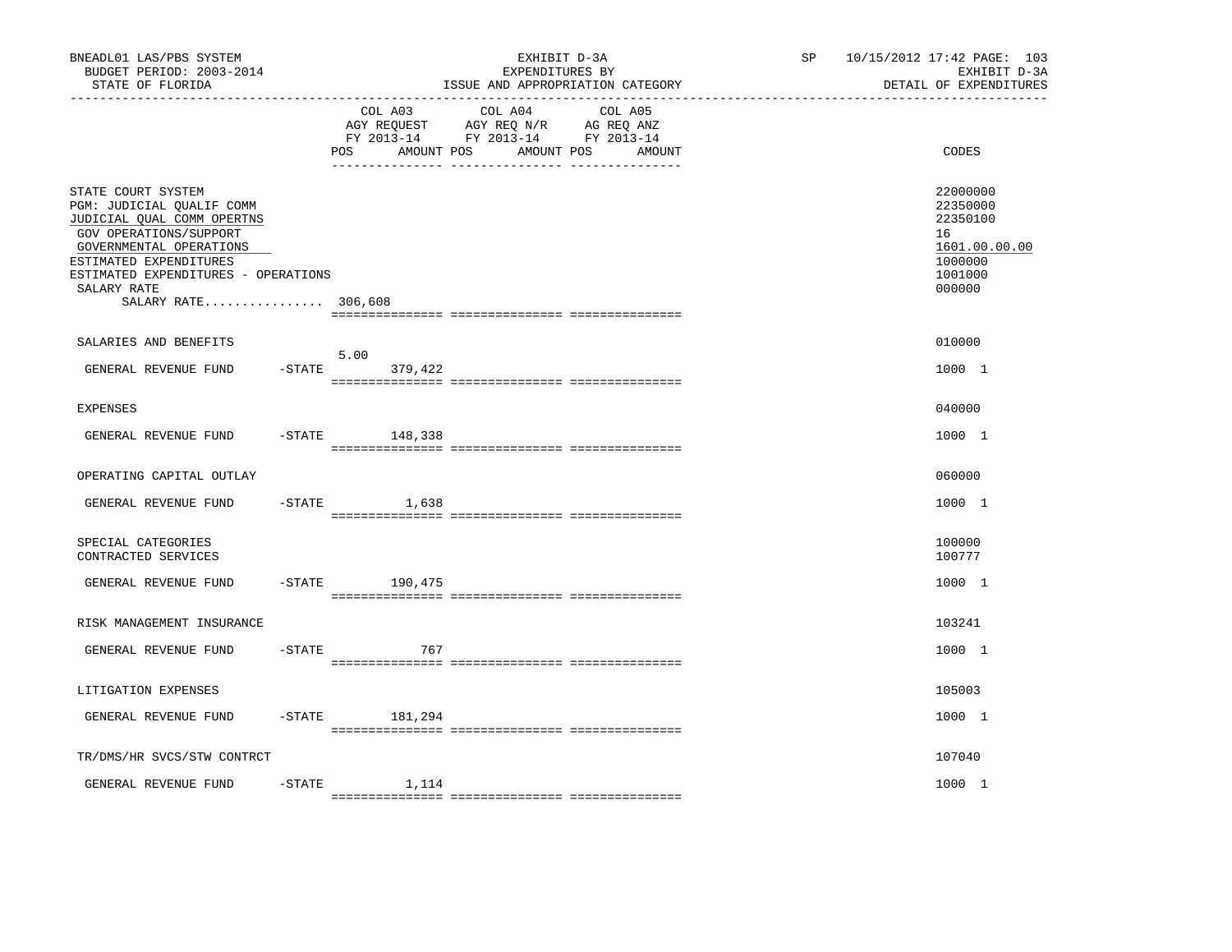| BNEADL01 LAS/PBS SYSTEM<br>BUDGET PERIOD: 2003-2014<br>STATE OF FLORIDA<br>-----------------                                                                                                        |           |                              | EXHIBIT D-3A<br>EXPENDITURES BY<br>ISSUE AND APPROPRIATION CATEGORY                             |                   | SP <sub>2</sub> | 10/15/2012 17:42 PAGE: 104<br>EXHIBIT D-3A<br>DETAIL OF EXPENDITURES          |
|-----------------------------------------------------------------------------------------------------------------------------------------------------------------------------------------------------|-----------|------------------------------|-------------------------------------------------------------------------------------------------|-------------------|-----------------|-------------------------------------------------------------------------------|
|                                                                                                                                                                                                     |           | COL A03<br>POS<br>AMOUNT POS | COL A04<br>AGY REQUEST AGY REQ N/R AG REQ ANZ<br>FY 2013-14 FY 2013-14 FY 2013-14<br>AMOUNT POS | COL A05<br>AMOUNT |                 | CODES                                                                         |
| STATE COURT SYSTEM<br>PGM: JUDICIAL QUALIF COMM<br>JUDICIAL QUAL COMM OPERTNS<br>GOV OPERATIONS/SUPPORT<br>GOVERNMENTAL OPERATIONS<br>ESTIMATED EXPENDITURES<br>ESTIMATED EXPENDITURES - OPERATIONS |           |                              |                                                                                                 |                   |                 | 22000000<br>22350000<br>22350100<br>16<br>1601.00.00.00<br>1000000<br>1001000 |
| TOTAL: ESTIMATED EXPENDITURES - OPERATIONS<br>TOTAL POSITIONS 5.00<br>TOTAL ISSUE<br>TOTAL SALARY RATE 306,608                                                                                      |           | 903,048                      |                                                                                                 |                   |                 | 1001000                                                                       |
| CASUALTY INSURANCE PREMIUM<br>ADJUSTMENT<br>SPECIAL CATEGORIES<br>RISK MANAGEMENT INSURANCE                                                                                                         |           |                              |                                                                                                 |                   |                 | 1001090<br>100000<br>103241                                                   |
| GENERAL REVENUE FUND                                                                                                                                                                                | -STATE    | $94 -$                       |                                                                                                 |                   |                 | 1000 1                                                                        |
| FLORIDA RETIREMENT SYSTEM<br>CONTRIBUTION ADJUSTMENT FOR<br>FISCAL YEAR 2012-2013<br>SALARIES AND BENEFITS<br>GENERAL REVENUE FUND                                                                  | $-$ STATE | 1,605                        |                                                                                                 |                   |                 | 1001240<br>010000<br>1000 1                                                   |
|                                                                                                                                                                                                     |           |                              |                                                                                                 |                   |                 |                                                                               |
| ADJUSTMENT TO STATE HEALTH<br>INSURANCE PREMIUM CONTRIBUTION -<br>FISCAL YEAR 2012-13<br>SALARIES AND BENEFITS                                                                                      |           |                              |                                                                                                 |                   |                 | 1001830<br>010000                                                             |
| GENERAL REVENUE FUND                                                                                                                                                                                | -STATE    | 667                          |                                                                                                 |                   |                 | 1000 1                                                                        |
| REALLOCATION OF HUMAN RESOURCES<br>OUTSOURCING<br>SPECIAL CATEGORIES<br>TR/DMS/HR SVCS/STW CONTRCT                                                                                                  |           |                              |                                                                                                 |                   |                 | 1005900<br>100000<br>107040                                                   |
| GENERAL REVENUE FUND                                                                                                                                                                                | $-STATE$  | $27 -$                       |                                                                                                 |                   |                 | 1000 1                                                                        |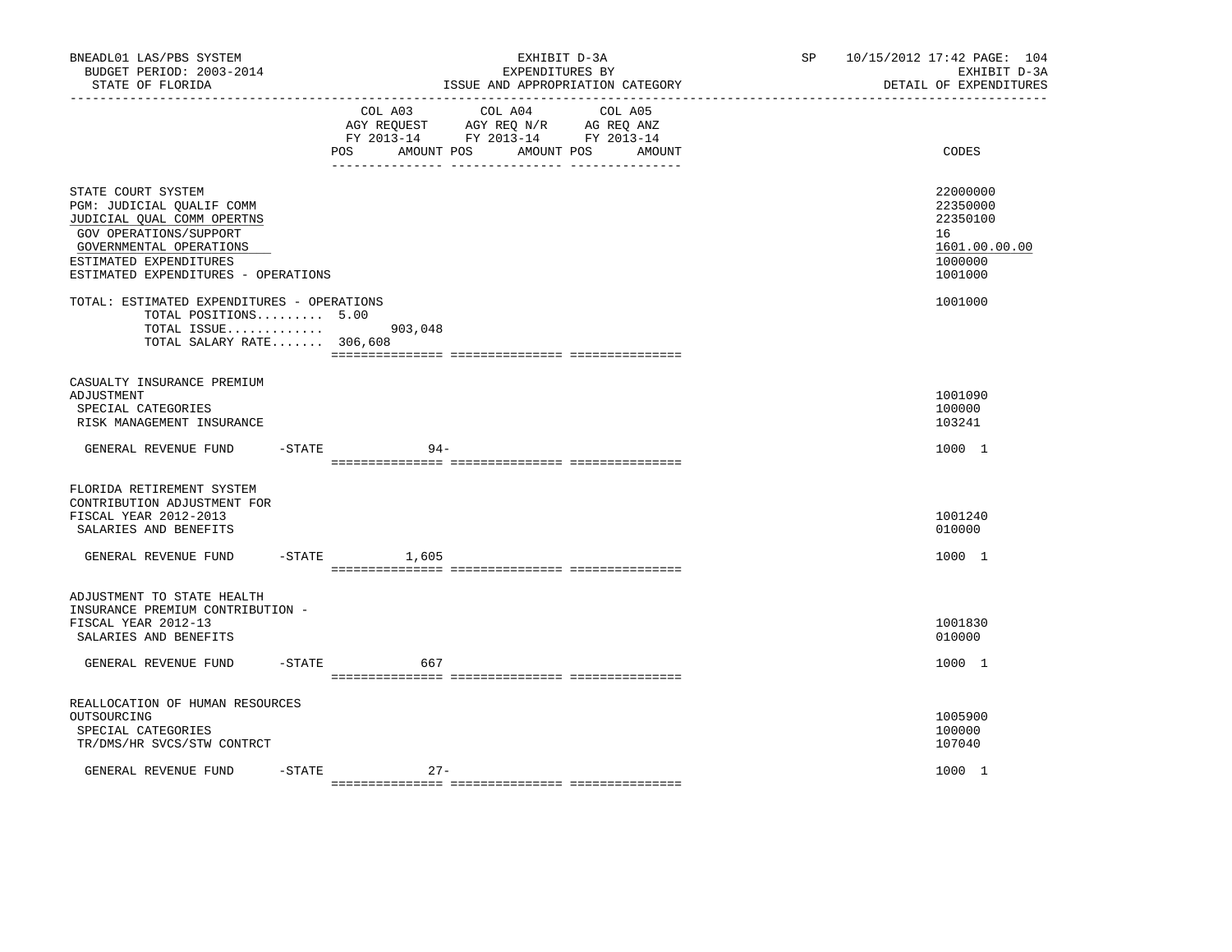| BNEADL01 LAS/PBS SYSTEM<br>BUDGET PERIOD: 2003-2014<br>STATE OF FLORIDA                                                                                                                                                                                                                                                          | EXHIBIT D-3A<br>EXPENDITURES BY<br>ISSUE AND APPROPRIATION CATEGORY |                                                                                                                                                                                                                                            |                                       | SP 10/15/2012 17:42 PAGE: 105<br>EXHIBIT D-3A<br>DETAIL OF EXPENDITURES |  |                                                                                                   |
|----------------------------------------------------------------------------------------------------------------------------------------------------------------------------------------------------------------------------------------------------------------------------------------------------------------------------------|---------------------------------------------------------------------|--------------------------------------------------------------------------------------------------------------------------------------------------------------------------------------------------------------------------------------------|---------------------------------------|-------------------------------------------------------------------------|--|---------------------------------------------------------------------------------------------------|
|                                                                                                                                                                                                                                                                                                                                  | AMOUNT POS<br>POS                                                   | COL A03 COL A04 COL A05<br>$\begin{tabular}{lllllll} \bf AGY \,\, REQUEST \,\, &\bf AGY \,\, REQ \,\, N/R &\bf AG \,\, REQ \,\, ANZ \\ \bf FY \,\, 2013-14 &\bf FY \,\, 2013-14 &\bf FY \,\, 2013-14 \\ \end{tabular}$<br>________________ | AMOUNT POS AMOUNT<br>________________ |                                                                         |  | CODES                                                                                             |
| STATE COURT SYSTEM<br>PGM: JUDICIAL OUALIF COMM<br>JUDICIAL OUAL COMM OPERTNS<br>GOV OPERATIONS/SUPPORT<br>GOVERNMENTAL OPERATIONS<br>ANNUALIZATION OF ADMINISTERED<br>FUNDS APPROPRIATIONS<br>STATE HEALTH INSURANCE ADJUSTMENT<br>FOR FY 2012-13 - 10 MONTHS<br>ANNUALIZATION<br>SALARIES AND BENEFITS<br>GENERAL REVENUE FUND | $-STATE$ 3,335                                                      |                                                                                                                                                                                                                                            |                                       |                                                                         |  | 22000000<br>22350000<br>22350100<br>16<br>1601.00.00.00<br>26A0000<br>26A1830<br>010000<br>1000 1 |
|                                                                                                                                                                                                                                                                                                                                  | ================================                                    |                                                                                                                                                                                                                                            |                                       |                                                                         |  |                                                                                                   |
| <b>COMPENSATION ISSUES</b><br>JUDICIAL BRANCH PAY PLAN<br>SALARIES AND BENEFITS                                                                                                                                                                                                                                                  |                                                                     |                                                                                                                                                                                                                                            |                                       |                                                                         |  | 4400000<br>4400A10<br>010000                                                                      |
| GENERAL REVENUE FUND                                                                                                                                                                                                                                                                                                             | $-STATE$ 11,087                                                     |                                                                                                                                                                                                                                            |                                       |                                                                         |  | 1000 1                                                                                            |
|                                                                                                                                                                                                                                                                                                                                  |                                                                     |                                                                                                                                                                                                                                            |                                       |                                                                         |  |                                                                                                   |

#### 2013-2014 BUDGET YEAR NARRATIVE: IT COMPONENT? NO

 The Supreme Court requests \$5,507,361 to provide a 3.5 percent competitive salary adjustment for all State Courts System (SCS) employees, effective July 1, 2013. In the event the legislature provides a salary adjustment for state employees for the 2013-14 Fiscal Year, the Court requests any necessary additional funding sufficient to provide all SCS employees with a 3.5 percent competitive salary adjustment.

 The lack of salary increases since October 1, 2006, compounded by the elimination of 237 positions, has led to the present critical situation where work load has increased and pay for SCS employees has fallen further and further behind competing employers in state and local government. This is evidenced by salary comparisons, turnover and recruitment problems. The branch is experiencing difficulty in reaching its Long Range Strategic Plan goal of supporting competency and quality. Success in this regard depends on the branch's ability to attract, hire and retain highly qualified and competent employees. As well, competitive pay and opportunities for monetary incentives in recognition of excellent service and performance are motivating factors for continued improvement in support of creating efficiencies for the branch.

 Average salaries of SCS employees are nearly ten percent behind competing employers. Some high level positions are being held vacant because, due to the starting salaries, no suitable applicants could be found. Since October 2009, sixteen employees in the Office of the State Courts Administrator (OSCA) alone accepted positions with executive branch agencies. That is nearly 10 percent of the OSCA workforce. The average pay increase realized by these employees is over \$6,800 with five of the employees taking positions with salary increases over \$10,000, not including enhanced benefits. This loss of key managers and other high performers, who had developed broad knowledge bases of critical judicial branch operations, has brought significant organizational challenges in already difficult times. These challenges are compounded by the loss of long-term employees who have recently retired or will be retiring, resulting in an essential need to develop and retain existing employees to ensure expertise. Filling knowledge gaps ensures the continued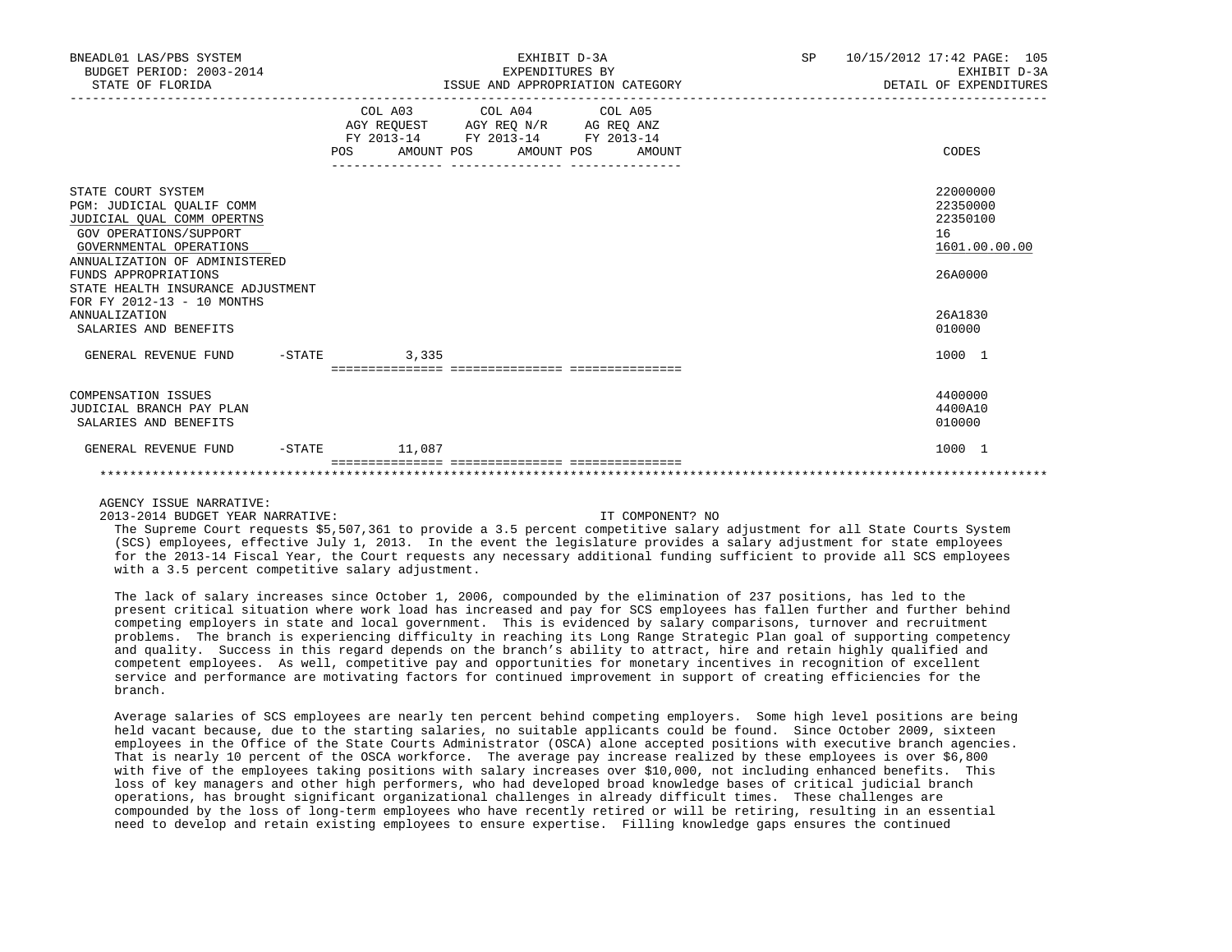| BNEADL01 LAS/PBS SYSTEM<br>BUDGET PERIOD: 2003-2014<br>STATE OF FLORIDA                                                                                                                      | EXHIBIT D-3A<br>EXPENDITURES BY<br>ISSUE AND APPROPRIATION CATEGORY                                                                                  | 10/15/2012 17:42 PAGE: 106<br>SP.<br>EXHIBIT D-3A<br>DETAIL OF EXPENDITURES   |
|----------------------------------------------------------------------------------------------------------------------------------------------------------------------------------------------|------------------------------------------------------------------------------------------------------------------------------------------------------|-------------------------------------------------------------------------------|
|                                                                                                                                                                                              | COL A03 COL A04 COL A05<br>AGY REOUEST<br>AGY REO N/R<br>AG REO ANZ<br>FY 2013-14 FY 2013-14 FY 2013-14<br>AMOUNT POS<br>AMOUNT POS<br>POS<br>AMOUNT | CODES                                                                         |
| STATE COURT SYSTEM<br>PGM: JUDICIAL OUALIF COMM<br>JUDICIAL OUAL COMM OPERTNS<br>GOV OPERATIONS/SUPPORT<br>GOVERNMENTAL OPERATIONS<br><b>COMPENSATION ISSUES</b><br>JUDICIAL BRANCH PAY PLAN |                                                                                                                                                      | 22000000<br>22350000<br>22350100<br>16<br>1601.00.00.00<br>4400000<br>4400A10 |

development of efficiencies in the work of the State Courts System.

 In the trial courts, it additionally has become especially difficult to fill and to retain constitutionally mandated due process positions such as Court Reporters and Court Interpreters at current pay levels. The gap between pay for SCS court reporting and court interpreting employees and those employed by the federal government and counties, as well as those providing services by contract, continues to grow. For example, the base rate of pay for court reporters in the federal court in Miami is \$77,641 while the starting salary of a court reporter in the trial courts is \$47,569. This comparison holds equally true for court interpreters. The starting salary for a court interpreter for the federal court in Miami was \$71,384 in 2009 while the starting salary for a certified court interpreter in the trial courts is \$41,268.

 As the economy improves, the employment environment is sure to become increasingly competitive. The State Courts System needs to be able to retain and recruit top talent to ensure that justice is served in the most efficient and effective manner to the people of Florida.

 It should be noted that it is the policy of the Supreme Court to advocate that all judicial officers be included in legislative pay adjustments as may be provided to employees in the branch or in state government generally.

 The request for Budget Entity 22350100 is \$11,087. Please see companion issue #4400A10 also filed in Budget Entity 22300200, Program Component 1501.00.00.00, Budget Entity 22010100, Program Component 1501.00.00.00, Budget Entity 22010200, Program Component 1602.00.00.00, Budget Entity 22100600, Program Component 1501.00.00.00 and Budget Entity 22300100, Program Component 1501.00.00.00.

| Budget Request Total: \$11,087 (recurring) |  |
|--------------------------------------------|--|
|                                            |  |

|                                           |           |           |          |          | LAPSE | LAPSED SALARIES |
|-------------------------------------------|-----------|-----------|----------|----------|-------|-----------------|
| FTE                                       | BASE RATE | ADDITIVES | BENEFITS | SUBTOTAL | ႜႜ    | AND BENEFITS    |
|                                           |           |           |          |          |       |                 |
| CHANGES TO CURRENTLY AUTHORIZED POSITIONS |           |           |          |          |       |                 |
|                                           |           |           |          |          |       | 11,087          |
|                                           |           |           |          |          |       | 11,087          |
|                                           |           |           |          |          |       |                 |